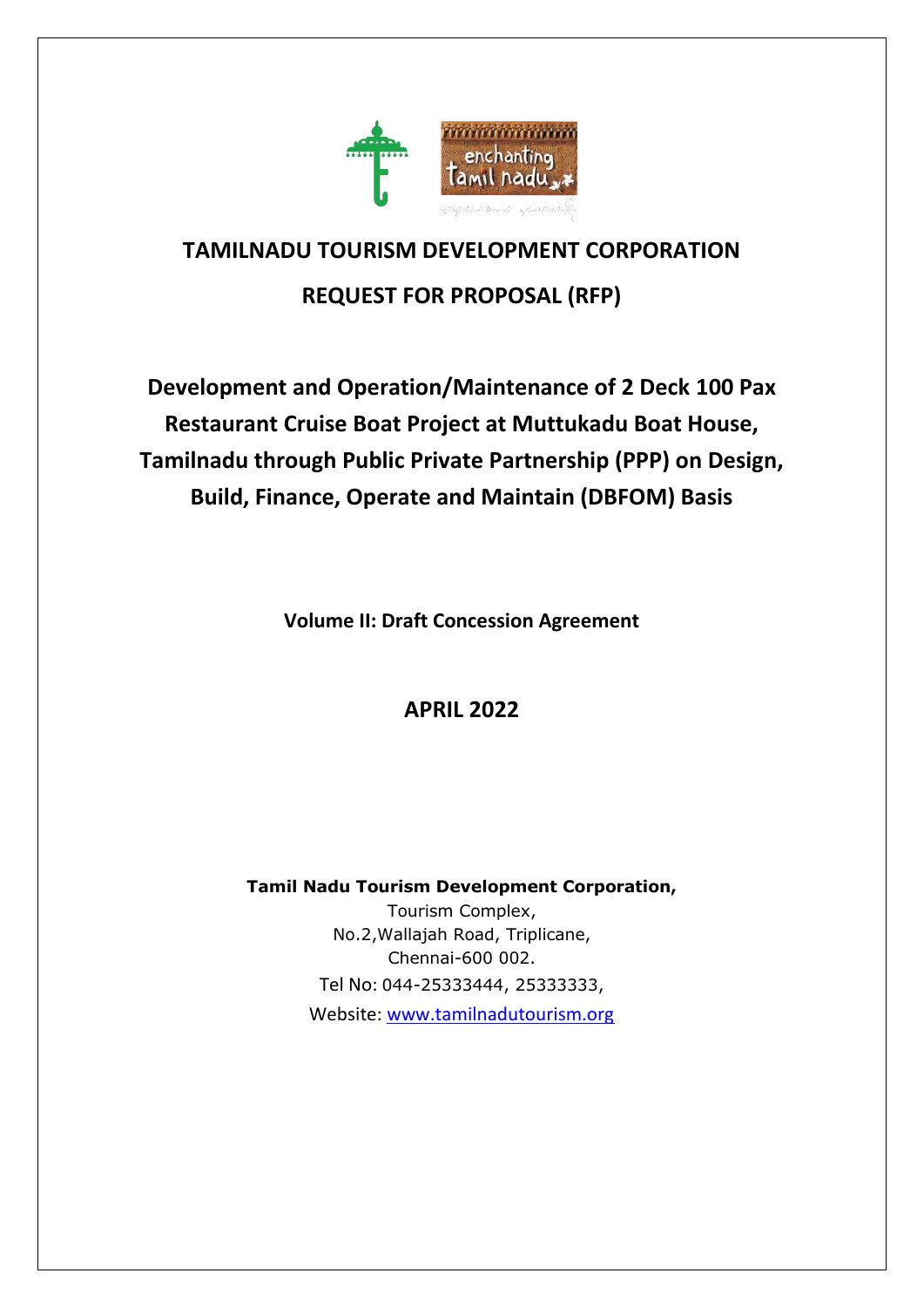# **Contents**

| <b>ARTICLE 1.</b> |  |
|-------------------|--|
| 1.1               |  |
| 1.2               |  |
| 1.3               |  |
| 1.4               |  |
|                   |  |
| <b>ARTICLE 2.</b> |  |
| 2.1               |  |
| <b>ARTICLE 3.</b> |  |
| 3.1               |  |
| <b>ARTICLE 4.</b> |  |
| 4.1               |  |
| 4.2               |  |
| 4.3               |  |
| 4.4               |  |
| <b>ARTICLE 5.</b> |  |
| 5.1               |  |
| 5.2               |  |
| 5.3               |  |
| 5.4               |  |
| 5.5               |  |
| <b>ARTICLE 6.</b> |  |
| 6.1               |  |
| <b>ARTICLE 7.</b> |  |
| 7.1               |  |
| 7.2               |  |
| 7.3               |  |
| <b>ARTICLE 8.</b> |  |
| 8.1               |  |
|                   |  |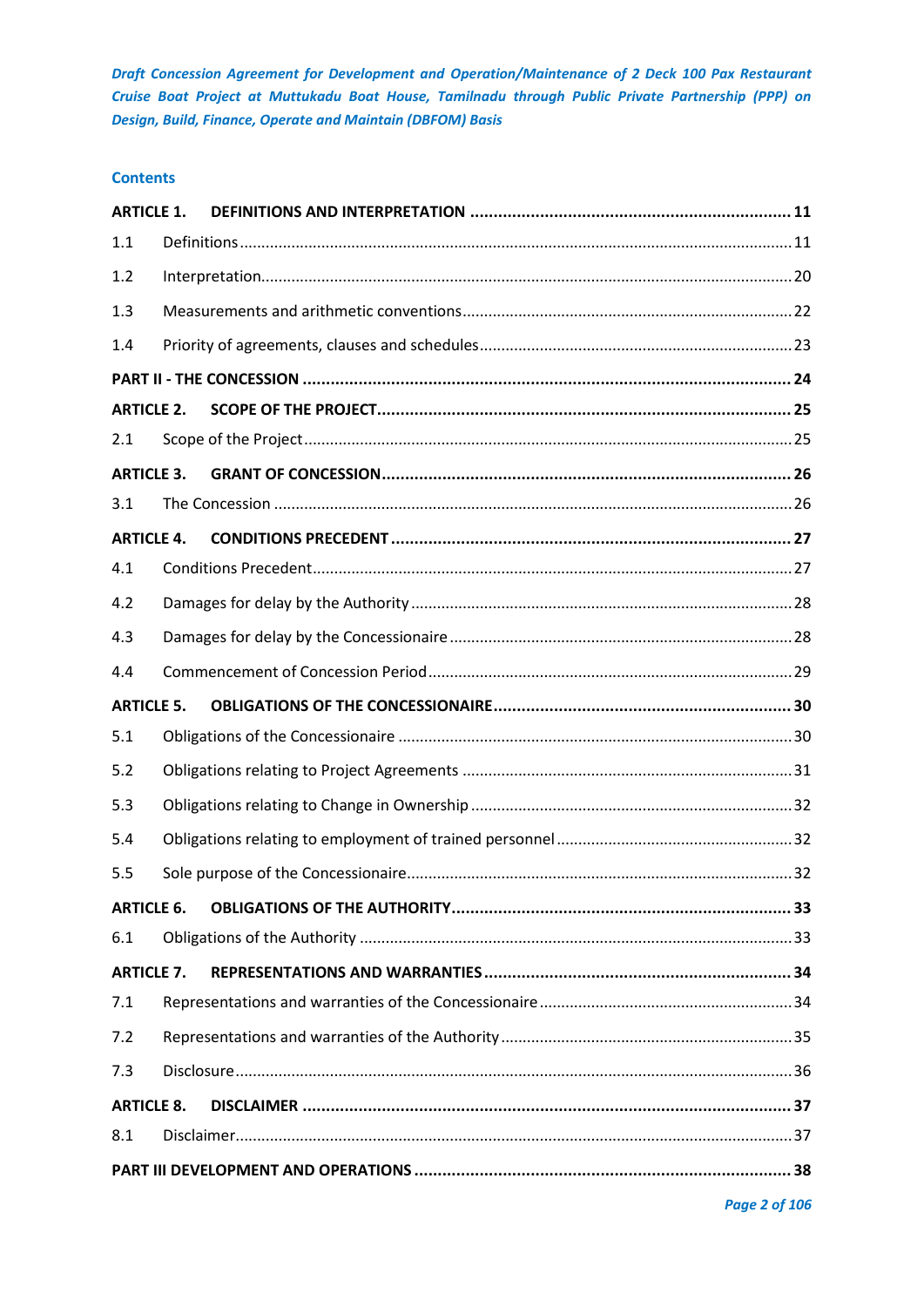| <b>ARTICLE 9.</b>  |                                                                   |  |
|--------------------|-------------------------------------------------------------------|--|
| 9.1                |                                                                   |  |
| 9.2                |                                                                   |  |
| 9.3                |                                                                   |  |
| <b>ARTICLE 10.</b> |                                                                   |  |
| 10.1               |                                                                   |  |
| 10.2               |                                                                   |  |
| 10.3               |                                                                   |  |
| 10.4               |                                                                   |  |
| 10.5               |                                                                   |  |
| 10.6               |                                                                   |  |
|                    |                                                                   |  |
| 11.1               |                                                                   |  |
| 11.2               |                                                                   |  |
|                    |                                                                   |  |
| 12.1               | Obligations prior to commencement of construction/manufacturing44 |  |
| 12.2               |                                                                   |  |
|                    |                                                                   |  |
| 13.1               |                                                                   |  |
|                    |                                                                   |  |
| 14.1               |                                                                   |  |
| 14.2               |                                                                   |  |
| <b>ARTICLE 15.</b> |                                                                   |  |
| 15.1               |                                                                   |  |
| 15.2               |                                                                   |  |
| 15.3               |                                                                   |  |
| 15.4               |                                                                   |  |
| 15.5               |                                                                   |  |
| 15.6               |                                                                   |  |
| 15.7               |                                                                   |  |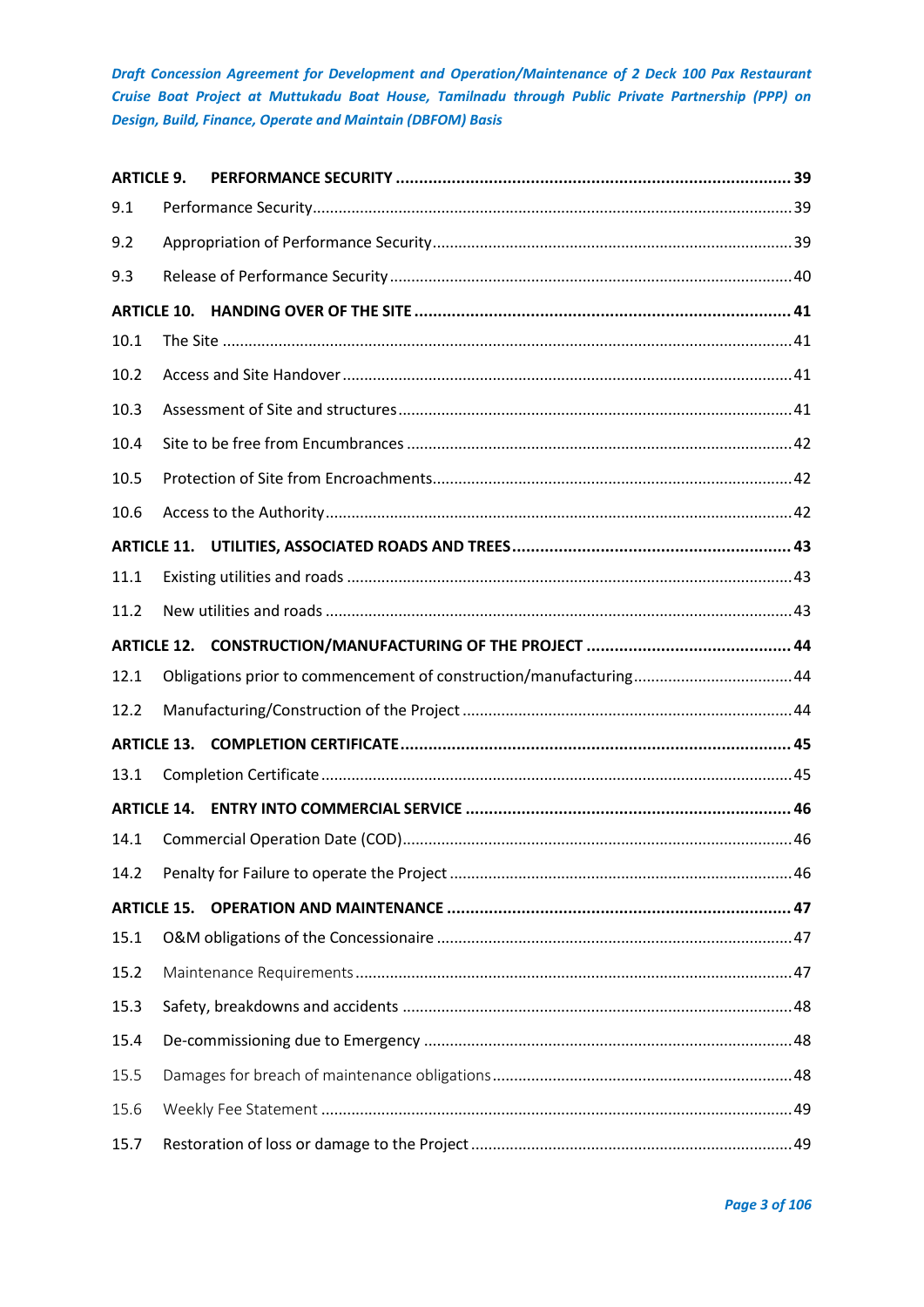| 15.8               |  |  |
|--------------------|--|--|
| 15.9               |  |  |
|                    |  |  |
| 16.1               |  |  |
|                    |  |  |
|                    |  |  |
| 17.1               |  |  |
| 17.2               |  |  |
| <b>ARTICLE 18.</b> |  |  |
| 18.1               |  |  |
| 18.2               |  |  |
|                    |  |  |
| 19.1               |  |  |
| 19.2               |  |  |
|                    |  |  |
| 20.1               |  |  |
| 20.2               |  |  |
| 20.3               |  |  |
| 20.4               |  |  |
| 20.5               |  |  |
| 20.6               |  |  |
| 20.7               |  |  |
| 20.8               |  |  |
| 20.9               |  |  |
|                    |  |  |
|                    |  |  |
| 21.1               |  |  |
| 21.2               |  |  |
| 21.3               |  |  |
| 21.4               |  |  |
| 21.5               |  |  |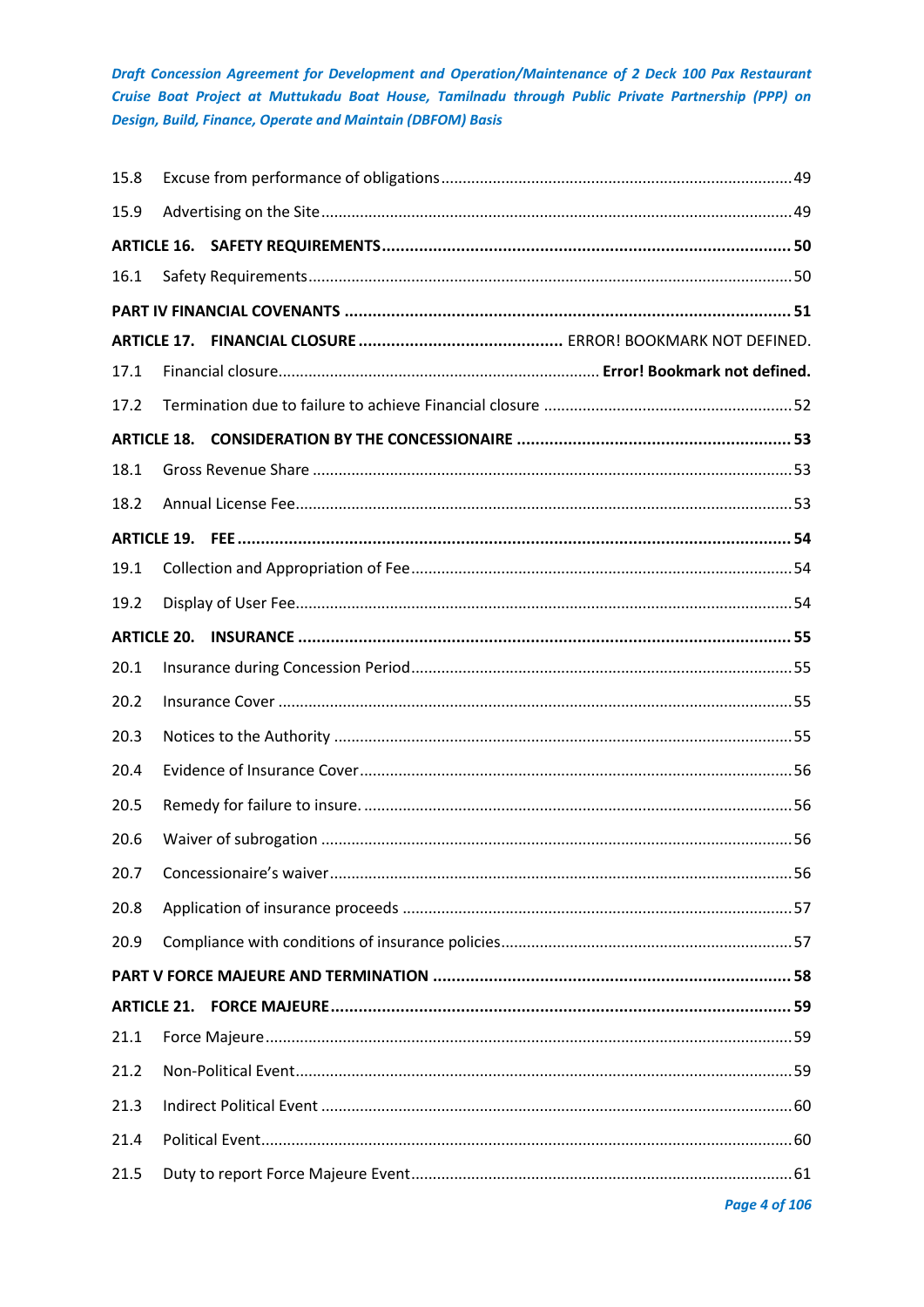| 21.6 |                    |                                                                                             |  |
|------|--------------------|---------------------------------------------------------------------------------------------|--|
| 21.7 |                    |                                                                                             |  |
| 21.8 |                    |                                                                                             |  |
| 21.9 |                    |                                                                                             |  |
|      | <b>ARTICLE 22.</b> |                                                                                             |  |
| 22.1 |                    |                                                                                             |  |
| 22.2 |                    |                                                                                             |  |
| 22.3 |                    |                                                                                             |  |
| 22.4 |                    |                                                                                             |  |
|      | <b>ARTICLE 23.</b> |                                                                                             |  |
| 23.1 |                    |                                                                                             |  |
| 23.2 |                    |                                                                                             |  |
| 23.3 |                    |                                                                                             |  |
| 23.4 |                    |                                                                                             |  |
|      | <b>ARTICLE 24.</b> |                                                                                             |  |
| 24.1 |                    |                                                                                             |  |
|      |                    |                                                                                             |  |
|      | <b>ARTICLE 25.</b> |                                                                                             |  |
| 25.1 |                    |                                                                                             |  |
| 25.2 |                    |                                                                                             |  |
| 25.3 |                    |                                                                                             |  |
| 25.4 |                    |                                                                                             |  |
|      |                    |                                                                                             |  |
| 26.1 |                    |                                                                                             |  |
| 26.2 |                    | No claim in the event of change in tax regulations and developmental control regulations 74 |  |
| 26.3 |                    |                                                                                             |  |
|      | <b>ARTICLE 27.</b> |                                                                                             |  |
| 27.1 |                    |                                                                                             |  |
| 27.2 |                    |                                                                                             |  |
| 27.3 |                    |                                                                                             |  |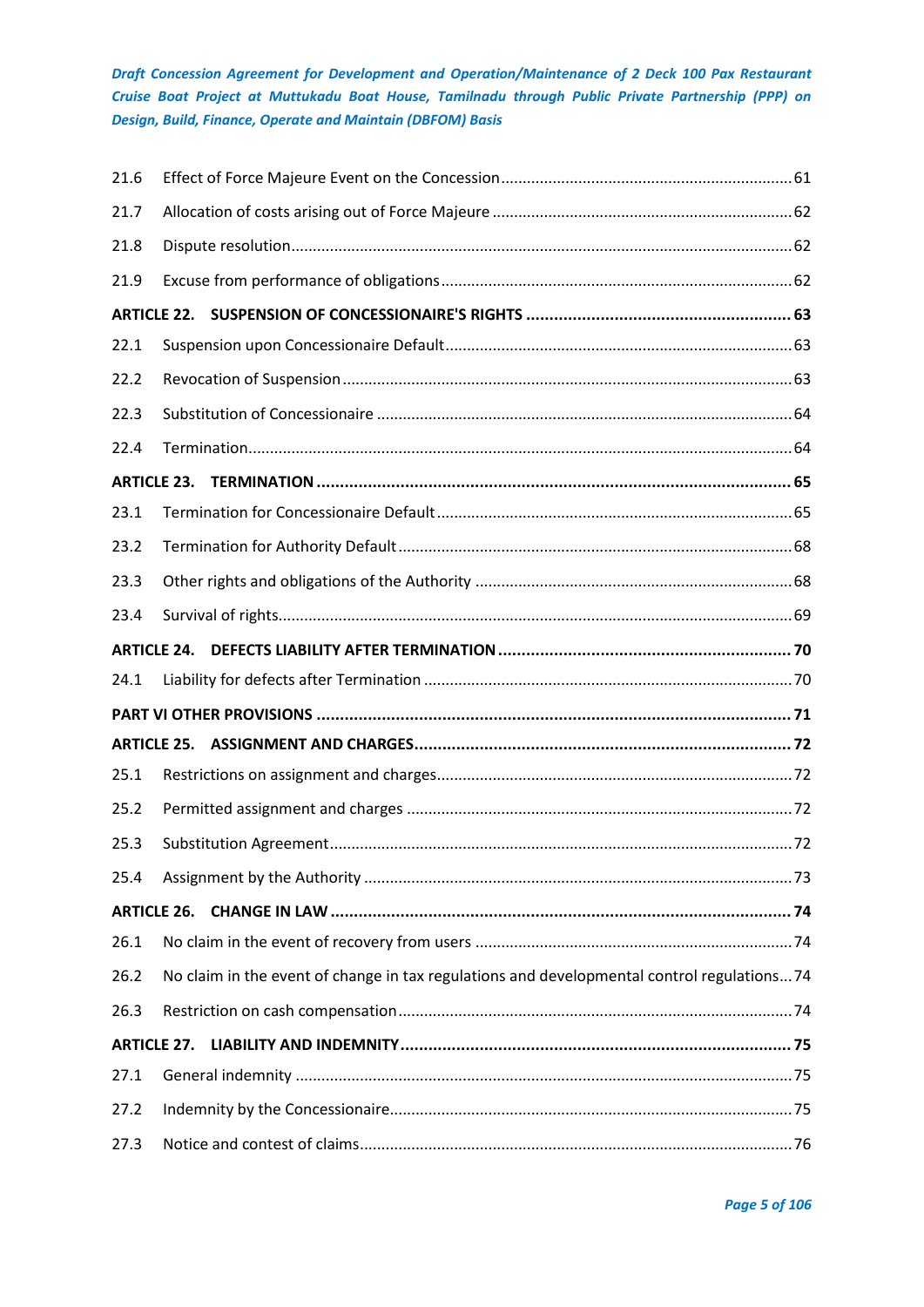| <b>SCHEDULES</b>   |  |
|--------------------|--|
| 30.12              |  |
| 30.11              |  |
| 30.10              |  |
| 30.9               |  |
| 30.8               |  |
| 30.7               |  |
| 30.6               |  |
| 30.5               |  |
| 30.4               |  |
| 30.3               |  |
| 30.2               |  |
| 30.1               |  |
| <b>ARTICLE 30.</b> |  |
| 29.5               |  |
| 29.4               |  |
| 29.3               |  |
| 29.2               |  |
| 29.1               |  |
| <b>ARTICLE 29.</b> |  |
| 28.3               |  |
| 28.2               |  |
| 28.1               |  |
| <b>ARTICLE 28.</b> |  |
| 27.6               |  |
| 27.5               |  |
| 27.4               |  |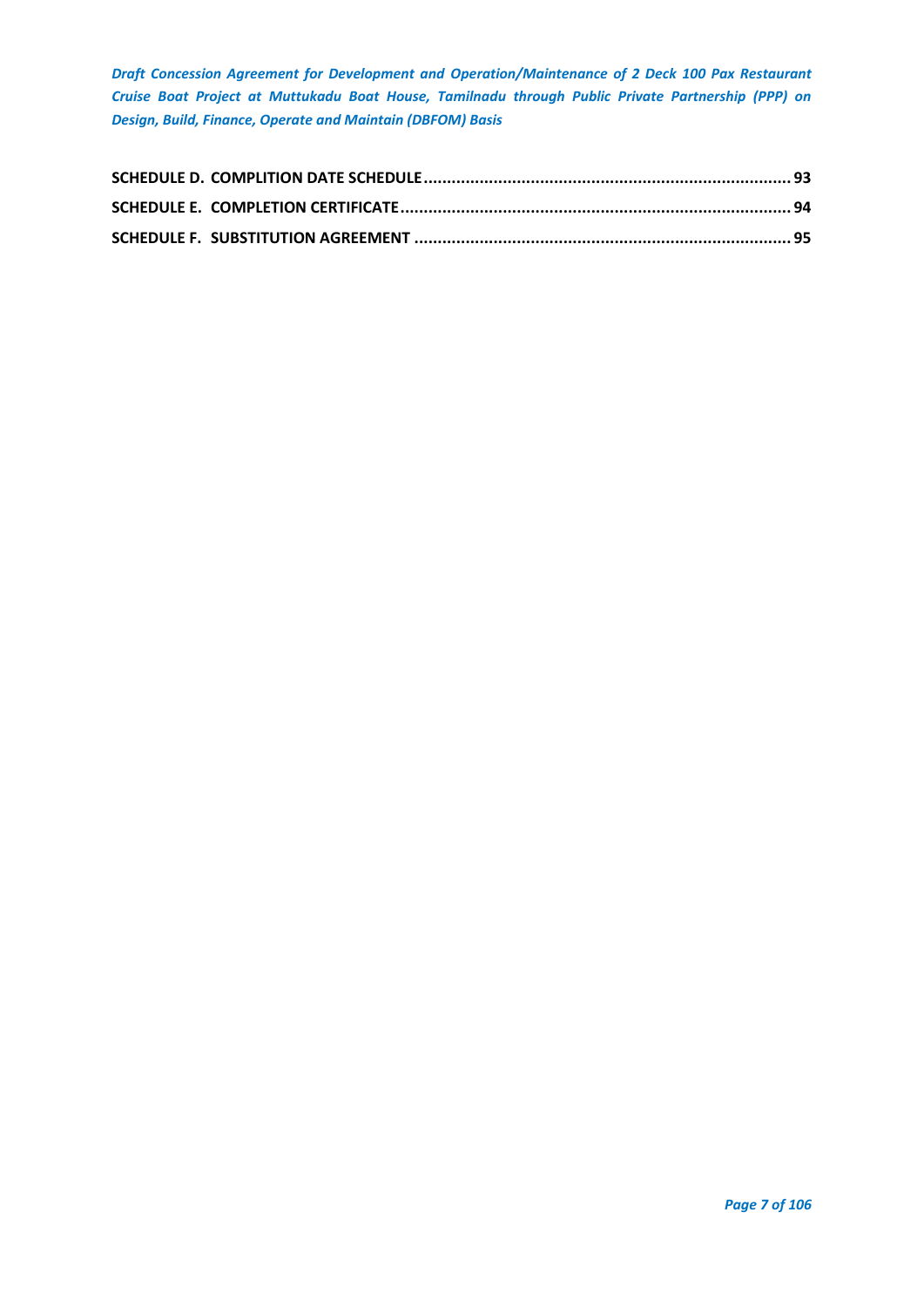# **THE CONCESSION AGREEMENT**

THIS AGREEMENT is entered into on this the day of any 20

#### **BETWEEN**

1. **The Tamilnadu Tourism Development Corporation (TTDC)**constituted in 1971, engaged in development and maintenance of the various tourist locations of Tamilnadu and represented by its \_\_\_\_\_\_\_\_\_\_\_\_\_\_\_\_and having its principal office at Tourism Complex, No.2,Wallajah Road, Triplicane, Chennai-600 002, India (hereinafter referred to as the "**Authority**" which expression shall, unless repugnant to the context or meaning thereof, include its administrators, successors and assigns) of One Part

#### **AND**

2.  $1$ <sup>1</sup>  $\ldots$   $\ldots$   $\ldots$  a proprietorship firm) incorporated under proprietorship Act with proprietor example in the residing at the set of the set of the set of the set of the set of the set of the set of the set of the set of the set of the set of the set of the set of the set of the set of the set of the set firm) incorporated under Indian Partnership Act, 1932 with partner residing at \_\_\_\_\_\_\_\_\_\_\_\_\_\_\_\_\_\_\_\_\_\_\_\_\_\_\_\_\_\_; a company incorporated with limited liability under the Indian Companies Act, 1956/2013, having its office at \_\_\_\_\_\_\_\_\_\_\_\_\_\_\_\_\_\_\_\_\_\_\_\_\_\_\_\_ with Authorised Representative \_\_\_\_\_\_\_\_\_\_\_\_ residing at  $1/\sqrt{2}$  /  $2\sqrt{2}$  /  $2\sqrt{2}$  inited liability partnership firm incorporated under Limited Liability Partnership Act, 2008, having its office at with Authorised Representative residing at \_\_\_\_\_\_\_\_\_\_\_\_\_\_\_\_\_ (hereinafter referred to as the "**Concessionaire**" which expression shall unless repugnant to the subject or the context include its successors and permitted assigns and substitutes subject to the provisions of this Concession Agreement<sup>2</sup>) of the Other Part.

# **WHEREAS:**

(A.) The Government of Tamilnadu had entrusted to the Authority the development and operation/maintenance of Cruise Boat Project at Muttukadu Boat House, Tamilnadu (the "**Project**") through Public Private Partnership (PPP) on Design, Build, Finance, Operate and Maintain(the "**DBFOM**") basis, which shall be financed by the Concessionaire who shall

1 Strike out whichever is not applicable

<sup>&</sup>lt;sup>2</sup>Explanation : In case the company is merged with some other company or is taken over by any other company, or rights of the company are assigned to some other company, or any substitute is appointed or according to the opinion of TTDC there is change in management then this Concession Agreement may get terminated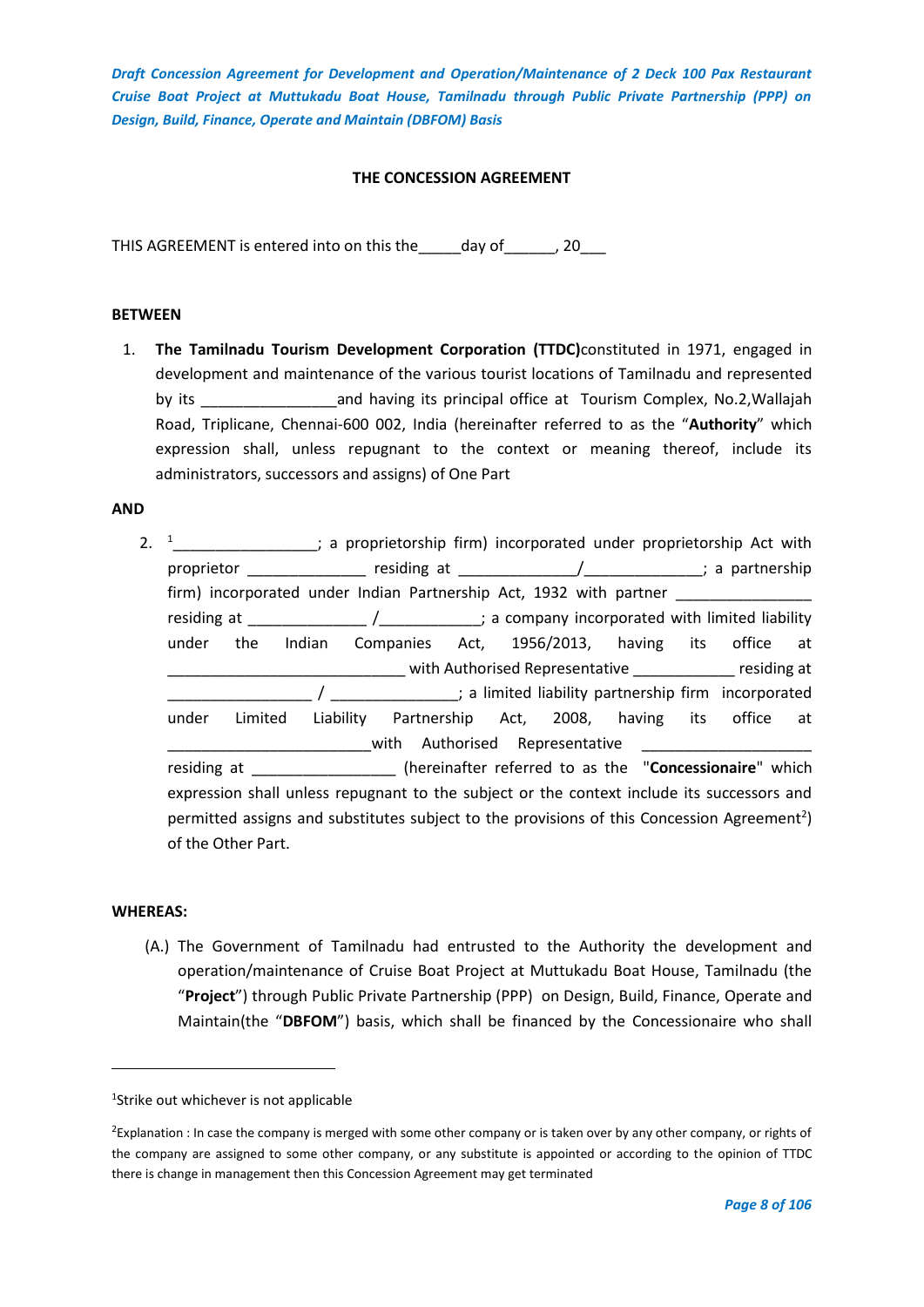recover its investment and costs through user fees, in accordance with the terms and conditions to be set forth in a concession agreement to be entered into.

- (B.) The Authority had adopted asingle stage two envelope bidding process and had accordingly invited proposals by its Request for Proposal dated \_\_\_\_\_\_\_\_\_\_\_ (the "**Request for Proposal**" or "**RFP**") for selection of the Concessionaire for award of the Project on DBFOM basis.
- (C.) The Authority had prescribed the technical and commercial terms and conditions in the RFP, and invited bids comprising technical and financial bids from the bidders for undertaking the Project.
- (D.) After evaluation of the bids received, the Authority had technically qualified certain bidders including, interalia, the {the selected bidder/Consortium comprising \_\_\_\_\_ and  $\qquad \qquad \qquad \qquad \text{(collectively the "Consortium") with}\qquad \qquad \qquad \text{as}$ its lead member (the "**Lead Member**")} and accepted the financial bid of the {selected bidder/Consortium} and issued its letter of Award No \_\_\_\_\_\_\_\_\_dated \_\_\_\_\_\_\_\_\_\_\_\_\_(hereinafter called the "**LOA**") to the {selected bidder/ Consortium} requiring, inter alia, the execution of this Concession Agreement within 30 (thirty) days of the date of issue thereof.
- (E.) \_\_\_\_\_\_\_\_\_\_\_\_\_\_\_\_\_ {The selected bidder/ Consortium} has pursuant to the LOA for undertaking, inter alia, the development, operation and maintenance of the Project, as defined hereinafter on public private partnership basis as referred to in Recital 'B' and to fulfil other obligations of the Concessionaire pursuant to the LOA and has requested the Authority to accept the Concessionaire as the entity which shall undertake and fulfil and perform the obligations and exercise the rights of {the selected bidder/ Consortium} under the LOA, including the obligation to enter into this Concession Agreement for the development, operation and maintenance of the Project on PPP basis.
- (F.) The Authority has agreed to the said request of {the selected bidder/ Consortium} and has accordingly agreed to enter into this Concession Agreement with the Concessionaire pursuant to the LOA for, inter alia, the development operation and maintenance of the Project on PPP basis.
- (G.) The Concessionaire has deposited with the Authority the following:
	- (i) The Performance Security in form of demand draft for a sum equivalent to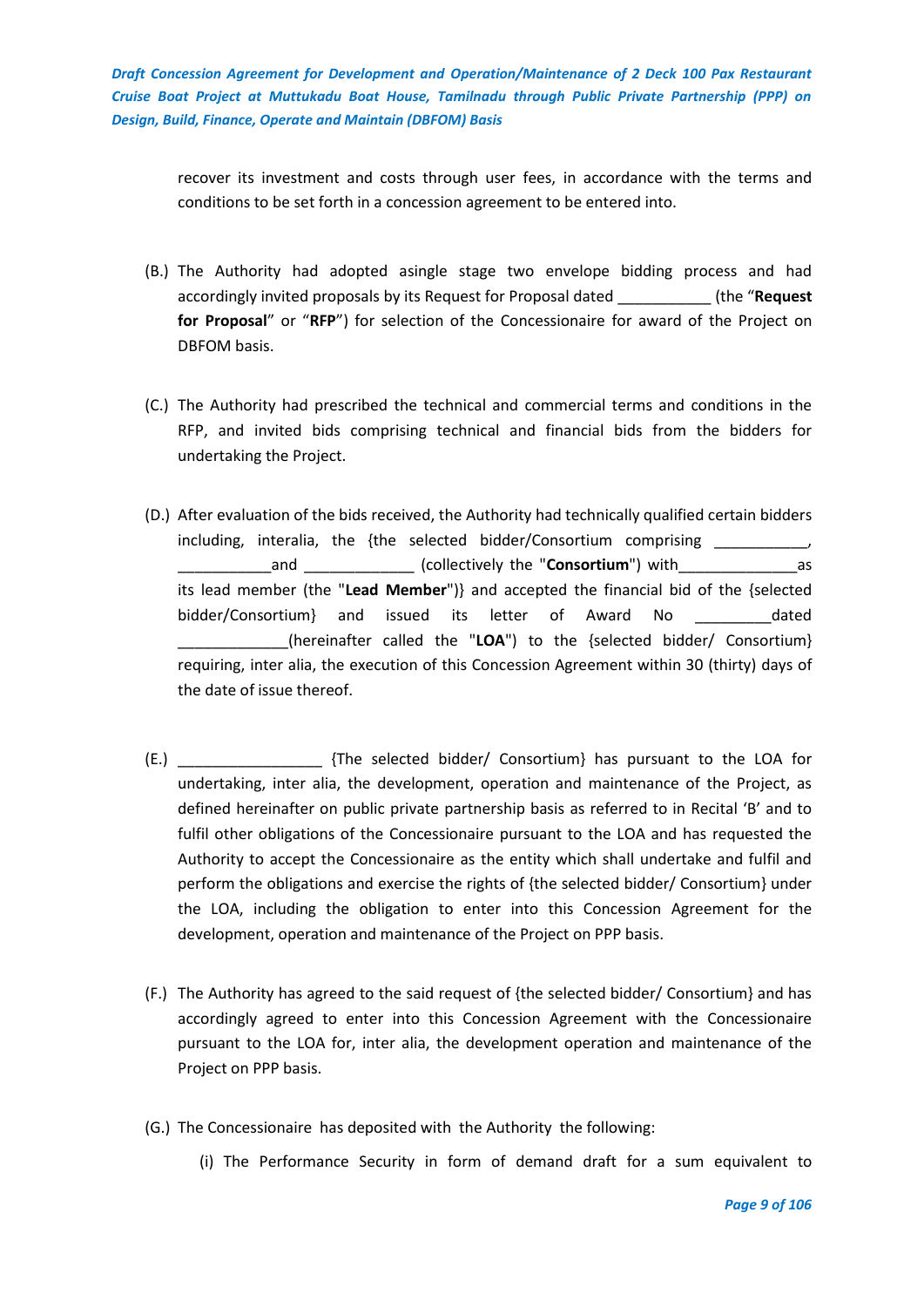> Rs.15,00,000/- (Rupees fifteen lakhs only) in favour of \_\_\_\_\_\_\_\_\_\_\_\_\_\_\_\_\_ payable at Chennai for performance of its obligations during the Concession Period.

(H.) The Authority has agreed to the said request of the selected bidder/ Consortium and the Concessionaire, and has accordingly agreed to enter into this Concession Agreement with the Concessionaire for implementation of the Project on Public Private Partnership (PPP) basis, subject to and on the terms and conditions set forth hereinafter.

NOW, THEREFORE, in consideration of the foregoing and the respective covenants and agreements set forth in this Concession Agreement, the receipt and sufficiency of which is hereby acknowledged, and intending to be legally bound hereby, the Parties agree as under: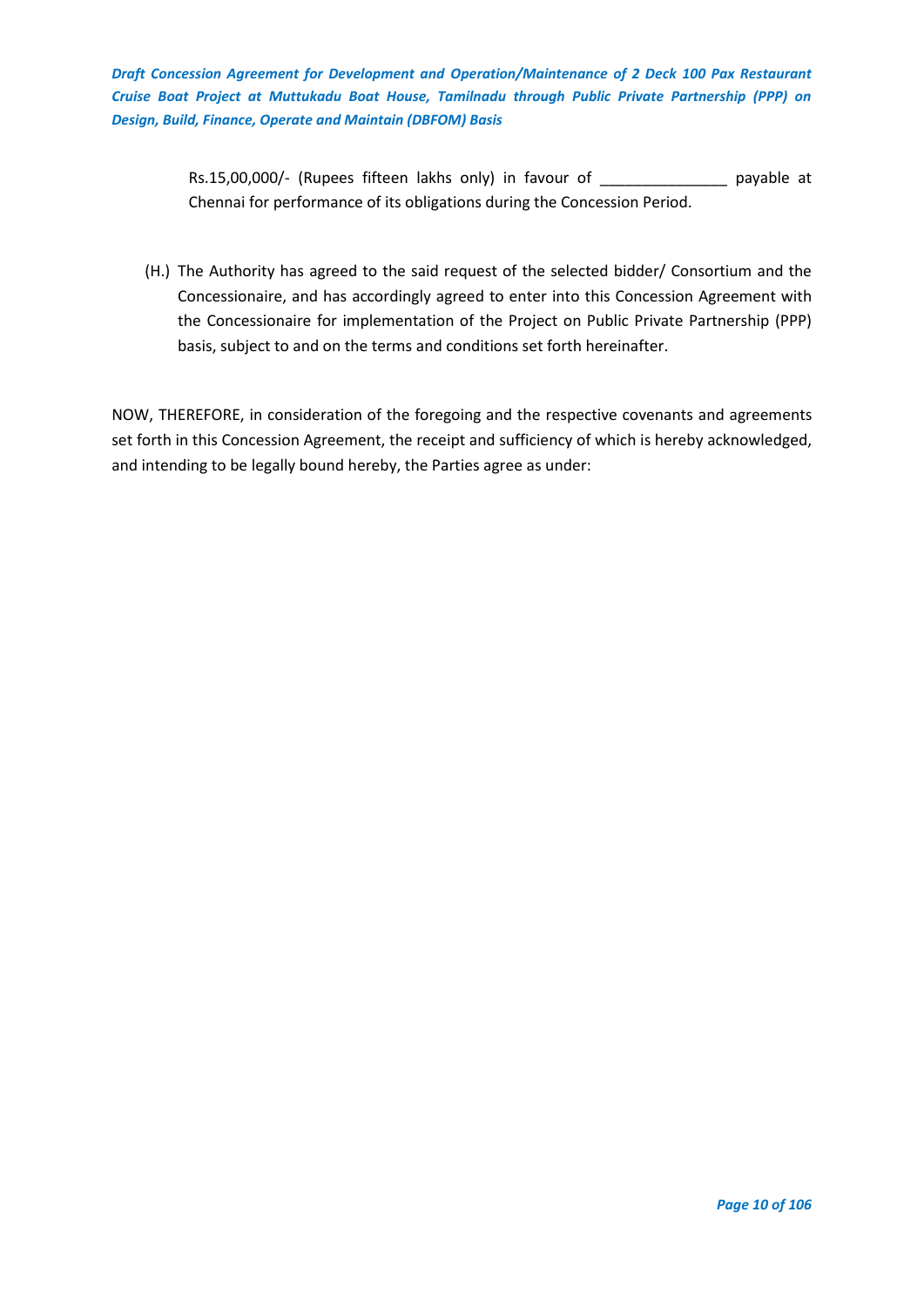# <span id="page-10-0"></span>**ARTICLE 1. DEFINITIONS AND INTERPRETATION**

#### <span id="page-10-1"></span>**1.1 Definitions**

The words and expressions beginning with capital letters and defined in this Agreement shall, unless the context otherwise requires, have the meaning ascribed thereto herein, and the words and expressions defined in the Schedules and used therein shall have the meaning ascribed thereto in the Schedules.

"**Accounting Year**" means the financial year commencing from the first day of April of any calendar year and ending on the thirty-first day of March of the next calendar year;

"**Affected Party**" shall have the meaning as set forth in Clause 21.1;

"**Agreement**" or "**Concession Agreement**" means this Agreement, its Recitals, and the Schedules hereto and any amendments thereto made in accordance with the provisions contained in this Agreement;

"**Applicable Laws**" means all laws, brought into force and effect by GOI or the State Government including rules, regulations and notifications made thereunder, and judgments, decrees, injunctions, writs and orders of any court of record, applicable to this Agreement and the exercise, performance and discharge of the respective rights and obligations of the Parties hereunder, as may be in force and effect during the subsistence of this Agreement;

"**Applicable Permits**" means all clearances, licenses, permits, authorizations, no objection certificates, consents, approvals and exemptions required to be obtained or maintained under Applicable Laws in connection with the construction, operation and maintenance of the Project during the subsistence of this Agreement;

"**Associate**" or "**Affiliate**" means, in relation to either Party and/or Consortium Members, a person who controls, is controlled by, or is under the common control with such Party or Consortium Member (as used in this definition, the expression "control" means, with respect to a person which is a company or corporation, the ownership, directly or indirectly, of more than 50% (fifty per cent) of the voting shares of such person, and with respect to a person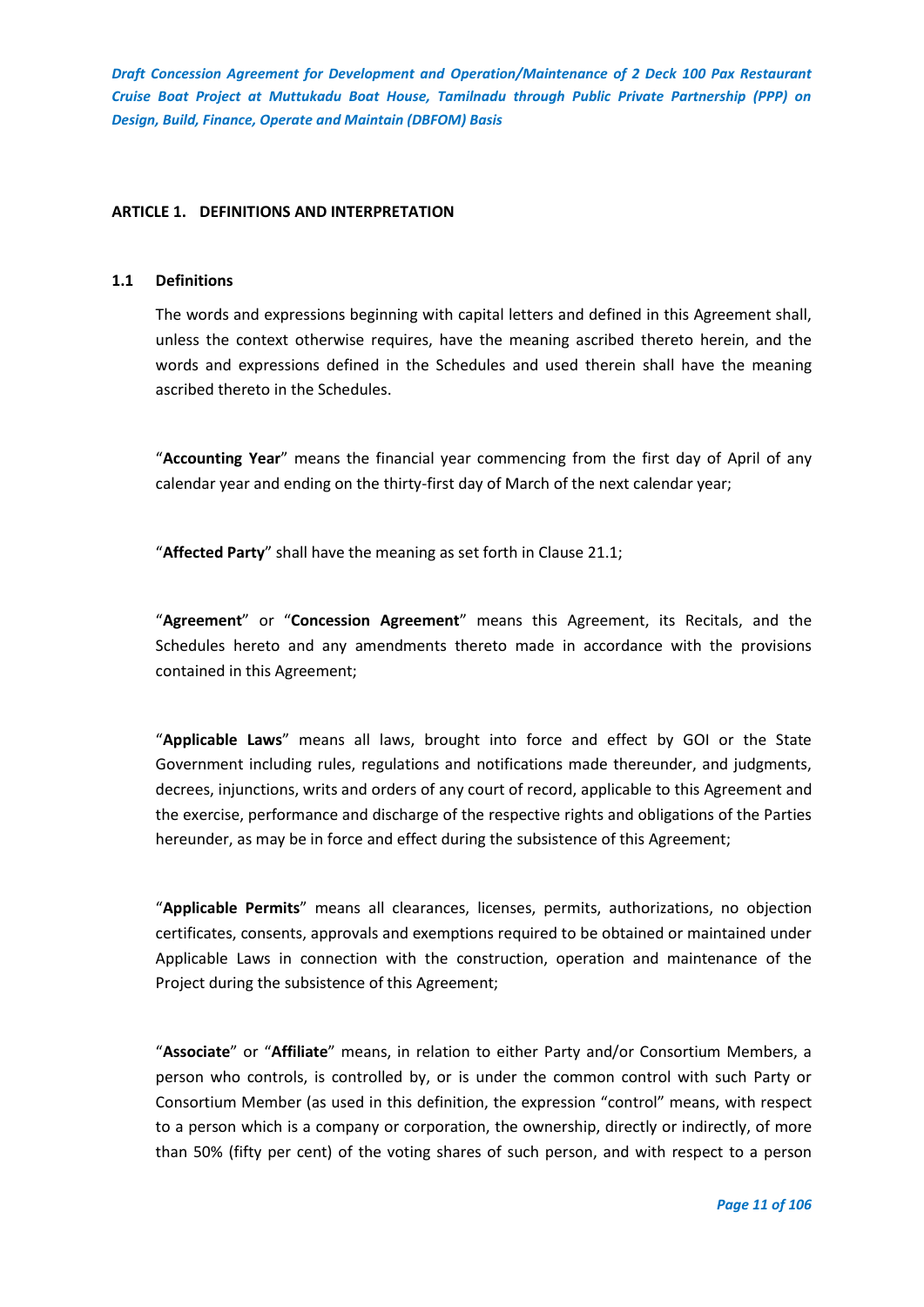which is not a company or corporation, the power to direct the management and Policies of such person, whether by operation of law or by contract or otherwise);

"**Authority**" shall have the meaning attributed thereto in the array of Parties as set forth in the Recitals;

"**Authority Default**" shall have the meaning as set forth in Clause 23.2.1;

"**Authority Indemnified Persons**" shall have the meaning set forth in Clause 27.1.1;

"**Authority Representative**" means such person or persons as may be authorized in writing by the Authority to act on its behalf under this Agreement and shall include any person or persons having authority to exercise any rights or perform and fulfil any obligations of the Authority under this Agreement;

"**Annual License Fee**" shall have meaning set forth in Clause 18.2;

"**Appointed Date/Effective Date**" shall be the date on which this Agreement is signed;

"Bank" means any nationalised/scheduled commercial bank as notified by RBI

"**Bank Rate**" means the rate of interest specified by the Reserve Bank of India from time to time in pursuance of section 49 of the Reserve Bank of India Act, 1934 or any replacement of such Bank Rate for the time being in effect;

"**Bid**" means the documents in their entirety comprised in the bid submitted by the Consortium in response to the Request for Proposals in accordance with the provisions thereof and "Bids" shall mean the bids submitted by any and all pre-qualified bidders;

"**Bid Date**" means the last date on which the Bid may have been submitted in accordance with the provisions of the Request for Proposals;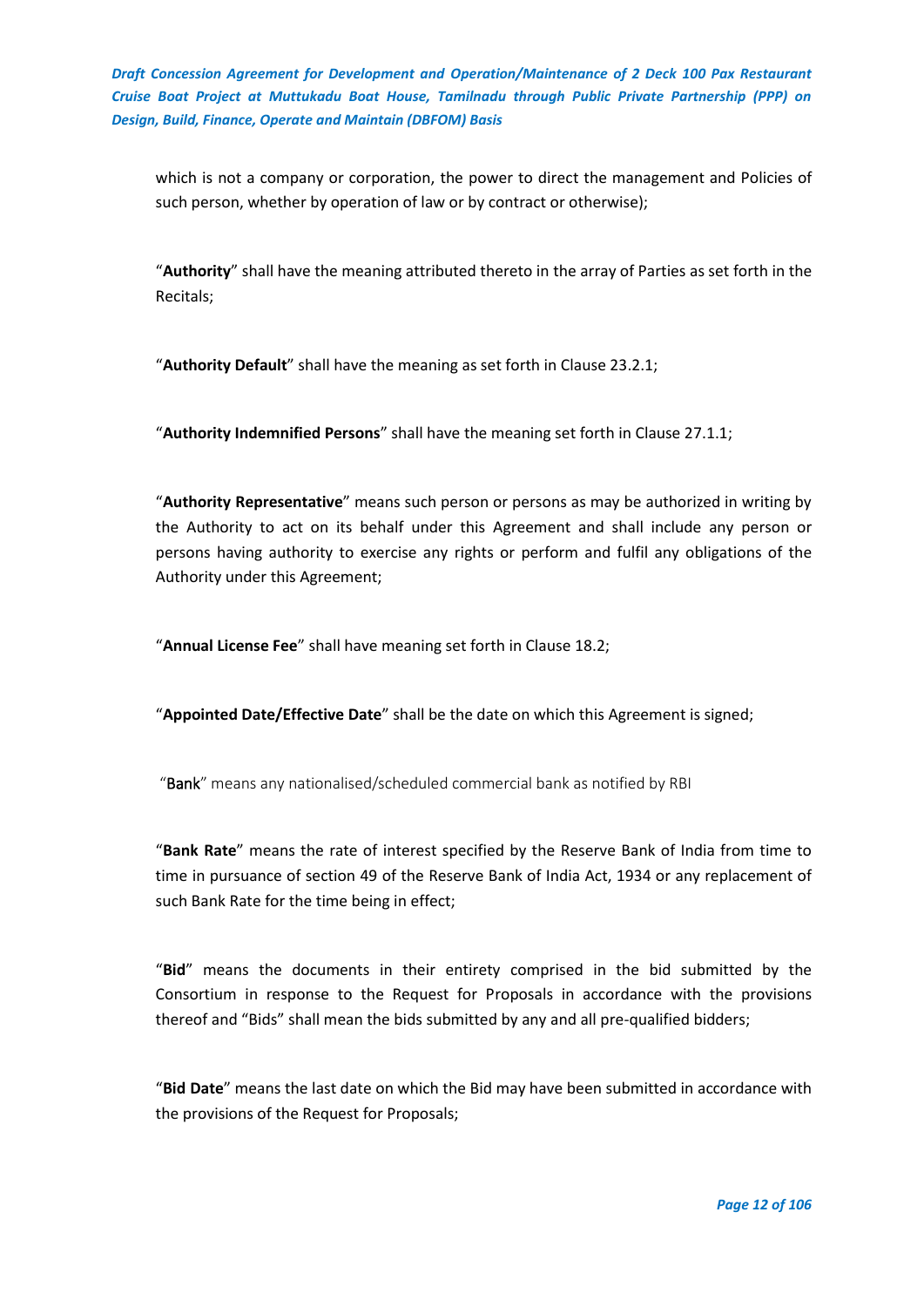"**Bid Security**" means the security provided by the Concessionaire to the Authority along with the Bid, in accordance with the Request for Proposals, and which is to remain in force until substituted by the Performance Security;

"**COD**" or "**Commercial Operation Date**" shall have the meaning as set forth in Clause 14.1.;

"**Change in Law**" means the occurrence of any of the following after the Bid Date:

- (a) The enactment of any new Indian law;
- (b) The repeal, modification or re-enactment of any existing Indian law;
- (c) The commencement of any Indian law which has not entered into effect until the Bid Date;
- (d) a change in the interpretation or application of any Indian law by a judgment of a court of record which has become final, conclusive and binding, as compared to such interpretation or application by a court of record prior to the Bid Date; or
- (e) Any change in the rates of any of the Taxes that have a direct effect on the Project;

"**Change in Ownership**" means a transfer of the direct and/or indirect legal or beneficial ownership of any shares, or securities convertible into shares, that causes the aggregate holding of the {selected bidder/ Consortium Members}, together with {its/their} Associates, in the total equity to decline below 51% (fifty one per cent) thereof at all times till the end of Concession Period;

"**Completion Certificate**" shall have the meaning as set forth in Clause 13.1;

"**Concession**" shall have the meaning as set forth in Clause 3.1.1;

"**Concessionaire**" shall have the meaning attributed thereto in the array of Parties as set forth in the Recitals;

"**Concession Period**" means the period starting on and from the Appointed Date and ending on the 10 years from the Appointed Date;

"**Concessionaire Default**" shall have the meaning as set forth in Clause 23.1.1;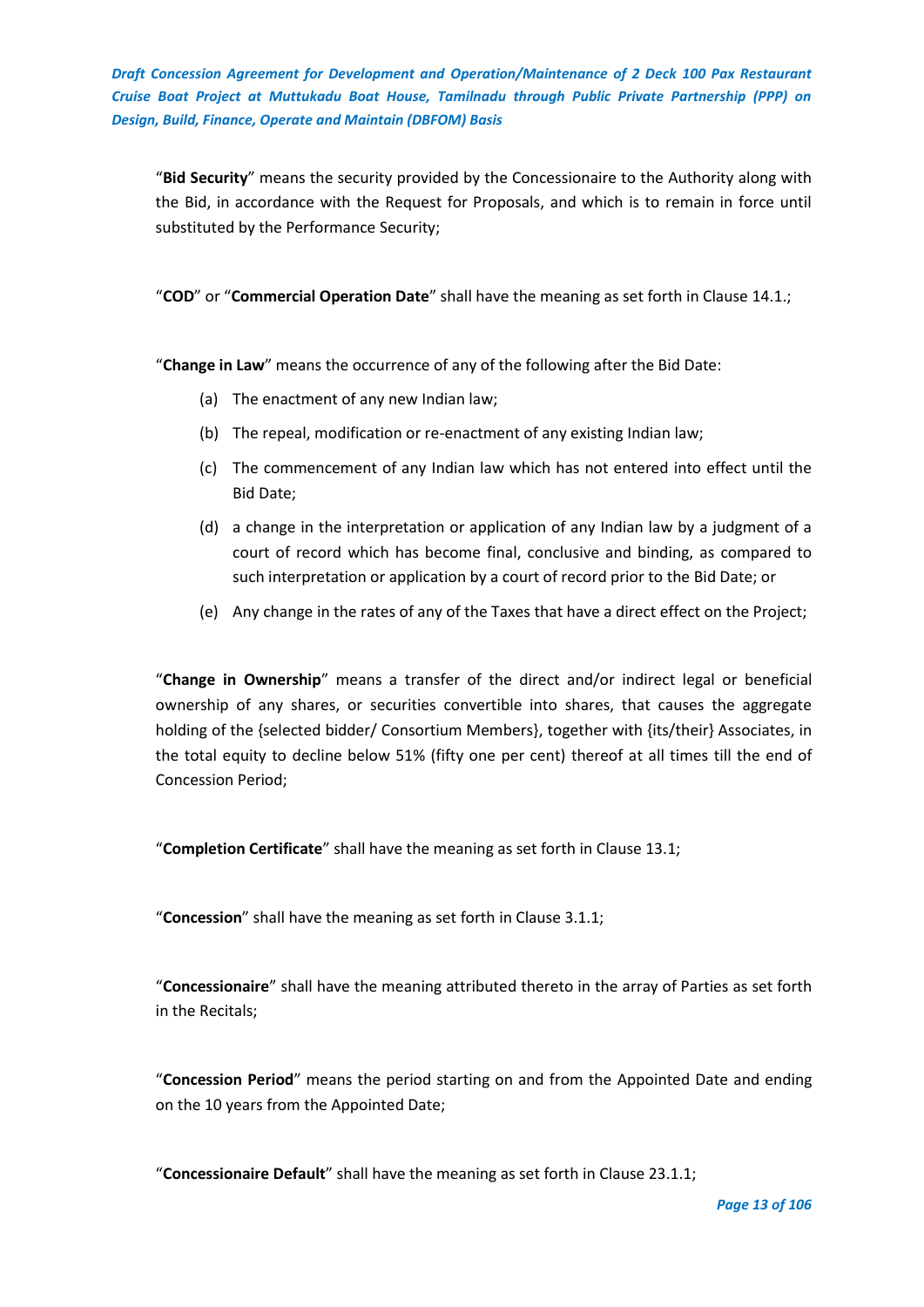"**Conditions Precedent**" shall have the meaning as set forth in Clause 4.1.1;

"**Consortium**" shall have the meaning as set forth in Recital (D);

"**Consortium Member**" means a company specified in Recital (D) as a member of the Consortium;

**"Construction Period"** means the period beginning from the Effective Date/Appointed Date and ending on COD;

**"Consideration"** means the total benefits to be given to the Authority by the Concessionaire in lieu of concession and lease granted by the authority;

"**Cure Period**" means the period specified in this Agreement for curing any breach or default of any provision of this Agreement by the Party responsible for such breach or default and shall:

- (a) Commence from the date on which a notice is delivered by one Party to the other Party asking the latter to cure the breach or default specified in such notice;
- (b) Not relieve any Party from liability to pay Damages or compensation under the provisions of this Agreement; and
- (c) Not in any way be extended by any period of Suspension under this Agreement;

provided that if the cure of any breach by the Concessionaire requires any reasonable action by the Concessionaire that must be approved by the Authority hereunder, the applicable Cure Period shall be extended by the period taken by the Authority to accord their approval;

"**DBFOM**" or "**Design, Build, Finance, Operate and Maintain**" shall have the meaning as set forth in Recital (A);

"**Damages**" shall have the meaning as set forth in Sub-clause (w) of Clause 1.2.1;

"**Dispute**" shall have the meaning as set forth in Clause 29.1.1;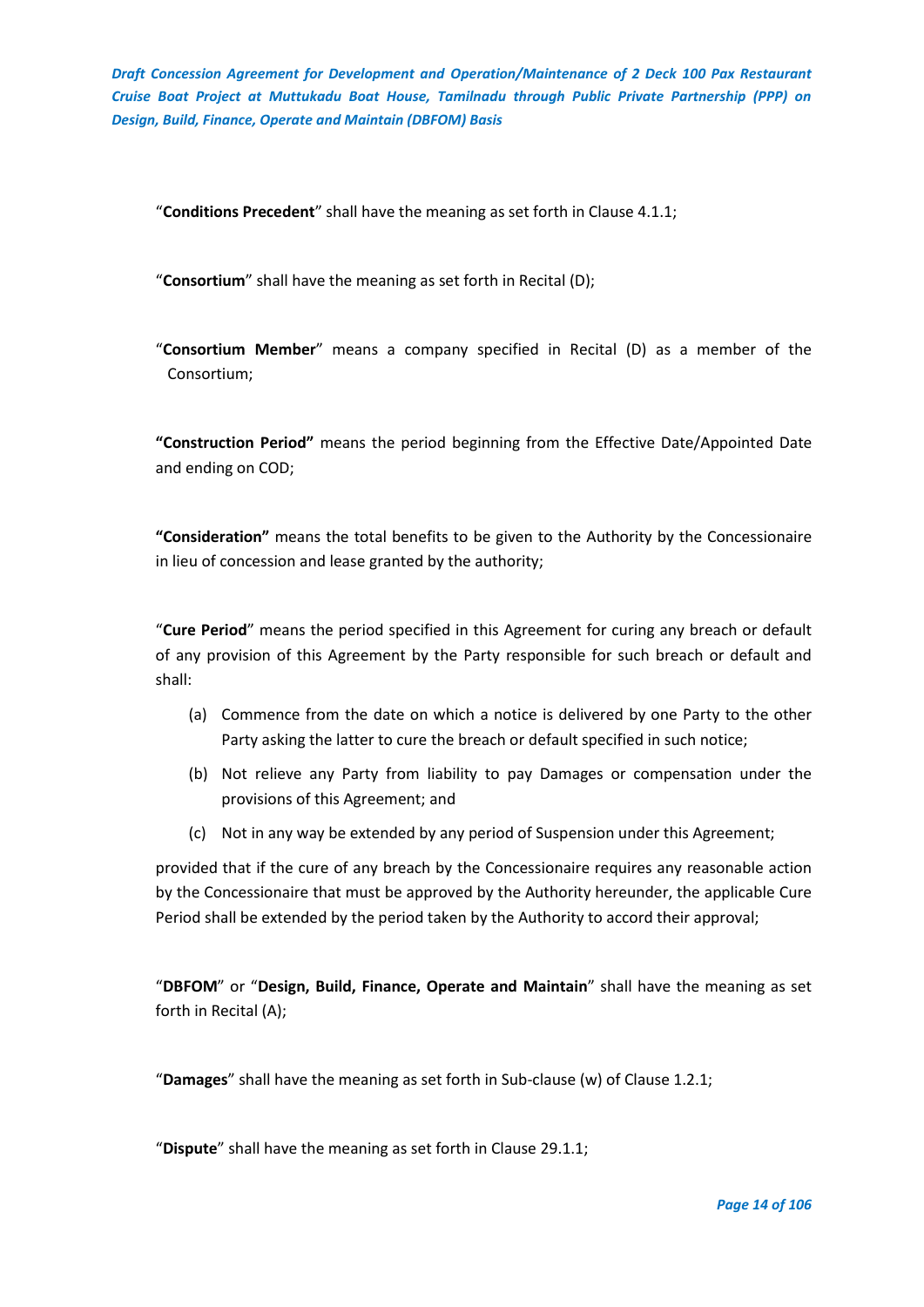"**Dispute Resolution Procedure**" means the procedure for resolution of Disputes as set forth in Article 29;

"**Document**" or "**Documentation**" means documentation in printed or written form, or in tapes, discs, drawings, computer programmers, writings, reports, photographs, films, cassettes, or expressed in any other written, electronic, audio or visual form;

"**Emergency**" means a condition or situation that is likely to endanger the security of the individuals on or about the Project, including Users thereof, or which poses an immediate threat of material damage to any of the Project;

"**Encumbrances**" means, in relation to the Project, any encumbrances such as mortgage, charge, pledge, lien, hypothecation, security interest, assignment, privilege or priority of any kind having the effect of security or other such obligations, and shall include any designation of loss payees or beneficiaries or any similar arrangement under any insurance policy pertaining to the Project, where applicable herein but excluding utilities referred to in Clause 11.1;

"**Estimated Project Cost**" shall be the cost estimated by the Authority for development of the Project and provided in the Request for Proposal VolumeI – Instructions to Bidders;

"**Fee**" means charge levied on and payable for using the Project or a part thereof in accordance with this Agreement;

"**Force Majeure**" or "Force Majeure Event" shall have the meaning ascribed to it in Clause 22.1;

"**Good Industry Practice**" means the practices, methods, techniques, designs, standards, skills, diligence, efficiency, reliability and prudence which are generally and reasonably expected from a reasonably skilled and experienced operator engaged in the same type of undertaking as envisaged under this Agreement and which would be expected to result in the performance of its obligations by the Concessionaire in accordance with this Agreement, Applicable Laws and Applicable Permits in reliable, safe, economical and efficient manner and for providing safe, economical, reliable and efficient use of the Project;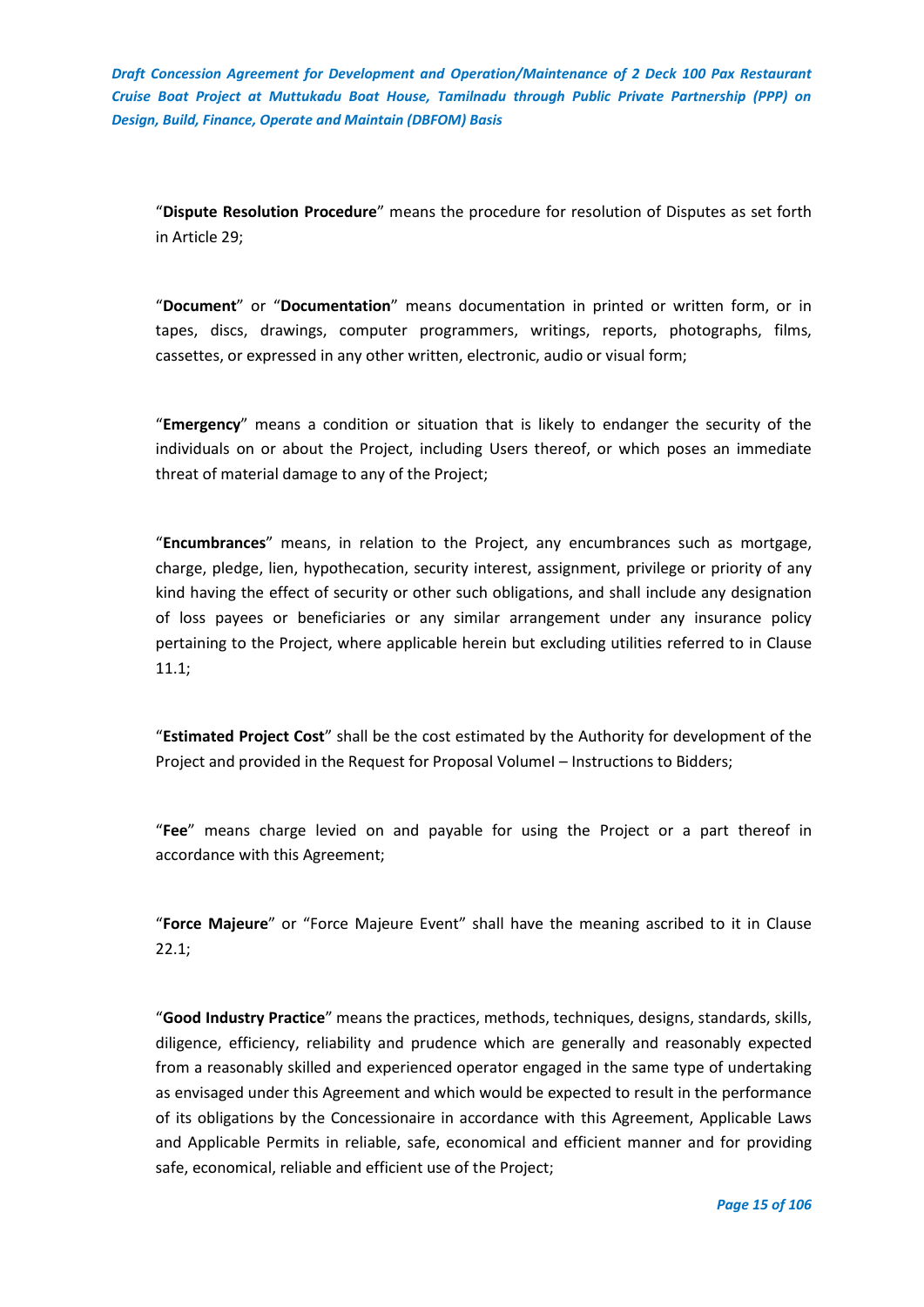"**Government**" means the Government of the India;

"**Government Instrumentality**" means any department, division or sub-division of the Government or the State Government and includes any commission, board, authority, agency or municipal and other local authority or statutory body, including Panchayat, under the control of the Government or the State Government, as the case may be, and having jurisdiction over all or any part of the Project or the performance of all or any of the services or obligations of the Concessionaire under or pursuant to this Agreement;

"**Indemnified Party**" means the Party entitled to the benefit of an indemnity pursuant to Article 27;

"**Indemnifying Party**" means the Party obligated to indemnify the other Party pursuant to Article 27;

"**Indirect Political Event**" shall have the meaning as set forth in Clause 21.3;

"**Insurance Cover**" means the aggregate of the maximum sums insured under the insurances taken out by the Concessionaire pursuant to Article 20, and includes all insurances required to be taken out by the Concessionaire under Clause 20.2 but not actually taken, and when used in the context of any act or event, it shall mean the aggregate of the maximum sums insured and payable or deemed to be insured and payable in relation to such act or event;

"**Intellectual Property**" means all patents, trademarks, service marks, logos, get-up, trade names, internet domain names, rights in designs, blue prints, programs and manuals, drawings, copyright (including rights in computer software), database rights, semi-conductor, topography rights, utility models, rights in know-how and other intellectual property rights, in each case whether registered or unregistered and including applications for registration, and all rights or forms of protection having equivalent or similar effect anywhere in the world;

"**LOA**" or "**Letter of Award**" means the letter of award referred to in Recital (D);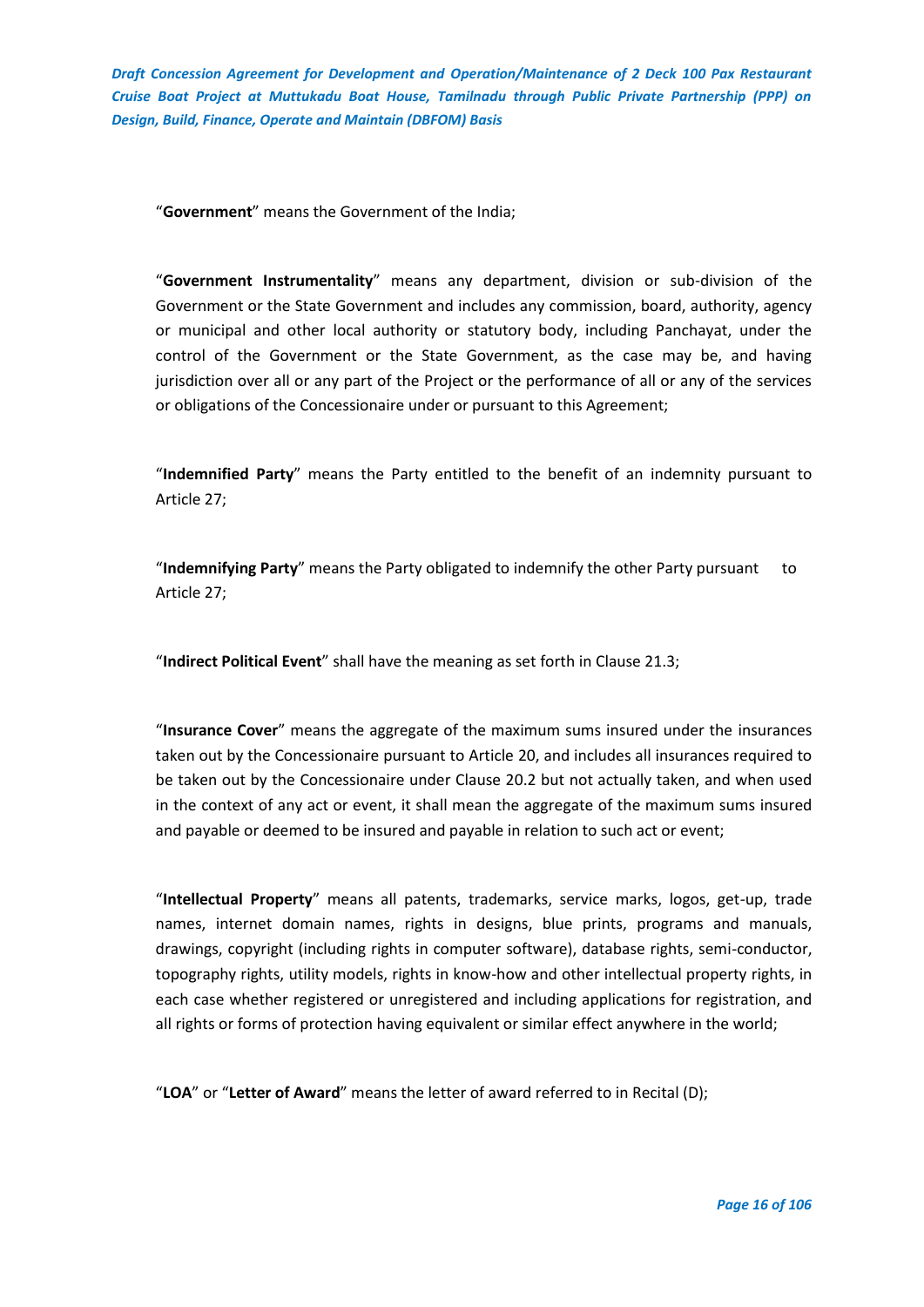"**Lenders' Representative**" means the person duly authorized by the Senior Lenders to act for and on behalf of the Senior Lenders with regard to matters arising out of or in relation to this Agreement, and includes his successors, assigns and substitutes;

"**Material Adverse Effect**" means a material adverse effect of any act or event on the ability of either Party to perform any of its obligations under and in accordance with the provisions of this Agreement and which act or event causes a material financial burden or loss to either Party;

"**Non-Political Event**" shall have the meaning as set forth in Clause 21.2;

"**O&M**" means the operation and maintenance of the Project and includes all matters connected with or incidental to such operation and maintenance, and provision of services and facilities, in accordance with the provisions of this Agreement;

"**O&M Contract**" means the operation and maintenance contract that may be entered into between the Concessionaire and the O&M Contractor for performance of all or any of the O&M obligations;

"**O&M Contractor**" means the person, if any, with whom the Concessionaire has entered into an O&M Contract for discharging O&M obligations for and on behalf of the Concessionaire;

"**O&M Expenses**" means expenses incurred by or on behalf of the Concessionaire or by the Authority, as the case may be, for all O&M including (a) cost of salaries and other compensation to employees, (b) cost of materials, supplies, utilities and other services, (c) premier for insurance, (d) all taxes, duties, cess and fees due and payable for O&M, (e) all repair, replacement, reconstruction, reinstatement, improvement and maintenance costs, (f) payments required to be made under the O&M Contract or any other contract in connection with or incidental to O&M, and (g) all other expenditure required to be incurred under Applicable Laws, Applicable Permits or this Agreement;

"**Operation Period**" means the operation and maintenance period commencing from COD andending on the 10 years from the Appointed Date;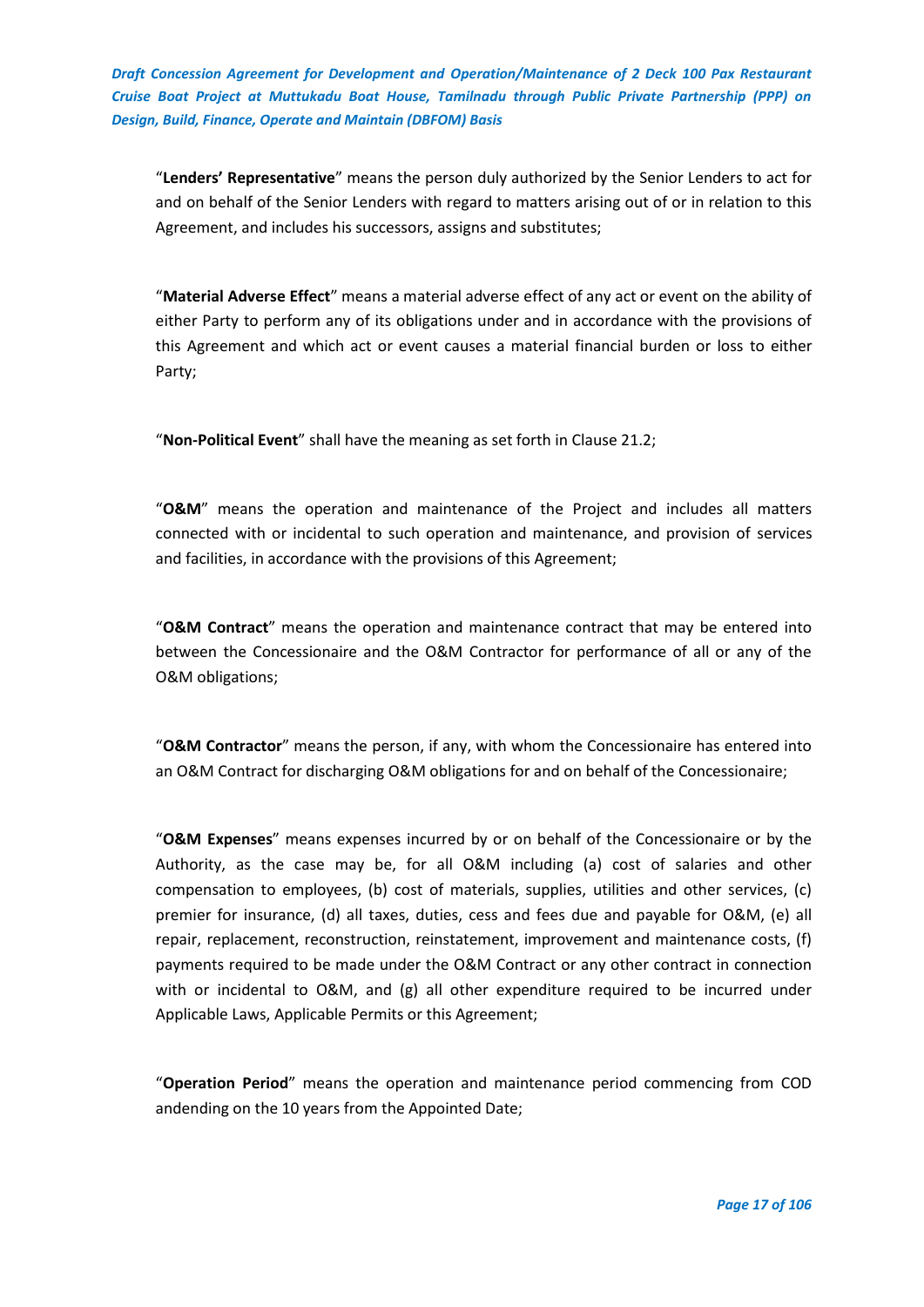"**Parties**" means the parties to this Agreement collectively and "**Party**" shall mean any of the parties to this Agreement individually;

"**Performance Security**" shall have the meaning as set forth in Clause 9.1.1;

"**Project"** means the construction, operation and maintenance of the Project in accordance with the provisions of this Agreement, and includes all works, services and equipment relating to or in respect of the Scope of the Project. And its subsequent development and augmentation in accordance with this Agreement;

"**Project Agreements**" means this Agreement, the Financing Agreements, EPC Contract, O&M Contract, and any other material agreements or contracts that may be entered into by the Concessionaire with any person in connection with matters relating to, arising out of or incidental to the Project, but does not include the Substitution Agreement;

"**RBI**" means the Reserve Bank of India, as constituted and existing under the Reserve Bank of India Act, 1934, including any statutory modification or replacement thereof, and its successors;

"**Re**.", "**Rs.**" or "**Rupees**" or "**Indian Rupees**" means the lawful currency of the Republic of India;

"**Request for Proposal**" or "**RFP**" shall have the meaning as set forth in Recital (B);

"**Safety Requirements**" shall have the meaning as set forth in Clause 16.1.1;

"**Scheduled Completion Date**" shall have the meaning as set forth in Clause 12.2.1;

"**Scope of the Project**" shall have the meaning as set forth in Clause 2.1;

"**Senior Lenders**" means the financial institutions, banks, multilateral lending agencies, trusts, funds and agents or trustees of debenture holders, including their successors and assignees, who have agreed to guarantee or provide finance to the Concessionaire under any of the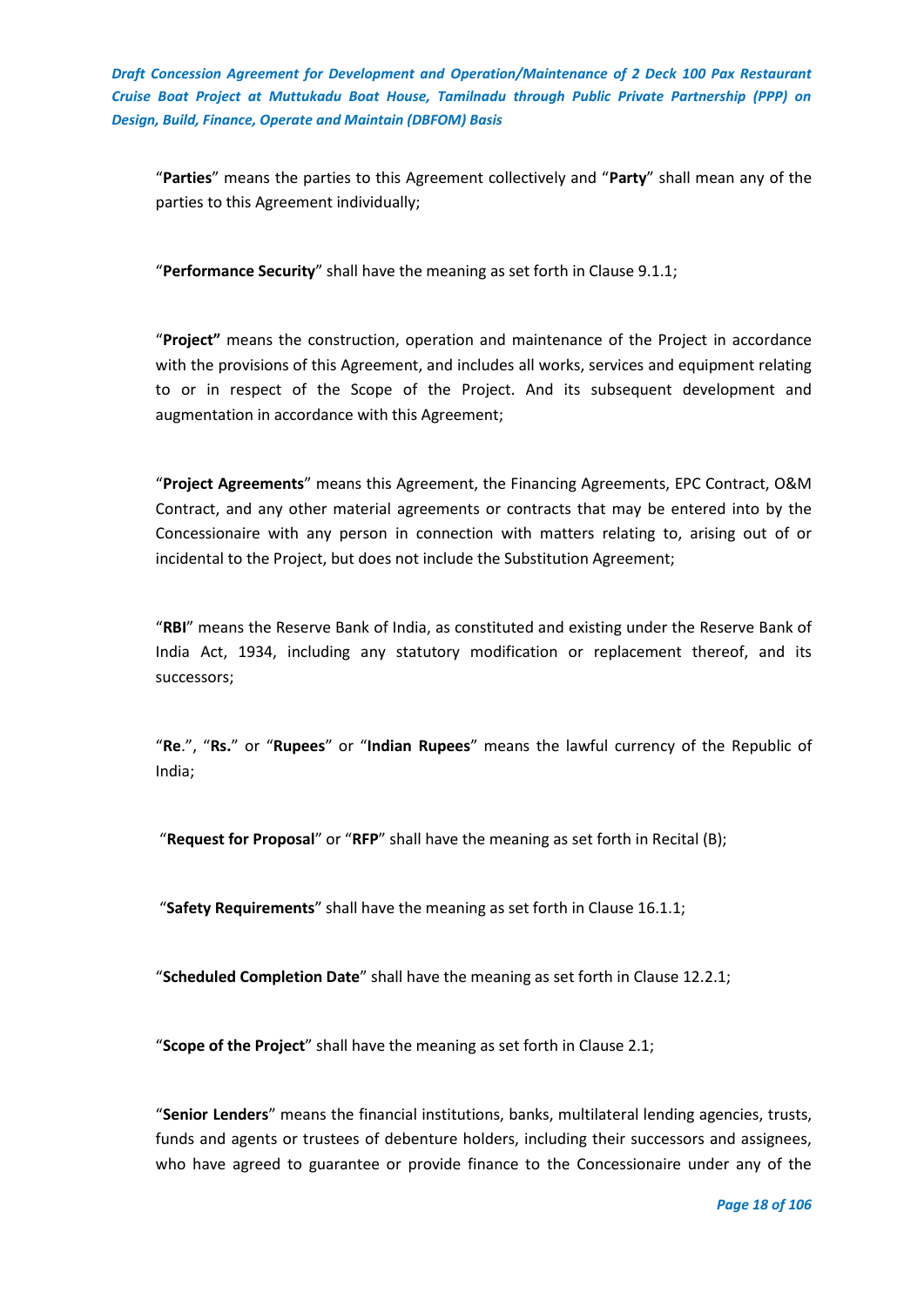Financing Agreements for meeting all or any part of the Total Project Cost and who hold Paripassu charge on the assets, rights, title and interests of the Concessionaire;

"**Site**" shall have the meaning as set forth in Clause 10.1;

"**Technical Specifications and Standards**" means the technical specifications and standards relating to the quality, quantity, capacity and other requirements for the Project, as set forth in Schedule-C, and any modifications thereof, or additions thereto, as included in the design and engineering for the Project submitted by the Concessionaire to, and expressly approved by, the Authority;

"**State**" means the State Chennai and "**State Government**" means the government of that State;

"**Substitution Agreement**" shall have the meaning as set forth in Clause 25.3.1;

"**Taxes**" means any Indian taxes including excise duties, customs duties, value added tax, sales tax, local taxes, cess and any impost or surcharge of like nature (whether Central, State or local) on the goods, materials, equipment and services incorporated in and forming part of the Project charged, levied or imposed by any Government Instrumentality, but excluding any interest, penalties and other sums in relation thereto imposed on any account whatsoever. For the avoidance of doubt, Taxes shall not include taxes on corporate income;

"**Termination**" means the expiry or termination of this Agreement and the Concession hereunder;

"**Termination Notice**" means the communication issued in accordance with this Agreement by one Party to the other Party terminating this Agreement;

"**Total Project Cost**" means the total cost of development of the project, the cost as mentioned in the financing agreements or as certified by the Authority; and

"**User**" means a person who uses or intends to use the Project or any part thereof in accordance with the provisions of this Agreement and Applicable Laws.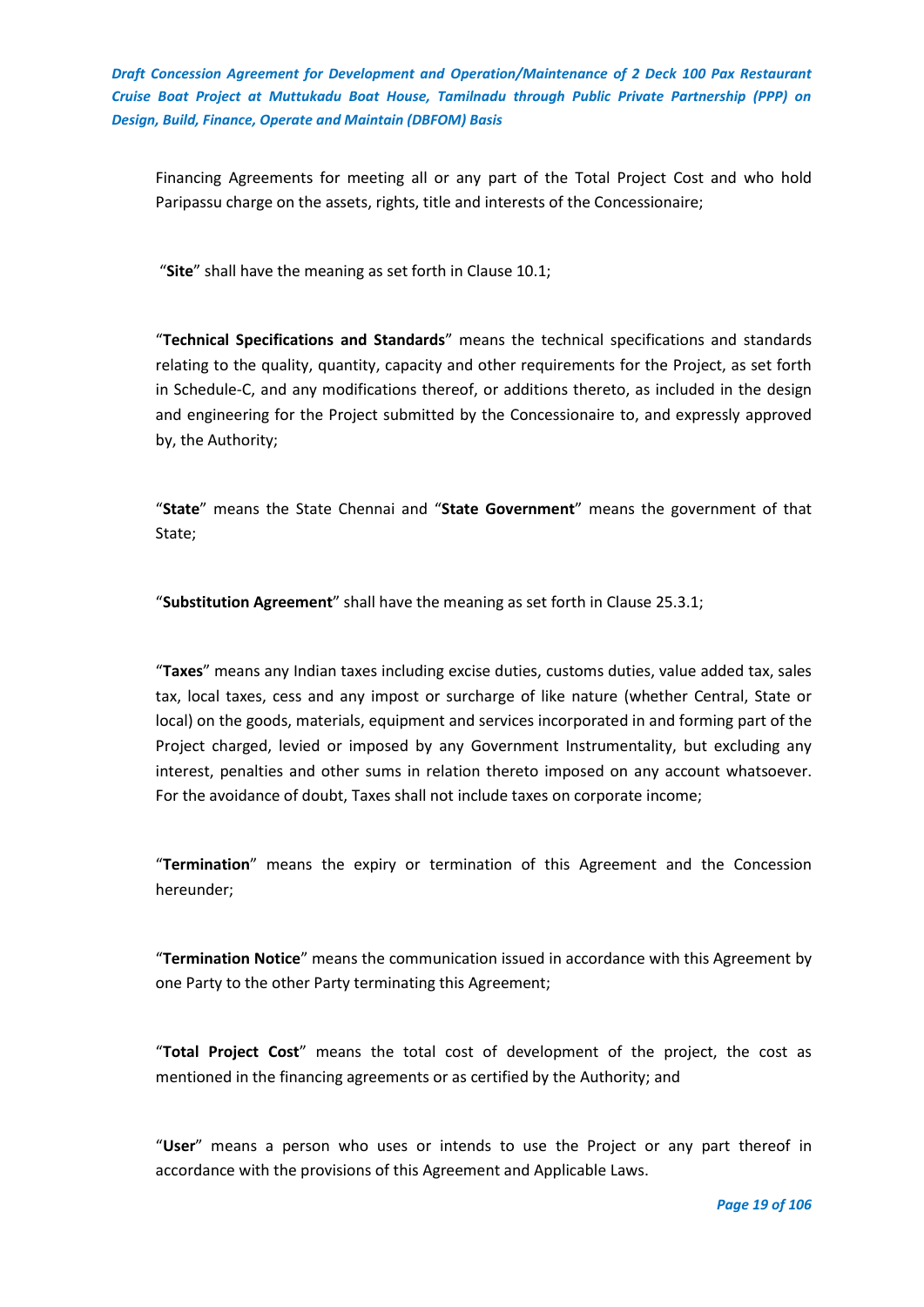## <span id="page-19-0"></span>**1.2 Interpretation**

- 1.2.1 In this Agreement, unless the context otherwise requires,
	- (a) references to any legislation or any provision thereof shall include amendment or reenactment or consolidation of such legislation or any provision thereof so far as such amendment or re-enactment or consolidation applies or is capable of applying to any transaction entered into hereunder;
	- (b) references to laws of India or Indian law or regulation having the force of law shall include the laws, acts, ordinances, rules, regulations, bye laws or notifications which have the force of law in the territory of India and as from time to time may be amended, modified, supplemented, extended or re-enacted;
	- (c) references to a "person" and words denoting a natural person shall be construed as a reference to any individual, firm, company, corporation, society, trust, government, state or agency of a state or any association or partnership (whether or not having separate legal personality) of two or more of the above and shall include successors and assigns;
	- (d) the table of contents, headings or sub-headings in this Agreement are for convenience of reference only and shall not be used in, and shall not affect, the construction or interpretation of this Agreement;
	- (e) the words "**include**" and "**including**" are to be construed without limitation and shall be deemed to be followed by "without limitation" or "but not limited to" whether or not they are followed by such phrases;
	- (f) references to "**construction**" or "**building**" include, unless the context otherwise requires, investigation, design, engineering, procurement, delivery, transportation, installation, processing, fabrication, testing, commissioning and other activities incidental to the construction, and "construct" or "build" shall be construed accordingly;
	- (g) references to "**development**" include, unless the context otherwise requires, construction, renovation, refurbishing, augmentation, up-gradation and other activities incidental thereto, and "develop" shall be construed accordingly;
	- (h) any reference to any period of time shall mean a reference to that according to Indian Standard Time;
	- (i) any reference to day shall mean a reference to a calendar day;
	- (j) Reference to a "**business day**" shall be construed as reference to a day (other than a Sunday) on which banks in the State are generally open for business;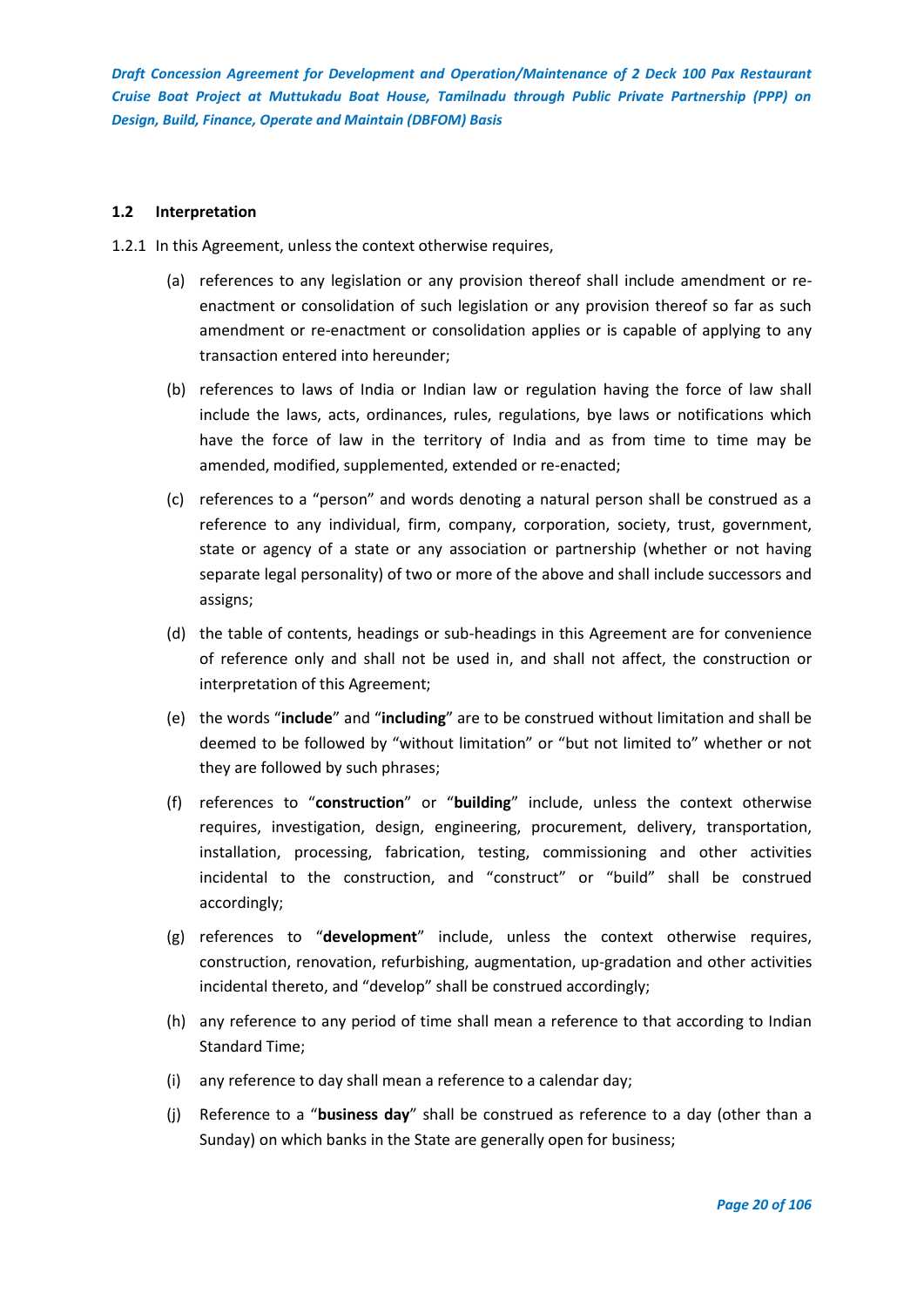- (k) any reference to month shall mean a reference to a calendar month as per the Gregorian calendar;
- (l) references to any date, period or project milestone shall mean and include such date, period or Project Milestone as-may be extended pursuant to this Agreement;
- (m) any reference to any period commencing "**from**" a specified day or date and "**till**" or "**until**" a specified day or date shall include both such days or dates; provided that if the last day of any period computed under this Agreement is not a business day, then the period shall run until the end of the next business day;
- (n) the words importing singular shall include plural and vice versa;
- (o) References to any gender shall include the other and the neutral gender;
- (p) "**lakh**" means a hundred thousand (100,000) and "crore" means ten million (10,000,000);
- (q) "**Indebtedness**" shall be construed so as to include any obligation (whether incurred as principal or surety) for the payment or repayment of money, whether present or future, actual or contingent;
- (r) references to the "**winding-up**", "**dissolution**", "**insolvency**", or "**reorganisation**" of a company or corporation shall be construed so as to include any equivalent or analogous proceedings under the law of the jurisdiction in which such company or corporation is incorporated or any jurisdiction in which such company or corporation carries on business including the seeking of liquidation, winding-up, reorganisation, dissolution, arrangement, protection or relief of debtors;
- (s) save and except as otherwise provided in this Agreement, any reference, at any time, to any agreement, deed, instrument, lease, license or document of any description shall be construed as reference to that agreement, deed, instrument, lease, license or other document as amended, varied, supplemented, modified or suspended at the time of such reference; provided that this Sub-clause (s) shall not operate so as to increase liabilities or obligations of the Authority hereunder or pursuant hereto in any manner whatsoever;
- (t) any agreement, consent, approval, authorization, notice, communication, information or report required under or pursuant to this Agreement from or by any Party shall be valid and effective only if it is in writing under the hand of a duly authorized representative of such Party, in this behalf and not otherwise;
- (u) the Schedules and Recitals to this Agreement and the Request for Proposals ("RFP") forms an integral part of this Agreement and will be in full force and effect as though they were expressly set out in the body of this Agreement;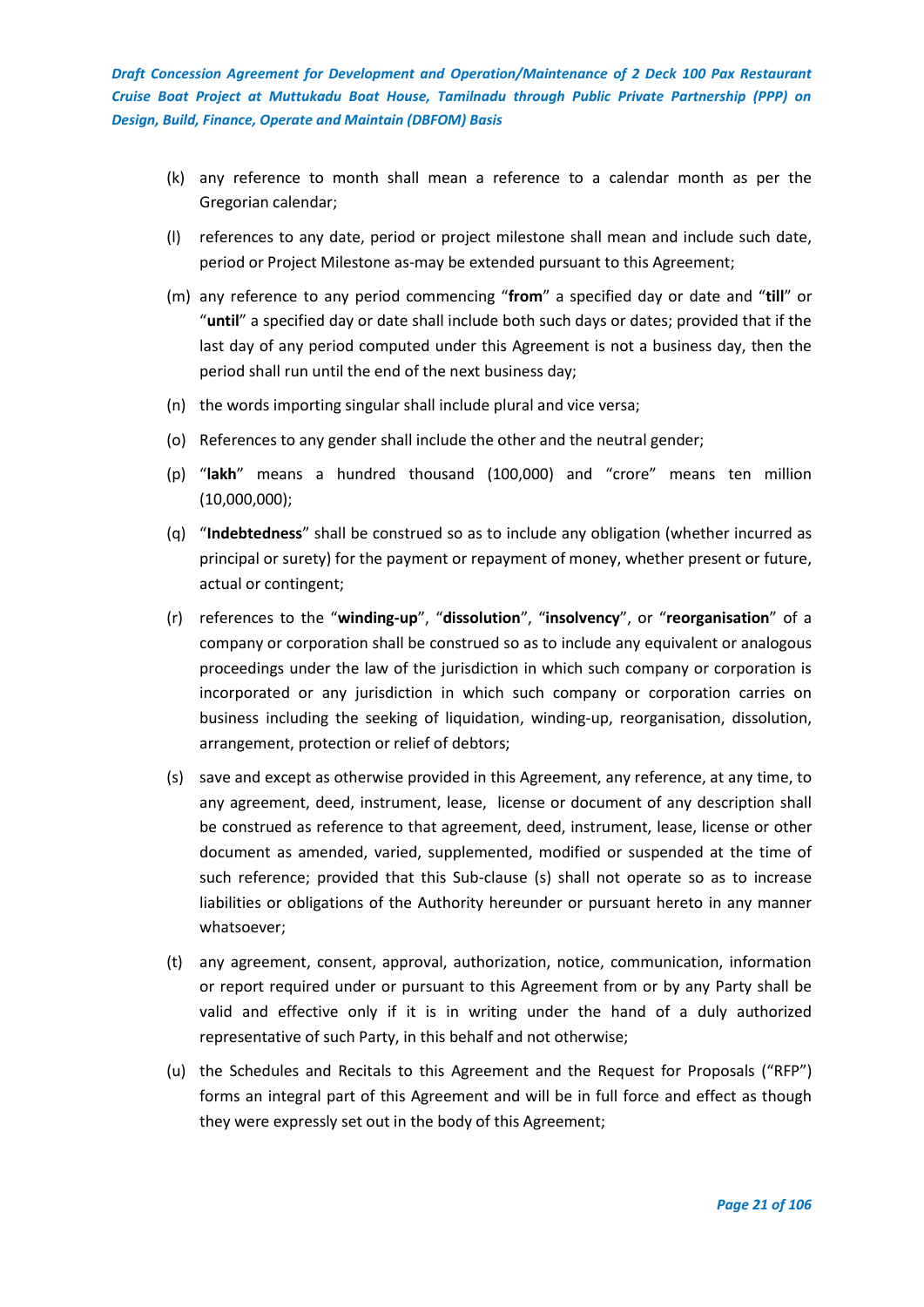- (v) references to Recitals, Articles, Clauses, Sub-clauses, Provisos or Schedules in this Agreement shall, except where the context otherwise requires, mean references to Recitals, Articles, Clauses, Sub-clauses, Provisos and Schedules of or to this Agreement; reference to an Annex shall, subject to anything to the contrary specified therein, be construed as a reference to an Annex to the Schedule in which such reference occurs; and reference to a Paragraph shall, subject to anything to the contrary specified therein, be construed as a reference to a Paragraph of the Schedule or Annex, as the case may be, in which such reference appears;
- (w) the damages payable by either Party to the other of them, as set forth in this Agreement, whether on per diem basis or otherwise, are mutually agreed genuine preestimated loss and damage likely to be suffered and incurred by the Party entitled to receive the same and are not by way of penalty (the "**Damages**"); and
- (x) Time shall be of the essence in the performance of the Parties' respective obligations. If any time period specified herein is extended, such extended time shall also be of the essence.
- 1.2.2 Unless expressly provided otherwise in this Agreement, any Documentation required to be provided or furnished by the Concessionaire to the Authority shall be provided free of cost and in three copies, and if the Authority is required to return any such Documentation with their comments and/or approval, they shall be entitled to retain two copies thereof.
- 1.2.3 The rule of construction, if any, that a contract should be interpreted against the parties responsible for the drafting and preparation thereof, shall not apply.
- 1.2.4 Any word or expression used in this Agreement shall, unless otherwise defined or construed in this Agreement, bear its ordinary English meaning and, for these purposes, the General Clauses Act 1897 shall not apply.

# <span id="page-21-0"></span>**1.3 Measurements and arithmetic conventions**

All measurements and calculations shall be in the metric system and calculations done to 2 (two) decimal places, with the third digit of 5 (five) or above being rounded up and below 5 (five) being rounded down.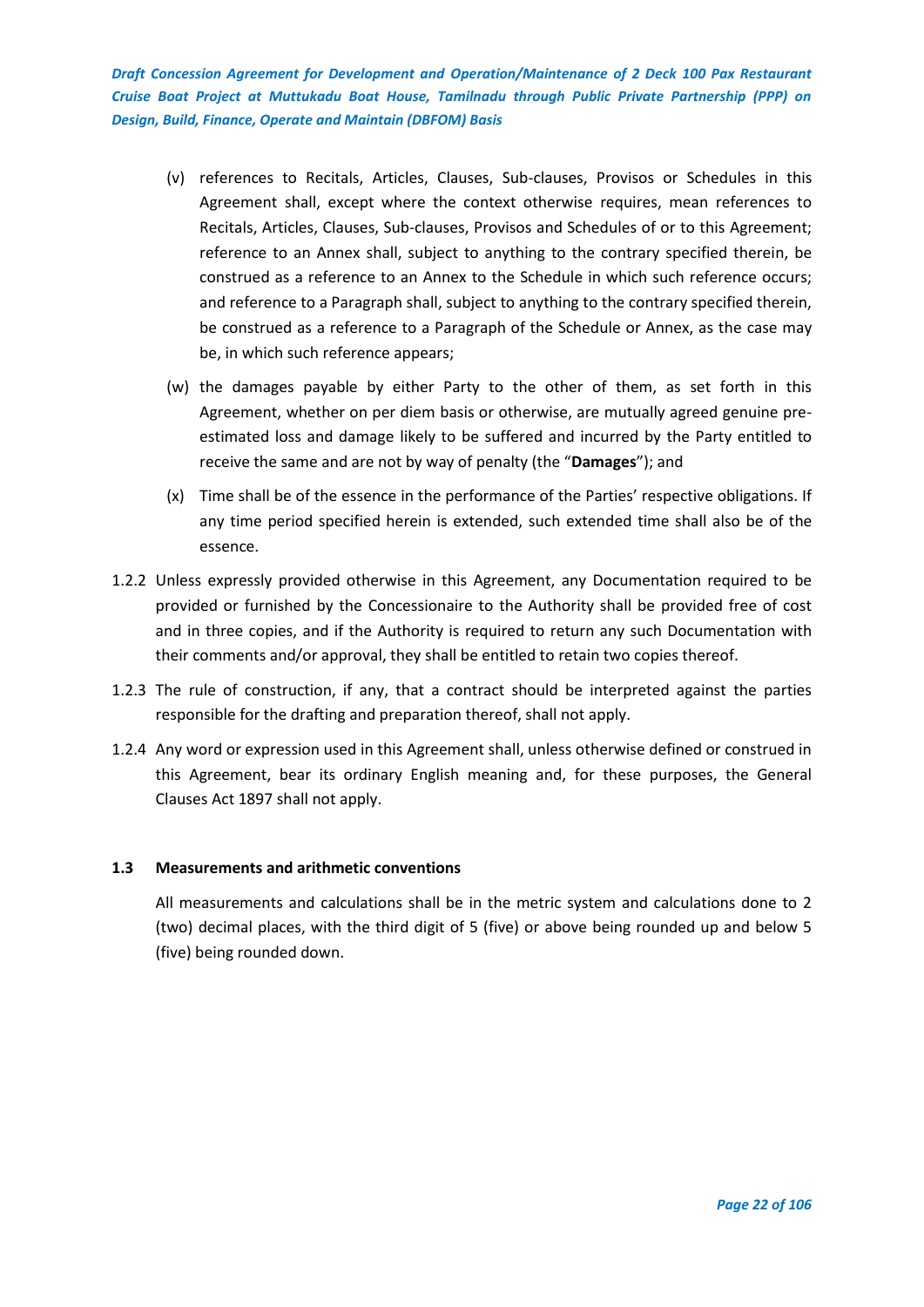## <span id="page-22-0"></span>**1.4 Priority of agreements, clauses and schedules**

- 1.4.1 This Agreement, and all other agreements and documents forming part of or referred to in this agreement are to be taken as mutually explanatory and, unless otherwise expressly provided elsewhere in this Agreement, the priority of this Agreement and other documents and agreements forming part hereof or referred to herein shall, in the event of any conflict between them, be in the following order:
	- (a) this Agreement (Request for Proposal, Common Set of Deviations including Corrigendum & Addendum issued by the Authority); and
	- (b) all other agreements and documents forming part hereof or referred to herein,
	- i.e. the Agreement at (a) above shall prevail over the agreements and documents at (b) above.
- 1.4.2 Subject to provisions of Clause 1.4.1, in case of ambiguities or discrepancies within this Agreement, the following shall apply:
	- (a) between two or more Clauses of this Agreement, the provisions of a specific Clause relevant to the issue under consideration shall prevail over those in other Clauses;
	- (b) between the Clauses of this Agreement and the Schedules, the Clauses shall prevail and between Schedules and Annexes, the Schedules shall prevail;
	- (c) between any two Schedules, the Schedule relevant to the issue shall prevail;
	- (d) between the written description on the Drawings and the Specifications and Standards, the latter shall prevail;
	- (e) between the dimension scaled from the Drawing and its specific written dimension, the latter shall prevail; and
	- (f) between any value written in numerals and that in words, the latter shall prevail.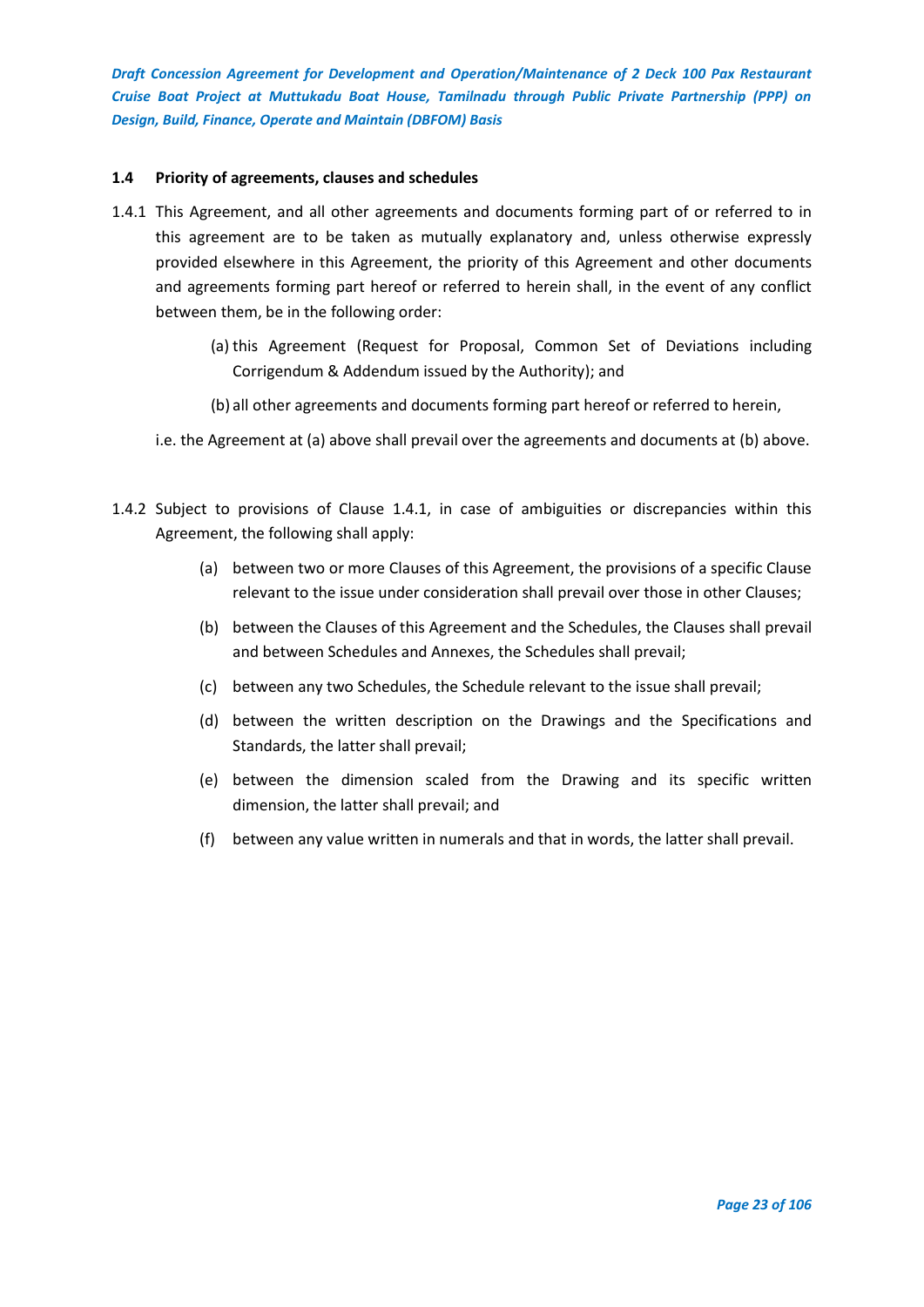<span id="page-23-0"></span>**Part II - The Concession**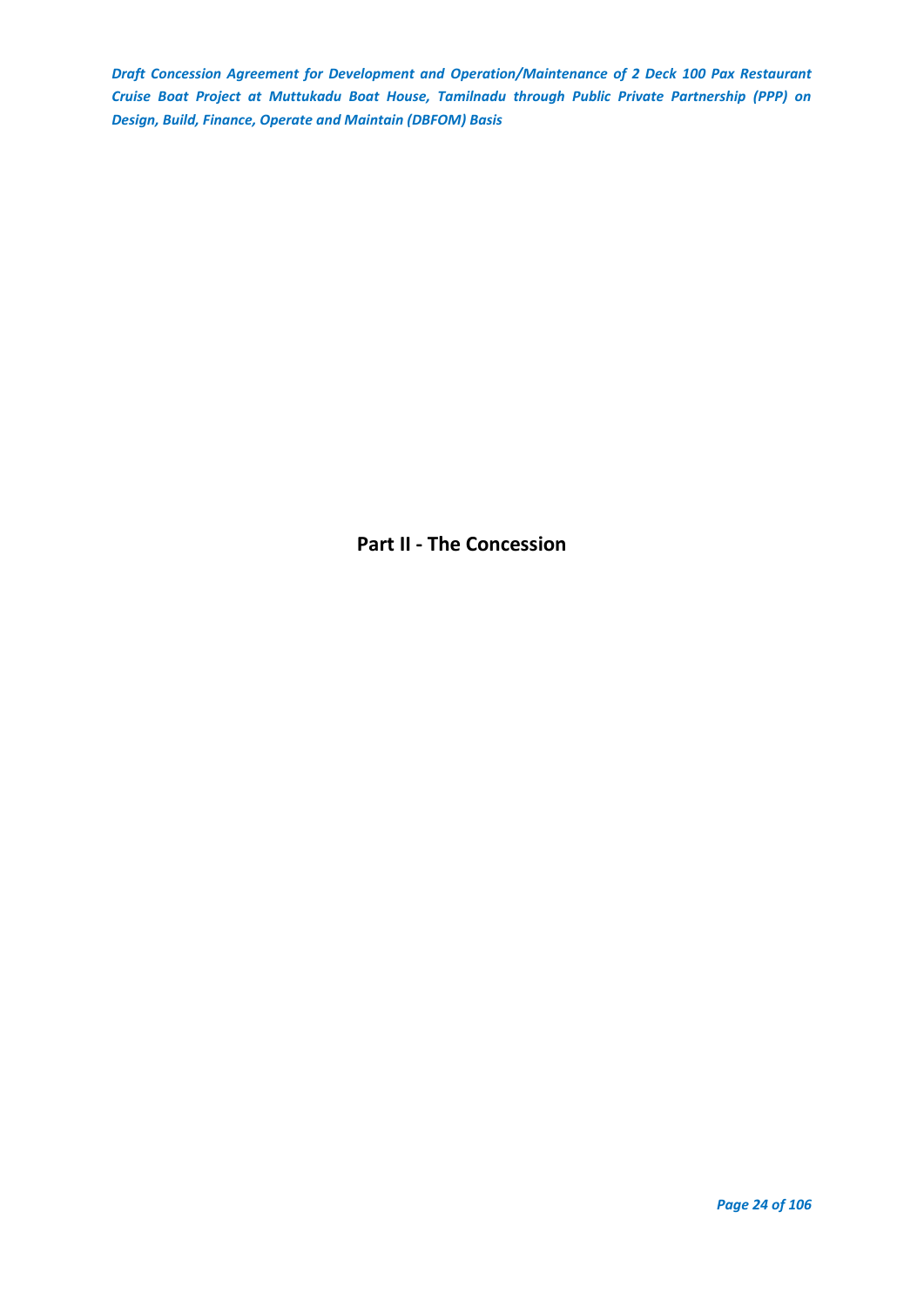# <span id="page-24-0"></span>**ARTICLE 2. SCOPE OF THE PROJECT**

#### <span id="page-24-1"></span>**2.1 Scope of the Project**

The scope of the Project (the "**Scope of the Project**") shall mean and include, during the Concession Period:

- (a) Supply / construction/manufacturing work related to the Project on the Site set forth in Schedule-A along with support facilities for development of the Project in accordance with scope of work as mentioned in Schedule-B and in conformity with the Specifications and Standards set forth in Schedule-C;
- (b) operation and maintenance of-the Project in accordance with the provisions of this Agreement; and
- (c) performance and fulfilment of all other obligations of the Concessionaire in accordance with the provisions of this Agreement and matters incidental thereto or necessary for the performance of any or all of the obligations of the Concessionaire under this Agreement.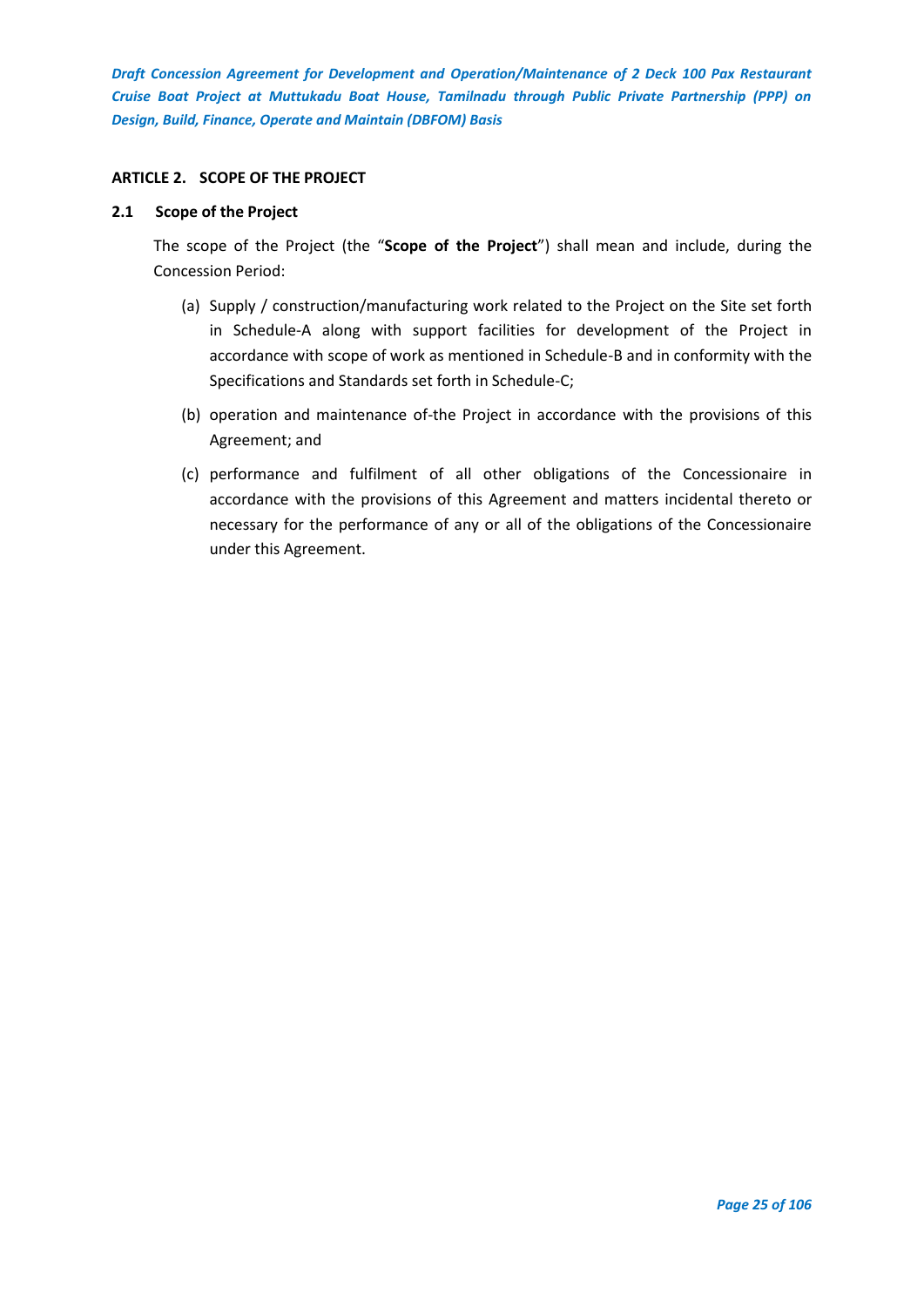## <span id="page-25-0"></span>**ARTICLE 3. GRANT OF CONCESSION**

#### <span id="page-25-1"></span>**3.1 The Concession**

- 3.1.1 Subject to and in accordance with the provisions of this Agreement, Applicable Laws and Applicable Permits, the Authority hereby grants to the Concessionaire the concession set forth herein including the exclusive right, license and authority to supply / construct, operate and maintain the Project (the "**Concession**") during the total concession period of 10(ten) years inclusive of Construction Period of 6(six) months and the Concessionaire hereby accepts the Concession and agrees to implement "the Project" subject to and in accordance with the terms and conditions set forth herein.The Concession Period of 10 years as mentioned above is extendable for further period of 5 (five) years based on mutually accepted terms and conditions between the Authority and the Concessionaire after the Concession Period of 10 years.
- 3.1.2 Subject to and in accordance with the provisions of this Agreement, the Concession hereby granted shall oblige or entitle (as the case may be) the Concessionaire to:
	- (a) access,license and handover of the Site for the purpose of and to the extent conferred by the provisions of this Agreement;
	- (b) finance and supply / construct the Project;
	- (c) manage, operate and maintain the Project and regulate the use thereof by third parties;
	- (d) demand, collect and appropriateFee from Users liable for payment of Fee for using the Project or any part thereof;
	- (e) perform and fulfil all of the Concessionaire's obligations under and in accordance with this Agreement;
	- (f) save as otherwise expressly provided in this Agreement, bear and pay all costs, expenses and charges in connection with or incidental to the performance of the obligations of the Concessionaire under this Agreement; and
	- (g) neither assign, transfer or sublet or create any lien or encumbrance on this Agreement, or the Concession hereby granted or on the whole or any part of the Project nor transfer, lease or part possession thereof, save and except as expressly permitted by this Agreement or the Substitution Agreement.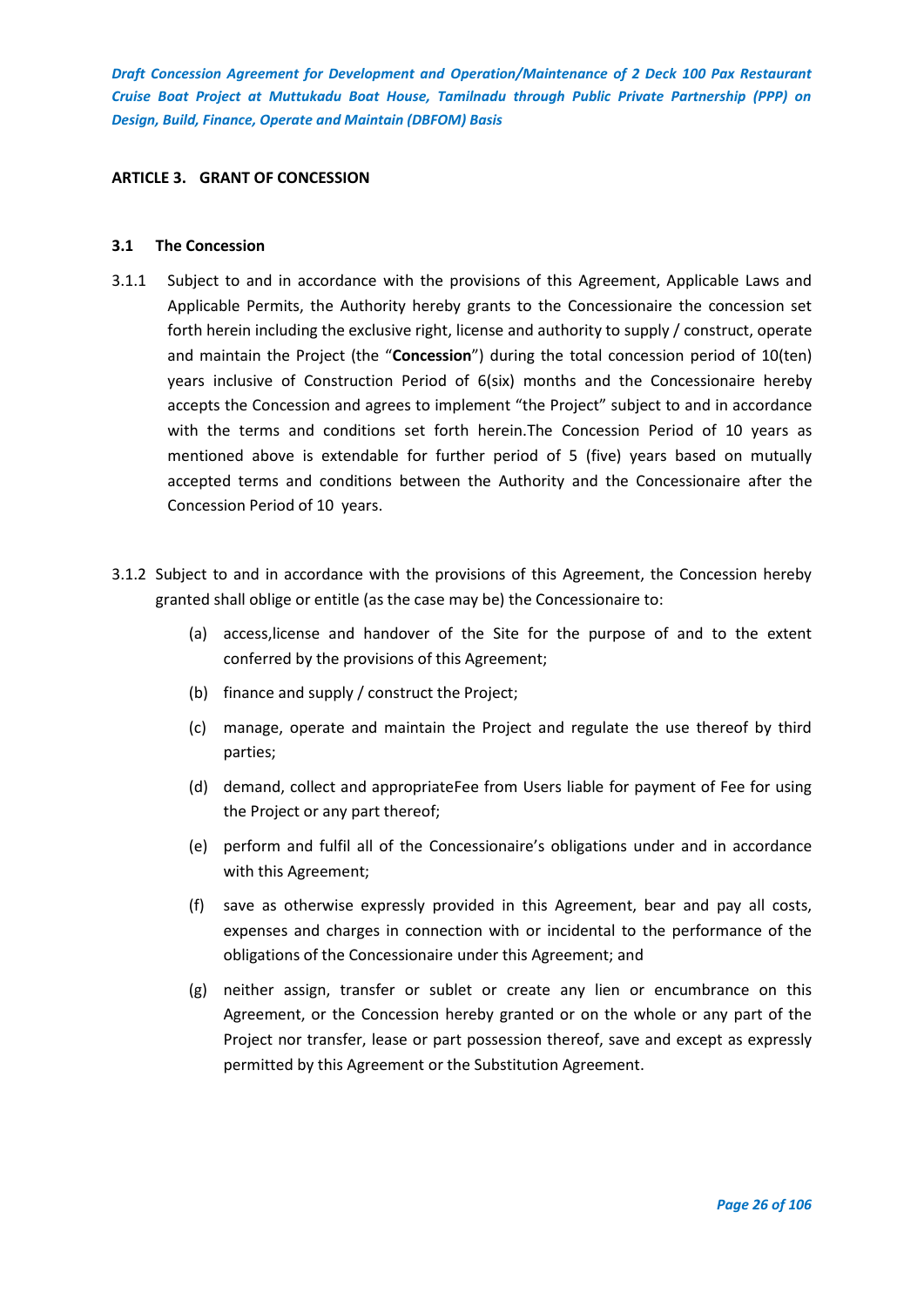## <span id="page-26-0"></span>**ARTICLE 4. CONDITIONS PRECEDENT**

#### <span id="page-26-1"></span>**4.1 Conditions Precedent**

- 4.1.1 Save and except as expressly provided in Articles 4, 5, 6, 7, 8, 9, 10, 17, 21, 29 and 30 or unless the context otherwise requires, the respective rights and obligations of the Parties under this Agreement shall be subject to the satisfaction in full of the conditions precedent specified in this Clause 4.1 (the "**Conditions Precedent**").
- 4.1.2 The Concessionaire may, upon providing the Performance Security to the Authority in accordance with Article 9, on or before the date of signing of this Agreement, by notice require the Authority to satisfy all of the Conditions Precedent set forth in this Clause 4.1.2 within a period of 30 (thirty) days of the notice, or such longer period not exceeding 30 (thirty) days as may be specified therein, and the Conditions Precedent required to be satisfied by the Authority shall be deemed to have been fulfilled when the Authority shall have handed over the Site to the Concessionaire in accordance with the provisions of Article 10.
- 4.1.3 The Conditions Precedent required to be satisfied by the Concessionaire within a period of 30(thirty) days from the date of this Agreement shall be deemed to have been fulfilled when the Concessionaire shall have:
	- (a) executed and procured execution of the Substitution Agreement;
	- (b) executed the Financing Agreements and delivered to the Authority 3 (three) true copies thereof, duly attested by a Director of the Concessionaire;
	- (c) delivered to the Authority 3 (three) true copies of the Financial Package and the Financial Model, duly attested by a Director of the Concessionaire, along with 3 (three) soft copies of the Financial Model in MS Excel version or any substitute thereof, which is acceptable to the Senior Lenders; and
	- (d) delivered to the Authority from the Consortium Members, their respective confirmation of the correctness of the representations and warranties set forth in Sub-clauses (k), (l) and (m) of Clause 7.1 of this Agreement.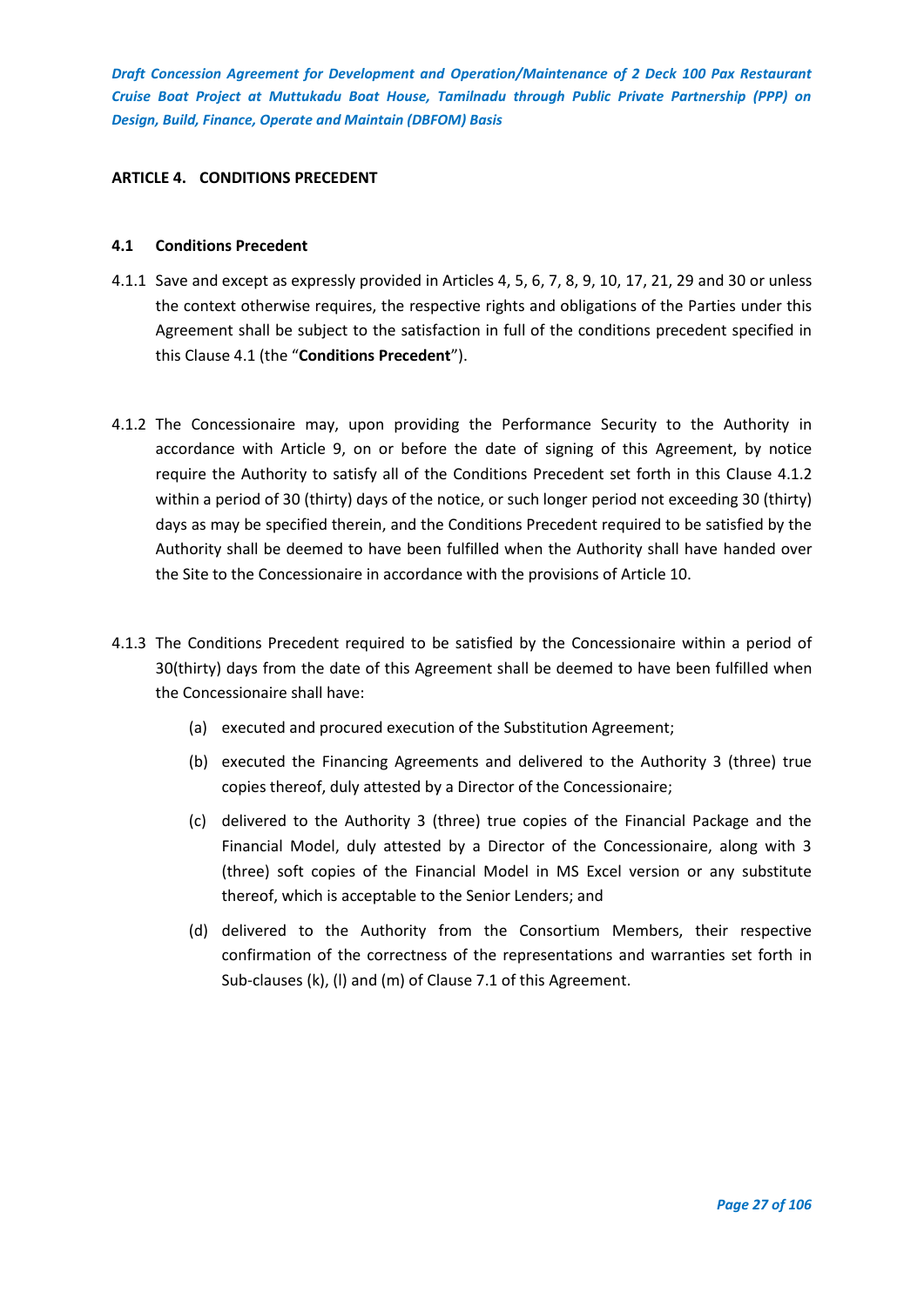- 4.1.4 Each Party shall make all reasonable endeavours to satisfy the Conditions Precedent within the time stipulated and shall provide the other Party with such reasonable cooperation as may be required to assist that Party in satisfying the Conditions Precedent for which that Party is responsible. It is agreed between the Parties that the obligation to fulfil each parties' Conditions Precedent is an independent obligation of the respective Party.
- 4.1.5 The Parties shall notify each other in writing at least once a month on the progress made in satisfying the Conditions Precedent. Each Party shall promptly inform the other Party when any Condition Precedent for which it is responsible has been satisfied.

## <span id="page-27-0"></span>**4.2 Damages for delay by the Authority**

In the event that (i) the Authority does not procure fulfilment of any or all of the Conditions Precedent set forth in Clause 4.1.2 within the period specified in respect thereof, and (ii) the delay has not occurred as a result of breach of this Agreement by the Concessionaire or due to Force Majeure, the Authority shall pay to the Concessionaire Damages in an amount calculated at the rate of 0.2% (zero point two per cent) of the Performance Security for each day's delay until the fulfilment of such Conditions Precedent, subject to the maximum limit equal to the amount of the Performance Security and upon reaching such limit, the Concessionaire may, in its sole discretion terminate the Agreement. The Damages payable hereunder shall be the sole remedy available to the Concessionaire for delay by the Authority.

Provided further that in the event of delay by the Concessionaire in procuring fulfilment of the Conditions Precedent specified in Clause 4.1.3, no Damages shall be due or payable by the Authority under this Clause 4.2 until the date on which the Concessionaire shall have procured fulfilment of the Conditions Precedent specified in Clause 4.1.3.

#### <span id="page-27-1"></span>**4.3 Damages for delay by the Concessionaire**

In the event that (i) the Concessionaire does not procure fulfilment of any or all of the Conditions Precedent set forth in Clause 4.1.3 within the period specified in respect thereof, and (ii) the delay has not occurred as a result of failure to fulfil the obligations under Clause 4.1.2 or other breach of this Agreement by the Authority, or due to Force Majeure, the Concessionaire shall pay to the Authority Damages in an amount calculated at the rate of 0.3% (zero point three per cent) of the Performance Security for each day's delay until the fulfilment of such Conditions Precedent. Provided, however, that the Damages payable hereunder shall be subject to the maximum limit equal to the amount of the Performance Security and upon reaching such limit, the Authority may, in its sole discretion and subject to the provisions of Clause 9.2, terminate the Agreement. Provided further that in the event of delay by the Authority in procuring fulfilment of the Conditions Precedent specified in Clause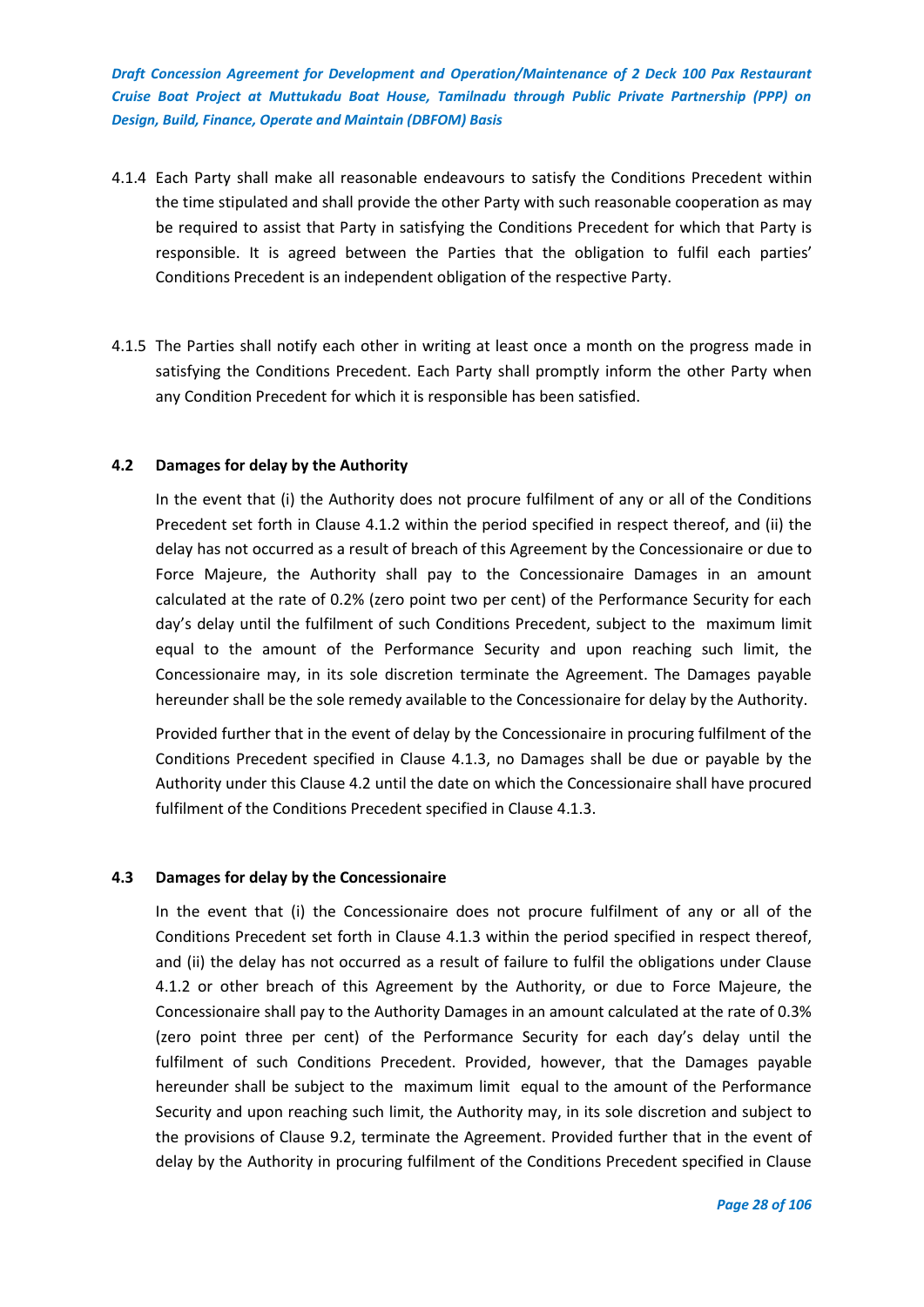4.1.2, no Damages shall be due or payable by the Concessionaire under this Clause 4.3 until the date on which the Authority shall have procured fulfilment of the Conditions Precedent specified in Clause 4.1.2.

# <span id="page-28-0"></span>**4.4 Commencement of Concession Period**

The date on which this Agreement is signed shall be the Appointed Date which shall be the date of commencement of the Concession Period. For the avoidance of doubt, the Parties agree that the Concessionaire may, upon occurrence of the Appointed Date hereunder, by notice convey the particulars thereof to the Authority, and shall thereupon be entitled to commence construction on the Project.

The Concession Period of 10 (ten) years shall not be extended for any reason in any case even for Force Majeure Event as mentioned in accordance with Article 21.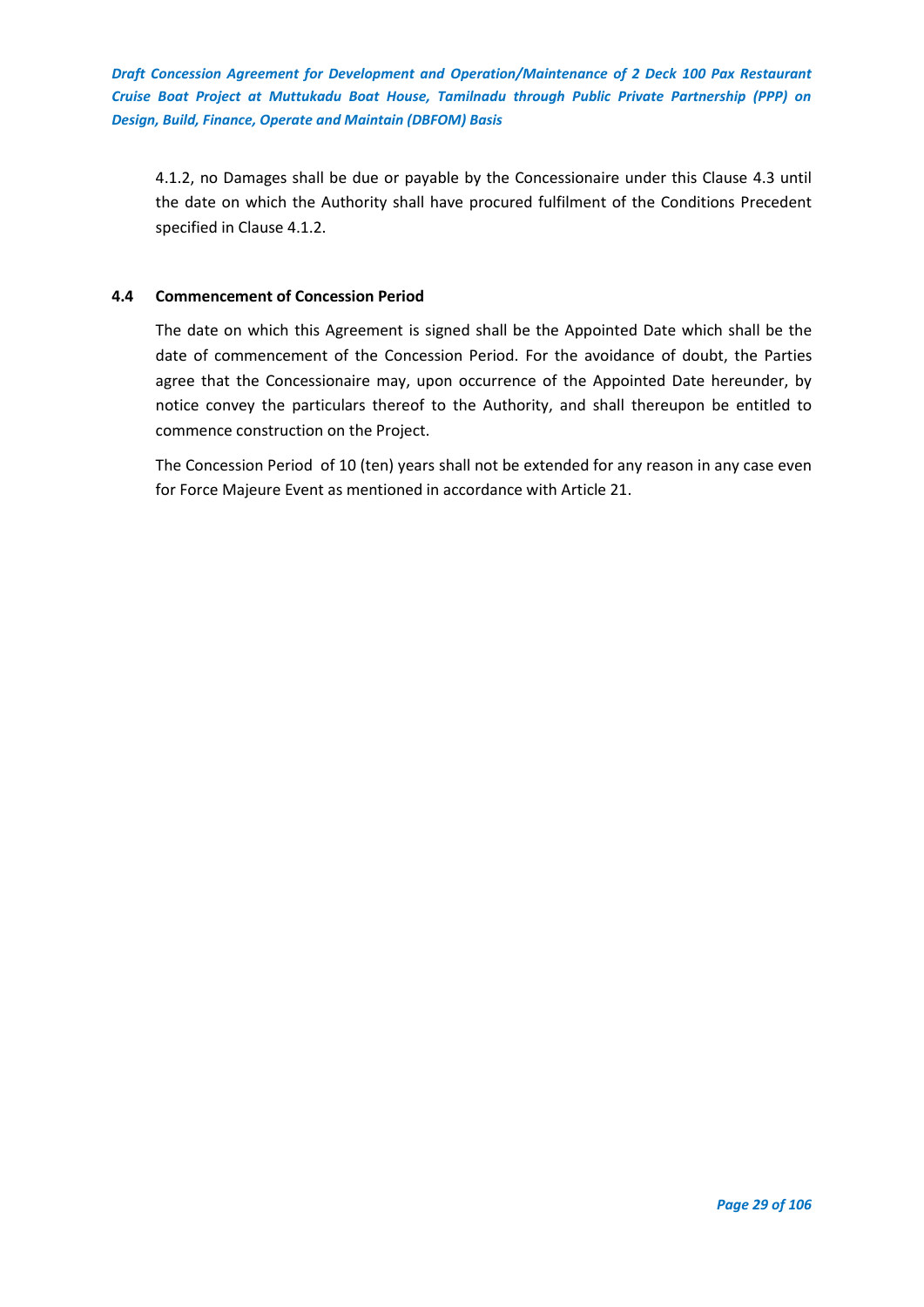# <span id="page-29-0"></span>**ARTICLE 5. OBLIGATIONS OF THE CONCESSIONAIRE**

#### <span id="page-29-1"></span>**5.1 Obligations of the Concessionaire**

- 5.1.1 Subject to and on the terms and conditions of this Agreement, the Concessionaire shall, at its own cost and expense, procure finance for and undertake the design, engineering, procurement, construction, operation and maintenance of the Project and observe, fulfil, comply with and perform all its obligations set out in this Agreement or arising hereunder.
- 5.1.2 The Concessionaire shall comply with all Applicable Laws and Applicable Permits (including renewals as required) in the performance of its obligations under this Agreement.
- 5.1.3 Save and except as otherwise provided in this Agreement or Applicable Laws, as the case may be, the Concessionaire shall, in discharge of all its obligations under this Agreement, conform with and adhere to Good Industry Practice at all times.
- 5.1.4 The Concessionaire shall, at its own cost and expense, in addition to and not in derogation of its obligations elsewhere set out in this Agreement:
	- (a) make, or cause to be made, necessary applications to the relevant Government Instrumentalities with such particulars and details as may be required for obtaining Applicable Permits and obtain and keep in force and effect such Applicable Permits in conformity with Applicable Laws;
	- (b) procure, as required, the appropriate proprietary rights, licenses, agreements and permissions for materials, methods, processes, know-how and systems used or incorporated into the Project;
	- (c) perform and fulfil its obligations under the Financing Agreements;
	- (d) make reasonable efforts to maintain harmony and good industrial relations among the personnel employed by it or its contractors in connection with the performance of its obligations under this Agreement;
	- (e) ensure and procure that its contractors comply with all Applicable Permits and Applicable Laws in the performance by them of any of the Concessionaire's obligations under this Agreement;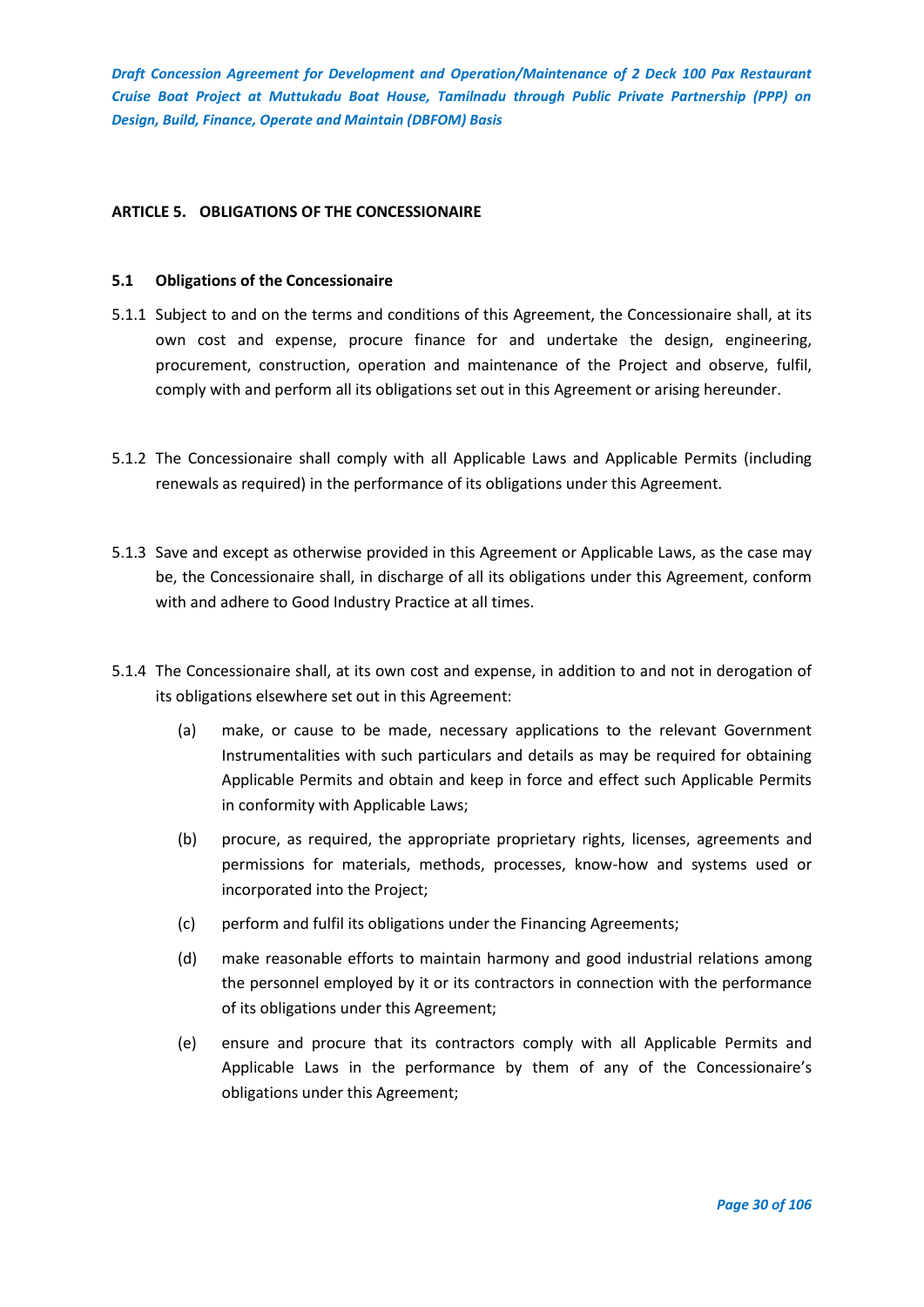- (f) always act in a manner consistent with the provisions of this Agreement and not cause or fail to do any act, deed or thing, whether intentionally or otherwise, which may in any manner be violate any of the provisions of this Agreement; and
- (g) support, cooperate with and facilitate the Authority in the implementation and operation of the Project in accordance with the provisions of this Agreement.

## <span id="page-30-0"></span>**5.2 Obligations relating to Project Agreements**

- 5.2.1 It is expressly agreed that the Concessionaire shall, at all times, be responsible and liable for all its obligations under this Agreement notwithstanding anything contained in the Project Agreements or any other agreement, and no default under any Project Agreement or agreement shall excuse the Concessionaire from its obligations or liability hereunder.
- 5.2.2 The Concessionaire shall submit to the Authority the drafts of all Project Agreements, or any amendments or replacements thereto, for its review and comments, and the Authority shall have the right but not the obligation to undertake such review and provide its comments, if any, to the Concessionaire within 30 (thirty) days of the receipt of such drafts. Within 7 (seven) days of execution of any Project Agreement or amendment thereto, the Concessionaire shall submit to the Authority a true copy thereof, duly attested by a Director of the Concessionaire, for its record. For the avoidance of doubt, it is agreed that the review and comments hereunder shall be limited to ensuring compliance with the terms of this Agreement. It is further agreed that any failure or omission of the Authority to review and/ or comment hereunder shall not be construed or deemed as acceptance of any such agreement or document by the Authority. No review and/ or observation of the Authority and/ or its failure to review and/ or convey its observations on any document shall relieve the Concessionaire of its obligations and liabilities under this Agreement in any manner nor shall the Authority be liable for the same in any manner whatsoever.
- 5.2.3 The Concessionaire shall not make any addition, replacement or amendments to any of the Financing Agreements without the prior written consent of the Authority if such addition, replacement or amendment has, or may have, the effect of imposing or increasing any financial liability or obligation on the Authority, and in the event that any replacement or amendment is made without such consent, the Concessionaire shall not enforce such replacement or amendment nor permit enforcement thereof against the Authority. For the avoidance of doubt, the Authority acknowledges and agrees that it shall not unreasonably withhold its consent for restructuring or rescheduling of the debt of the Concessionaire and shall respond to the request for consent no later than 30 days from the receipt of such request from the Concessionaire.
- 5.2.4 The Concessionaire shall procure that each of the Project Agreements contains provisions that entitle the Authority and / or Lenders Representative to step into such agreement, in its sole discretion, in substitution of the Concessionaire in the event of Termination (the "Covenant").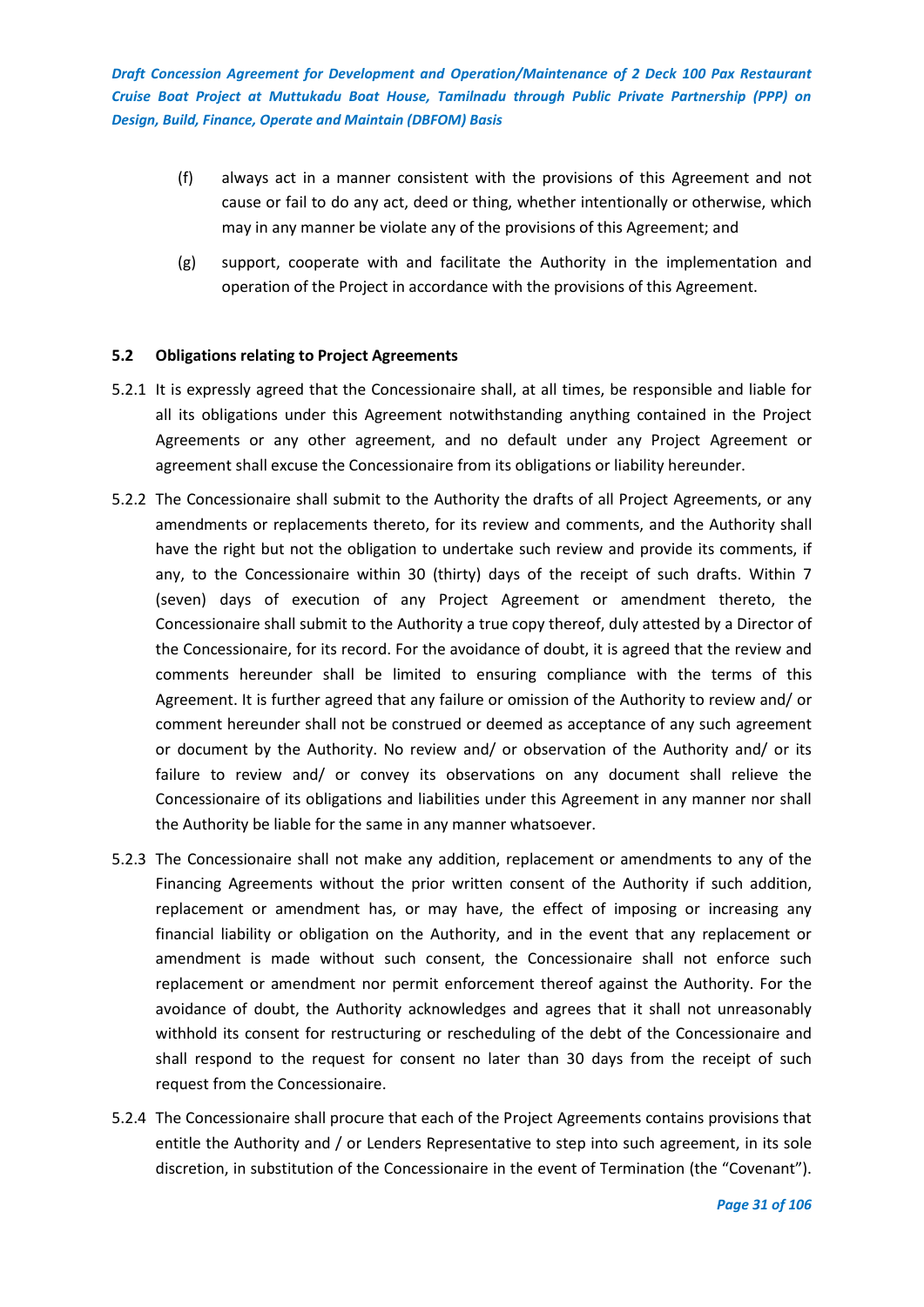Further, it is clarified that in case both the Authority and Lenders' Representative decide to exercise their right to step-in, the Authority shall have the sole right to step into the Project Agreements.

5.2.5 All contracts entered in to by the Concessionaire with contractors, agents, or any other third parties in relation with the scope of Work of this Agreement, shall be coterminous with this Agreement. The Concessionaire shall not enter into any sub-licensing arrangement for the Project Facility with any other party and ensure that all such contracts executed must contain a specific provision to this effect and that the Authority shall in no case be liable for the obligations, if any, arising out of such contracts after the Completion by efflux of time /exercise of exit option /Termination of this Agreement.

# <span id="page-31-0"></span>**5.3 Obligations relating to Change in Ownership**

5.3.1 The Concessionaire shall not undertake or permit any Change in Ownership, except with the prior written approval of the Authority.

## <span id="page-31-1"></span>**5.4 Obligations relating to employment of trained personnel**

The Concessionaire shall ensure that the personnel engaged by it in the performance of its obligations under this Agreement are at all times properly trained for their respective function.

# <span id="page-31-2"></span>**5.5 Sole purpose of the Concessionaire**

The Concessionaire having been set up for the sole purpose of exercising the rights and observing and performing its obligations and liabilities under this Agreement, the Concessionaire or any of its subsidiaries shall not, except with the previous written consent of the Authority, be or become directly or indirectly engaged, concerned or interested in any business other than as envisaged herein.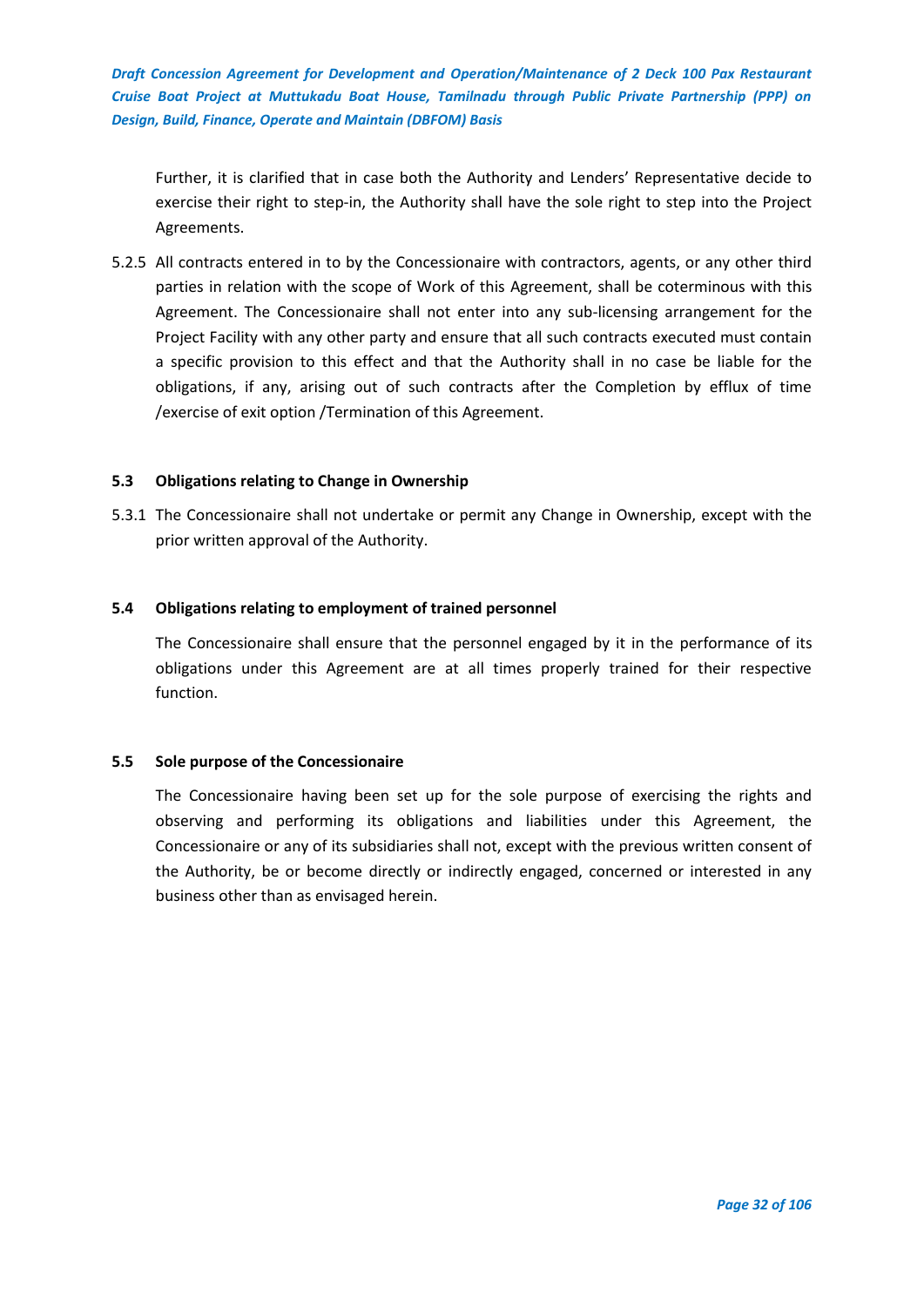## <span id="page-32-0"></span>**ARTICLE 6. OBLIGATIONS OF THE AUTHORITY**

#### <span id="page-32-1"></span>**6.1 Obligations of the Authority**

- 6.1.1 The Authority shall, at its own cost and expenses undertake, comply with and perform all its obligations set out in this Agreement or arising hereunder.
- 6.1.2 The Authority agrees to provide support to the Concessionaire and undertakes to observe, comply with and perform, subject to and in accordance with the provisions of this Agreement and Applicable Laws, the following:
	- (a) upon written request from the Concessionaire, and subject to the Concessionaire complying with Applicable Laws, provide reasonable support and assistance to the Concessionaire in procuring Applicable Permits required from any Government Instrumentality for implementation and operation of the Project;
	- (b) upon written request from the Concessionaire, provide reasonable assistance to the Concessionaire in obtaining access to all necessary infrastructure facilities and utilities, including water and electricity at rates and on terms no less favourable to the Concessionaire than those generally available to commercial customers receiving substantially equivalent services;
	- (c) procure that no barriers are erected or placed on or about the Project by any Government Instrumentality or persons claiming through or under it, except for reasons of Emergency, national security or law and order;
	- (d) Subject to and in accordance with Applicable Laws, grant to the Concessionaire the authority to regulate use of the Project;
	- (e) Assist the Concessionaire in procuring police assistance for regulation of Users, removal of trespassers and security on or at the Project;
	- (f) Not do or omit to do any act, deed or thing which may in any manner is violating of any of the provisions of this Agreement; and
	- (g) support, cooperate with and facilitate the Concessionaire in the implementation and operation of the Project in accordance with the provisions of this Agreement.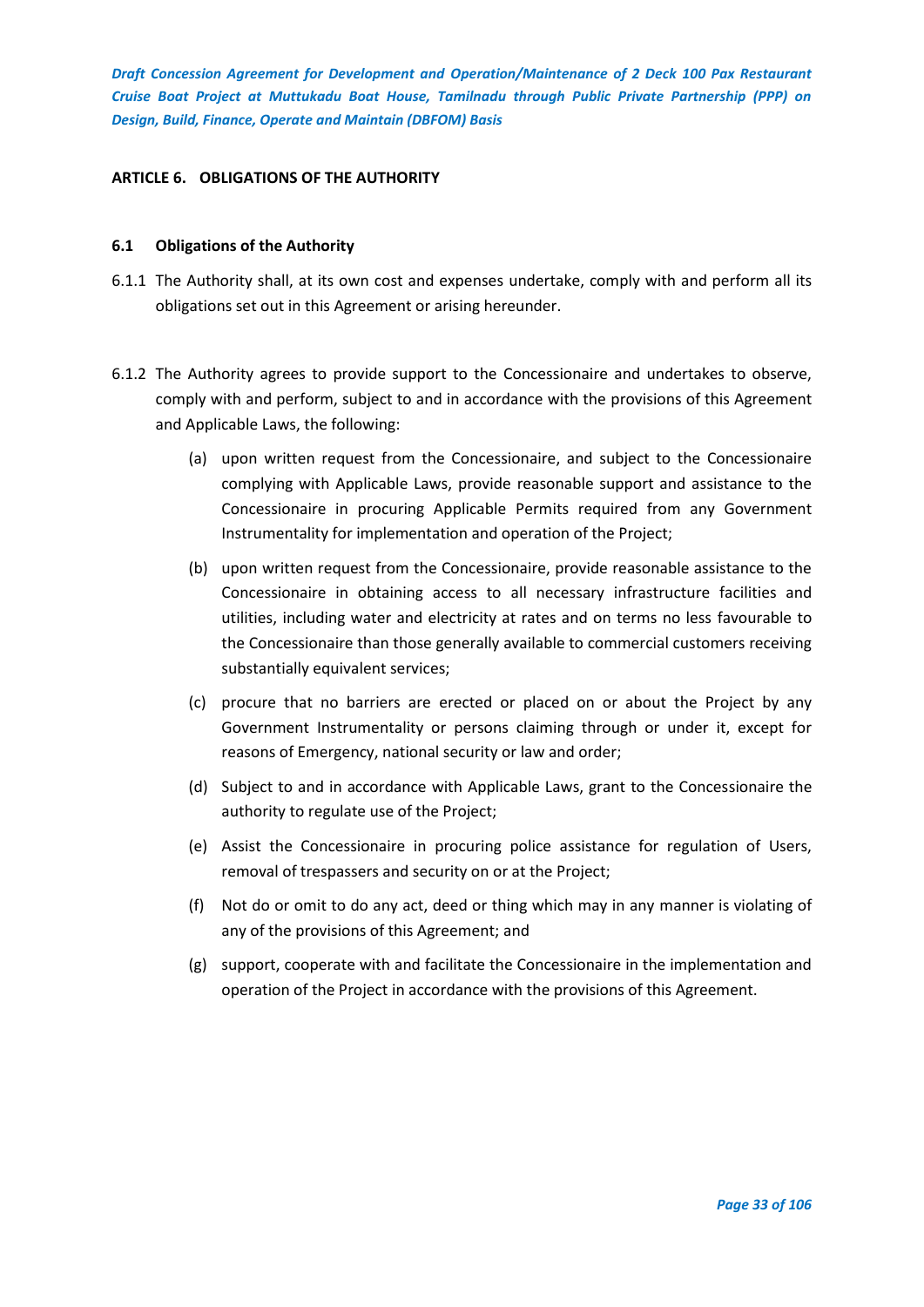## <span id="page-33-0"></span>**ARTICLE 7. REPRESENTATIONS AND WARRANTIES**

#### <span id="page-33-1"></span>**7.1 Representations and warranties of the Concessionaire**

The Concessionaire represents and warrants to the Authority that:

- (a) It is duly organized and validly existing under the laws of India, and has full power and authority to execute and perform its obligations under this Agreement and to carry out the transactions contemplated hereby;
- (b) it has taken all necessary corporate and other actions under Applicable Laws to authorise the execution and delivery of this Agreement and to validly exercise its rights and perform its obligations under this Agreement;
- (c) Consortium Members and their Associates have the financial standing and resources to fund the required equity and to raise the debt necessary for undertaking and implementing the Project in accordance with this Agreement;
- (d) this Agreement constitutes its legal, valid and binding obligation, enforceable against it in accordance with the terms hereof, and its obligations under this Agreement -will be legally valid, binding and enforceable obligations against it in accordance with the terms hereof;
- (e) it is subject to the laws of India, and hereby expressly and irrevocably waives any immunity in any jurisdiction in respect of this Agreement or matters arising hereunder including any obligation, liability or responsibility hereunder;
- (f) The information furnished in the Bid and as updated on or before the date of this Agreement is true and accurate in all respects as on the date of this Agreement;
- (g) the execution, delivery and performance of this Agreement will not conflict with, result in the breach of, constitute a default under, or accelerate performance required by any of the terms of its Memorandum and Articles of Association or those of any member of the Consortium} or any Applicable Laws or any covenant, contract, agreement, arrangement, understanding, decree or order to which it is a party or by which it or any of its properties or assets is bound or affected;
- (h) there are no actions, suits, proceedings, or investigations pending or, to its knowledge, threatened against it at law or in equity before any court or before any other judicial, quasi-judicial or other authority, the outcome of which may result in the breach of this Agreement or which individually or in the aggregate may result in any material impairment of its ability to perform any of its obligations under this Agreement;
- (i) it has no knowledge of any violation or default with respect to any order, writ, injunction or decree of any court or Government Instrumentality which may result in any material adverse effect on its ability to perform its obligations under this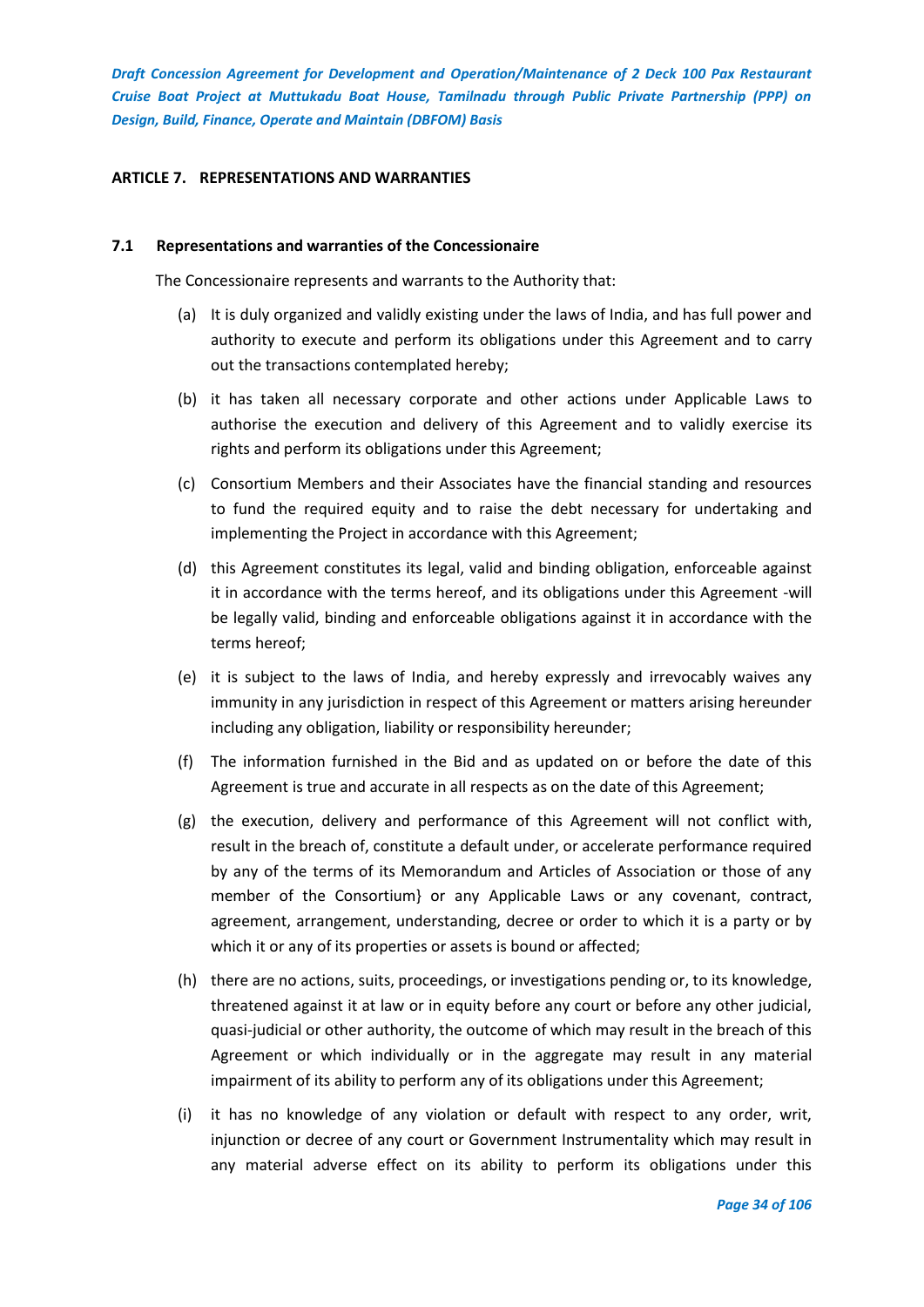> Agreement and no fact or circumstance exists which may give rise to such proceedings that would adversely affect the performance of its obligations under this Agreement;

- (j) it has complied with Applicable Laws in all material respects and has not been subject to any fines, penalties, injunctive relief or any other civil or criminal liabilities which in the aggregate have or may have a material adverse effect on its ability to perform its obligations under this Agreement;
- (k) it shall at no time undertake or permit any Change in Ownership except in accordance with the provisions of Clause 5.3 and that the {selected bidder/ Consortium Members}, together with {its/ their} Associates, hold not less than 51% (fifty-one percent) equity as on the date of this Agreement and till the end of Concession Period;

Provided further that any such request made under Clause 7.1(k) and / or Article 36, at the option of the Authority, may be required to be accompanied by a suitable no objection letter from Senior Lenders

- (l) {the selected bidder/ each Consortium Member} is duly organized and validly existing under the laws of the jurisdiction of its incorporation or registration, as the case may be, and has requested the Authority to enter into this Agreement with {itself/the Concessionaire} pursuant to the Letter of Award, and has agreed to and unconditionally accepted the terms and conditions set forth in this Agreement;
- (m) no representation or warranty by it contained herein or in any other document furnished by it to the Authority or to any Government Instrumentality in relation to Applicable Permits contains or will contain any untrue or misleading statement of material fact or omits or will omit to state a material fact necessary to make such representation or warranty not misleading;
- (n) no sums, in cash or kind, have been paid or will be paid, by it or on its behalf, to any person by way of fees, commission or otherwise for securing the Concession or entering into this Agreement or for influencing or attempting to influence any officer or employee of the Authority in connection therewith;
- (o) all information provided by the Consortium Members in response to the Request for Proposals or otherwise, is to the best of its knowledge and belief, true and accurate in all material respects; and
- (p) All undertakings and obligations of the Concessionaire arising from the Request for Proposals or otherwise shall be binding on the Concessionaire as if they form part of this Agreement.

# <span id="page-34-0"></span>**7.2 Representations and warranties of the Authority**

The Authority represents and warrants to the Concessionaire that: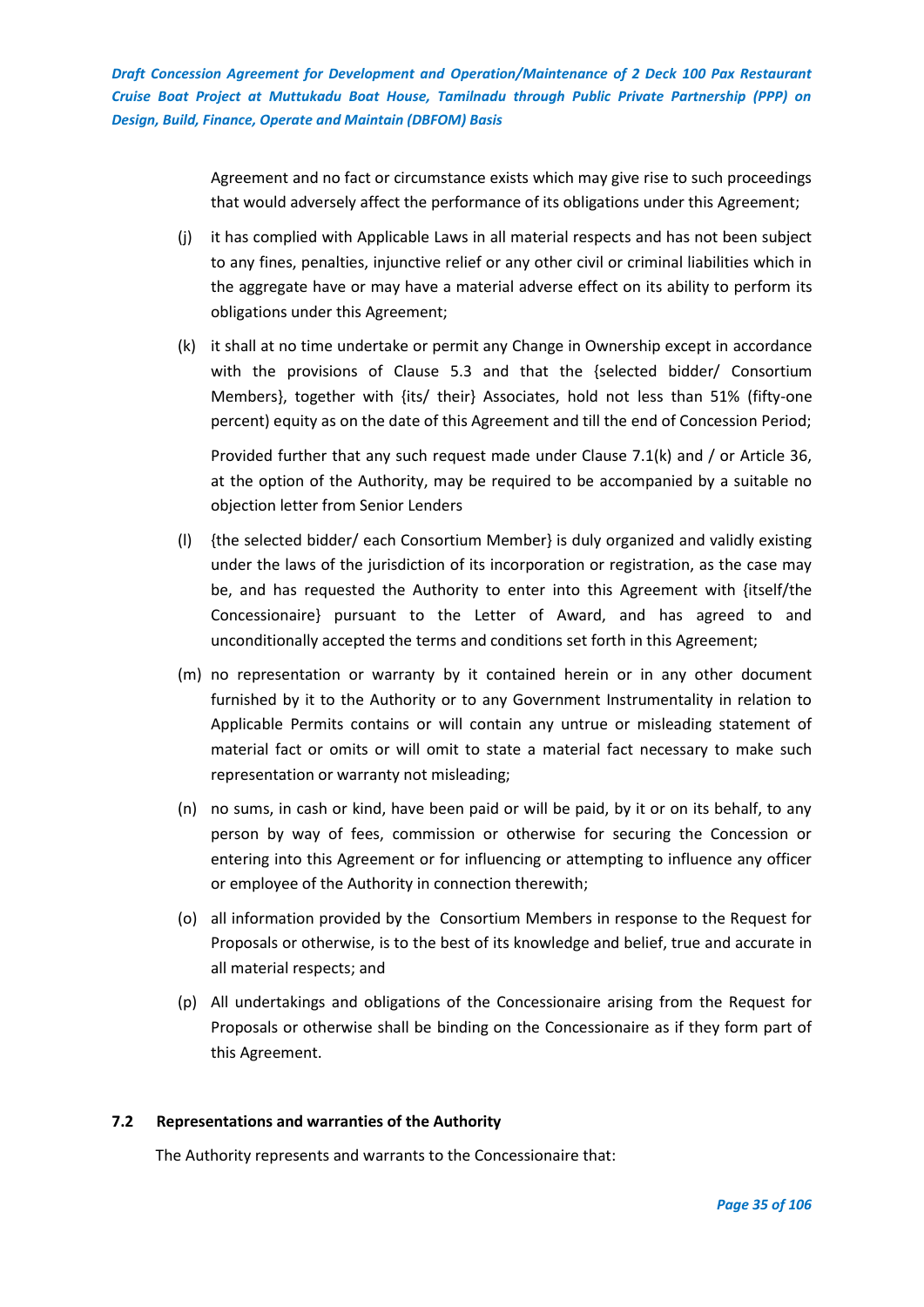- (a) it has full power and authority to execute, deliver and perform its obligations under this Agreement and to carry out the transactions contemplated herein and that it has taken all actions necessary to execute this Agreement, exercise its rights and perform its obligations, under this Agreement;
- (b) It has taken all necessary actions under Applicable Laws to authorize the execution, delivery and performance of this Agreement;
- (c) It has the financial standing and capacity to perform its obligations under this Agreement;
- (d) This Agreement constitutes a legal, valid and binding obligation enforceable against it in accordance with the terms hereof;
- (e) it has no knowledge of any violation or default with respect to any order, writ, injunction or any decree of any court or any legally binding order of any Government Instrumentality which may result in any material adverse effect on the Authority's ability to perform its obligations under this Agreement;
- (f) It has complied with Applicable Laws in all material respects;
- (g) It has the right, power and authority to manage and operate the Project; and
- (h) It shall procure good and valid right to the Site, and has power and authority to grant a lease in respect thereto to the Concessionaire.

#### <span id="page-35-0"></span>**7.3 Disclosure**

In the event that any occurrence or circumstance comes to the attention of either Party that renders any of its aforesaid representations or warranties untrue or incorrect, such Party shall immediately notify the other Party of the same. Such notification shall not have the effect of remedying any breach of the representation or warranty that has been found to be untrue or incorrect nor shall it adversely affect or waive any right, remedy or obligation of either Party under this Agreement.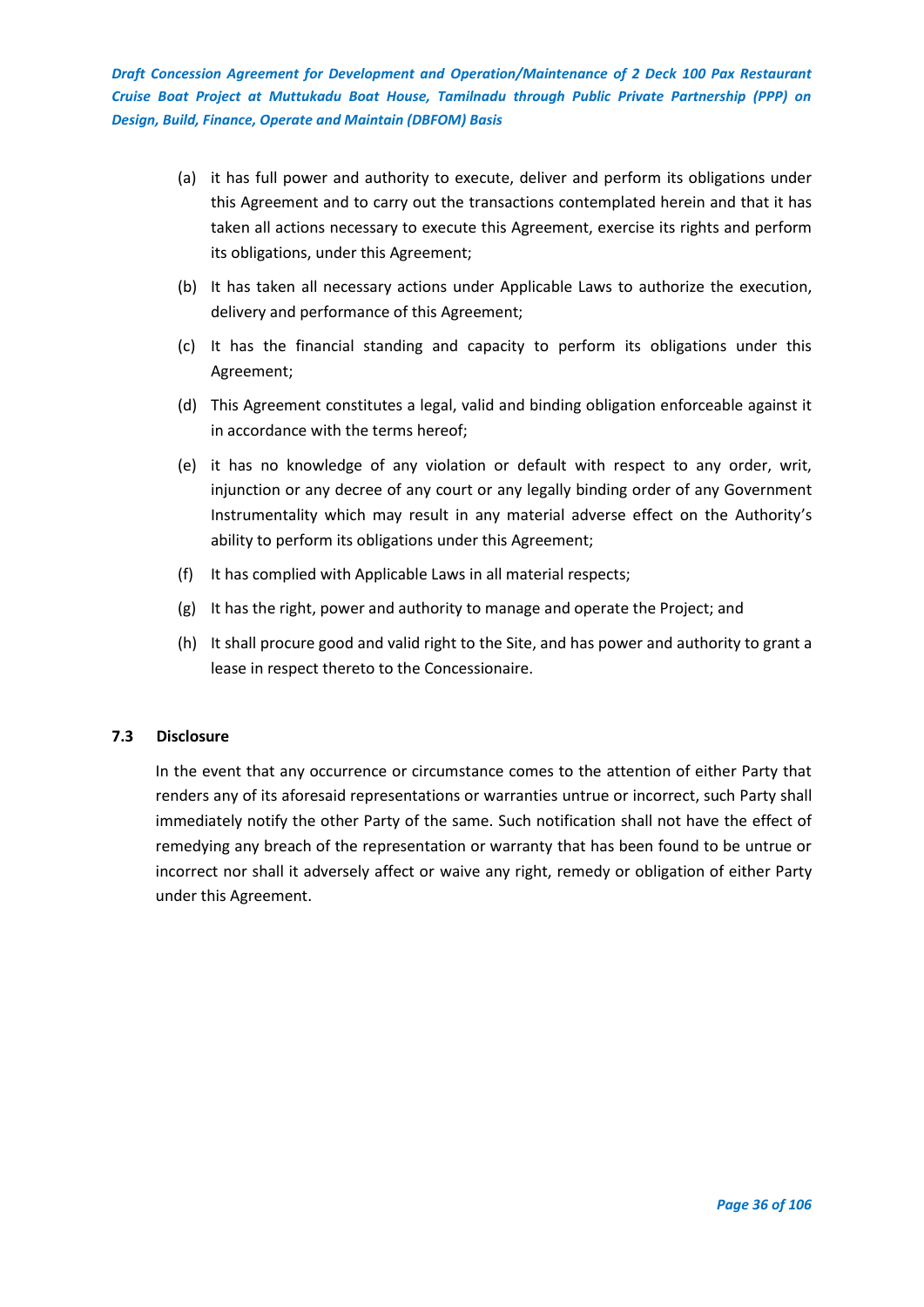## **ARTICLE 8. DISCLAIMER**

#### **8.1 Disclaimer**

- 8.1.1 The Concessionaire acknowledges that prior to the execution of this Agreement, the Concessionaire has, after a complete and careful examination, made an independent evaluation of the Request for Proposals, Scope of the Project, Specifications and Standards, Site, existing structures, local conditions, physical qualities of ground, subsoil and geology, and all information provided by the Authority or obtained, procured or gathered otherwise, and has determined to its satisfaction the accuracy or otherwise thereof and the nature and extent of difficulties, risks and hazards as are likely to arise or may be faced by it in the course of performance of its obligations hereunder. The Authority makes no representation whatsoever, express, implicit or otherwise, regarding the accuracy, adequacy, correctness, reliability and/or completeness of any assessment, assumptions, statement or information provided by it and the Concessionaire confirms that it shall have no claim whatsoever against the Authority in this regard.
- 8.1.2 The Concessionaire acknowledges and hereby accepts the risk of inadequacy, mistake or error in or relating to any of the matters set forth in Clause 8.1.1 above and hereby acknowledges and agrees that the Authority shall not be liable for the same in any manner whatsoever to the Concessionaire, the Consortium Members and their Associates or any person claiming through or under any of them.
- 8.1.3 The Parties agree that any mistake or error in or relating to any of the matters set forth in Clause 8.1.1 above shall not vitiate this Agreement, or render it voidable.
- 8.1.4 In the event that either Party becomes aware of any mistake or error relating to any of the matters set forth in Clause 8.1.1 above, that Party shall immediately notify the other Party, specifying the mistake or error; provided, however, that a failure on part of the Authority to give any notice pursuant to this Clause 8.1.4 shall not prejudice the disclaimer of the Authority contained in Clause 8.1.1and shall not in any manner shift to the Authority any risks assumed by the Concessionaire pursuant to this Agreement.
- 8.1.5 Except as otherwise provided in this Agreement, all risks relating to the Project shall be borne by the Concessionaire and the Authority shall not be liable in any manner for such risks or the consequences thereof.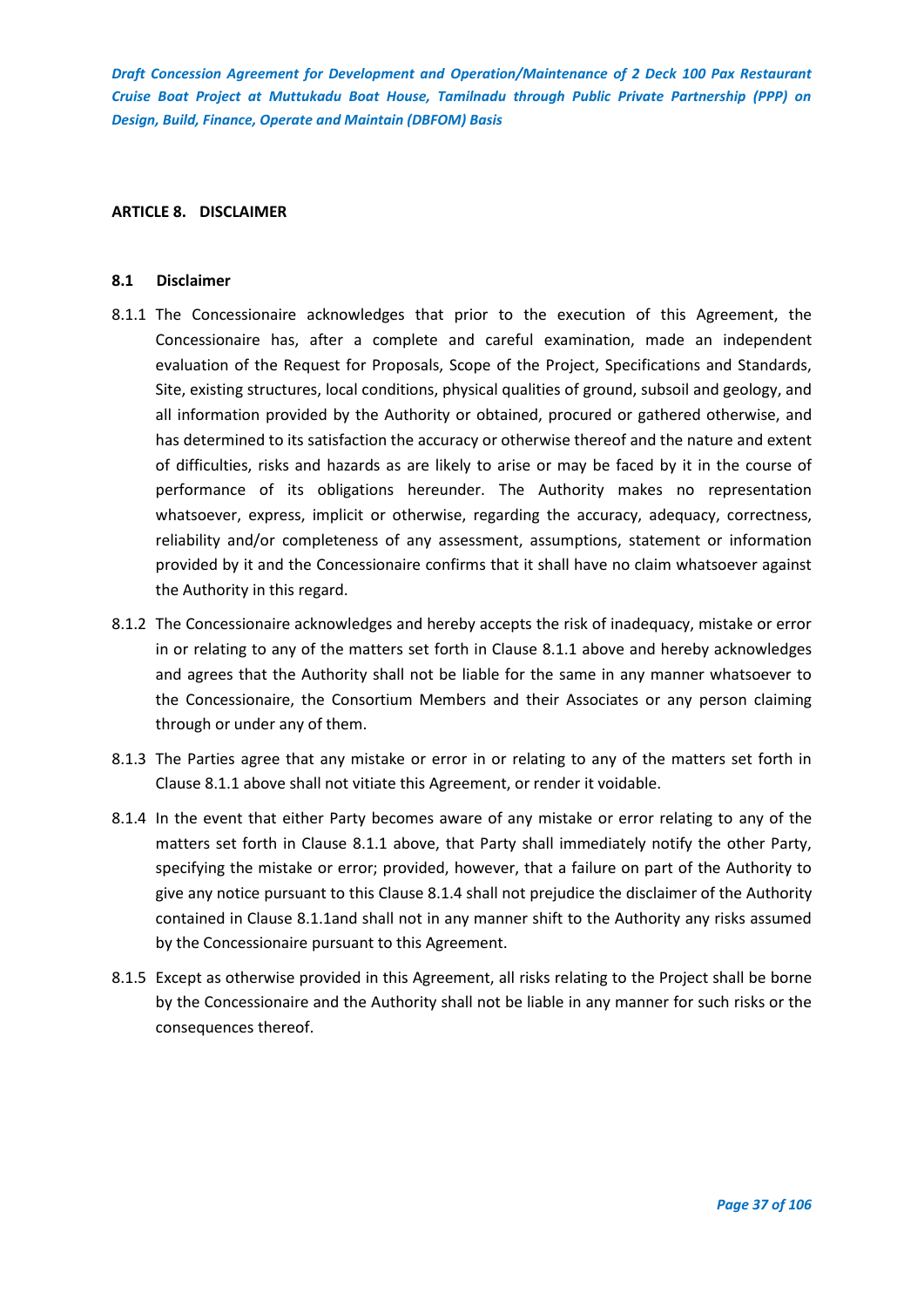**Part III Development and Operations**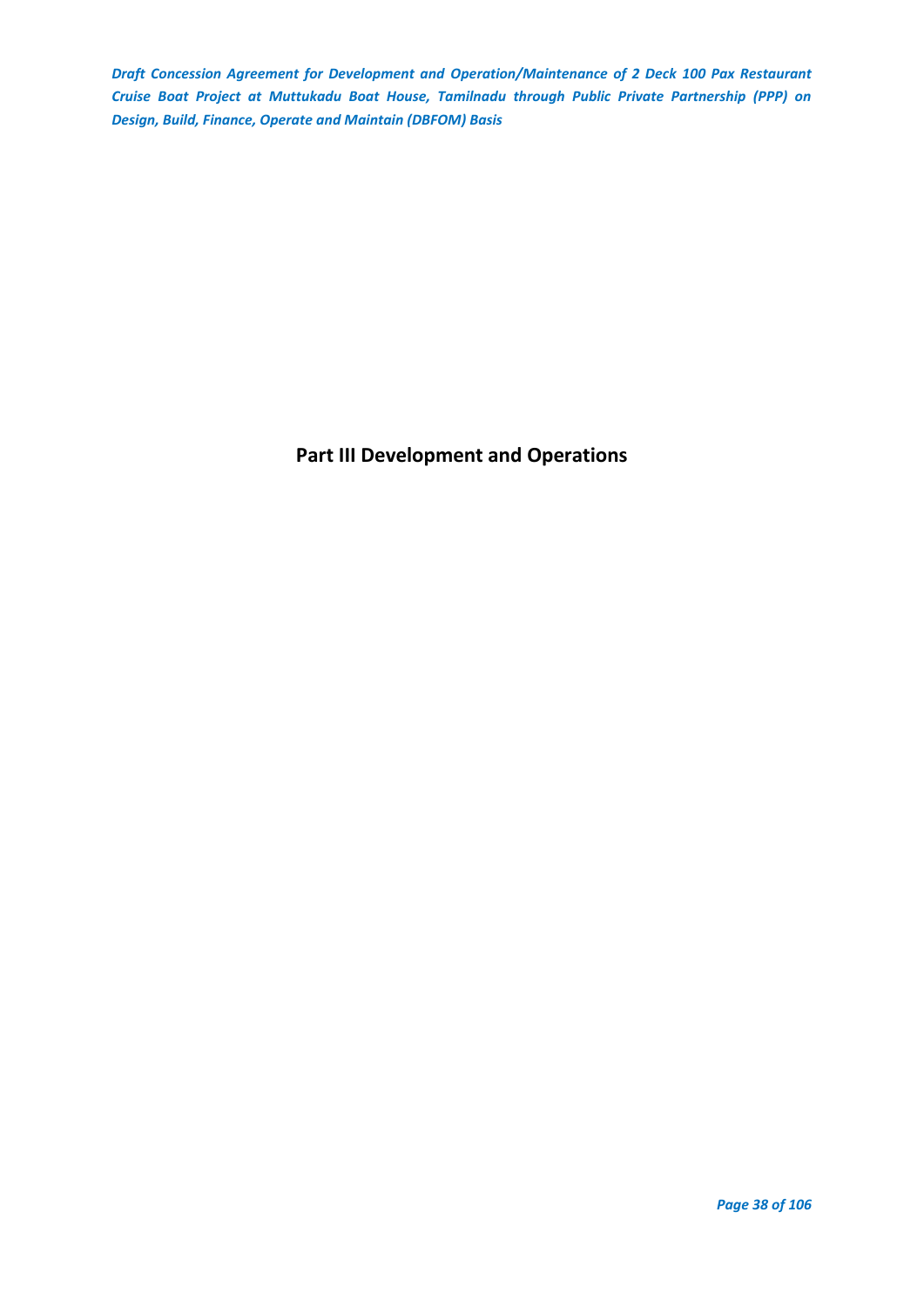### **ARTICLE 9. PERFORMANCE SECURITY**

## **9.1 Performance Security**

- 9.1.1 The Concessionaire shall, for the performance of its obligations during the Construction Period hereunder, provide to the Authority on or before the date of signing of this Agreement, a performance security in form of demand draft in favour of \_\_\_\_\_\_\_\_\_\_\_\_\_\_\_\_\_\_\_\_ payable at Chennai from nationalised/scheduled commercial bank for a sum equivalent to Rs.15,00,000/ (Rupeesfifteen lakhsonly) (the "**Performance Security**"). Until such time the Performance Security is provided by the Concessionaire pursuant hereto and the same comes into effect, the Bid Security shall remain in force and effect, and upon such provision of the Performance Security pursuant hereto, the Authority shall release the Bid Security to the Concessionaire.
- 9.1.2 Notwithstanding anything to the contrary contained in this Agreement, in the event Performance Security is not provided by the Concessionaire on or before the date of signing of this Agreement, the Authority may encash the Bid Security and appropriate the proceeds thereof as Damages, and thereupon all rights, privileges, claims and entitlements of the Concessionaire under or arising out of this Agreement shall be deemed to have been waived by, and to have ceased with the concurrence of the Concessionaire, and this Agreement shall be deemed to have been terminated by mutual agreement of the Parties.

# **9.2 Appropriation of Performance Security**

Upon occurrence of a Concessionaire Default or failure to meet any Condition Precedent, the Authority shall, without prejudice to its other rights and remedies hereunder or in law, be entitled to encash and appropriate from the Performance Security the amounts due to it for and in respect of such Concessionaire Default or for failure to meet any Condition Precedent. Upon such encashment and appropriation from the Performance Security, the Concessionaire shall, within 15 (fifteen) days thereof, replenish, in case of partial appropriation, to the original level of the Performance Security, and in case of appropriation of the entire Performance Security provide a fresh Performance Security, as the case may be, failing which the Authority shall be entitled to terminate this Agreement in accordance with Article 25.

Provided that upon appropriation on account of Concessionaire's Default the Concessionaire shall replenish the Performance Security and upon such replenishment or furnishing of a fresh Performance Security, as the case may be, the Concessionaire shall be entitled to an additional Cure Period of 120 (one hundred and twenty) days for remedying the Concessionaire Default, and in the event of the Concessionaire not curing its default within such Cure Period, the Authority shall be entitled to encash and appropriate such Performance Security as Damages, and to terminate this Agreement in accordance with Article 25.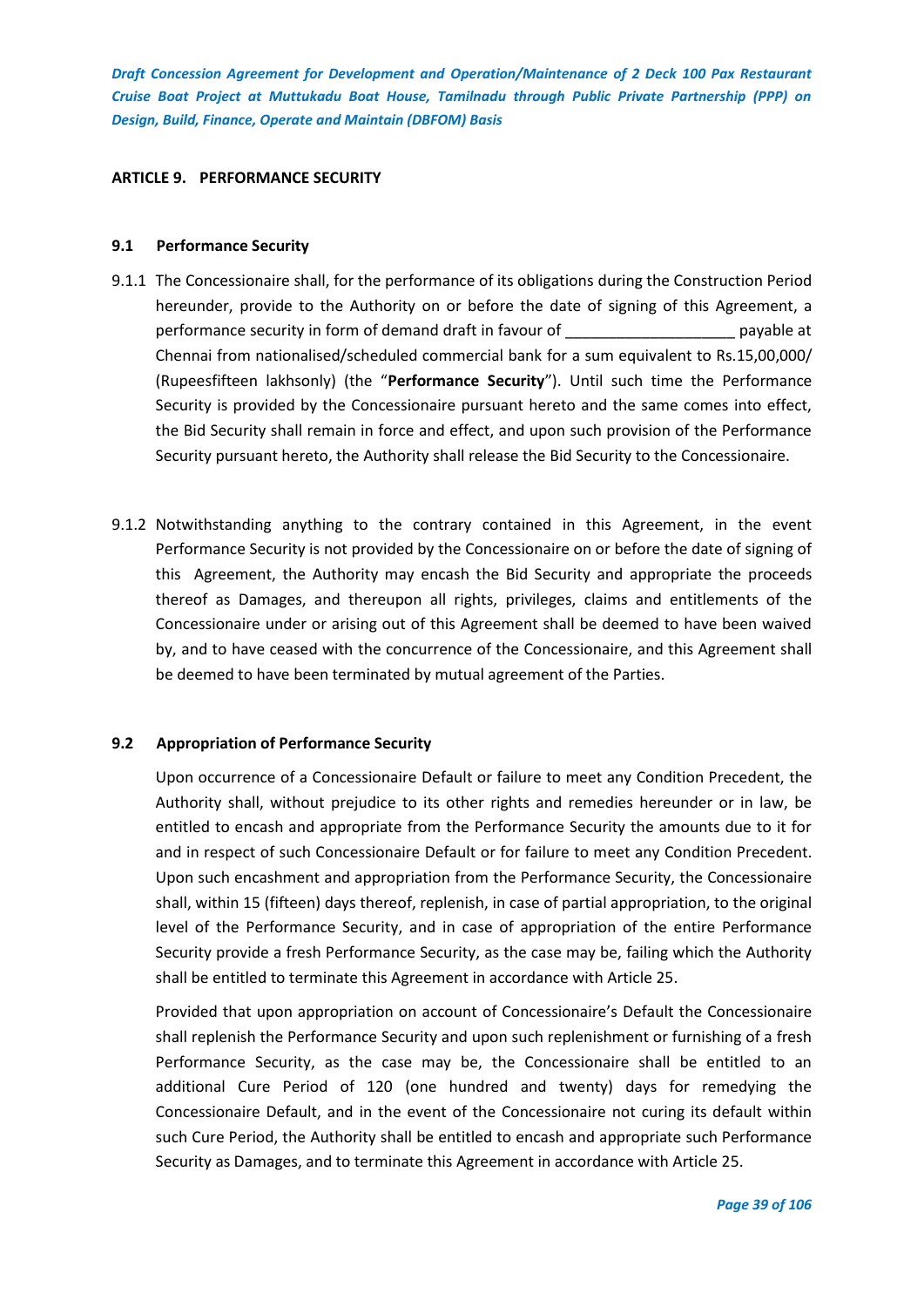## **9.3 Release of Performance Security**

The Performance Security shall remain in force and effect throughout the Concession Period and shall be released to the Concessionaire within 3 (three)months from the expiry of Concession Period provided, however, that the Performance Security shall not be released and shall be kept alive by the Concessionaire if the Concessionaire is in breach of this Agreement. Upon request made by the Concessionaire for release of the Performance Security along with the particulars which establish satisfaction of the requirements specified in this Clause 9.3, the Authority shall release the Performance Security forthwith.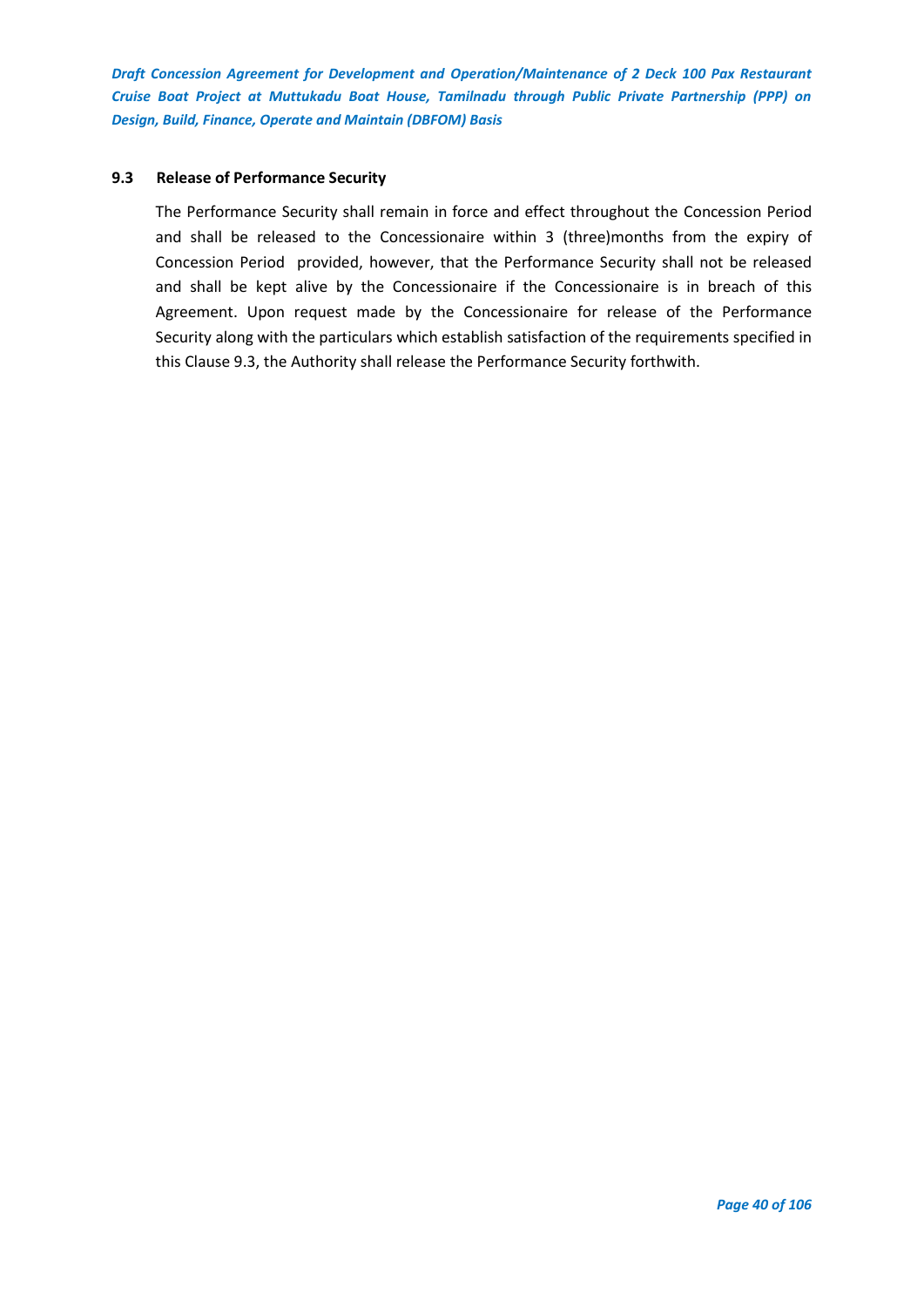#### **ARTICLE 10. HANDING OVER OF THE SITE**

## **10.1 The Site**

The Site of the Project is described in Schedule-A which was handed over to the Concessionaire by the Authority as a licensee under and in accordance with this Agreement (the "**Site**").

#### **10.2 Access and Site Handover**

- 10.2.1 In consideration of the Gross Revenue Share, Annual License Fee and the covenants and warranties on the part of the Concessionaire herein contained, the Authority, in accordance with the terms and conditions set forth herein, hereby grants to the Concessionaire, commencing from the Appointed Date, development, operation and maintenance rights of entire Project comprising the Site which is described, delineated and shown in Schedule A hereto, in the good condition to the Concessionaire; free of any Encumbrances, to develop, operate and maintain the said Site, together with all and singular rights, liberties, privileges, easements and appurtenances whatsoever to the said Site, hereditaments or any part thereof belonging to or in any way appurtenant thereto or enjoyed therewith, for the duration of the Concession Period and, for the purposes permitted under this Agreement, and for no other purpose whatsoever.
- 10.2.2 It is expressly agreed that the rights granted hereunder as per Article 10 shall terminate automatically and forthwith, without the need for any action to be taken by the Authority in case of Termination.
- 10.2.3 The Authority shall handover existing infrastructure to the Concessionaire in the good condition.
- 10.2.4 It is expressly agreed that trees on the Site are property of the Authority except that the Concessionaire shall be entitled to exercise usufructuary rights thereon during the Concession Period.

#### **10.3 Assessment of Site and structures**

10.3.1 Pursuant to the notice specified in Article 10, the Authority Representative, and the Concessionaire shall, on a mutually agreed date and time, inspect the Site. The Authority shall prepare a memorandum containing an inventory of the assets (both movable and immovable) to be transferred by the Authority to the Concessionaire for the execution of the Project within 7 (seven) days from the date of signing of the Agreement. A copy of the Memorandum shall be shared with the Authority and the Concessionaire. Signing of the memorandum, in two counterparts (each of which shall constitute an original), by the authorised representatives of the Parties shall, subject to the provisions of Clause 10.2.2, be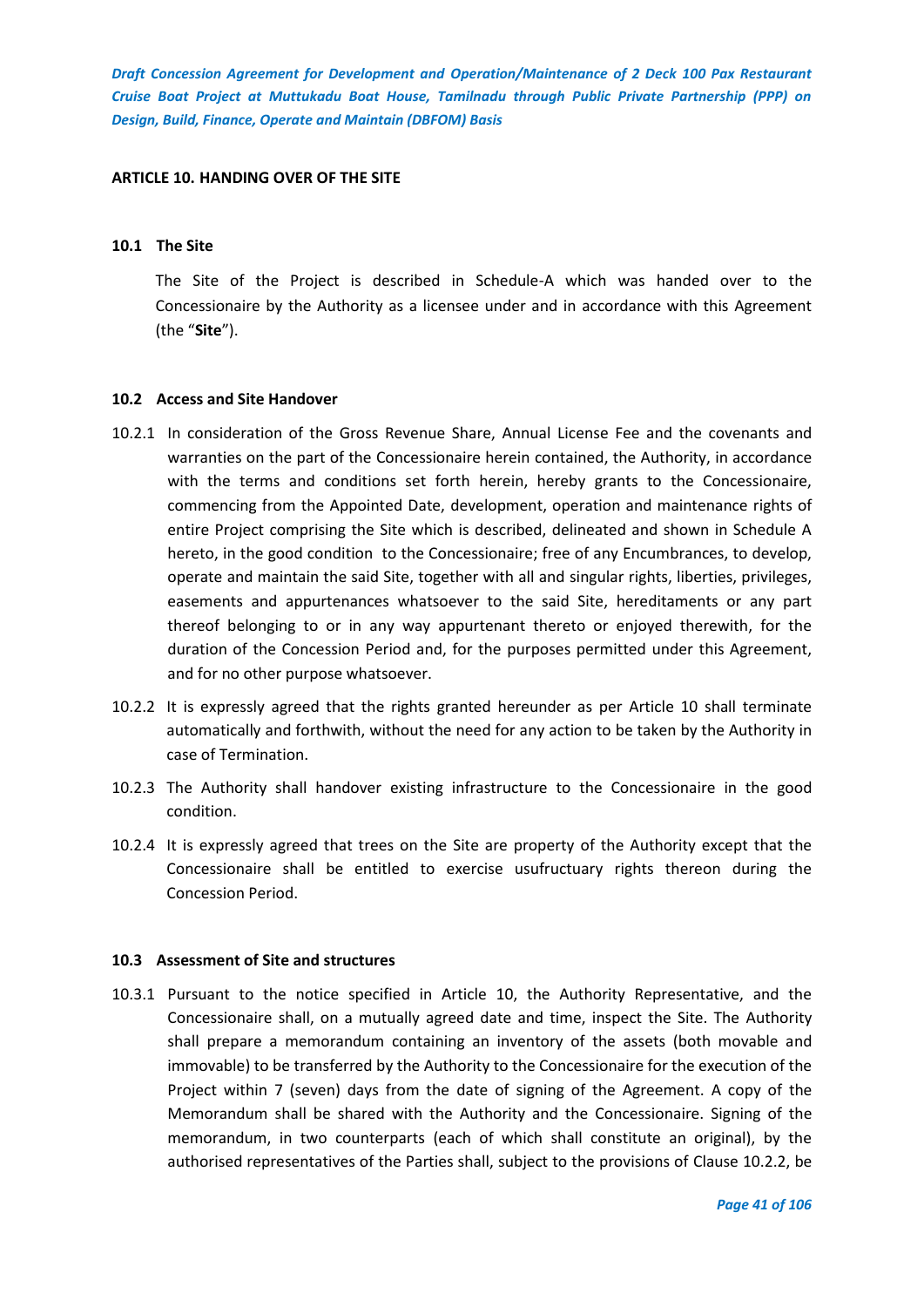deemed to constitute a valid proof of handover to the Concessionaire for free and unrestricted use of the Site during the Concession Period under and in accordance with the provisions of this Agreement and for no other purpose whatsoever.

10.3.2 On and after signing of the Agreement, and until the end of Concession Period, the Concessionaire shall maintain a round-the-clock vigil over the Site and shall ensure and procure that no encroachment thereon takes place, and in the event of any encroachment or occupation on any part thereof, the Concessionaire shall report such encroachment or occupation forthwith to the Authority and undertake its removal at its cost and expenses.

#### **10.4 Site to be free from Encumbrances**

The Site shall be made available by the Authority to the Concessionaire pursuant hereto free from all Encumbrances and occupations and without the Concessionaire being required to make any payment to the Authority on account of any costs, compensation, expenses and charges for the acquisition and use of such Site for the duration of the Concession Period, except insofar as otherwise expressly provided in this Agreement.

## **10.5 Protection of Site from Encroachments**

During the Concession Period, the Concessionaire shall protect the Site from any and all occupations, encroachments or Encumbrances, and shall not place or create nor permit any contractor or other person claiming through or under the Concessionaire to place or create any Encumbrance or security interest over all or any part of the Site, or on any rights of the Concessionaire therein or under this Agreement, save and except as otherwise expressly set forth in this Agreement.

# **10.6 Access to the Authority**

The rights and handing over of the Site granted to the Concessionaire hereunder shall always be subject to the right of access of the Authority, Authorities Representative, its employees and agent for inspection, viewing and exercise of their rights and performance of their obligations under this Agreement.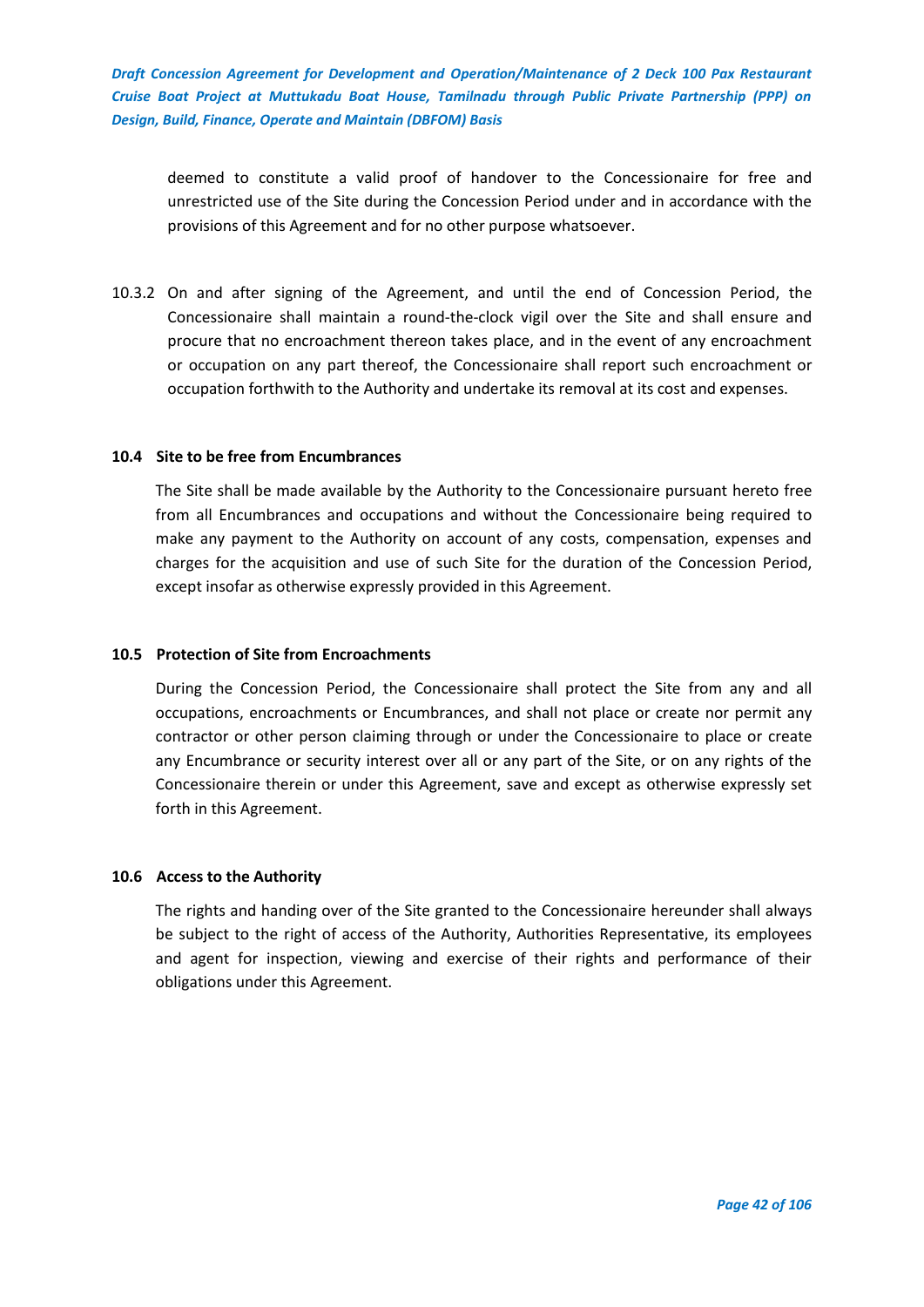## **ARTICLE 11. UTILITIES, ASSOCIATED ROADS AND TREES**

## **11.1 Existing utilities and roads**

Notwithstanding anything to the contrary contained herein, the Concessionaire shall ensure that the respective entities owning the existing roads, right of way or utilities on, under or above the Site are enabled by it to keep such utilities in continuous satisfactory use.

# **11.2 New utilities and roads**

The Concessionaire shall allow, subject to such conditions as the Authority may specify, access to, and use of the Site for laying water pipes, electric cables or other public utilities.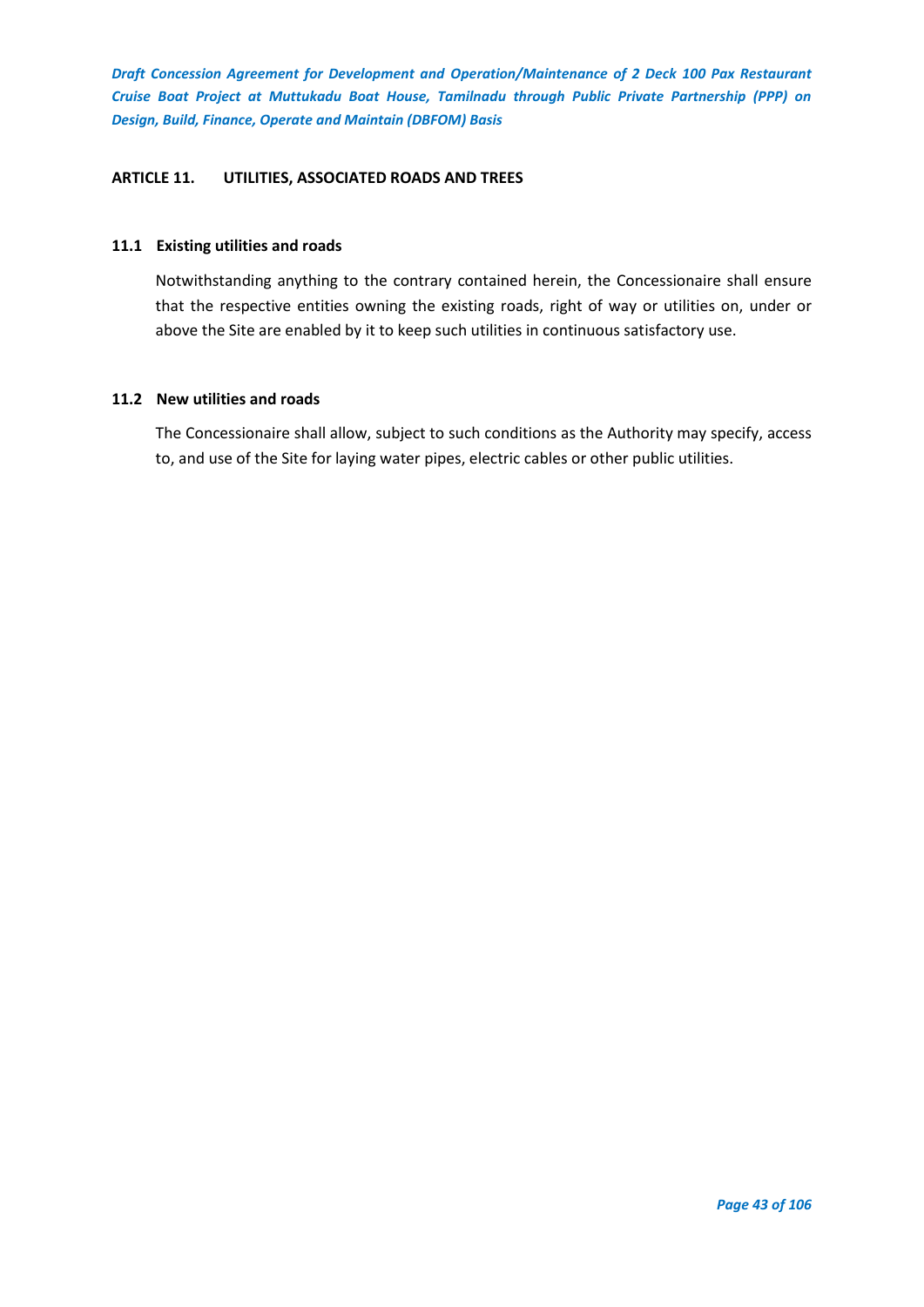# **ARTICLE 12. CONSTRUCTION/MANUFACTURING OF THE PROJECT**

#### **12.1 Obligations prior to commencement of construction/manufacturing**

Prior to commencement of Construction/Manufacturing Works, the Concessionaire shall:

- (a) submit to the Authority its detailed design, construction methodology, quality assurance procedures, and the procurement, engineering and construction time schedule for completion of the Project in accordance with the Project Completion Date Schedule as set forth in Schedule-D;
- (b) appoint its representative duly authorized to deal with the Authority in respect of all matters under or arising out of or relating to this Agreement; and
- (c) undertake, do and perform all such acts, deeds and things as may be necessary or required before commencement of construction under and in accordance with this Agreement, Applicable Laws and Applicable Permits.

## **12.2 Manufacturing/Construction of the Project**

- 12.2.1 On or after the Appointed Date, the Concessionaire shall undertake construction/manufacturing of the Project in conformity with the scope of work and Technical Specifications set forth in Schedule B and Schedule-C respectively. The 180<sup>th</sup> (one hundred eighty) day from the Appointed Date shall be the scheduled date for completion of the Project (the "**Scheduled Completion Date**") and the Concessionaire agrees and undertakes that the Project shall be completed on or before the Scheduled Completion Date.
- 12.2.2 The Concessionaire shall construct the Project in accordance with the Completion Date Schedule set forth in Schedule-D. In the event that the Concessionaire fails to achieve the Scheduled Completion Date on time and remains in default for a period of 60 (sixty) days, unless such failure has occurred due to Force Majeure or for reasons attributable to the Authority, it shall pay Damages to the Authority in a sum calculated at the rate of 0.1% (zero point one per cent) of the amount of Performance Security for delay of each day until Scheduled Completion Date is achieved.
- 12.2.3 In the event that the Project is not completed and COD does not occur within 90 (ninety) days from the Scheduled Completion Date, unless the delay is on account of reasons attributable to the Authority or due to Force Majeure, the Authority shall be entitled to terminate this Agreement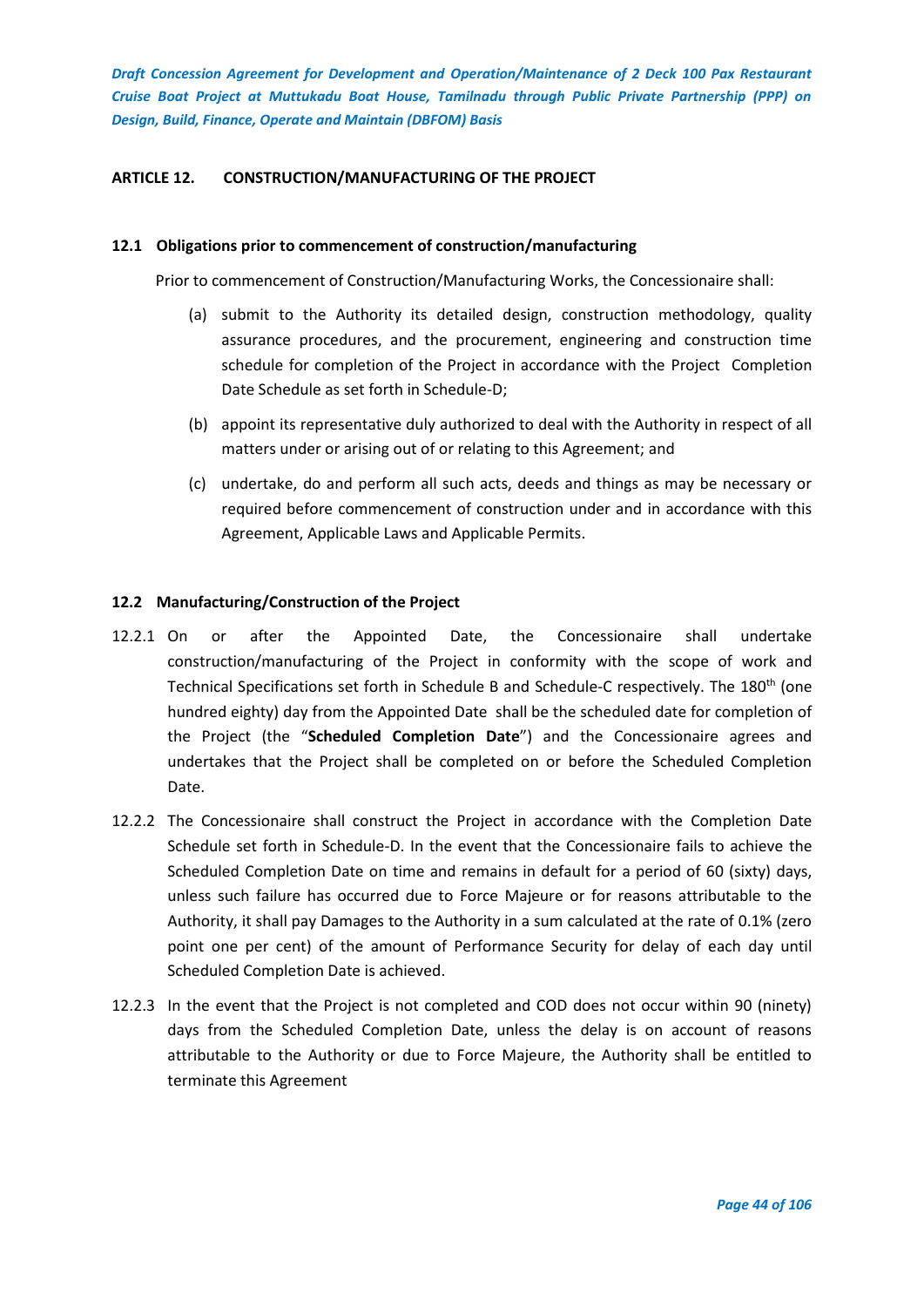## **ARTICLE 13. COMPLETION CERTIFICATE**

### **13.1 Completion Certificate**

Upon completion of supply / manufacturing / construction works and the Authority shall forthwith issue to the Concessionaire a certificate substantially in the form set forth in Schedule-E (the "**Completion Certificate**").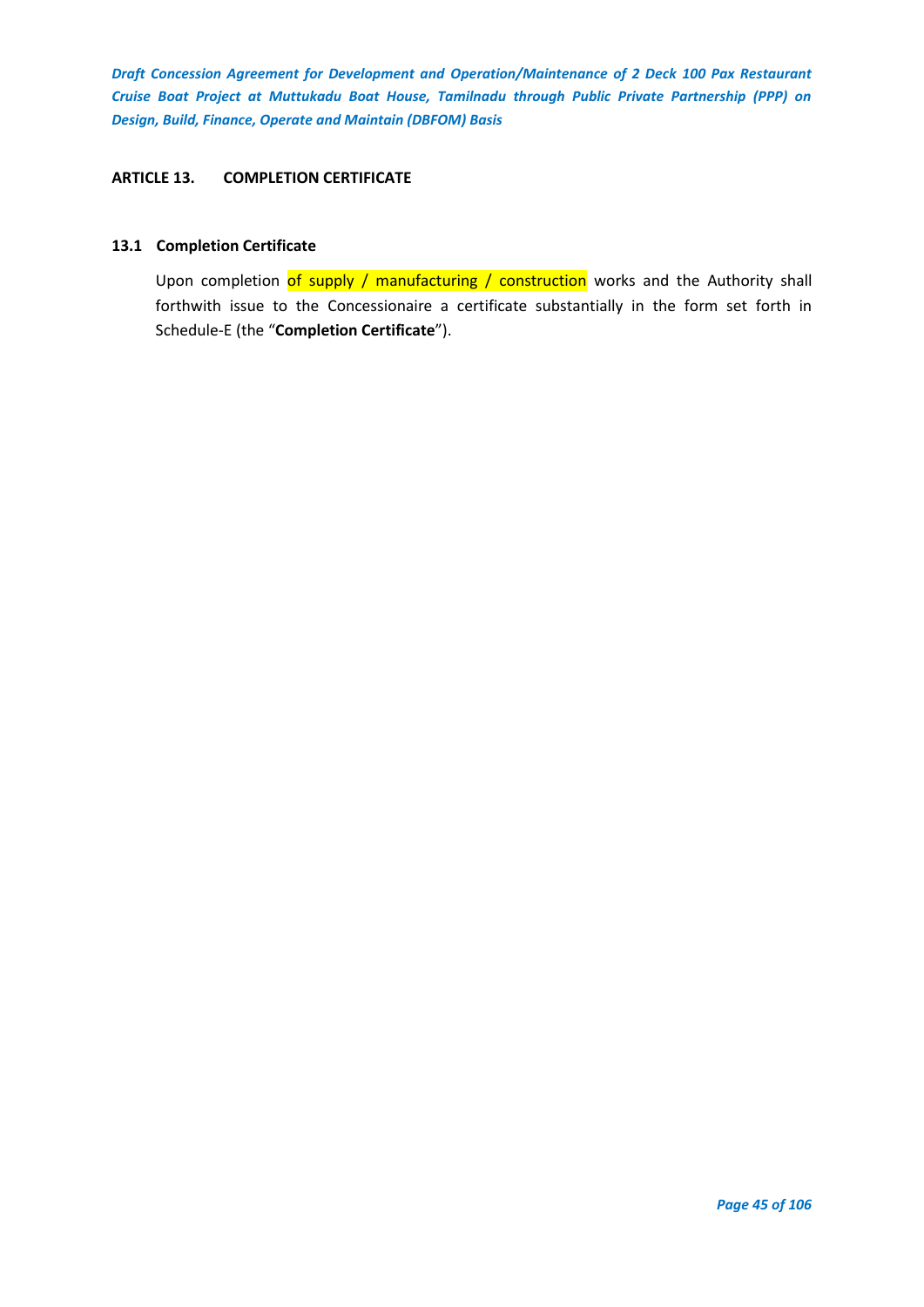## **ARTICLE 14. ENTRY INTO COMMERCIAL SERVICE**

## **14.1 Commercial Operation Date (COD)**

The Project shall be deemed to be complete when the Completion Certificate is issued under the provisions of Article 13, and accordingly the commercial operation date of the Project shall be the date on which such Completion Certificate is issued (the "**COD**"). The Project shall enter into commercial service on COD whereupon the Concessionaire shall be entitled to demand and collect Fees in accordance with the provisions of this Agreement.

## **14.2 Penalty for Failure to operate the Project**

- 14.2.1 At any time after the COD if the Concessionaire fails to operate the Project continuously for a period of 30 (thirty) days the Concessionaire shall be liable to pay penalty amounting to Rs.50,000/- (fifty thousand only) per month to the Authority.
- 14.2.2 However if the Concessionaire fails to operate the Project continuously for a period of 30 (thirty) days due to Force Majeure Event; the penalty as mentioned above shall not be applicable.
- 14.2.3 In case the Concessionaire fails to operate the Project continuouslyfor 180 (one hundred eighty) days the Authority can terminate the Agreement immediately without assigning any other reason.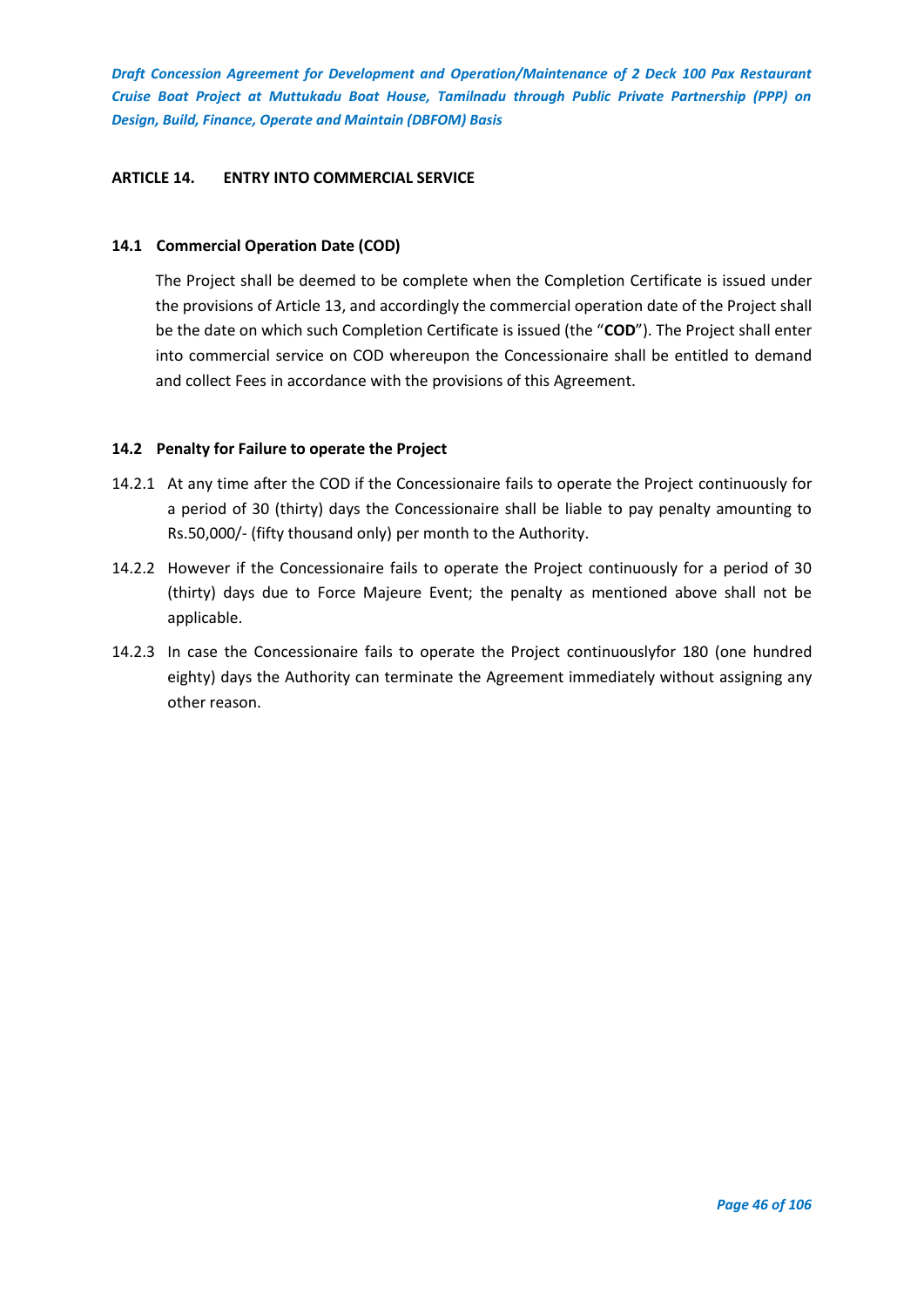### **ARTICLE 15. OPERATION AND MAINTENANCE**

### **15.1 O&M obligations of the Concessionaire**

- 15.1.1 During the Concession Period, the Concessionaire shall operate and maintain the Project in accordance with this Agreement. The obligations of the Concessionaire hereunder shall include:
	- (a) permitting and ensuring safe, smooth and uninterrupted use of the Project, including prevention of loss or damage thereto, during normal operating conditions, undertaking major maintenance in accordance to the instructions of the Authority;
	- (b) collecting and appropriating the Fees;
	- (c) minimizing disruption in the event of accidents or other incidents affecting the safety and use of the Project by preventing, with the assistance of concerned law enforcement agencies, any unauthorized use of the Project;
	- (d) alarms for fire, security, must be in place and in working order. Routine maintenance records shall be kept, detailing safety checks of the equipment to ensure compliance with Safety Requirements in accordance with Article 16;
	- (e) preventing, with the assistance of the concerned law enforcement agencies if needed, any encroachments on, or unauthorized entry to the Project; and
	- (b) maintaining a public relations unit to interface with and attend to suggestions from the Users, government agencies, media and other agencies; and

#### **15.2** Maintenance Requirements

The Authority shall conduct the maintenance review after every 2 (two) years from the Appointed Date and the Concessionaire has to comply with the modifications/ recommendations and timelines for the repair/rectification of defects as pointed out by the Authority at its own cost within the period specified by the Authority. The repair/rectification of defect shall be subject to the verification and acceptance by the Authority. The Concessionaire and the Authorityshall arrive at appropriate timelines for the repair program in consultation with the Authority.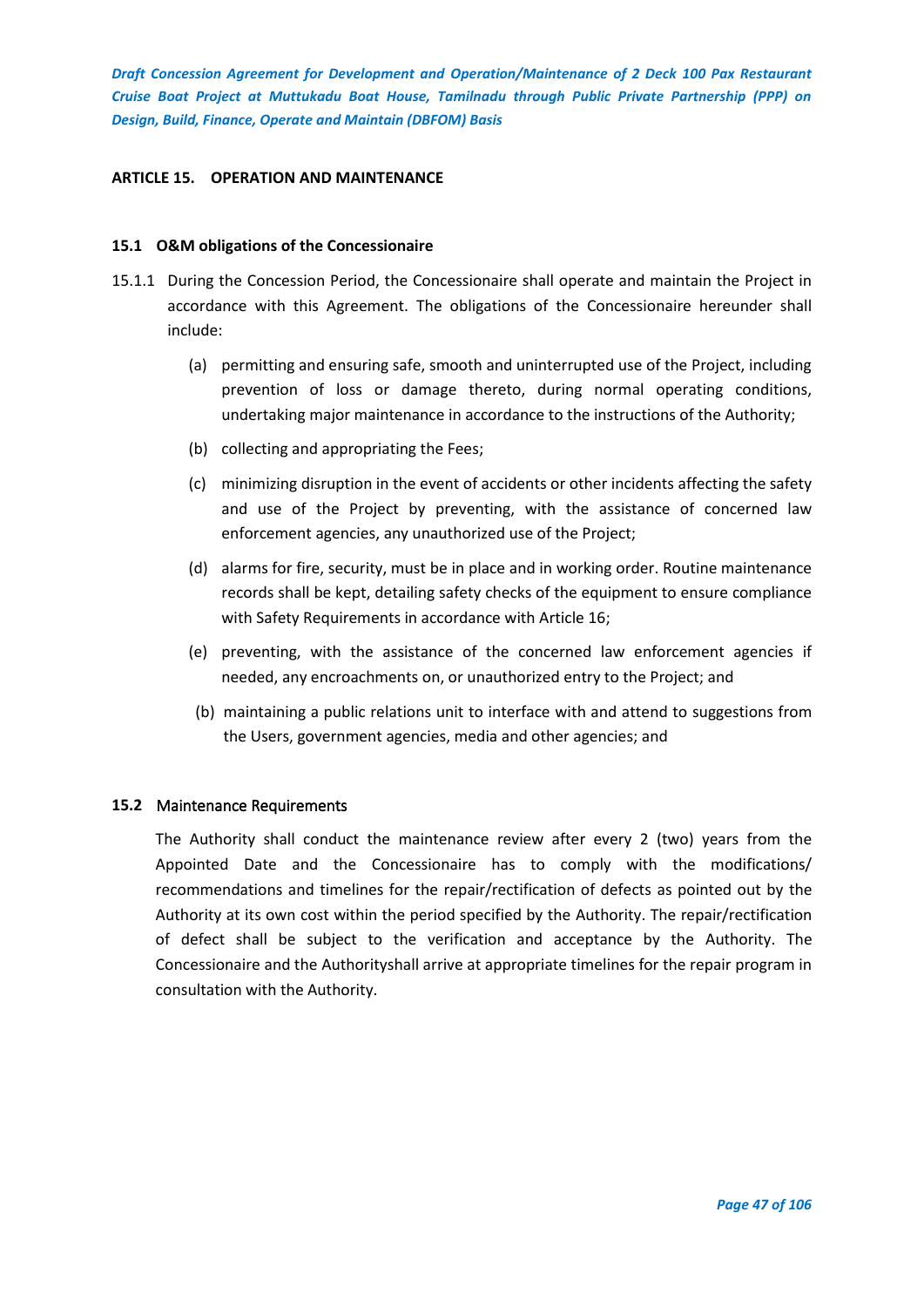### **15.3 Safety, breakdowns and accidents**

15.3.1 The Concessionaire shall ensure safe conditions for the Users, and in the event of unsafe conditions, closures, diversions, breakdowns and accidents, it shall follow the relevant operating procedures. Such procedures shall conform to the provisions of this Agreement, Applicable Laws, Applicable Permits and Good Industry Practice.

#### **15.4 De-commissioning due to Emergency**

- 15.4.1 If, in the reasonable opinion of the Concessionaire, there exists an Emergency which warrants de-commissioning and closure of the whole or any part of the Project, the Concessionaire shall be entitled to de-commission and close the whole or any part of the Project for so long as such Emergency and the consequences thereof warrant; provided that such de-commissioning and particulars thereof shall be notified by the Concessionaire to the Authority Without any delay, and the Concessionaire shall diligently carry out and abide by any reasonable directions that the Authority may give for dealing with such Emergency.
- 15.4.2 The Concessionaire shall re-commission the Project or the affected part thereof as quickly as practicable after the circumstances leading to its de-commissioning and closure have ceased to exist or have so abated as to enable the Concessionaire to re-commission the Project and shall notify the Authority of the same without any delay.
- 15.4.3 Any decommissioning or closure of any part of the Project and the re-commissioning thereof shall, as soon as practicable, be brought to the notice of affected persons by means of public announcements/notice.

# 15.5 Damages for breach of maintenance obligations

- 15.5.1 In the event that the Concessionaire fails to repair or rectify any defect or deficiency in the appropriate timelines for the repair program, it shall be deemed to be in breach of this Agreement and the Authority shall be entitled to recover Damages, to be calculated and paid for each day of delay until the breach is cured, at the higher of (a) 0.5% (zero point five per cent) of the Performance Security, and (b) 0.05% (zero point zero five per cent) of the cost of such repair or rectification as estimated by the Authority. Recovery of such Damages shall be without prejudice to the rights of the Authority from the Performance Security under this Agreement.
- 15.5.2 The Damages set forth in the Agreement may be assessed and specified forthwith by the Authority. The Concessionaire shall pay such Damages forthwith and, in the event, that it contests such Damages, the Dispute Resolution Procedure under Article 29 of this Agreement shall apply.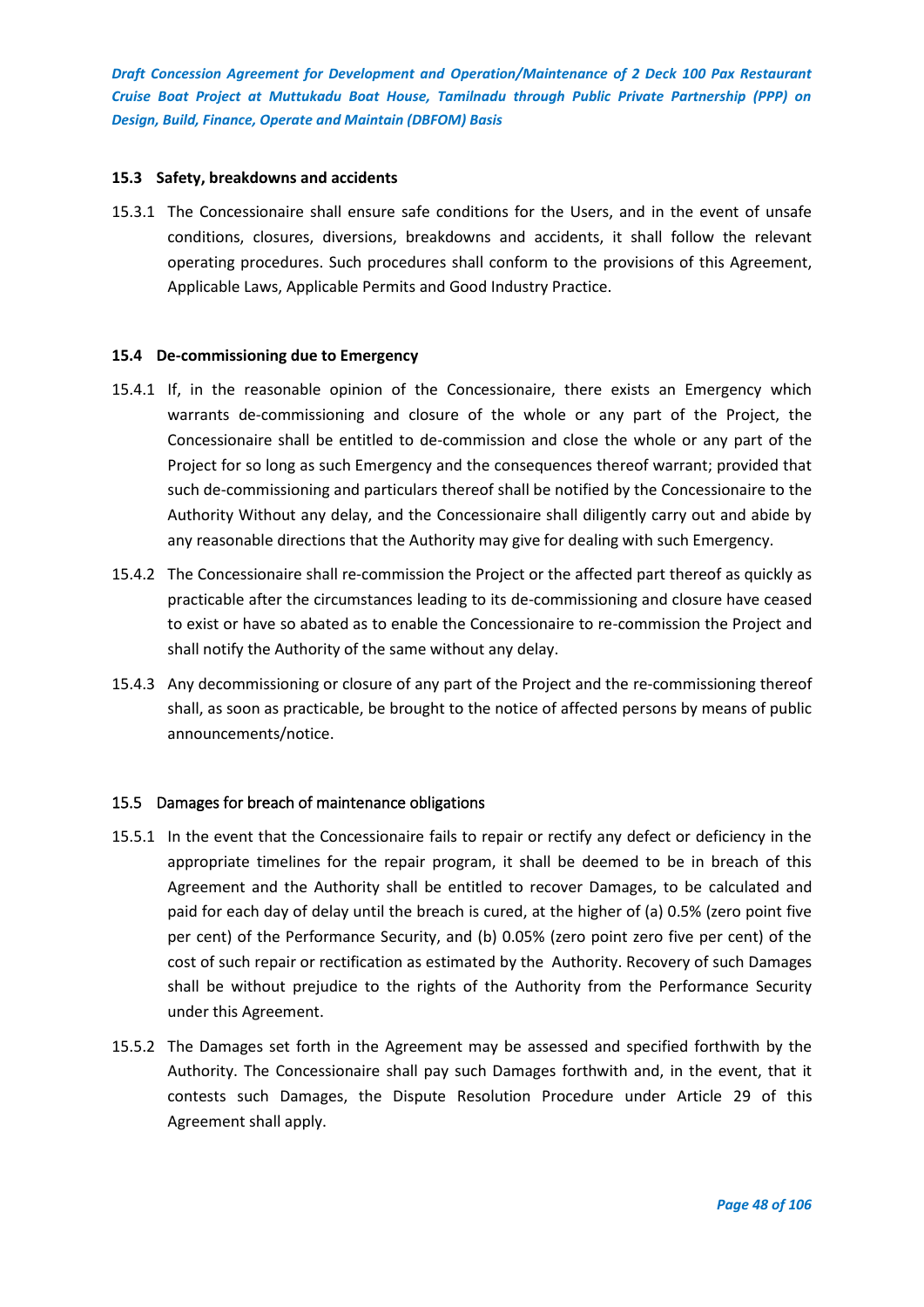### 15.6 Weekly Fee Statement

15.6.1 During the Concession Period, the Concessionaire shall furnish in 2 (two) copies to the Authority.The Authority, within 7 (seven) days of completion of each week, a statement of Fee showing the appropriate details of Users by the Concessionaire as per the format prescribed by the Authority. The Fee statement would be required to be certified by the Authority. The Concessionaire shall also furnish to the Authority such other information as the Authority may reasonably require, at specified intervals, in discharge of its functions.

#### **15.7 Restoration of loss or damage to the Project**

Save and except as otherwise expressly provided in this Agreement, in the event that the Project or any part thereof suffers any loss or damage during the Concession Period from any cause whatsoever, the Concessionaire shall, at its cost and expense, rectify and remedy such loss or damage forthwith so that the Project conforms to the provisions of this Agreement.

## **15.8 Excuse from performance of obligations**

The Concessionaire shall not be considered in breach of its obligations under this Agreement if any part of the Project is not available to Users on account of any of the following for the duration thereof:

- (a) an event of Force Majeure;
- (b) measures taken to ensure the safe use of the Project except when unsafe conditions occurred because of failure of the Concessionaire to perform its obligations under this Agreement; or
- (c) compliance with a request from the Authority or the directions of any Government Instrumentality, the effect of which is to close all or any part of the Project:

Provided, that any such non-availability and particulars thereof shall be notified by the Concessionaire to the Authority without any delay;

Provided further that the Concessionaire shall keep all unaffected parts of the Project open to Users, provided they can be operated safely.

## **15.9 Advertising on the Site**

The Concessionaire shall have the right to allow and charge for advertisement only in the cruise boat and not in the boating and area which are belongs to TTDC.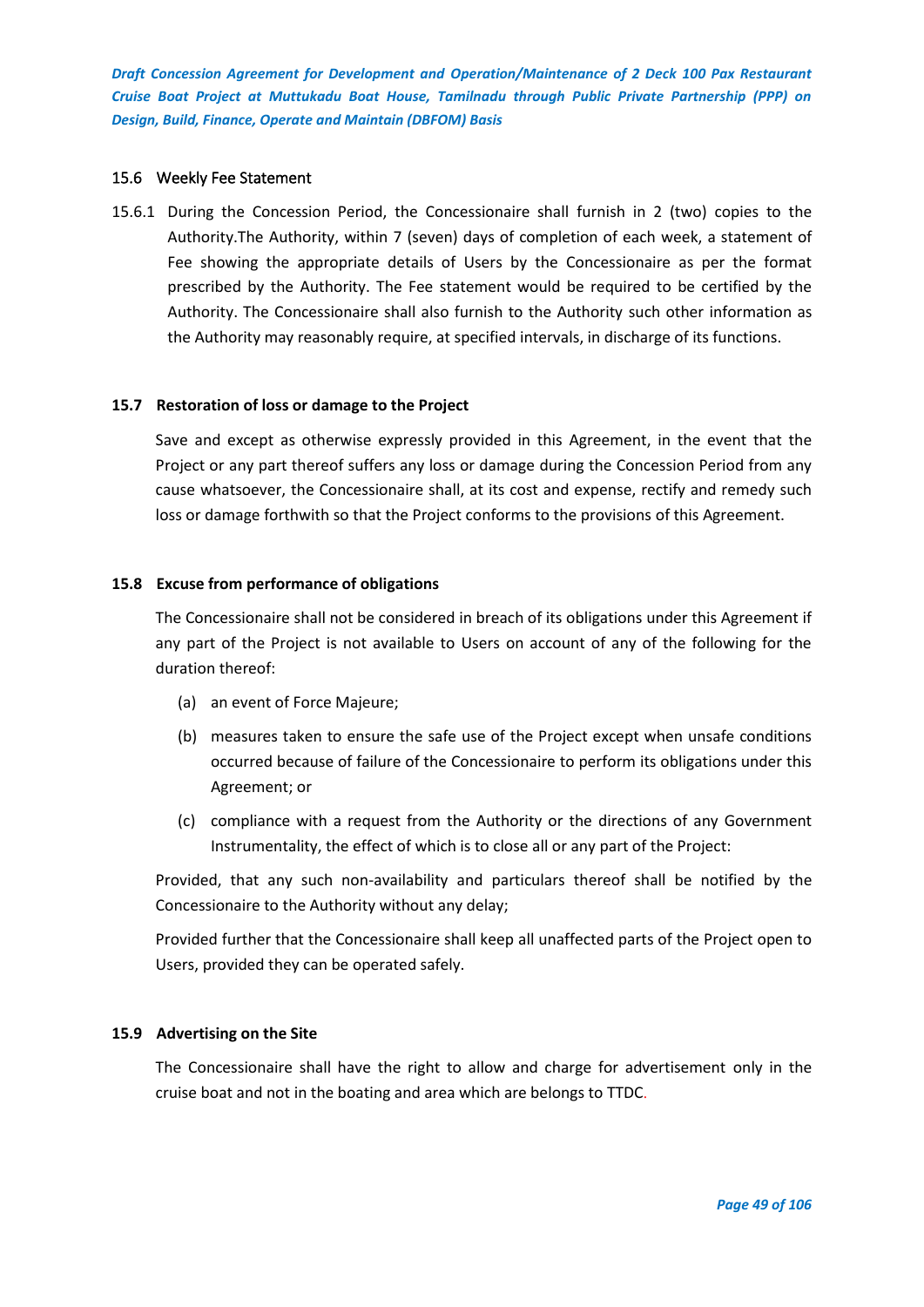## **ARTICLE 16. SAFETY REQUIREMENTS**

### **16.1 Safety Requirements**

- 16.1.1 The Concessionaire shall comply with the provisions of this Agreement, Applicable Laws and Applicable Permits and conform to Good Industry Practice for securing the safety of Project facility and its users. In particular, the Concessionaire shall develop, implement and administer a surveillance and safety programme for providing a safe environment on or about the Project, and shall comply with the safety requirements.
- 16.1.2 All costs and expenses arising out of or relating to Safety Requirements shall be borne by the Concessionaire shall be undertaken in accordance with the provisions of Article 16.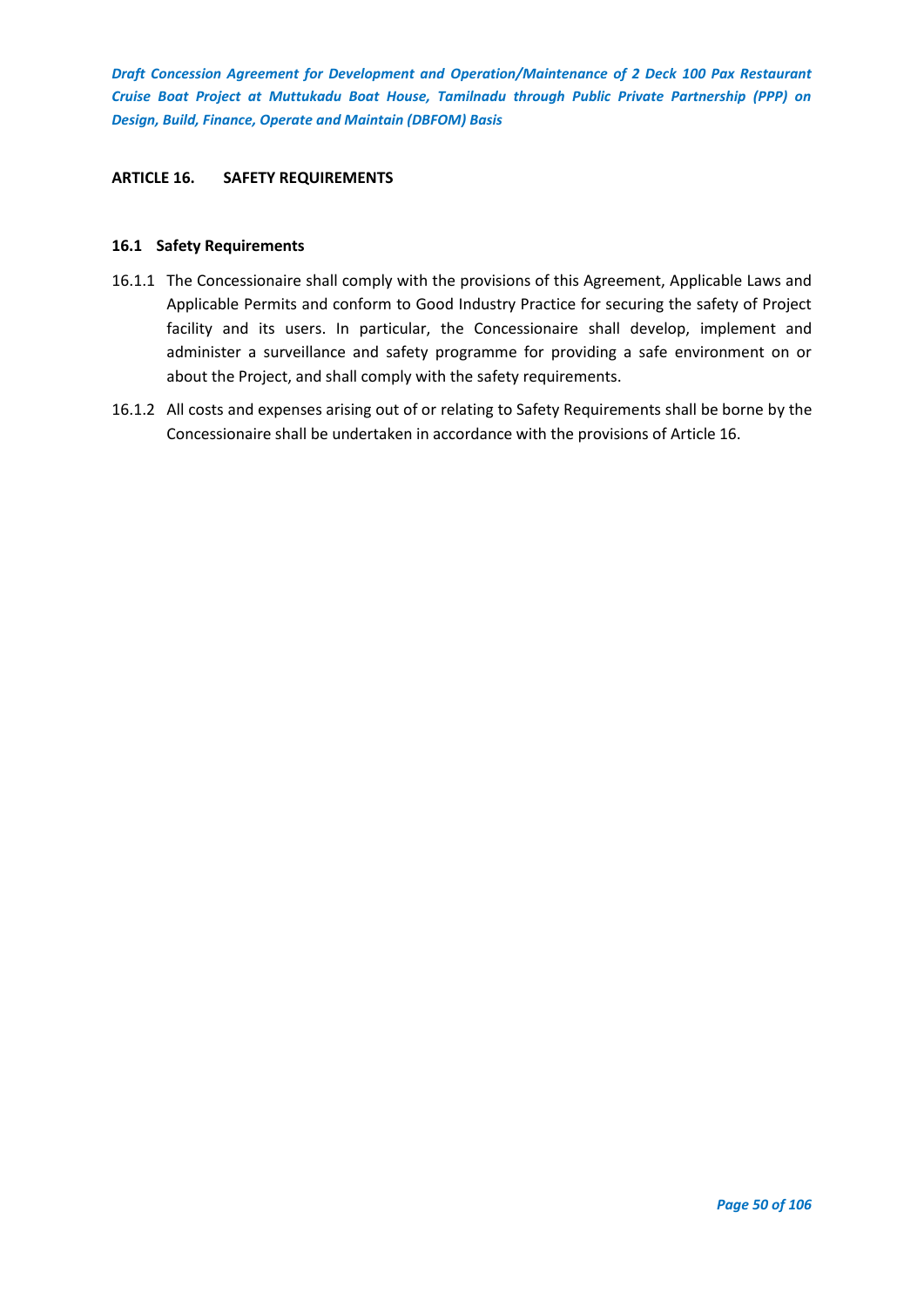**Part IVFinancial Covenants**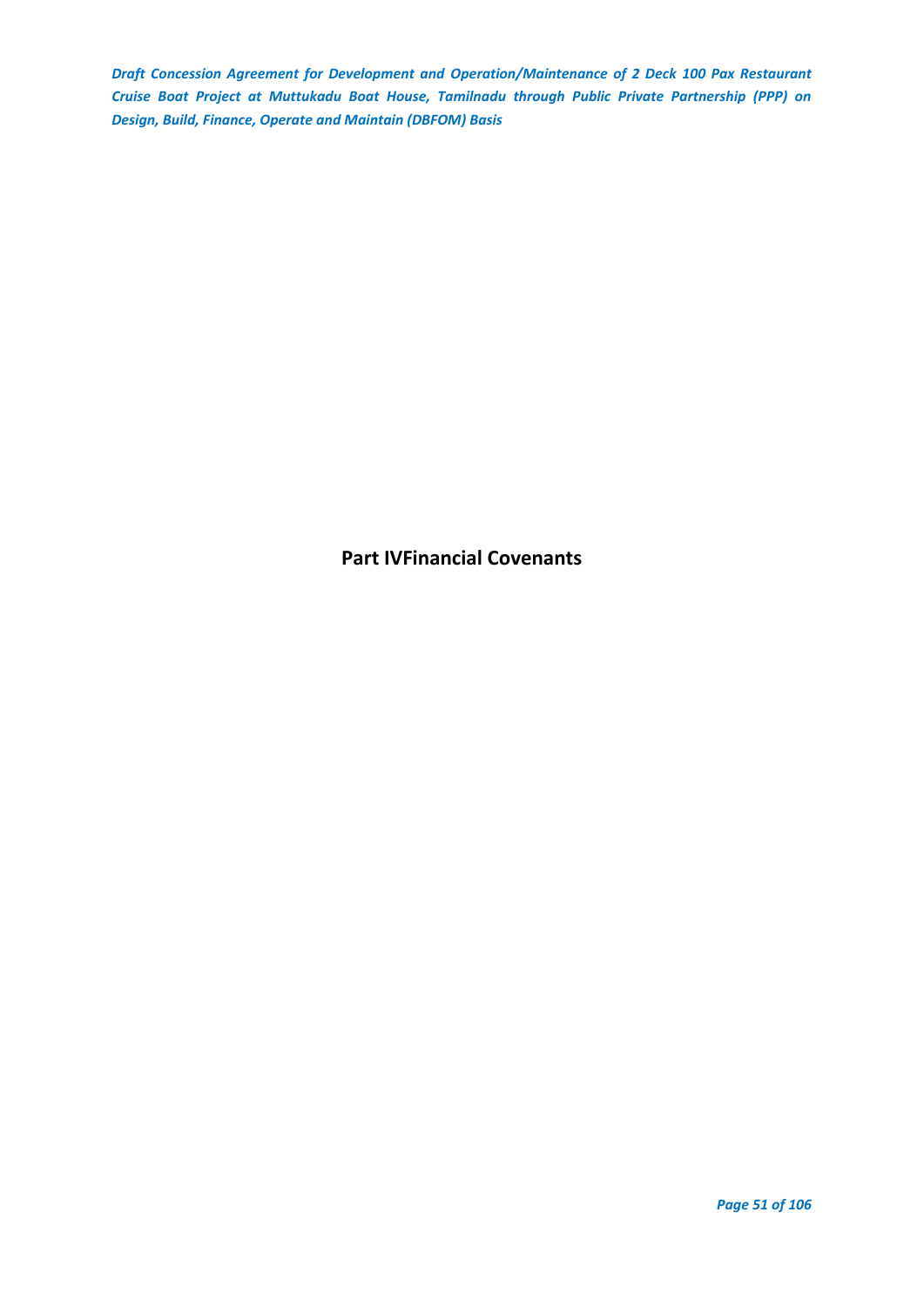### **ARTICLE 17. FINANCIAL CLOSURE**

## **17.1 Financial closure**

- 17.1.1The Concessionaire hereby agrees and undertakes that it shall achieve Financial closure within 30 (thirty) days from the date of this Agreement. In the event of delay in achieving the Financial closure, the Concessionaire shall be entitled to a further period not exceeding 30 (thirty) days, subject to payment of Damages to the Authority in a sum calculated at the rate of 0.05% (zero point zero five per cent)of the Performance Security for each day of delay, provided that the Damages specified herein shall be payable every week in advance and the period beyond the said 30 (thirty) days shall be granted only to the extent of Damages so paid.
- 17.1.2The Concessionaire shall, upon occurrence of Financial closure, notify the Authority forthwith, and shall have provided to the Authority, at least 2 (two) days prior to the Financial closure, 3 (three) true copies of the Financial Package and the Financial Model, duly attested by a Director of the Concessionaire, along with 3 (three) soft copies of the Financial Model in MS Excel version or any substitute thereof, which is acceptable to the Senior Lenders.

## **17.2 Termination due to failure to achieve Financial closure**

- 17.2.1Notwithstanding anything to the contrary contained in this Agreement, but subject to Clause 21.6.1, in the event that Financial closure does not occur, for any reason whatsoever, within the period set forth in Clause 17.1.1 or the extended period provided thereunder, all rights, privileges, claims and entitlements of the Concessionaire under or arising out of this Agreement shall be deemed to have been waived by, and to have ceased with the concurrence of the Concessionaire, and the Concession Agreement shall be deemed to have been terminated by mutual agreement of the Parties.
- 17.2.2Upon Termination under Clause 17.2.1, the Authority shall be entitled to encash the Performance Security and appropriate the proceeds thereof as Damages; provided, however, that if Financial closure has not occurred due to Force Majeure, it shall, upon Termination, release the Performance Security.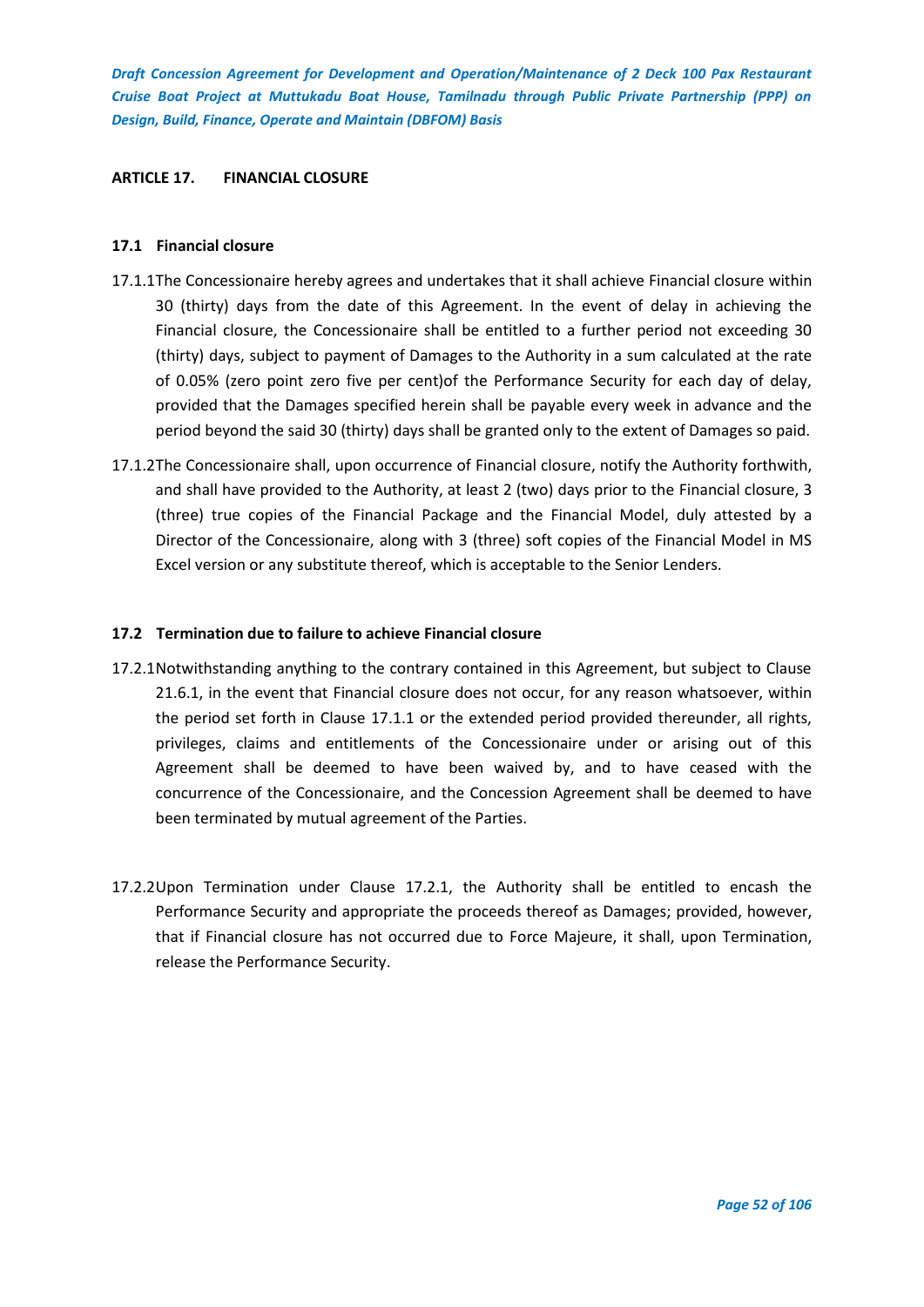## **ARTICLE 18. CONSIDERATION BY THE CONCESSIONAIRE**

### **18.1 Gross Revenue Share**

- 18.1.1 In Consideration of the grant of Concession, the Concessionaire shall, from the Commercial Operation Date, pay to the Authority, by way of gross revenue share (the "**GrossRevenue**  Share") of \_\_\_\_\_ percentage equals to Rs. \_\_\_\_\_\_\_\_\_\_\_\_\_\_ (In words) whichshall be as quoted in the Financial Bid of the Request for Proposalby the Concessionaire and approved by the Authority.
- 18.1.2 The Gross Revenue Share payable, under the provisions of this Article 18 shall be due and payable weekly and the first such payment (in the first year of scheduled operation) shall be on the Commercial Operation Date (COD). Thereafter the Gross Revenue Share shall be due and payable by the Concessionaire to the Authority on last day of every week till the end of Concession Period.

## **18.2 Annual License Fee**

- 18.2.1 In consideration of the grant of Concession, the Concessionaire shall pay to the Authority the sum of Rs.100 per annum by way of annual license fee (the "**Annual License Fee**").
- 18.2.2 The first Annual Lease Rental payment shall be paid with the execution of this Agreement and thereafter every year on anniversary of the signing of the Agreement.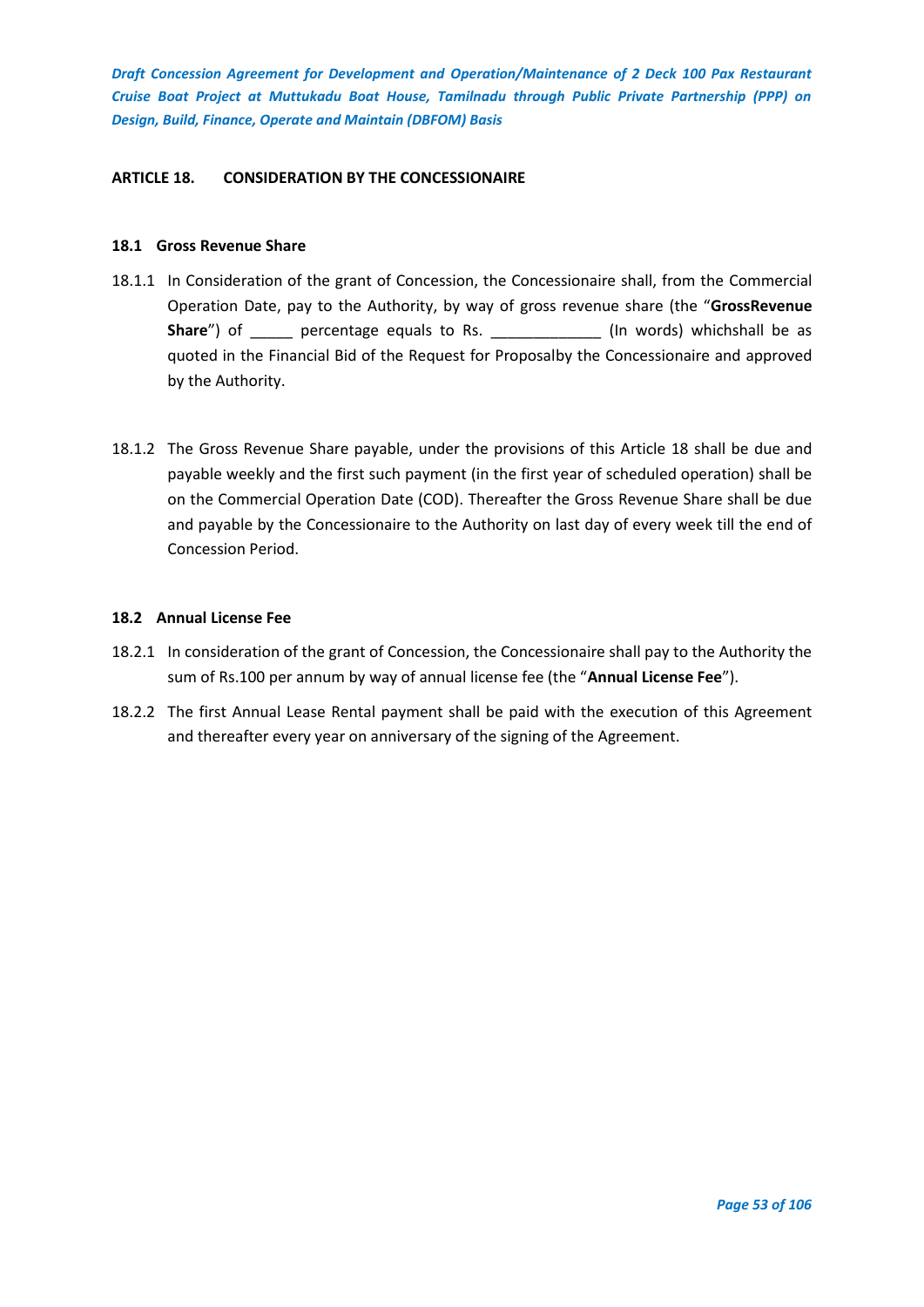# **ARTICLE 19. FEE**

## **19.1 Collection and Appropriation of Fee**

- 19.1.1 On and from the COD till the end of concession period, the Concessionaire shall have the sole and exclusive right to demand, collect and appropriate fee from the Users in accordance with this Agreement provided that for ease of payment and collections, such fee shall be rounded off to the nearest 1 (one) rupee.
- 19.1.2 The Concessionaire acknowledges and agrees that upon payment of Fee, any User shall be entitled to use the Project and the Concessionaire shall not place, or cause to be placed, any restriction on such use, except to the extent specified in any Applicable Law, Applicable Permit or the provisions of this Agreement.
- 19.1.3 The Concessionaire acknowledges and agrees that any User who is not liable for payment of the Fee shall be entitled to use the Project without any restrictions, except to the extent specified in any Applicable Law, Applicable Permit or the provisions of this Agreement.

#### **19.2 Display of User Fee**

- 19.2.1 The Concessionaire shall, at entry of the Project premises, prominently display the applicable User Fee for information of Users in English, Hindi and Tamil.
- 19.2.2 The Authority shall, from time to time, inform the Concessionaire of the applicable User Fee. Such information shall be communicated at least 15 (fifteen) days prior to the revision of User Fee.
- 19.2.3 The Concessionaire shall display direction boards at various places on Site for entrance to the Project and ticket counters. Such instructions shall be visible and shall be inEnglish, Hindi and Tamil.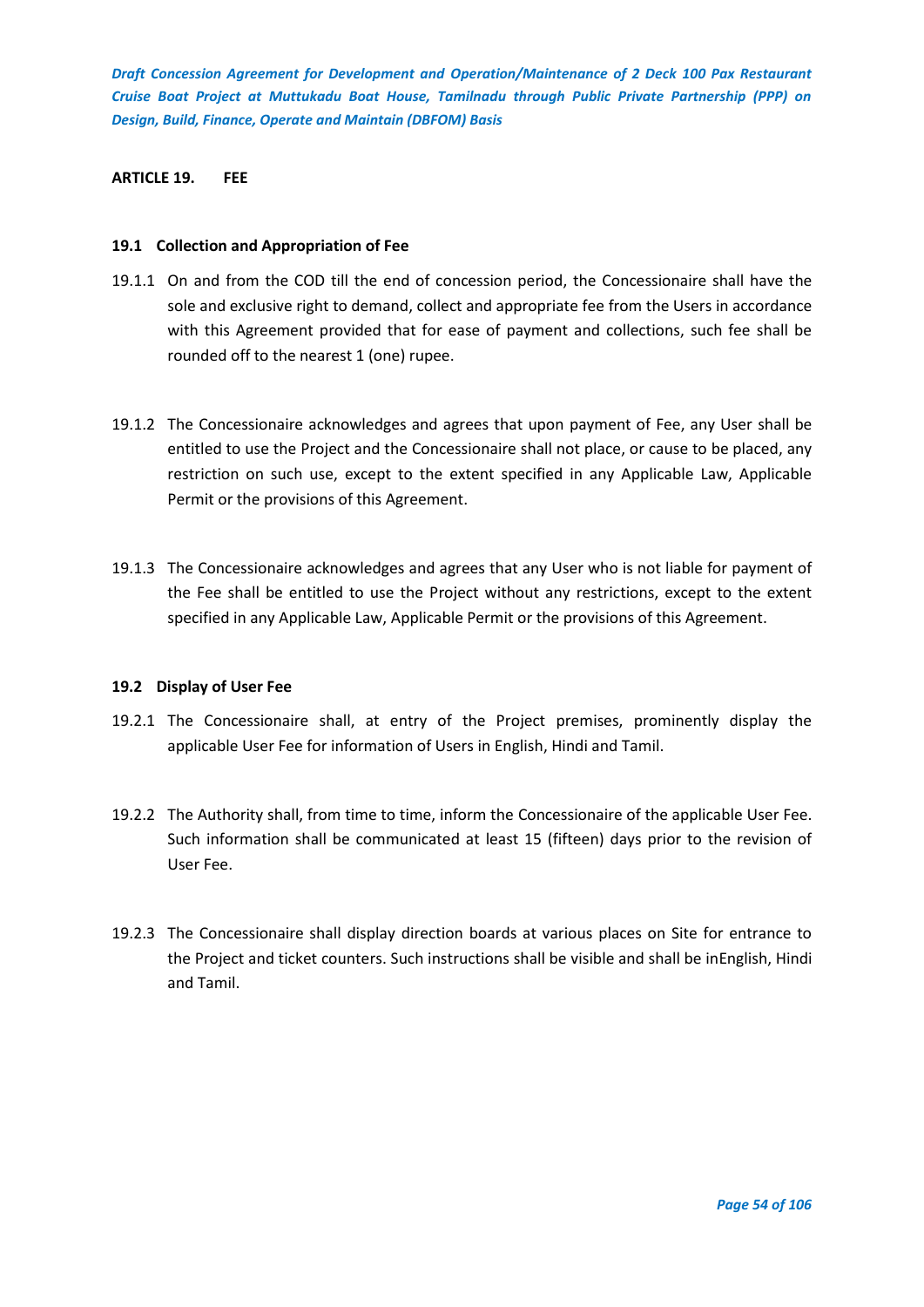#### **ARTICLE 20. INSURANCE**

#### **20.1 Insurance during Concession Period**

The Concessionaire shall effect and maintain at its own cost, during the Concession Period, such insurances for such maximum sums as may be required under the Financing Agreements, and the Applicable Laws, and such insurances as may be necessary or prudent in accordance with Good Industry Practice. The Concessionaire shall also effect and maintain such insurances as may be necessary for mitigating the risks that may devolve on the Authority as a consequence of any act or omission of the Concessionaire during the Concession Period.

#### **20.2 Insurance Cover**

Without prejudice to the provisions contained in Clause 20.1, the Concessionaire shall, during the Concession Period, procure and maintain Insurance Cover including but not limited to the following:

- (a) Loss, damage or destruction of the Project;
- (b) Comprehensive third party liability insurance including injury to or death of personnel of the Authority or others caused by the Project;
- (c) The Concessionaire's general liability arising out of the Concession;
- (d) Liability to third parties for goods or property damage;
- (e) Workmen's compensation insurance; and
- (f) any other insurance that may be necessary to protect the Concessionaire and its employees, including all Force Majeure Events that are insurable at commercially reasonable premiums and not otherwise covered in items(a) to (e) above.

### **20.3 Notices to the Authority**

No later than 45 (forty five) days prior to commencement of the Construction Period or the Operation Period, as the case may be, the Concessionaire shall by notice furnish to the Authority, in reasonable detail, information in respect of the insurances that it proposes to effect and maintain in accordance with this Article 20. Within 30 (thirty) days of receipt of such notice, the Authority may require the Concessionaire to effect and maintain such other insurances as may be necessary pursuant hereto, and in the event of any difference or disagreement relating to any such insurance, the Dispute Resolution Procedure shall apply.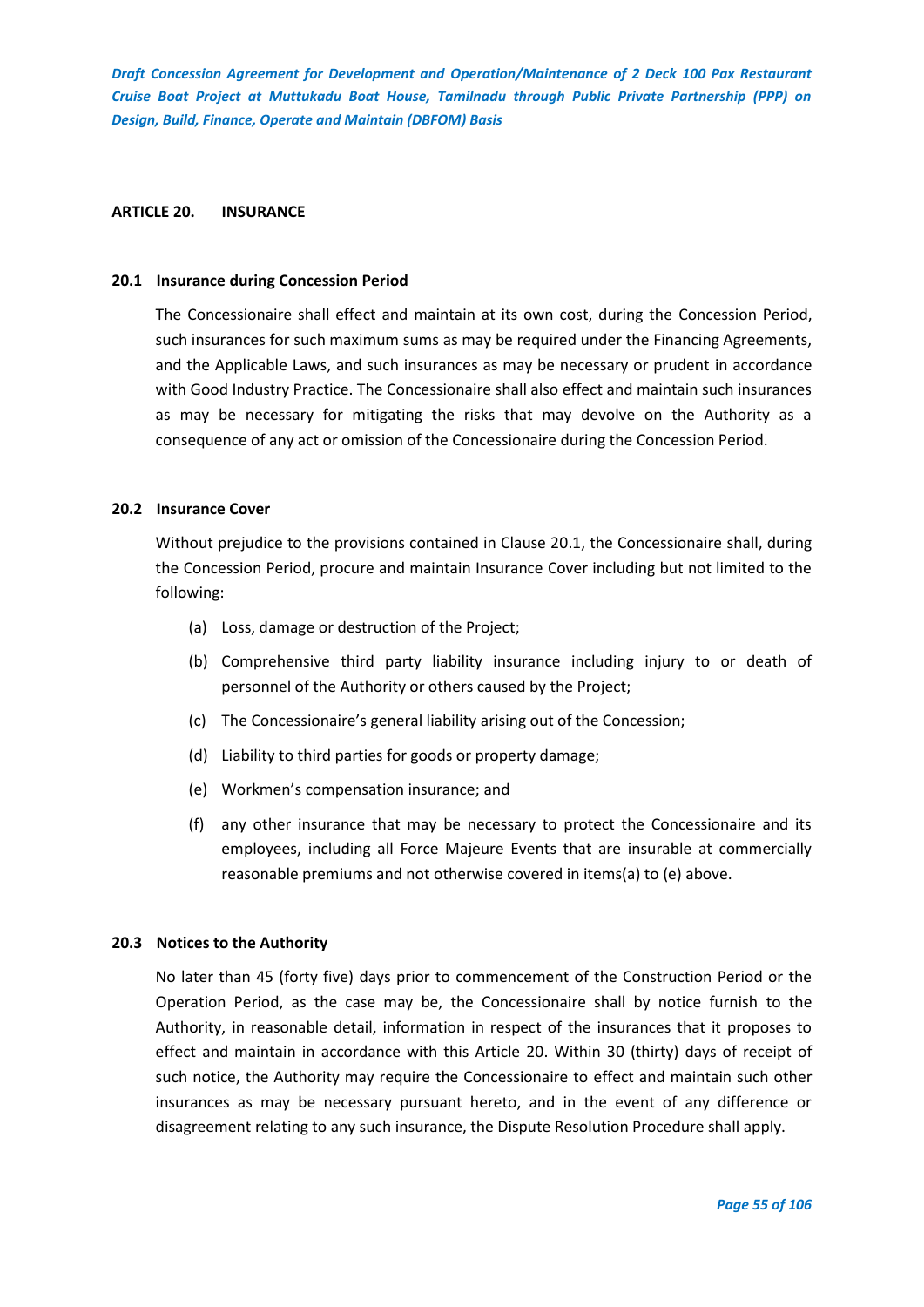#### **20.4 Evidence of Insurance Cover**

All insurances obtained by the Concessionaire in accordance with this Article 20 shall be maintained with insurers on terms consistent with Good Industry Practice. Within 15 (fifteen) days of obtaining any insurance cover, the Concessionaire shall furnish to the Authority, notarized true copies of the certificate(s) of insurance, copies of insurance policies and premium payment receipts in respect of such insurance, and no such insurance shall be cancelled, modified, or allowed to expire or lapse until the expiration of at least 45 (forty five) days after notice of such proposed cancellation, modification or nonrenewal has been delivered by the Concessionaire to the Authority.

#### **20.5 Remedy for failure to insure.**

If the Concessionaire shall fail to effect and keep in force all insurances for which it is responsible pursuant hereto, the Authority shall have the option to either keep in force any such insurances, and pay such premier and recover the costs thereof from the Concessionaire, or in the event of computation of a Termination Payment, treat an amount equal to the Insurance Cover as deemed to have been received by the Concessionaire.

### **20.6 Waiver of subrogation**

All insurance policies in respect of the insurance obtained by the Concessionaire pursuant to this Article 20 shall include a waiver of any and all rights of subrogation or recovery of the insurers thereunder against, inter alia, the Authority, and its assigns, successors, undertakings and their subsidiaries, affiliates, employees, insurers and underwriters, and of any right of the insurers to any set-off or counterclaim or any other deduction, whether by attachment or otherwise, in respect of any liability of any such person insured under any such policy or in any way connected with any loss, liability or obligation covered by such policies of insurance.

#### **20.7 Concessionaire's waiver**

The Concessionaire hereby further releases, assigns and waives any and all rights of subrogation or recovery against, inter alia, the Authority and its assigns, undertakings and their subsidiaries, affiliates, employees, successors, insurers and underwriters, which the Concessionaire may otherwise have or acquire in or from or in any way connected with any loss, liability or obligation covered by policies of insurance maintained or required to be maintained by the Concessionaire pursuant to this Agreement (other than third party liability insurance policies) or because of deductible clauses in or inadequacy of limits of any such policies of insurance.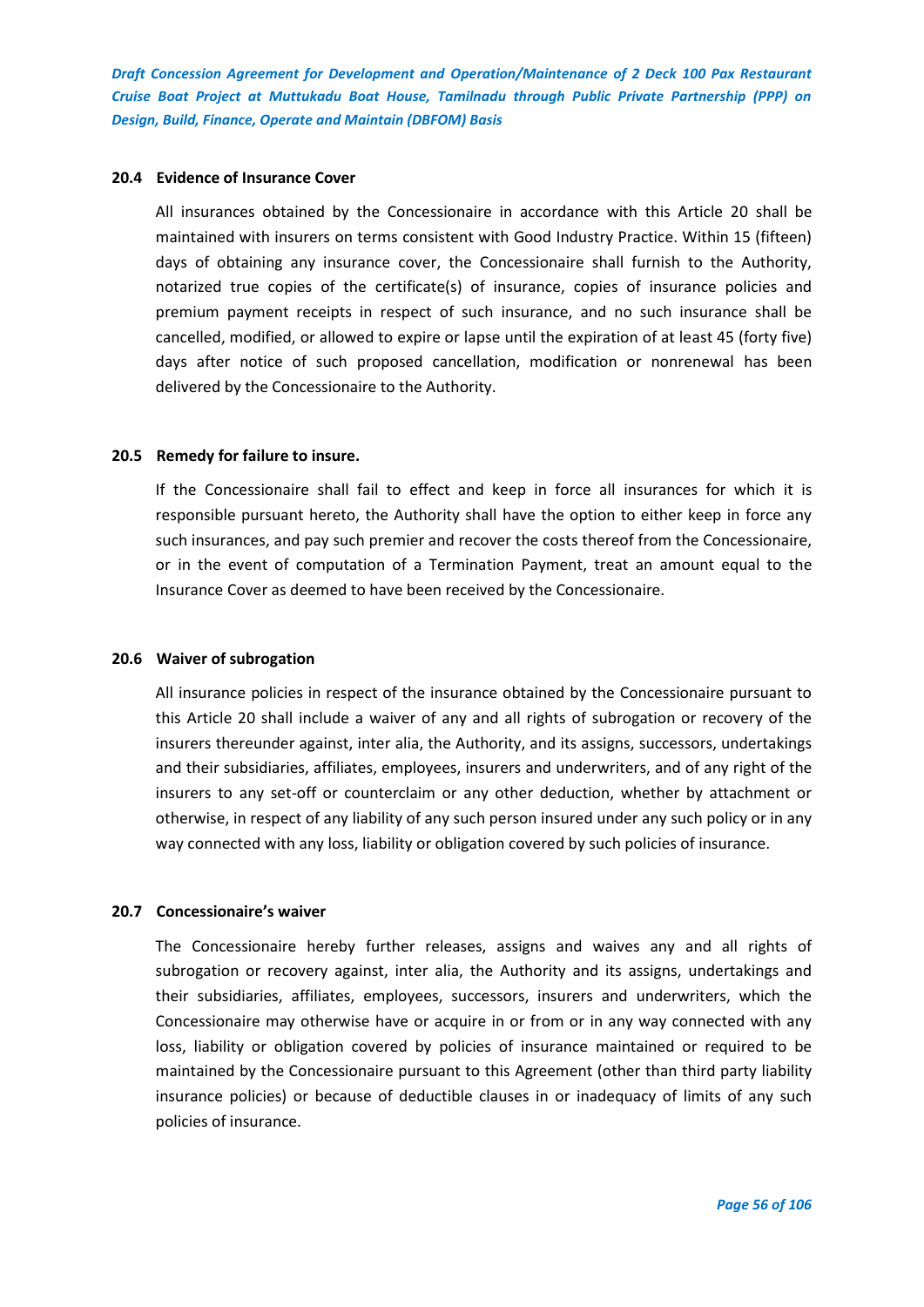## **20.8 Application of insurance proceeds**

The proceeds from all insurance claims, except life and injury, shall apply such proceeds for any necessary repair, reconstruction, reinstatement, replacement, improvement, delivery or installation of the Project, and the balance remaining, if any, shall be applied in accordance with the provisions contained in this behalf in the Financing Agreements.

## **20.9 Compliance with conditions of insurance policies**

The Concessionaire expressly acknowledges and undertakes to fully indemnify the Authority from and against all losses and claims arising from the Concessionaire's failure to comply with conditions imposed by the insurance policies affected in accordance with this Agreement.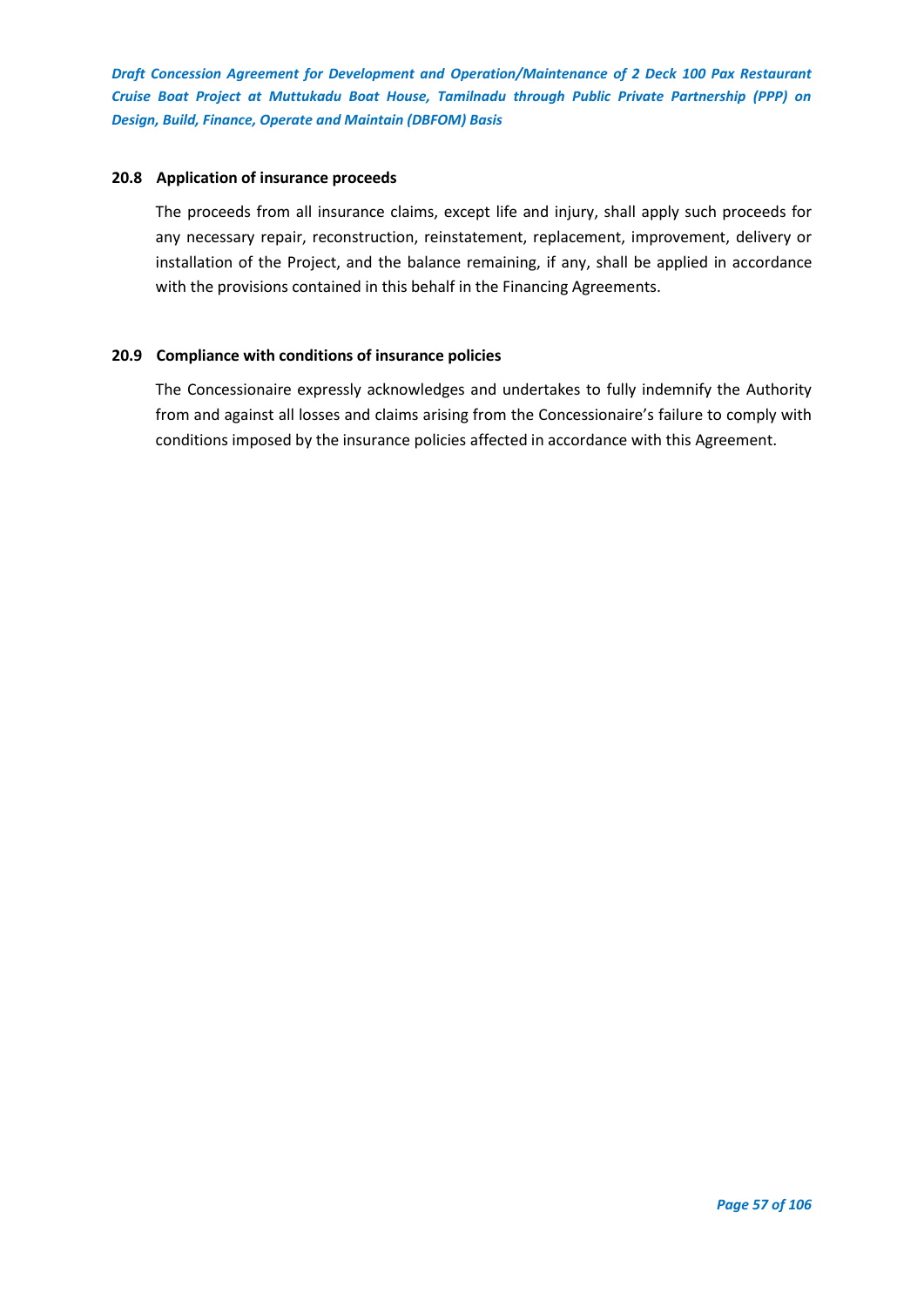**Part VForce Majeure and Termination**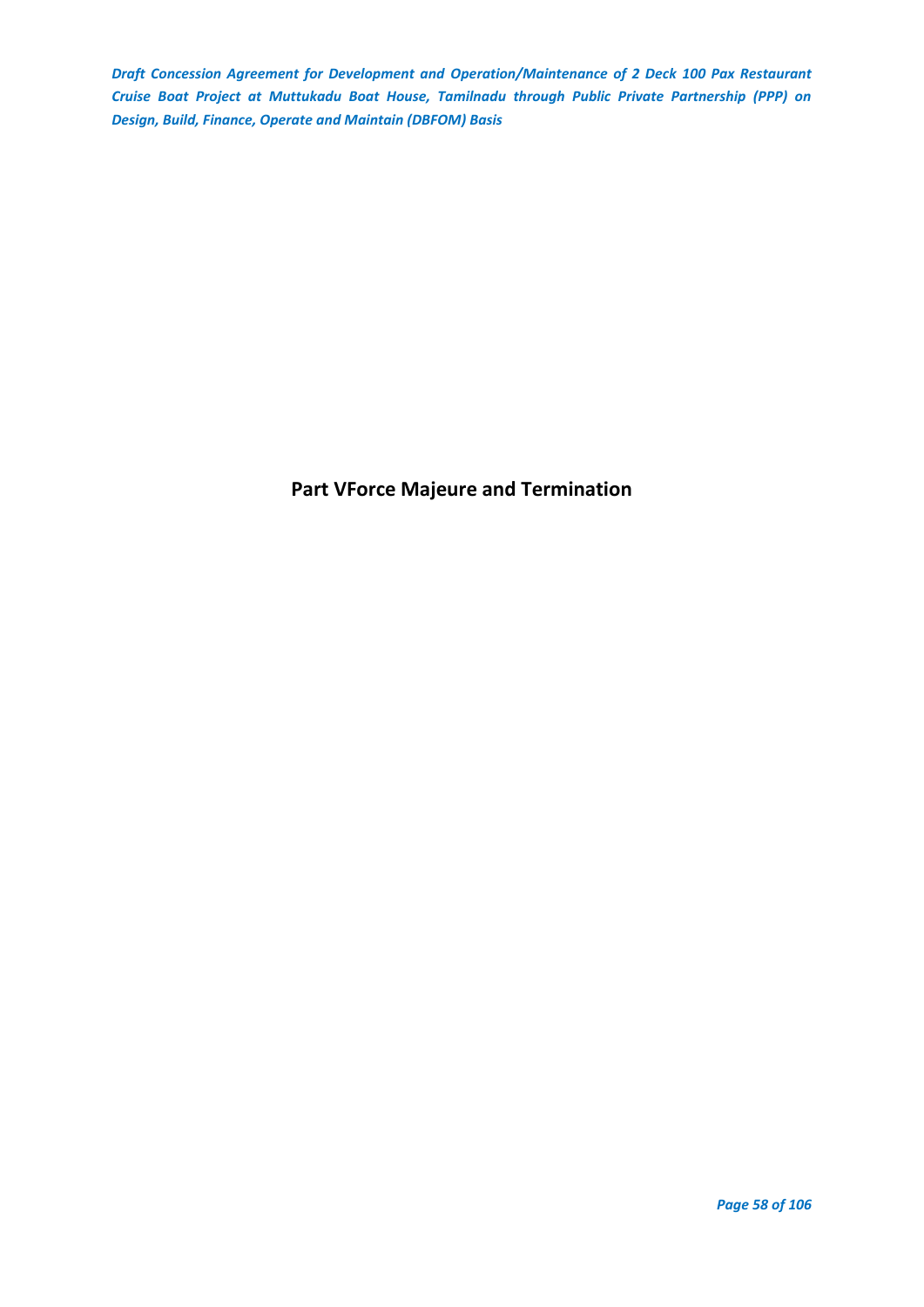### **ARTICLE 21. FORCE MAJEURE**

#### **21.1 Force Majeure**

As used in this Agreement, the expression "Force Majeure" or "Force Majeure Event" shall, save and except as expressly provided otherwise, mean occurrence in India of any or all of Non-Political Event, Indirect Political Event and Political Event, as defined in Clauses 21.2, 21.3 and 21.4 respectively, if it affects the performance by the Party claiming the benefit of Force Majeure (the "**Affected Party**") of its obligations under this Agreement and which act or event (a) is beyond the reasonable control of the Affected Party, and (b) the Affected Party could not have prevented or overcome by exercise of due diligence and following Good Industry Practice, and (c) has Material Adverse Effect on the Affected Party.

## **21.2 Non-Political Event**

A Non-Political Event shall mean one or more of the following acts or events:

- (a) act of God, epidemic, extremely adverse weather conditions, lightning, earthquake, landslide, cyclone, flood, volcanic eruption, chemical or radioactive contamination or ionizing radiation, fire or explosion (to the extent of contamination or radiation or fire or explosion originating from a source external to the Site);
- (b) strikes or boycotts (other than those involving the Concessionaire, contractors or their respective employees/representatives, or attributable to any act or omission of any of them) interrupting supplies and services to the Project for a continuous period of 24 (twenty four) hours and an aggregate period exceeding 7 (seven) days in an Accounting Year, and not being an Indirect Political Event set forth in Clause 21.3;
- (c) any failure or delay of a contractor but only to the extent caused by another Non-Political Event and which does not result in any offsetting compensation being payable to the Concessionaire by or on behalf of such contractor;
- (d) any judgment or order of any court of competent jurisdiction or statutory authority made against the Concessionaire in any proceedings for reasons other than (i) failure of the Concessionaire to comply with any Applicable Law or Applicable Permit, or (ii) on account of breach of any Applicable Law or Applicable Permit or of any contract, or (iii) enforcement of this Agreement, or (iv) exercise of any of its rights under this Agreement by the Authority;
- (e) The discovery of geological conditions, toxic contamination or archaeological remains on the Site that could not reasonably have been expected to be discovered through a site inspection; or
- (f) Any event or circumstances of a nature analogous to any of the foregoing.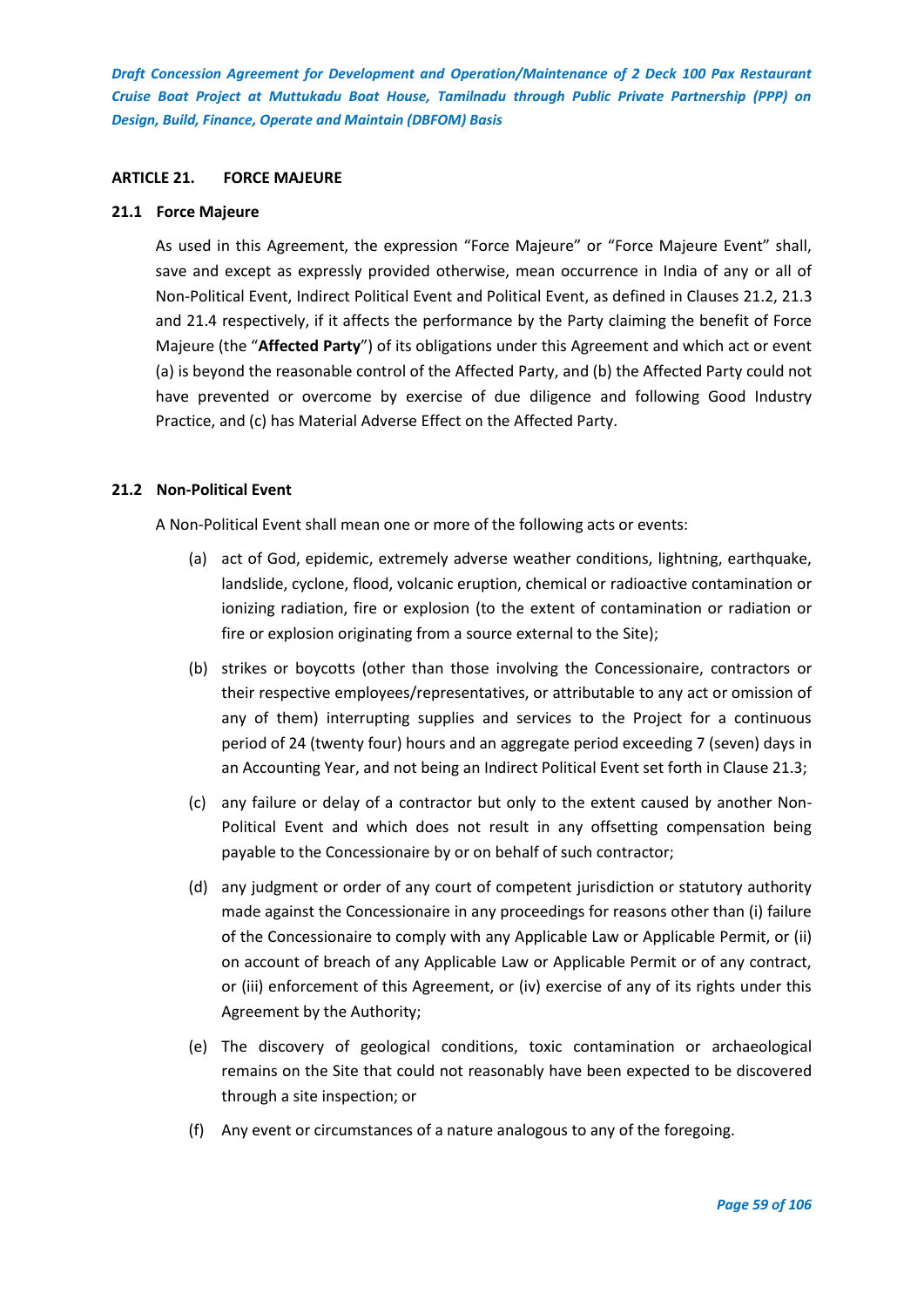## **21.3 Indirect Political Event**

An Indirect Political Event shall mean one or more of the following acts or events:

- (a) An act of war (whether declared or undeclared), invasion, armed conflict or act of foreign enemy, blockade, embargo, riot, insurrection, terrorist or military action, civil commotion or politically motivated sabotage;
- (b) any political or economic upheaval, disturbance, movement, struggle or similar occurrence which could not have been anticipated or foreseen by a prudent person and which causes the construction or operation of the Project to be financially unviable or otherwise not feasible;
- (c) industry-wide or State-wide strikes or industrial action for a continuous period of 24 (twenty four) hours and exceeding an aggregate period of 7 (seven) days in an Accounting Year;
- (d) failure of the Authority to permit the Concessionaire to continue its construction/manufacturing works, with or without modifications, in the event of stoppage of such works after discovery of any geological or archaeological finds or for any other reason;
- (e) Any failure or delay of a contractor to the extent caused by any Indirect Political Event and which does not result in any offsetting compensation being payable to the Concessionaire by or on behalf of such contractor;
- (f) Any Indirect Political Event that causes a Non-Political Event; or
- (g) Any event or circumstances of a nature analogous to any of the foregoing.

# **21.4 Political Event**

A Political Event shall mean one or more of the following acts or events by or on account of any Government Instrumentality:

- (a) Change in Law, only if consequences thereof cannot be dealt with under and in accordance with the provisions of Article 26;
- (b) Compulsory acquisition in national interest or rights of the Concessionaire or of the contractors;
- (c) unlawful or unauthorized or without jurisdiction revocation of, or refusal to renew or grant without valid cause, any clearance, license, permit, authorization, no objection certificate, consent, approval or exemption required by the Concessionaire or any of the contractors to perform their respective obligations under this Agreement and the Project Agreements; provided that such delay, modification, denial, refusal or revocation did not result from the Concessionaire's or any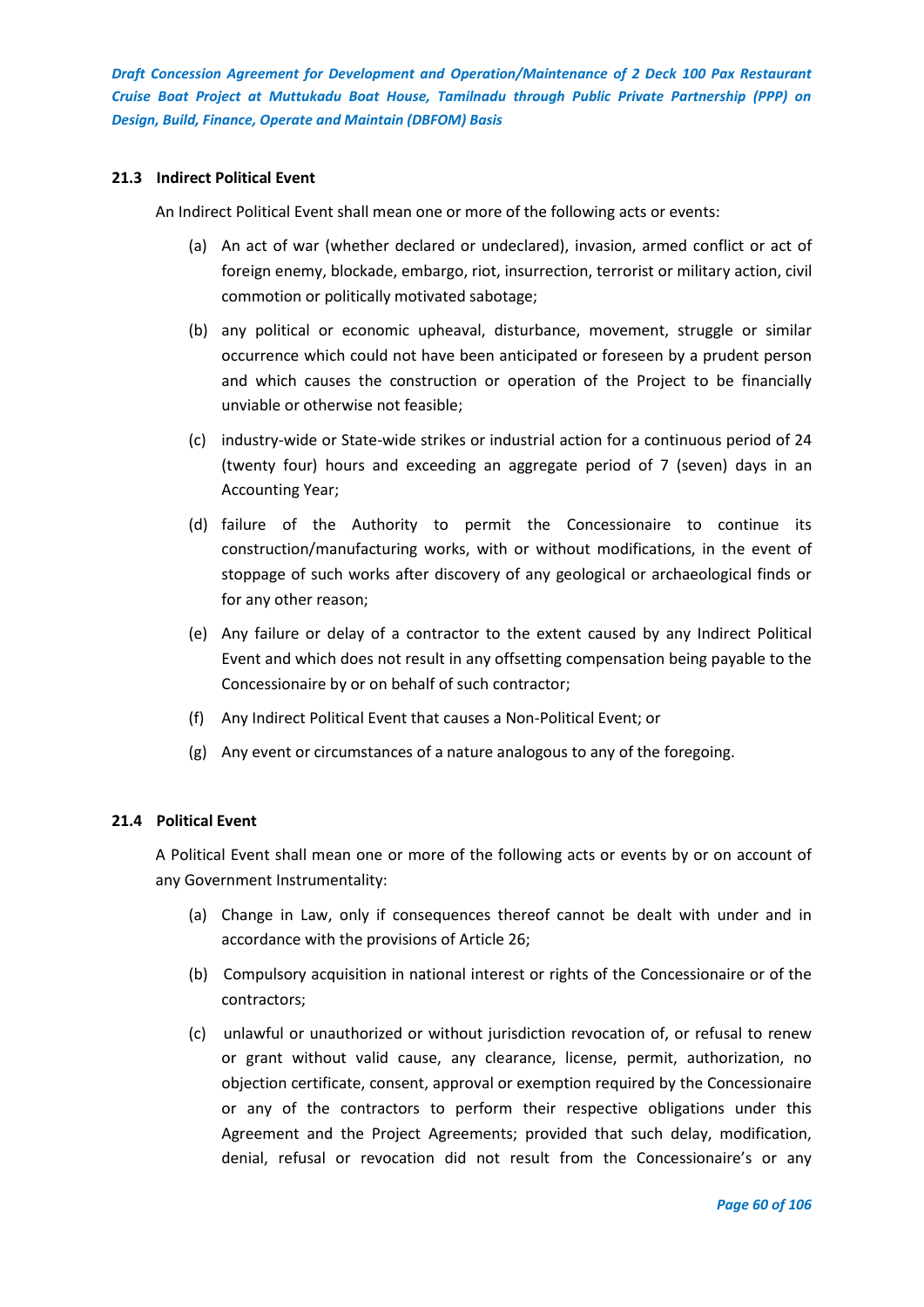> contractor's inability or failure to comply with any condition relating to grant, maintenance or renewal of such clearance, license, authorization, no objection certificate, exemption, consent, approval or permit;

- (d) any failure or delay of a contractor but only to the extent caused by another Political Event and which does not result in any offsetting compensation being payable to the Concessionaire by or on behalf of such contractor; or
- (e) Any event or circumstance of a nature analogous to any of the foregoing.

# **21.5 Duty to report Force Majeure Event**

- 21.5.1 Upon occurrence of a Force Majeure Event, the Affected Party shall by notice report such occurrence to the other Party forthwith. Any notice pursuant hereto shall include full particulars of:
	- (a) The nature and extent of each Force Majeure Event which is the subject of any claim for relief under this Article 21with evidence in support thereof;
	- (b) The estimated duration and the effect or probable effect which such Force Majeure Event is having or will have on the Affected Party's performance of its obligations under this Agreement;
	- (c) the measures which the Affected Party is taking or proposes to take for alleviating the impact of such Force Majeure Event;
	- (d) Any other information relevant to the Affected Party's claim.
- 21.5.2 The Affected Party shall not be entitled to any relief for or in respect of a Force Majeure Event unless it shall have notified the other Party of the occurrence of the Force Majeure Event as soon as reasonably practicable, and in any event no later than 7 (seven) days after the Affected Party knew, or ought reasonably to have known, of its occurrence, and shall have given particulars of the probable material effect that the Force Majeure Event is likely to have on the performance of its obligations under this Agreement.
- 21.5.3 For so long as the Affected Party continues to claim to be materially affected by such Force Majeure Event, it shall provide the other Party with regular (and not less than weekly) reports containing information as required by Clause 21.5.1, and such other information as the other Party may reasonably request the Affected Party to provide.

# **21.6 Effect of Force Majeure Event on the Concession**

- 21.6.1 At any time after the Appointed Date, if any Force Majeure Event occurs:
	- (a) before COD, the Construction Period and the dates set forth in the Project Completion Schedule shall be extended by a period equal in length to the duration for which such Force Majeure Event subsists; or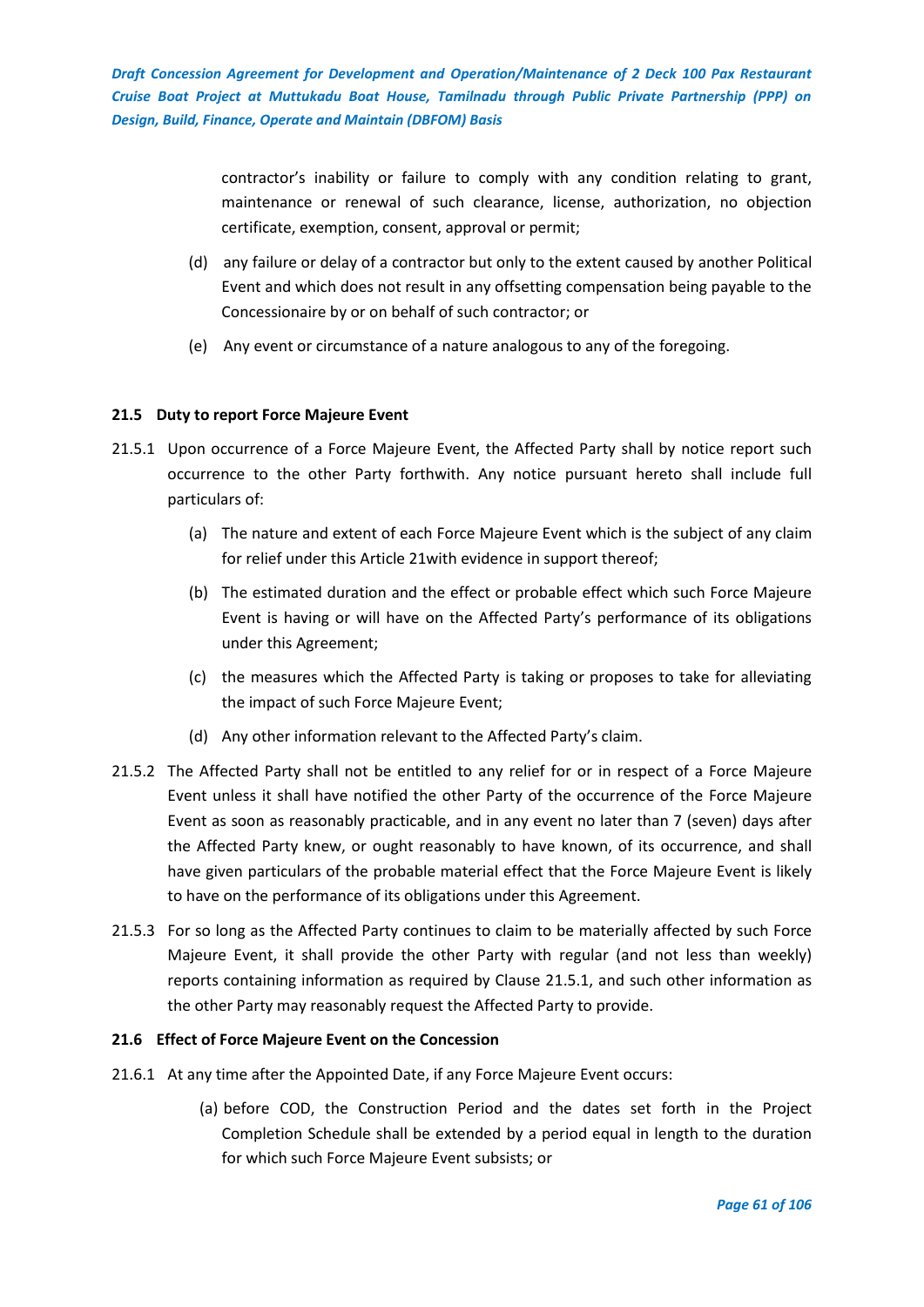> (b) After CODthe Concession Period shall not be extendedfor any reason even for Force Majeure Event.

## **21.7 Allocation of costs arising out of Force Majeure**

Upon occurrence of any Force Majeure Event, the Parties shall bear their respective costs and no Party shall be required to pay to the other Party any costs thereof. Neither Party shall be liable in any manner whatsoever to the other Party in respect of any loss, damage, cost, expense, claims, demands and proceedings relating to or arising out of occurrence or existence of any Force Majeure Event or exercise of any right pursuant hereto.

## **21.8 Dispute resolution**

In the event that the Parties are unable to agree in good faith about the occurrence or existence of a Force Majeure Event, such Dispute shall be finally settled in accordance with the Dispute Resolution Procedure; provided that the burden of proof as to the occurrence or existence of such Force Majeure Event shall be upon the Party claiming relief and/or excuse on account of such Force Majeure Event.

#### **21.9 Excuse from performance of obligations**

If the Affected Party is rendered wholly or partially unable to perform its obligations under this Agreement because of a Force Majeure Event, it shall be excused from performance of such of its obligations to the extent it is unable to perform on account of such Force Majeure Event; provided that:

- (a) The suspension of performance shall be of no greater scope and of no longer duration than is reasonably required by the Force Majeure Event;
- (b) the Affected Party shall make all reasonable efforts to mitigate or limit damage to the other Party arising out of or as a result of the existence or occurrence of such Force Majeure Event and to cure the same with due diligence; and
- (c) When the Affected Party is able to resume performance of its obligations under this Agreement, it shall give to the other Party notice to that effect and shall promptly resume performance of its obligations hereunder.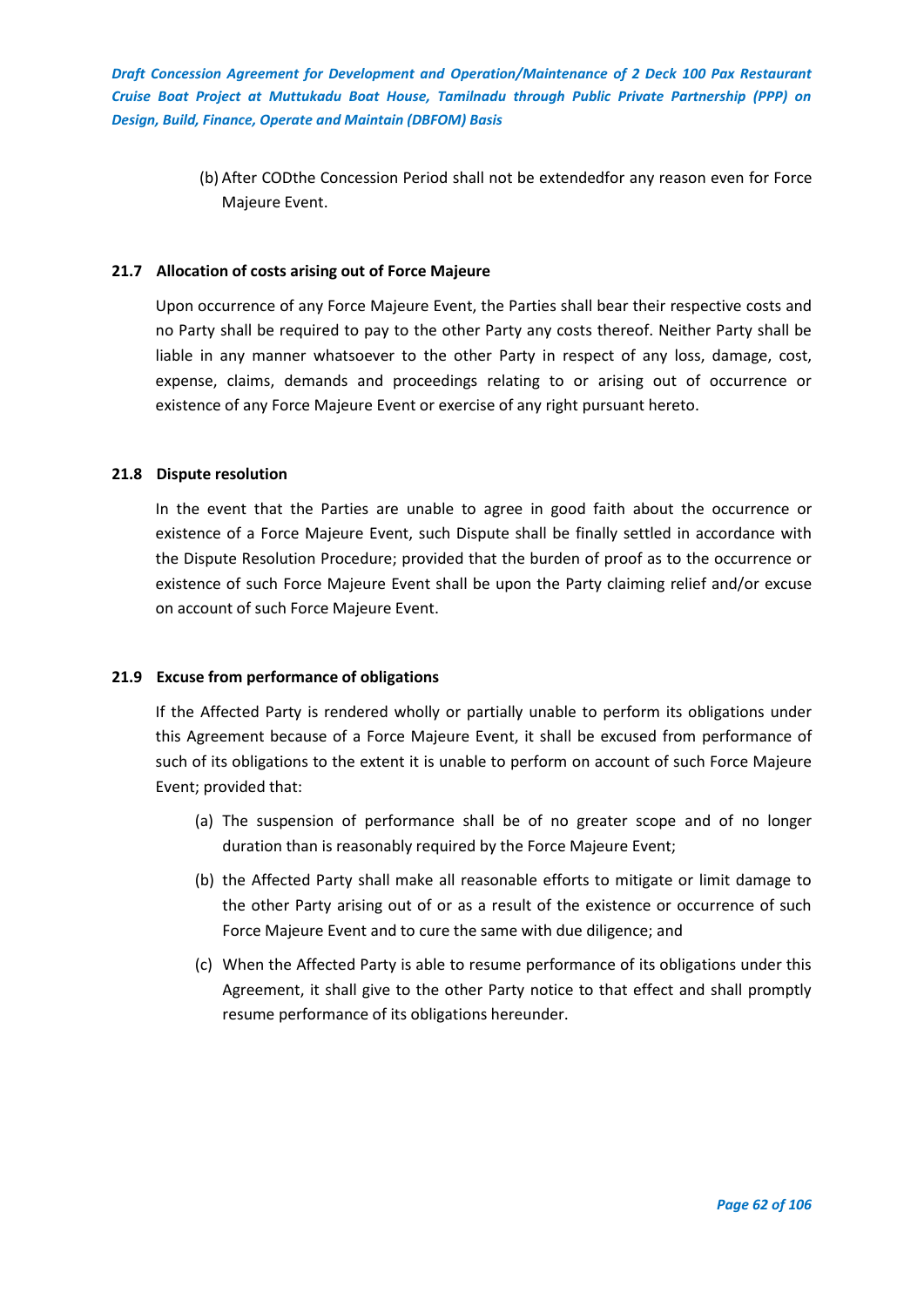## **ARTICLE 22. SUSPENSION OF CONCESSIONAIRE'S RIGHTS**

### **22.1 Suspension upon Concessionaire Default**

- 22.1.1 Upon occurrence of a Concessionaire Default, the Authority shall be entitled, without prejudice to its other rights and remedies under this Agreement including its rights of Termination hereunder, to (i) suspend all rights of the Concessionaire under this Agreement including the Concessionaire's right to collect Fee, and other revenues pursuant hereto, and (ii) exercise such rights itself and perform the obligations hereunder or authorise any other person to exercise or perform the same on its behalf during such suspension (the "**Suspension**"). Suspension hereunder shall be effective forthwith upon issue of notice by the Authority to the Concessionaire and may extend up to a period not exceeding 180 (one hundred and eighty) days from the date of issue of such notice; provided that upon written request from the Concessionaire, the Authority shall extend the aforesaid period of 180 (one hundred and eighty) days by a further period not exceeding 90 (ninety) days.
- 22.1.2 A separate Escrow Account shall be created which shall be operated by the Authority and Fees collected by the Authority; on behalf of the Concessionaire during such suspension period shall be deposited in the Escrow Account. During the period of Suspension hereunder, all things done or actions taken, by the Authority for discharging the obligations of the Concessionaire under and in accordance with this Agreement, shall be paid out of the Escrow Account and any expenditure in excess of amount in the Escrow Account shall be deemed to have been done or taken for and on behalf of the Concessionaire and the Concessionaire undertakes to indemnify the Authority for all costs incurred during such period.

#### **22.2 Revocation of Suspension**

- 22.2.1 In the event that the Authority shall have rectified or removed the cause of Suspension within a period not exceeding 90 (ninety) days from the date of Suspension, it shall revoke the Suspension forthwith and restore all rights of the Concessionaire under this Agreement. For the avoidance of doubt, the Parties expressly agree that the Authority may, in its discretion, revoke the Suspension at any time, whether or not the cause of Suspension has been rectified or removed hereunder.
- 22.2.2 Upon the Concessionaire having cured the Concessionaire Default within a period not exceeding 90 (ninety) days from the date of Suspension, the Authority shall revoke the Suspension forthwith and restore all rights of the Concessionaire under this Agreement.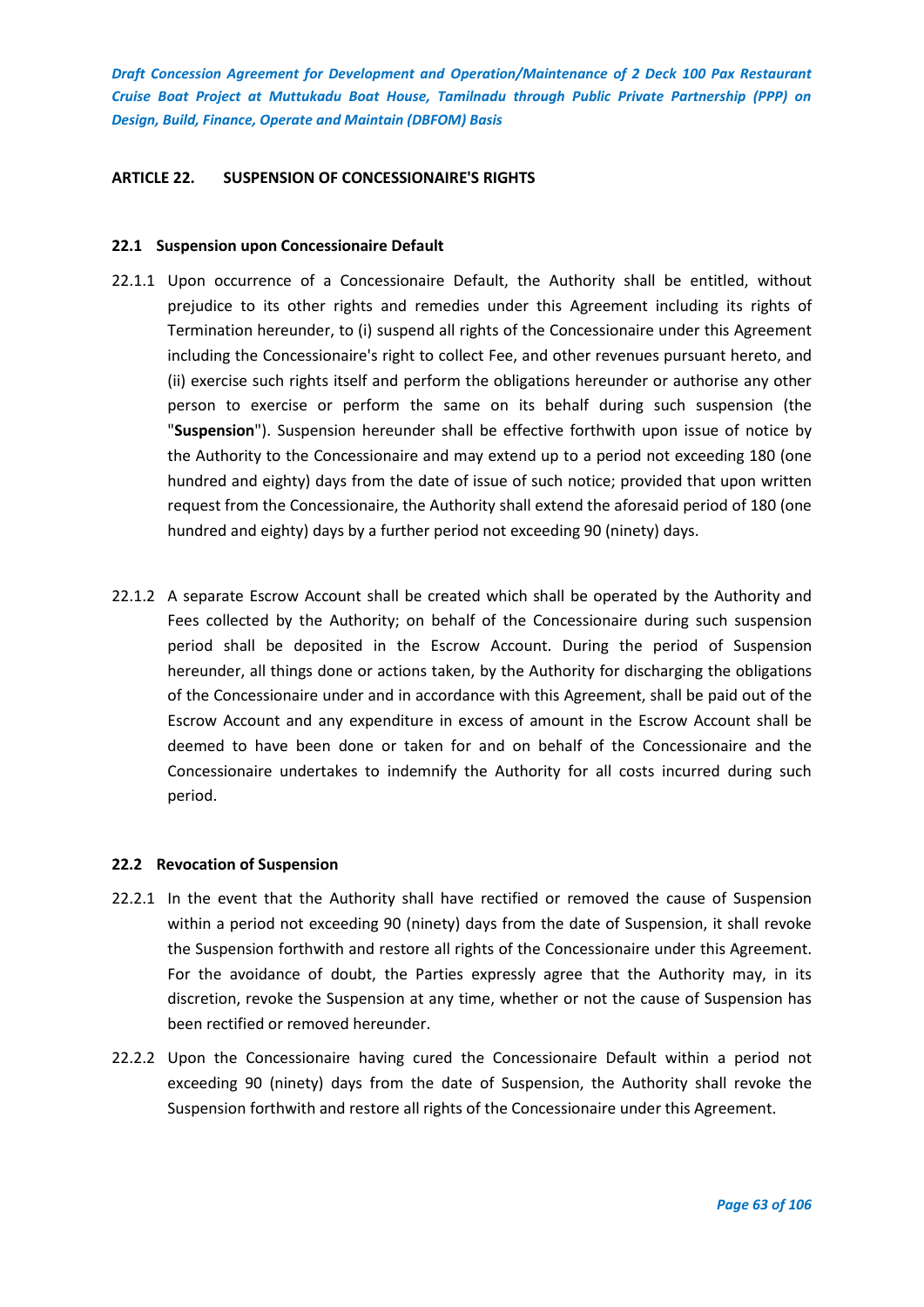## **22.3 Substitution of Concessionaire**

At any time during the period of Suspension, the Lenders', the Lenders' Representative, on behalf of Senior Lenders, shall be entitled to substitute the Concessionaire under and in accordance with the Substitution Agreement, and upon receipt of notice thereunder from the Lenders' Representative, the Authority shall withhold Termination for a period not exceeding 180 (one hundred and eighty) days from the date of Suspension, and any extension thereof under Clause 22.1 for enabling the Lenders' Representative to exercise its rights of substitution on behalf of Senior Lenders.

## **22.4 Termination**

- 22.4.1 At any time during the period of Suspension under Article 22, the Concessionaire may by notice require the Authority to revoke the Suspension and issue a Termination Notice. The Authority shall within 15 (fifteen) days of receipt of such notice, terminate this Agreement.
- 22.4.2 Notwithstanding anything to the contrary contained in this Agreement, in the event that Suspension is not revoked within 180 (one hundred and eighty) days from the date of Suspension hereunder or within the extended period, if any, set forth in Clause 22.1, the Concession Agreement shall, upon expiry of the aforesaid period, be deemed to have been terminated by mutual agreement of the Parties and all the provisions of this Agreement shall apply, mutatis mutandis, to such Termination as if a Termination notice had been issued by the Authority upon occurrence of a Concessionaire Default.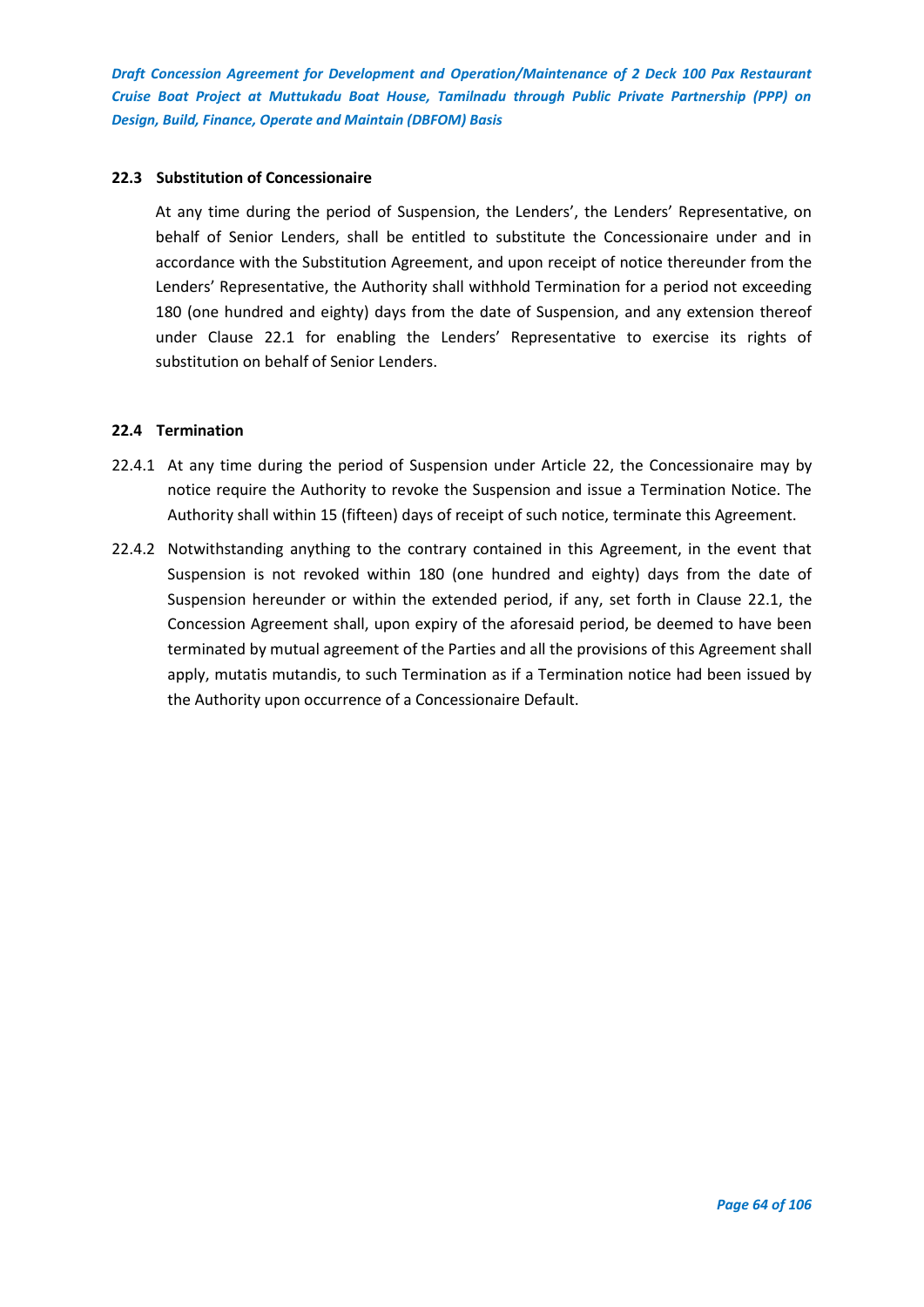### **ARTICLE 23. TERMINATION**

### **23.1 Termination for Concessionaire Default**

- 23.1.1 Save as otherwise provided in this Agreement, in the event that any of the defaults specified below shall have occurred, and the Concessionaire fails to cure the default within the Cure Period set forth below, or where no Cure Period is specified, then within a Cure Period of 30 (thirty) days, the Concessionaire shall be deemed to be in default of this Agreement (the "**Concessionaire Default**"), unless the default has occurred as a result of any breach of this Agreement by the Authority or due to Force Majeure. The defaults referred to herein shall include the following:
	- (a) the Performance Security has been encashed and appropriated in accordance with Clause 9.2 and the Concessionaire fails to replenish or provide fresh Performance Security within a Cure Period of 15 (fifteen) days;
	- (b) subsequent to the replenishment or furnishing of fresh Performance Security in accordance with Clause 9.2, the Concessionaire fails to meet any Condition Precedent or cure the Concessionaire Default, as the case may be, for which whole or part of the Performance Security was appropriated, within a Cure Period of 120 (one hundred and twenty) days;
	- (c) COD does not occur within the period specified in Clause 12.2.3;
	- (d) The Concessionaire abandons or manifests intention to abandon the construction or operation of the Project without the prior written consent of the Authority;
	- (e) the Concessionaire is in breach of the Maintenance Requirements or the Safety Requirements, as the case may be;
	- (f) the Concessionaire has failed to make any payment to the Authority within the period specified in this Agreement and remains in default for a period of 30 (thirty) days from the due date of payment;
	- (g) upon occurrence of a Financial Default, the Lenders' Representative has by notice required the Authority to undertake Suspension or Termination, as the case may be, in accordance with the Substitution Agreement and the Concessionaire fails to cure the default within the Cure Period specified hereinabove;
	- (h) a breach of any of the Project Agreements by the Concessionaire has caused a Material Adverse Effect;
	- (i) the Concessionaire creates any Encumbrance in breach of this Agreement;
	- (j) the Concessionaire repudiates this Agreement or otherwise takes any action or evidences or conveys an intention not to be bound by the Agreement;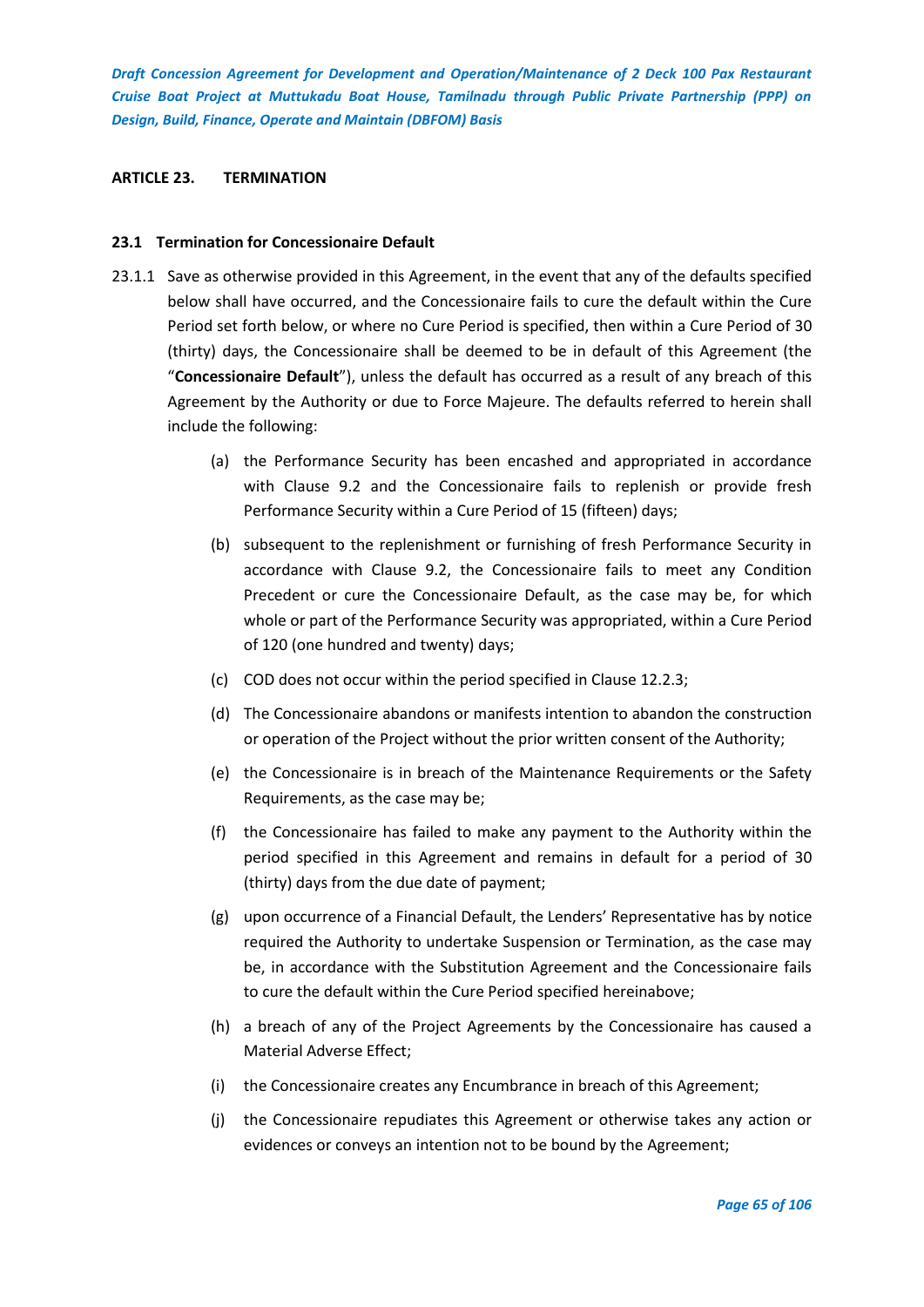- (k) a Change in Ownership has occurred in breach of the provisions of Clause 5.3;
- (l) there is a transfer, pursuant to law either of (i) the rights and/or obligations of the Concessionaire under any of the Project Agreements, or of (ii) all or part of the assets or undertaking of the Concessionaire, and such transfer causes a Material Adverse Effect;
- (m) an execution levied on any of the assets of the Concessionaire has caused a Material Adverse Effect;
- (n) the Concessionaire is adjudged bankrupt or insolvent, or if a trustee or receiver is appointed for the Concessionaire or for the whole or material part of its assets that has a material bearing on the Project;
- (o) the Concessionaire has been, or is in the process of being liquidated, dissolved, wound-up, amalgamated or reconstituted in a manner that would cause, in the reasonable opinion of the Authority, a Material Adverse Effect;
- (p) a resolution for winding up of the Concessionaire is passed, or any petition for winding up of the Concessionaire is admitted by a court of competent jurisdiction and a provisional liquidator or receiver is appointed and such order has not been set aside within 90 (ninety) days of the date thereof or the Concessionaire is ordered to be wound up by a court except for the purpose of amalgamation or reconstruction; provided that, as part of such amalgamation or reconstruction, the entire property, assets and undertaking of the Concessionaire are transferred to the amalgamated or reconstructed entity and that the amalgamated or reconstructed entity has unconditionally assumed the obligations of the Concessionaire under this Agreement and the Project Agreements; and provided that:
	- (i) the amalgamated or reconstructed entity has the capability and operating experience necessary for the performance of its obligations under this Agreement and the Project Agreements;
	- (ii) the amalgamated or reconstructed entity has the financial standing to perform its obligations under this Agreement and the Project Agreements and has a credit worthiness at least as good as that of the Concessionaire as at the Appointed Date; and
	- (iii) Each of the Project Agreements remains in full force and effect;
- (q) any representation or warranty of the Concessionaire herein contained which is, as of the date hereof, found to be materially false, incorrect or misleading or the Concessionaire is at any time hereafter found to be in breach thereof;
- (r) the Concessionaire submits to the Authority any statement, notice or other document, in written or electronic form, which has a material effect on the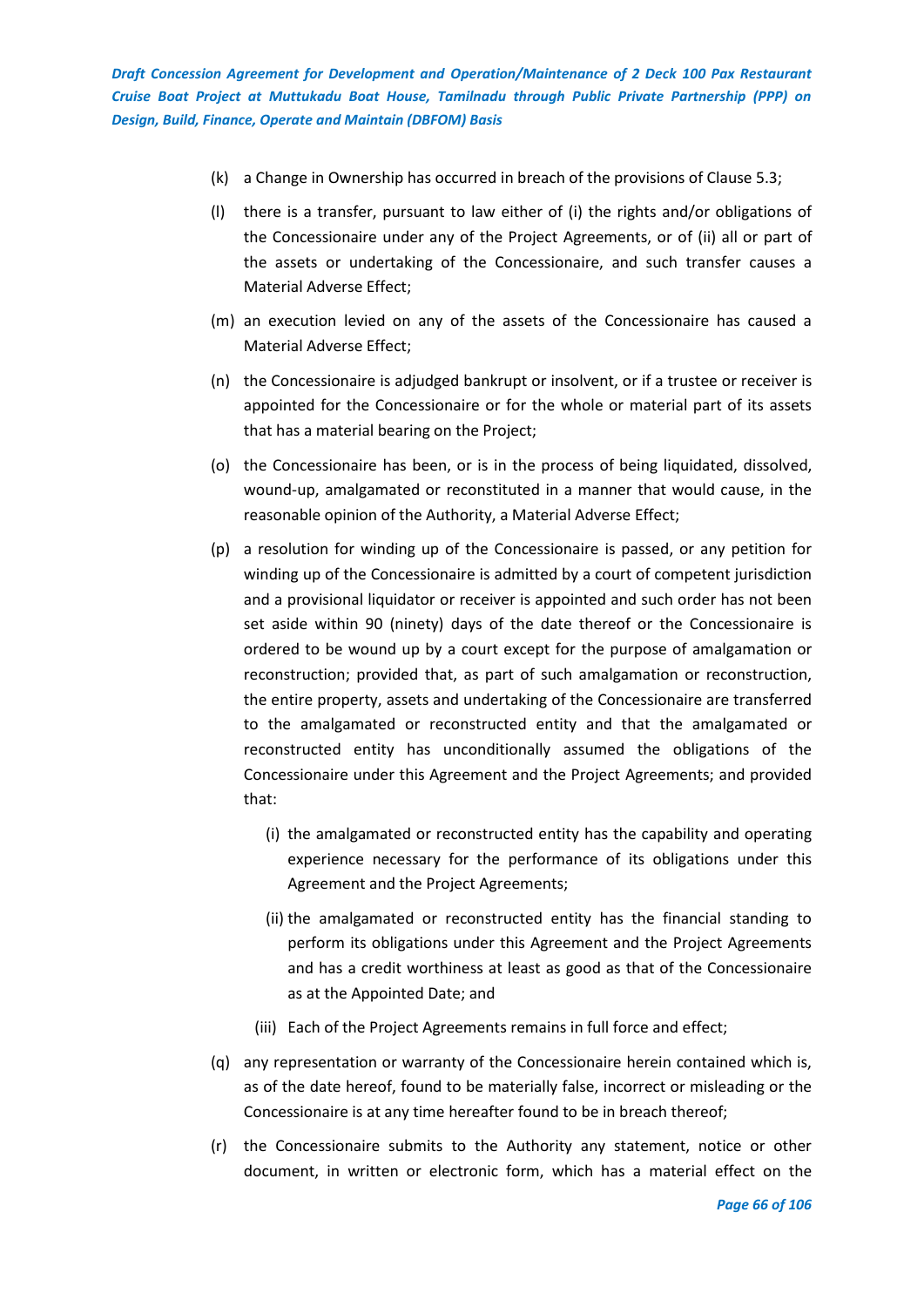> Authority's rights, obligations or interests and which is false in material particulars;

- (s) the Concessionaire has failed to fulfil any obligation, for which failure Termination has been specified in this Agreement;
- (t) the Concessionaire issues a Termination Notice in violation of this Agreement; and
- (u) the Concessionaire commits a default in complying with any other provision of this Agreement if such default causes a Material Adverse Effect on the Authority.
- 23.1.2 Without prejudice to any other rights or remedies which the Authority may have under this Agreement, upon occurrence of a Concessionaire Default, the Authority shall be entitled to terminate this Agreement by issuing a Termination Notice to the Concessionaire; provided that before issuing the Termination Notice, the Authority shall by a notice inform the Concessionaire of its intention to issue such Termination Notice and grant 15 (fifteen) days to the Concessionaire to make a representation, and may after the expiry of such 15 (fifteen) days, whether or not it is in receipt of such representation, issue the Termination Notice, subject to the provisions of Clause 23.1.3.
- 23.1.3 The Authority shall, if there be Senior Lenders, send a copy of its notice of intention to issue a Termination Notice referred to in Clause 23.1.2 to inform the Lenders' Representative and grant 15 (fifteen) days to the Lenders' Representative, for making a representation on behalf of the Senior Lenders stating the intention to substitute the Concessionaire in accordance with the Substitution Agreement. In the event the Authority receives such representation on behalf of Senior Lenders, it shall, in its discretion, either withhold Termination for a period not exceeding 180 (one hundred and eighty) days from the date of such representation or exercise its right of Suspension, as the case may be, for enabling the Lenders' Representative to exercise the Senior Lenders' right of substitution in accordance with the Substitution Agreement:

Provided that the Lenders' Representative may, instead of exercising the Senior Lenders' right of substitution, procure that the default specified in the notice is cured within the aforesaid period of 180 (one hundred and eighty) days, and upon such curing thereof, the Authority shall withdraw its notice referred to above and restore all the rights of the Concessionaire.

Provided further that upon written request from the Lenders' Representative and the Concessionaire, the Authority shall extend the aforesaid period of 180 (one hundred and eighty) days by such further period not exceeding 90 (ninety) days, as the Authority may deem appropriate.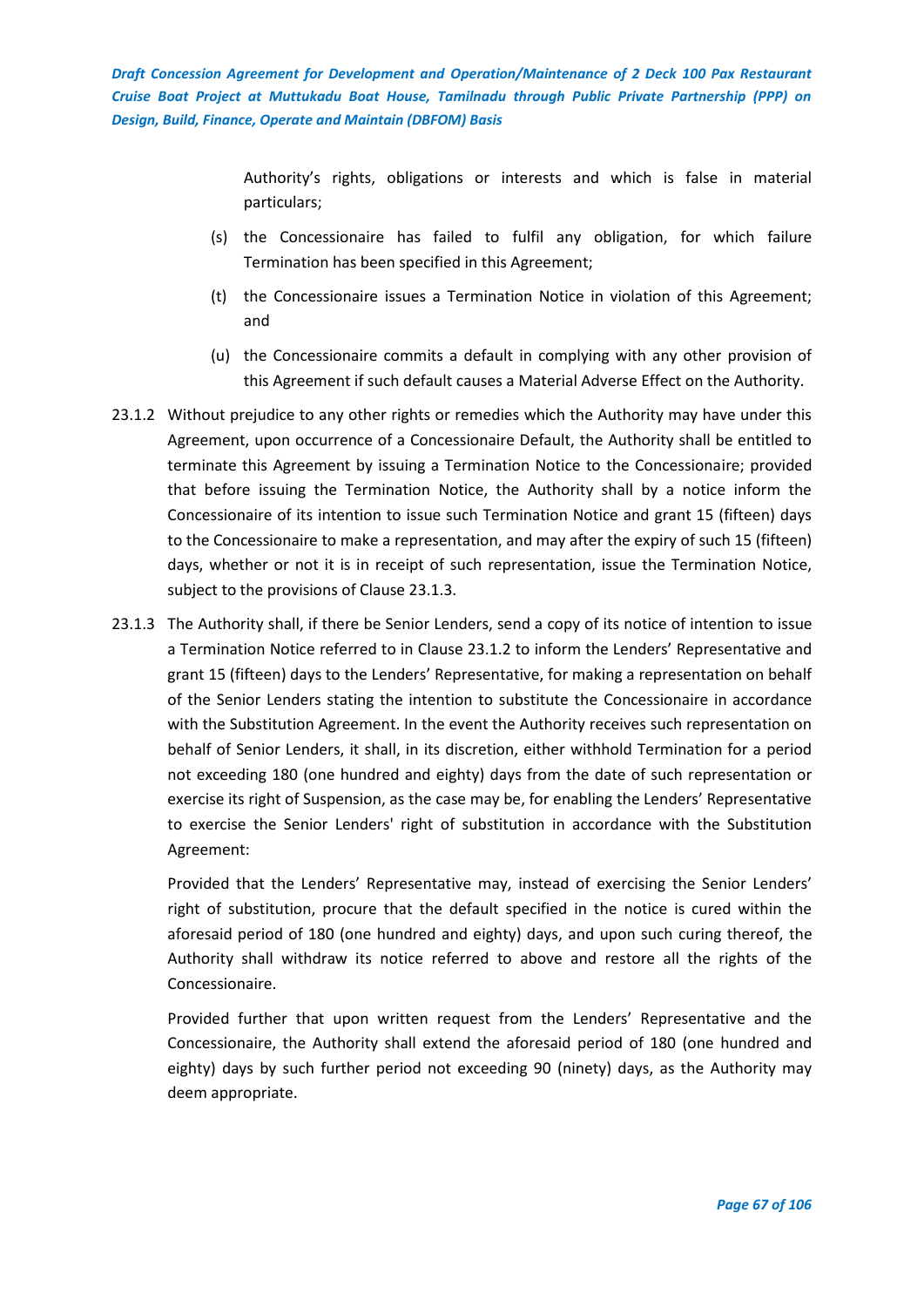## **23.2 Termination for Authority Default**

- 23.2.1 In the event that any of the defaults specified below shall have occurred, and the Authority fails to cure such default within a Cure Period of 90 (ninety) days or such longer period as has been expressly provided in this Agreement, the Authority shall be deemed to be in default of this Agreement (the "**Authority Default**") unless the default has occurred as a result of any breach of this Agreement by the Concessionaire or due to Force Majeure. The defaults referred to herein shall include the following:
	- (a) The Authority commits a material default in complying with any of the provisions of this Agreement and such default has a Material Adverse Effect on the Concessionaire; and
	- (b) The Authority repudiates this Agreement or otherwise takes any action that amounts to or manifests an irrevocable intention not to be bound by this Agreement.
- 23.2.2 Without prejudice to any other right or remedy which the Concessionaire may have under this Agreement, upon occurrence of an Authority Default, the Concessionaire shall, subject to the provisions of the Substitution Agreement, be entitled to terminate this Agreement by issuing a Termination Notice to the Authority; provided that before issuing the Termination Notice, the Concessionaire shall by a notice inform the Authority of its intention to issue the Termination Notice and grant 15 (fifteen) days to the Authority to make a representation, and may after the expiry of such 15 (fifteen) days, whether or not it is in receipt of such representation, issue the Termination Notice.

# **23.3 Other rights and obligations of the Authority**

Upon Termination for any reason whatsoever, the Authority shall:

- (a) Be deemed to have taken possession and control of the Project forthwith except the movable assets such as cruise boat etc. which shall be taken back by the Concessionaire;
- (b) Be entitled to restrain the Concessionaire and any person claiming through or under the Concessionaire from entering upon the Site or any part of the Project; and
- (c) succeed upon election by the Authority, without the necessity of any further action by the Concessionaire, to the interests of the Concessionaire under such of the Project Agreements as the Authority may in its discretion deem appropriate, and shall upon such election be liable to the contractors only for compensation accruing and becoming due and payable to them under the terms of their respective Project Agreements from and after the date the Authority elects to succeed to the interests of the Concessionaire. For the avoidance of doubt, the Concessionaire acknowledges and agrees that all sums claimed by such contractors as being -due and owing for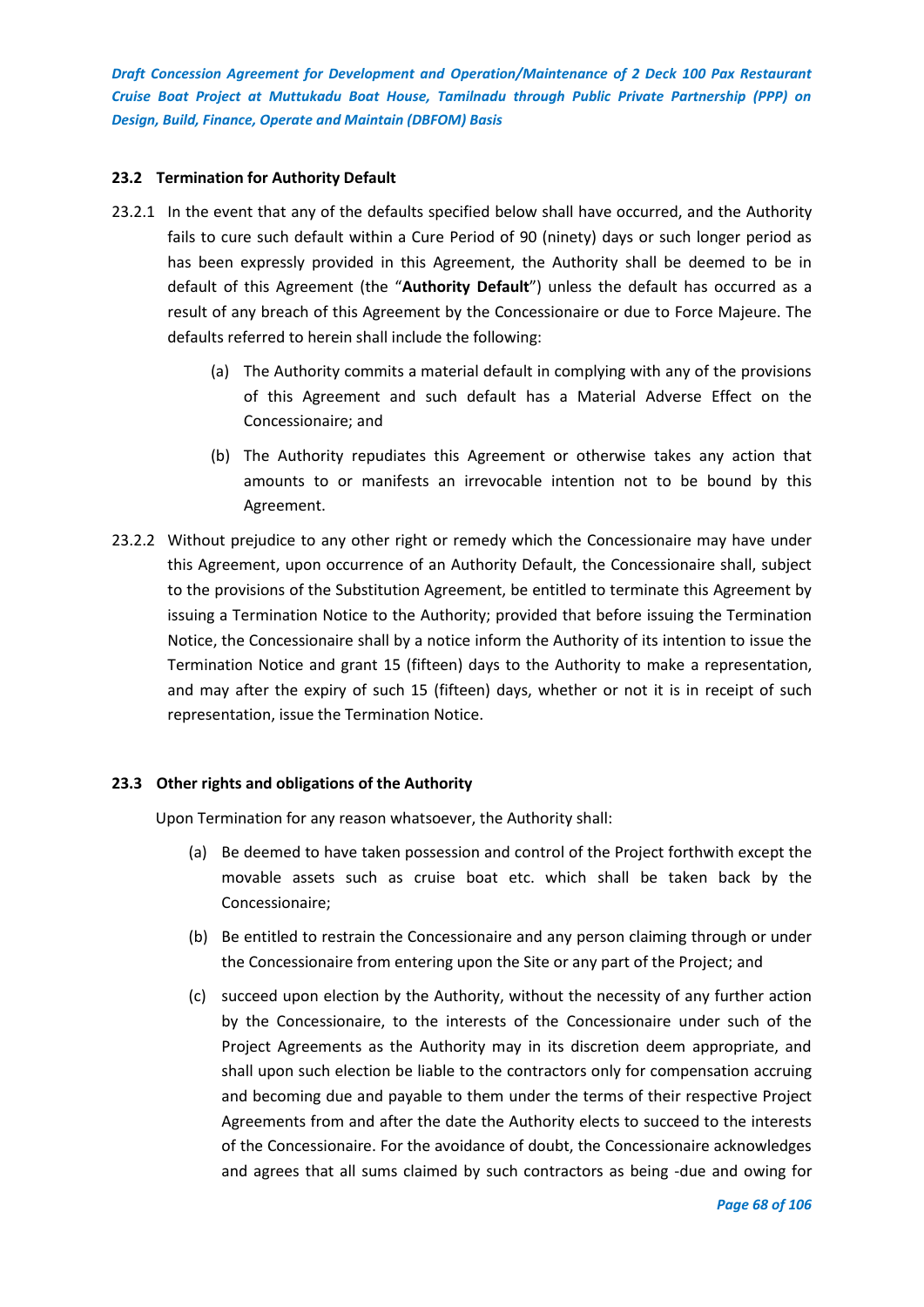> works and services performed or accruing on account of any act, omission or event prior to such date shall constitute debt between the Concessionaire and such contractors, and the Authority shall not in any manner be liable for such sums. It is further agreed that in the event the Authority elects to cure any outstanding defaults under such Project Agreements, the amount expended by the Authority for this purpose shall be deducted from the Termination Payment.

## **23.4 Survival of rights**

Notwithstanding anything to the contrary contained in this Agreement, any Termination pursuant to the provisions of this Agreement shall be without prejudice to the accrued rights of either Party including its right to claim and recover money damages, insurance proceeds, security deposits, and other rights and remedies, which it may have in law or contract. All rights and obligations of either Party under this Agreement shall survive the Termination to the extent such survival is necessary for giving effect to such rights and obligations.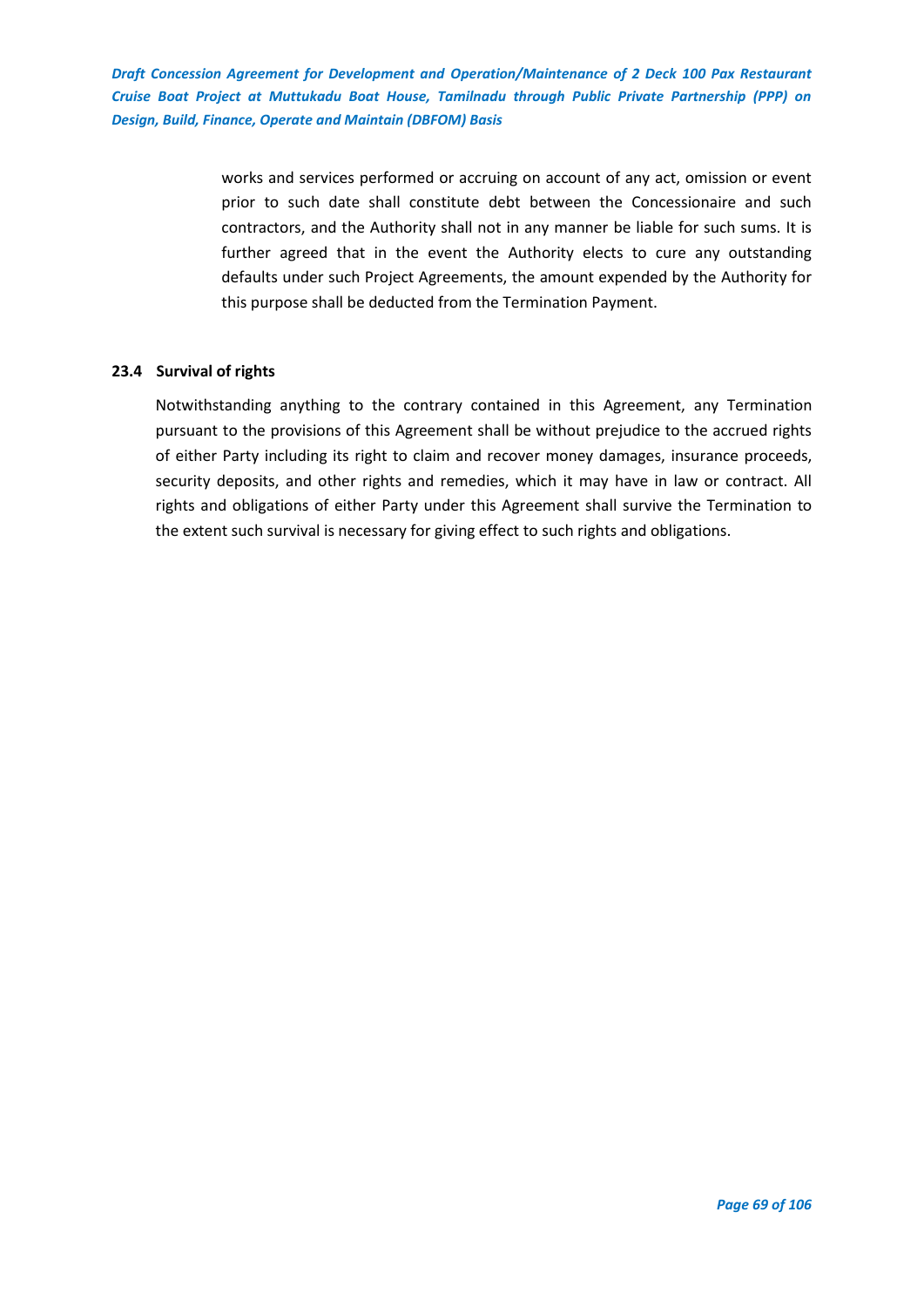## **ARTICLE 24. DEFECTS LIABILITY AFTER TERMINATION**

## **24.1 Liability for defects after Termination**

The Concessionaire shall be responsible for all defects and deficiencies in the Project for a period of 60 (sixty) days after Termination, and it shall have the obligation to repair or rectify, at its own cost, all defects and deficiencies observed by the Authority in the Project during the aforesaid period. In the event that the Concessionaire fails to repair or rectify such defect or deficiency within a period of 15 (fifteen) days from the date of notice issued by the Authority in this behalf, the Authority shall be entitled to get the same repaired or rectified at the Concessionaire's risk and cost so as to make the Project conform to the Maintenance Requirements. All costs incurred by the Authority hereunder shall be reimbursed by the Concessionaire to the Authority within 15 (fifteen) days of receipt of demand thereof.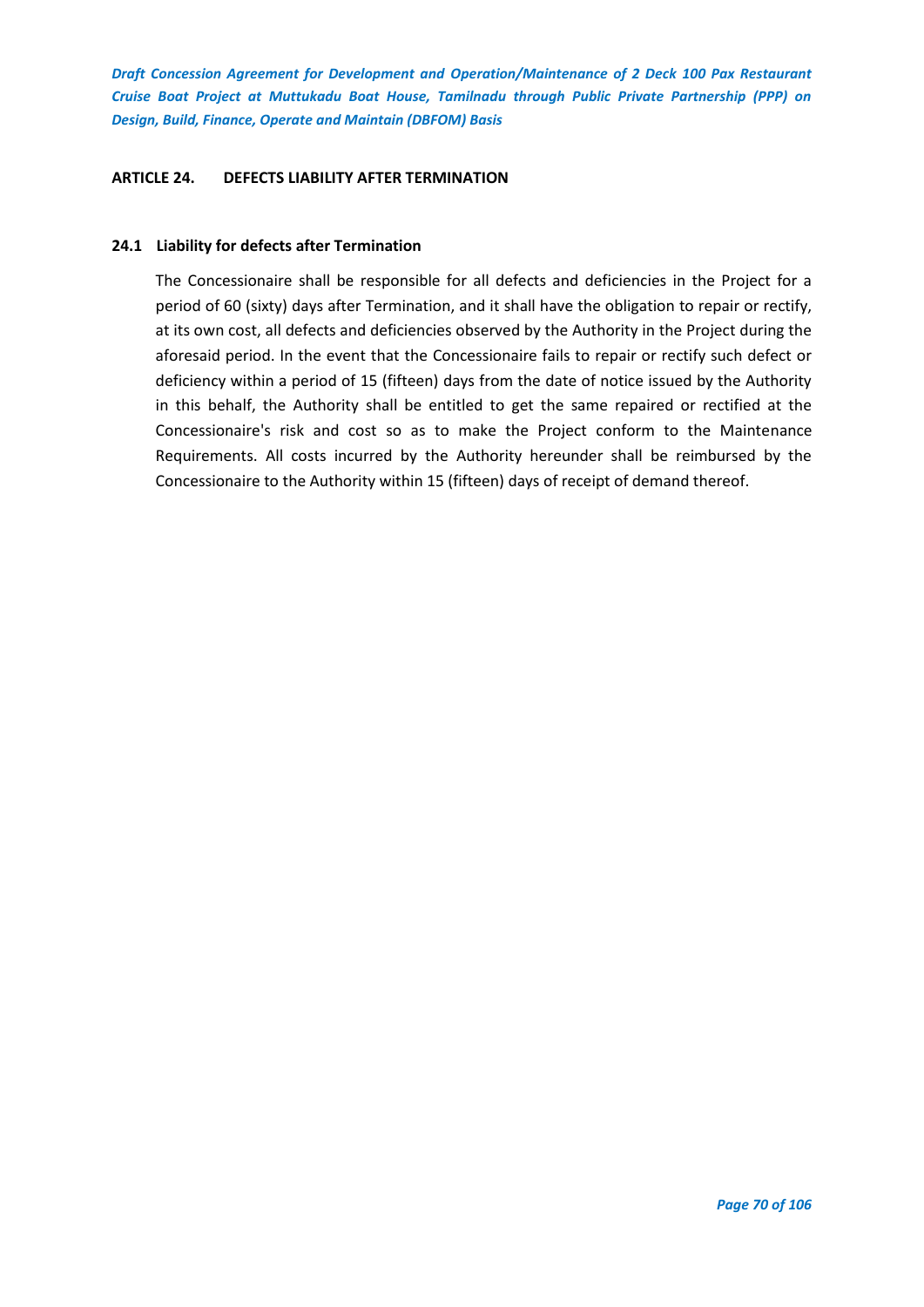**Part VIOther Provisions**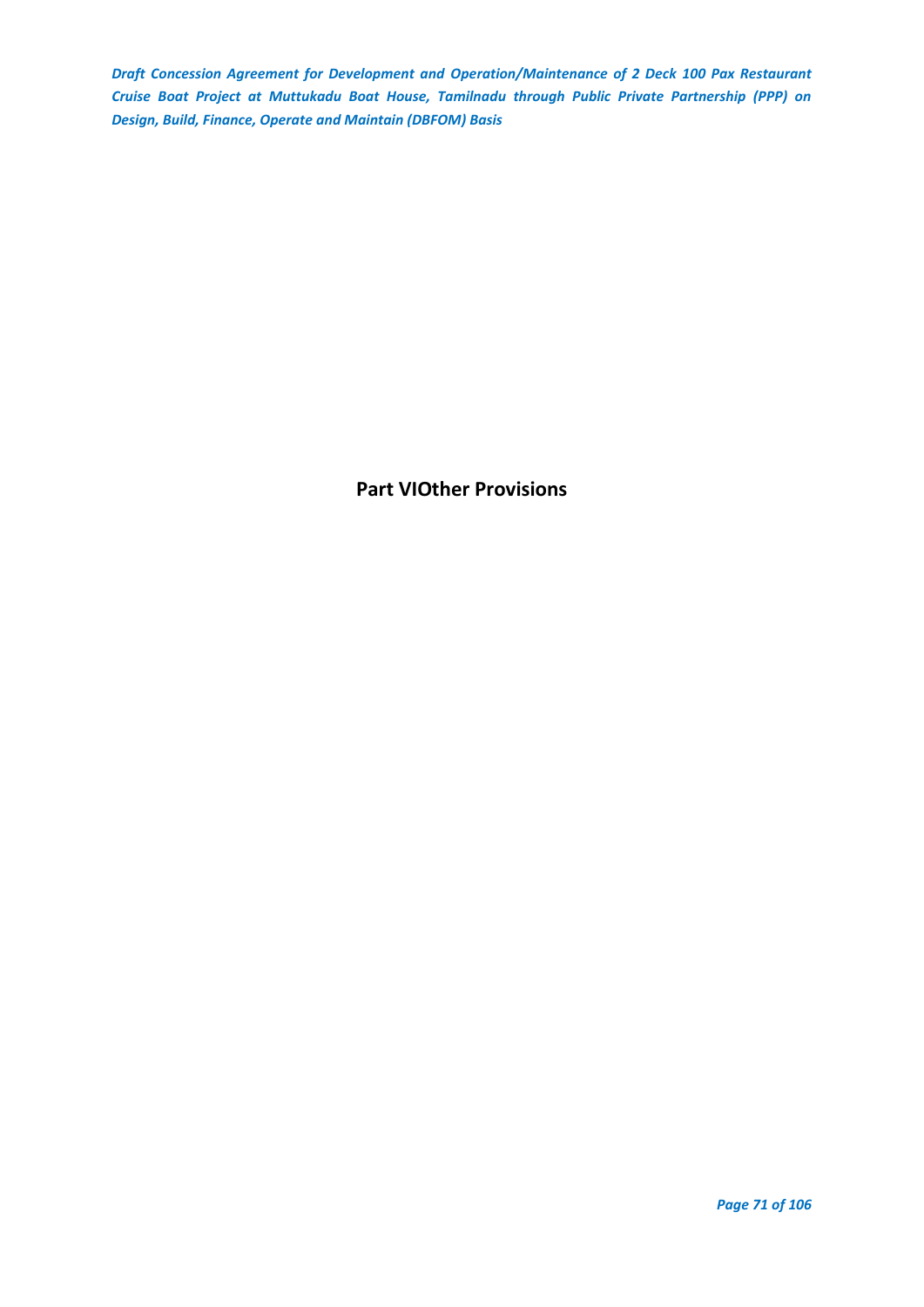### **ARTICLE 25. ASSIGNMENT AND CHARGES**

#### **25.1 Restrictions on assignment and charges**

- 25.1.1 Subject to Clauses 25.2 and 25.3, this Agreement shall not be assigned by the Concessionaire to any person, save and except with the prior consent in writing of the Authority, which consent the Authority shall be entitled to decline without assigning any reason.
- 25.1.2 Subject to the provisions of Clause 25.2, the Concessionaire shall not create nor permit to subsist any Encumbrance.

#### **25.2 Permitted assignment and charges**

The restraints set forth in the Clause 25.1 shall not apply to:

- (a) liens arising by operation of law (or by an agreement evidencing the same) in the ordinary course of business of the Project or liens or encumbrances required by any Applicable Law;
- (b) mortgages/pledges/hypothecation of goods/immovable assetsand their related documents of title, arising or created in the ordinary course of business of the Project, and as security only for indebtedness to the Senior Lenders under the Financing Agreements and/or for working capital arrangements for the Project; and
- (c) assignment of rights, interest and obligations of the Concessionaire to or in favour of the Lenders' Representative as nominee and for the benefit the Senior Lenders, to the extent covered by an in accordance with the Substitution Agreement as security for financing provided by the Senior Lenders under the Financing Agreements.
- (d) Liens or encumbrances required by any Applicable Law.

#### **25.3 Substitution Agreement**

- 25.3.1 Lenders' Representative, on behalf of Senior Lenders, may exercise the right to substitute the Concessionaire pursuant to the agreement for substitution of the Concessionaire (the "**Substitution Agreement**") to be entered into amongst the Concessionaire, the Authority and the Lenders' Representative, on behalf of Senior Lenders, substantially in the form set forth in Schedule F.
- 25.3.2 Upon substitution of the Concessionaire under and in accordance with the Substitution Agreement, the Nominated Concessionairesubstituting the Concessionaire shall be deemed to be the Concessionaire under this Agreement and shall enjoy all rights and be responsible for all obligations of the Concessionaire under this Agreement as if it were the Concessionaire; provided that where the Concessionaire is in breach of this Agreement on the date of such substitution, the Authority shall by notice grant a Cure Period of 90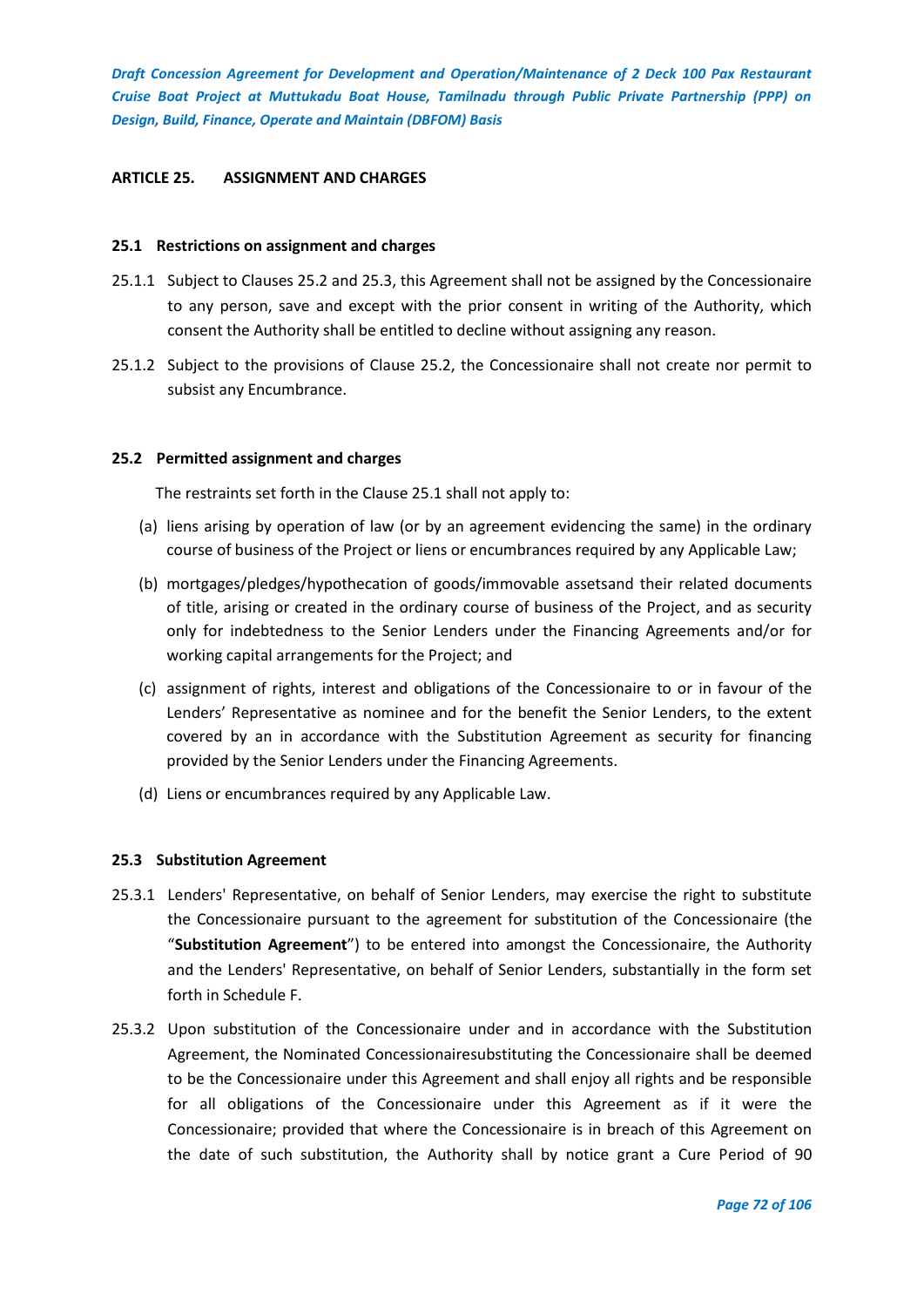(Ninety)days (or as specified by the Authority except last year when cure period shall be 30 days) to the Concessionaire for curing such breach.

# **25.4 Assignment by the Authority**

Notwithstanding anything to the contrary contained in this Agreement, the Authority may, after giving 60 (sixty) days' notice to the Concessionaire, assign and/ or transfer any of its rights and benefits and/or obligations under this Agreement to an assignee who is, in the reasonable opinion of the Authority, capable of fulfilling all of the Authority's then outstanding obligations under this Agreement.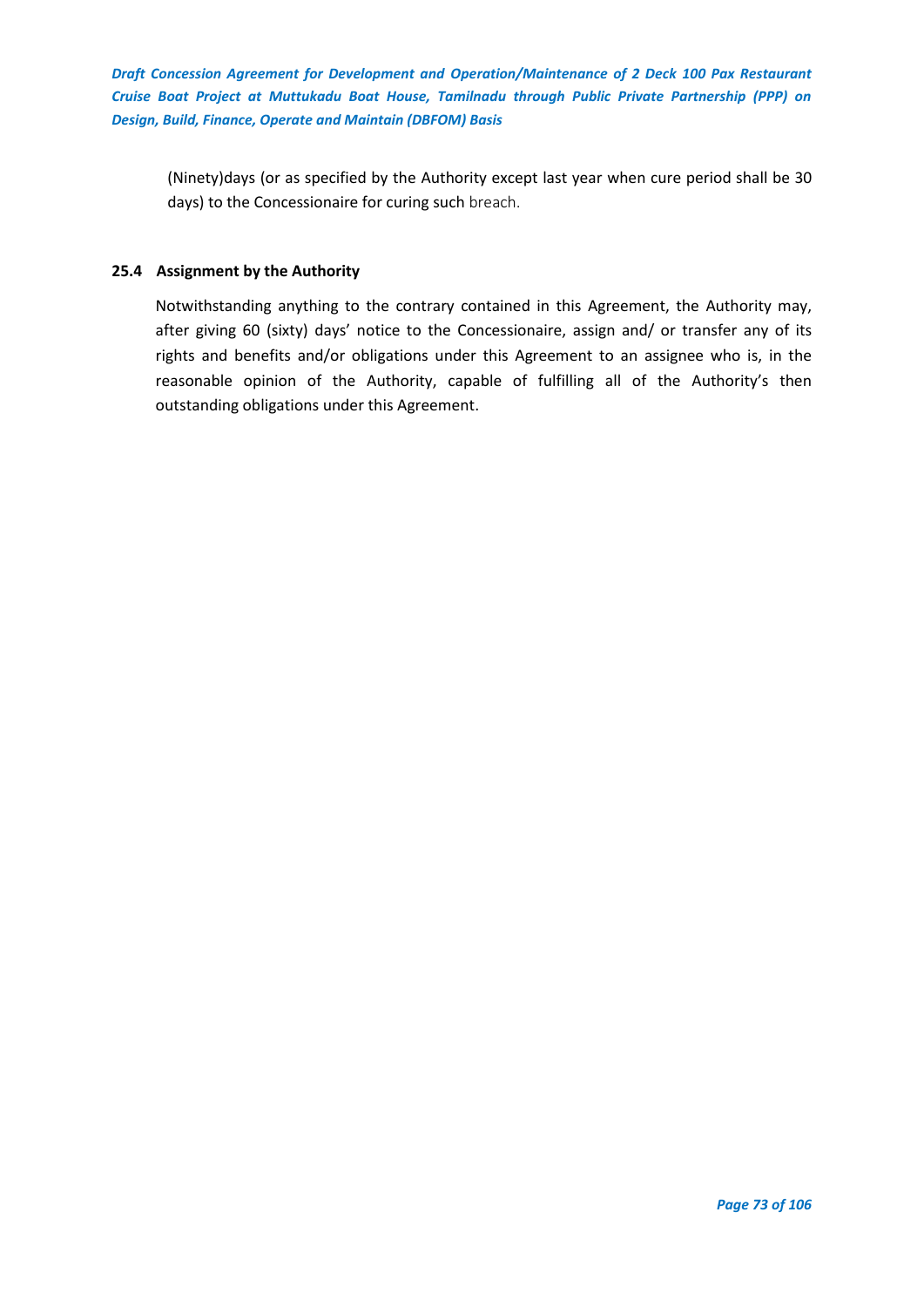### **ARTICLE 26. CHANGE IN LAW**

### **26.1 No claim in the event of recovery from users**

Notwithstanding anything to the contrary contained in this Agreement, the Authority shall not in any manner be liable to reimburse to the Concessionaire any sums on account of a Change in Law.

# **26.2 No claim in the event of change in tax regulations and developmental control regulations**

Notwithstanding anything to the contrary contained in this Agreement, it is hereby clarified, that the Authority shall not in any manner be liable to reimburse to the Concessionaire any sums on account of a change in taxation regulations/rates of any taxes and any change in developmental control regulations for both land use and building regulations and the same shall not constitute a Change in Law for the purposes of this Agreement.

# **26.3 Restriction on cash compensation**

The Parties acknowledge and agree that there shall be no demand for cash compensation under this Article due to the effect of Change in Law during the respective Accounting Year.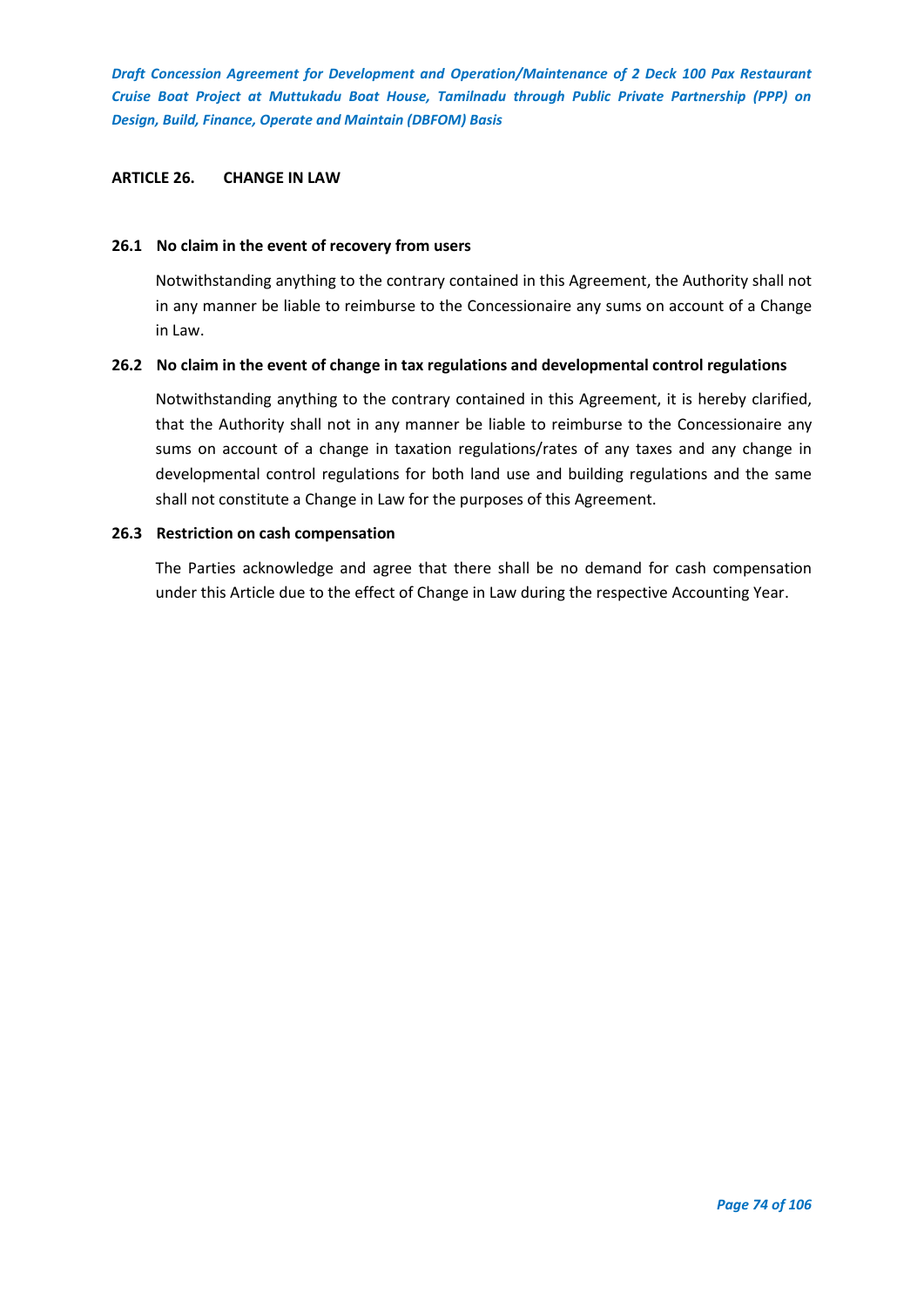### **ARTICLE 27. LIABILITY AND INDEMNITY**

### **27.1 General indemnity**

- 27.1.1 The Concessionaire shall indemnify, defend, save and hold harmless the Authority and its officers, servants, agents, Government Instrumentalities and Government owned and/or controlled entities/enterprises, (the "**Authority Indemnified Persons**") against any and all suits, proceedings, actions, demands and claims from third parties for any loss, damage, cost and expense of whatever kind and nature, whether arising out of any breach by the Concessionaire of any of its obligations under this Agreement or any related agreement or on account of any defect or deficiency in the provision of services by the Concessionaire to the Authority or to any User, or from any negligence of the Concessionaire under contract or tort or on any other ground whatsoever, except to the extent that any such suits, proceedings, actions, demands and claims have arisen due to any negligent act or omission, or breach or default of this Agreement on the part of the Authority Indemnified Persons.
- 27.1.2 The Authority shall indemnify, defend, save and hold harmless the Concessionaire against any and all suits, proceedings, actions, demands and claims from third parties for any loss, damage', cost and expense of whatever kind and nature arising out of (a) defect in title and/or the rights of the Authority in the land comprised in the Site, and/or (b) breach by the Authority of any of its obligations under this Agreement or any related agreement, which materially and adversely affect the performance by the Concessionaire of its obligations under this Agreement, save and except that where any such claim, suit, proceeding, action, and/or demand has arisen due to a negligent act or omission, or breach of any of its obligations under any provision of this Agreement or any related agreement, and/or breach of its statutory duty on the part of the Concessionaire, its subsidiaries, affiliates, contractors, servants or agents, the same shall be the liability of the Concessionaire.

### **27.2 Indemnity by the Concessionaire**

- 27.2.1 Without limiting the generality of Clause 27.1, the Concessionaire shall fully indemnify, hold harmless and defend the Authority and the Authority Indemnified Persons from and against any and all loss and/or damages arising out of or with respect to:
	- (a) Failure of the Concessionaire to comply with Applicable Laws and Applicable Permits;
	- (b) Payment of taxes required to be made by the Concessionaire in respect of the income or other taxes of the Concessionaire's contractors, suppliers and representatives; or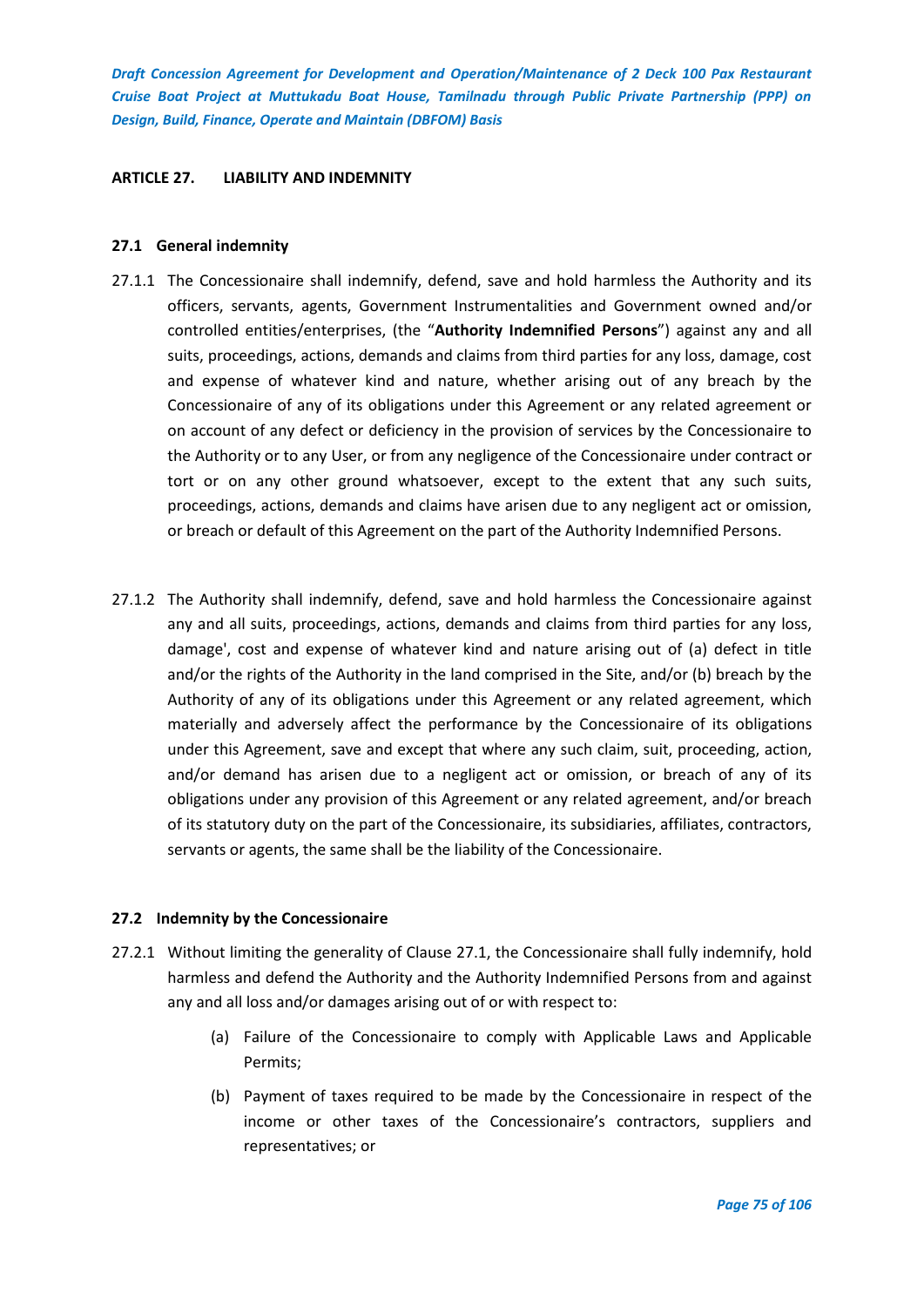- (c) Non-payment of amounts due as a result of materials or services furnished to the Concessionaire or any of its contractors which are payable by the Concessionaire or any of its contractors.
- 27.2.2 Without limiting the generality of the provisions of this Article 27, the Concessionaire shall fully indemnify, hold harmless and defend the Authority Indemnified Persons from and against any and all suits, proceedings, actions, claims, demands, liabilities and damages which the Authority Indemnified Persons may hereafter suffer, or pay by reason of any demands, claims, suits or proceedings arising out of claims of infringement of any domestic or foreign patent rights, copyrights or other intellectual property, proprietary or confidentiality rights with respect to any materials, information, design or process used by the Concessionaire or by the Concessionaire's Contractors in performing the Concessionaire's obligations or in any way incorporated in or related to the Project. If in any such suit, action, claim or proceedings, a temporary restraint order or preliminary injunction is granted, the Concessionaire shall make every reasonable effort, by giving a satisfactory bond or otherwise, to secure the revocation or suspension of the injunction or restraint order. If, in any such suit, action, claim or proceedings, the Project, or any part thereof or comprised therein, is held to constitute an infringement and its use is permanently enjoined, the Concessionaire shall promptly make every reasonable effort to secure for the Authority a lease, at no cost to the Authority, authorizing continued use of the infringing work. If the Concessionaire is unable to secure such lease within a reasonable time, the Concessionaire shall, at its own expense, and without impairing the Specifications and Standards, either replace the affected work, or part, or process thereof with non-infringing work or part or process, or modify the same so that it becomes non-infringing.

### **27.3 Notice and contest of claims**

In the event that either Party receives a claim or demand from a third party in respect of which it is entitled to the benefit of an indemnity under this Article 27 (the "**Indemnified Party**") it shall notify the other Party (the "**Indemnifying Party**") within 15 (fifteen) days of receipt of the claim or demand and shall not settle or pay the claim without the prior approval of the Indemnifying Party, which approval shall not be unreasonably withheld or delayed. In the event that the Indemnifying Party wishes to contest or dispute the claim or demand, it may conduct the proceedings in the name of the Indemnified Party, subject to the Indemnified Party being secured against any costs involved, to its reasonable satisfaction.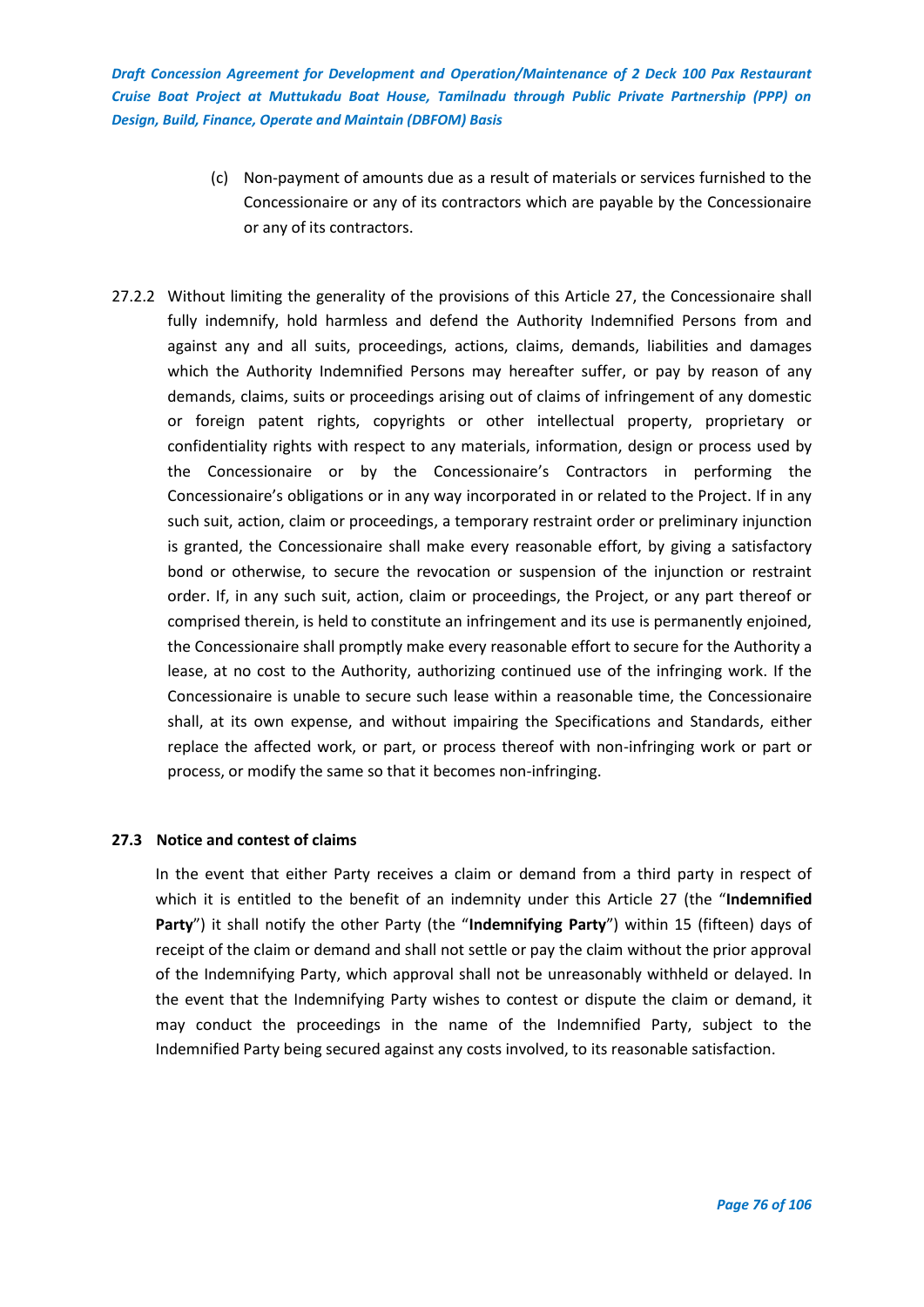# **27.4 Defense of claims**

- 27.4.1 The Indemnified Party shall have the right, but not the obligation, to contest, defend and litigate any claim, action, suit or proceeding by any third party alleged or asserted against such Party in respect of, resulting from, related to or arising out of any matter for which it is entitled to be indemnified hereunder, and reasonable costs and expenses thereof shall be indemnified by the Indemnifying Party. If the Indemnifying Party acknowledges in writing its obligation to indemnify the Indemnified Party in respect of loss to the full extent provided by this Article 27, the Indemnifying Party shall be entitled, at its option, to assume and control the defense of such claim, action, suit or proceeding, liabilities, payments and obligations at its expense and through the counsel of its choice; provided it gives prompt notice of its intention to do so to the Indemnified Party and reimburses the Indemnified Party for the reasonable cost and expenses incurred by the Indemnified Party prior to the assumption by the Indemnifying Party of such defense. The Indemnifying Party shall not be entitled to settle or compromise any claim, demand, action, suit or proceeding without the prior written consent of the Indemnified Party, unless the Indemnifying Party provides such security to the Indemnified Party as shall be reasonably required by the Indemnified Party to secure the loss to be indemnified hereunder to the extent so compromised or settled.
- 27.4.2 If the Indemnifying Party has exercised its rights under Clause 27.3, the Indemnified Party shall not be entitled to settle or compromise any claim, action, suit or proceeding without the prior written consent of the Indemnifying Party (which consent shall not be unreasonably withheld or delayed).
- 27.4.3 If the Indemnifying Party exercises its rights under Clause 27.3, the Indemnified Party shall nevertheless have the right to employ its own counsel, and such counsel may participate in such action, but the fees and expenses of such counsel shall be at the expense of the Indemnified Party, when and as incurred, unless:
	- (a) The employment of counsel by such party has been authorized in writing by the Indemnifying Party;
	- (b) The Indemnified Party shall have reasonably concluded that there may be a conflict of interest between the Indemnifying Party and the Indemnified Party in the conduct of the defense of such action;
	- (c) the Indemnifying Party shall not, in fact, have employed independent counsel reasonably satisfactory to the Indemnified Party, to assume the defense of such action and shall have been so notified by the Indemnified Party; or
	- (d) The Indemnified Party shall have reasonably concluded and specifically notified the Indemnifying Party either: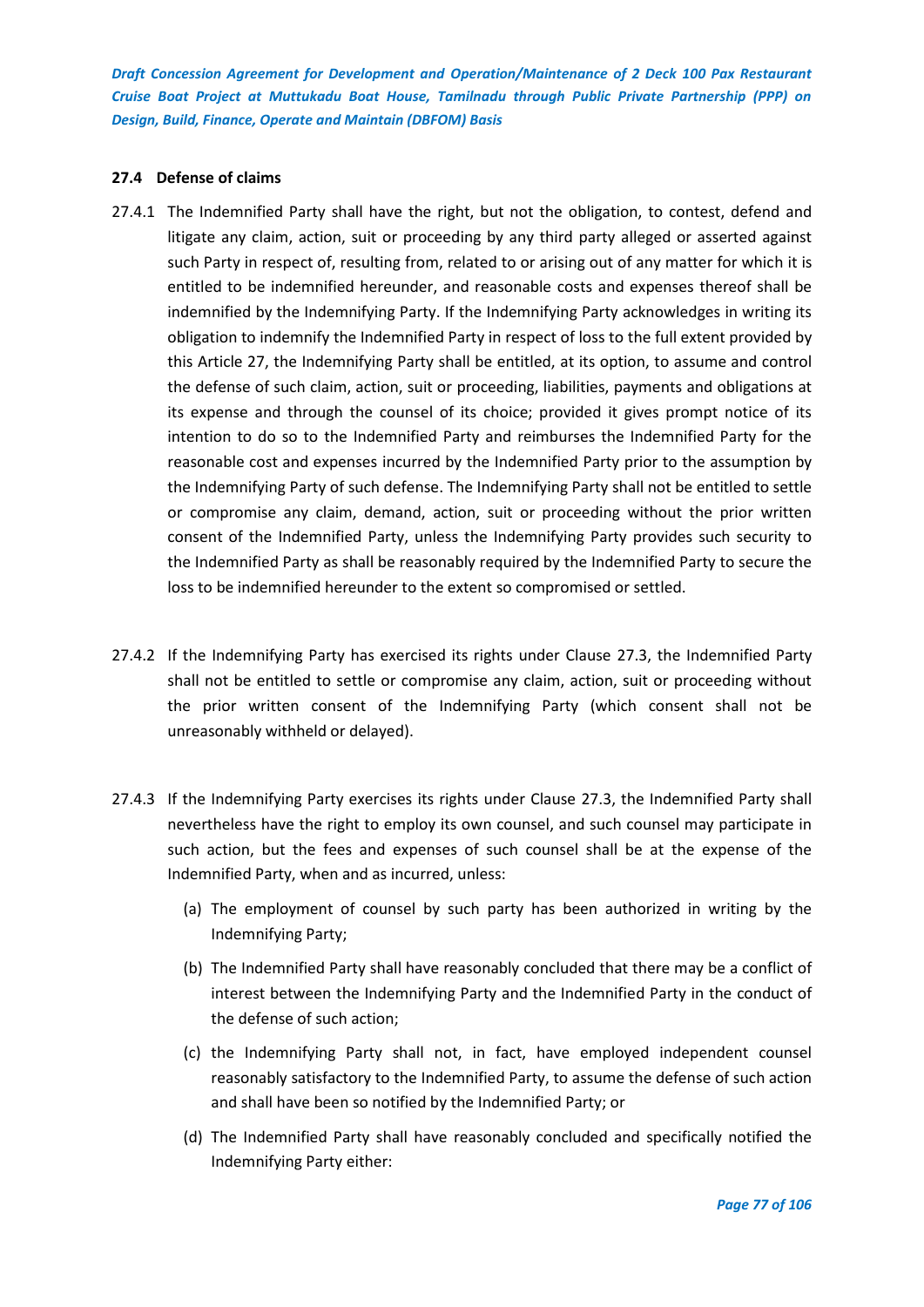- (i) that there may be specific defenses available to it which are different from or additional to those available to the Indemnifying Party; or
- (ii) That such claim, action, suit or proceeding involves or could have a material adverse effect upon it beyond the scope of this Agreement:

Provided that if Sub-clauses (b), (c) or (d) of this Clause 27.4.3 shall be applicable, the counsel for the Indemnified Party shall have the right to direct the defense of such claim, demand, action, suit or proceeding on behalf of the Indemnified Party, and the reasonable fees and disbursements of such counsel shall constitute legal or other expenses hereunder.

# **27.5 No consequential claims**

Notwithstanding anything to the contrary contained in this Article 27, the indemnities herein provided shall not include any claim or recovery in respect of any cost, expense, loss or damage of an indirect, incidental or consequential nature, including loss of profit, except as expressly provided in this Agreement.

# **27.6 Survival on Termination**

The provisions of this Article 27 shall survive Termination.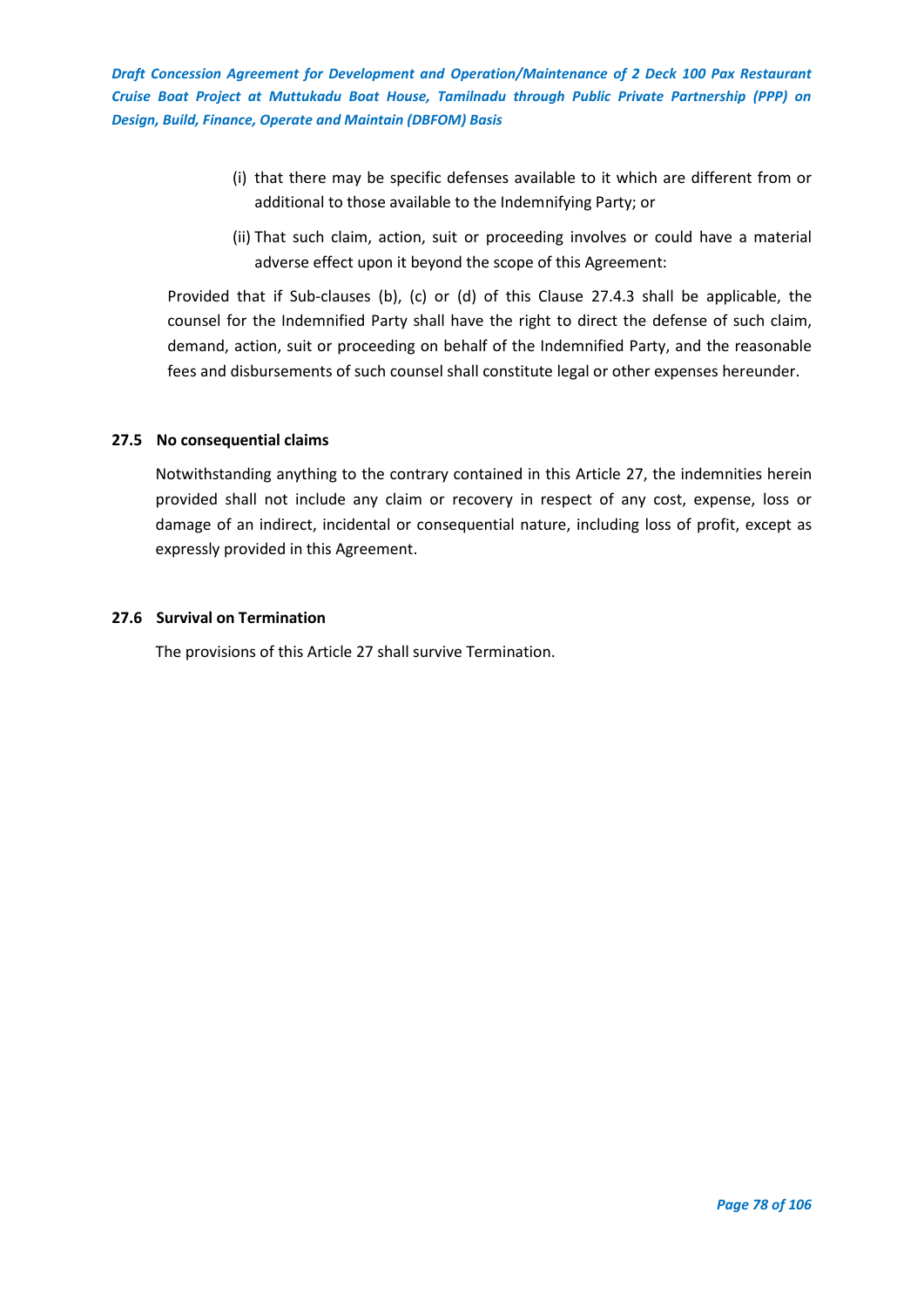# **ARTICLE 28. RIGHTS AND TITLE OVER THE SITE**

### **28.1 Licensee rights**

For the purpose of this Agreement, the Concessionaire shall have rights to the use of the Site as a licensee subject to and in accordance with this Agreement, and to this end; it may regulate the entry and use of the Project by third parties in accordance with and subject to the provisions of this Agreement.

# **28.2 Access rights of the Authority and others**

28.2.1 The Concessionaire shall allow free access to the Project Site at all times for the Authority representatives, and for the persons duly authorized by any Government Instrumentality to inspect the Project and to investigate any matter within their authority, and upon reasonable notice, the Concessionaire shall provide to such persons reasonable assistance necessary to carry out their respective duties and functions. The Concessionaire shall also allow access to the persons from mobile tower agency or any other, for repairs and maintenance of the mobile tower installed over the administrative building.

### **28.3 Restriction on sub-contracting for operations**

The Concessionaire shall not sub-contract or sub-let the whole of the Site, save and except as may be expressly set forth in this Agreement. However, the Concessionaire shall be allowed to license/ sub contract part of facility of Project with prior approval of the Authority. To clarify, the restrictions on sub-contracting mentioned in this Clause 28.4 is only limited to subcontracting / licensing of part operations activity and not to subleasing of wholesale / retail shops to traders. All agreements or arrangements with the sub-licensees shall specifically have stipulation of a covenant that the sub-licenses / sub-contracts shall be co-terminus with the termination of this agreement.

The subcontractor however cannot subcontract / license the space further to another party. The subcontractor shall be involved directly in the operation and maintenance of the facility outsourced.

# **ARTICLE 29. DISPUTE RESOLUTION**

### **29.1 Dispute resolution**

29.1.1 Any dispute, difference or controversy of whatever nature howsoever arising under or out of or in relation to this Agreement (including its interpretation) between the Parties, and so notified in writing by either Party to the other Party (the "**Dispute**") shall, in the first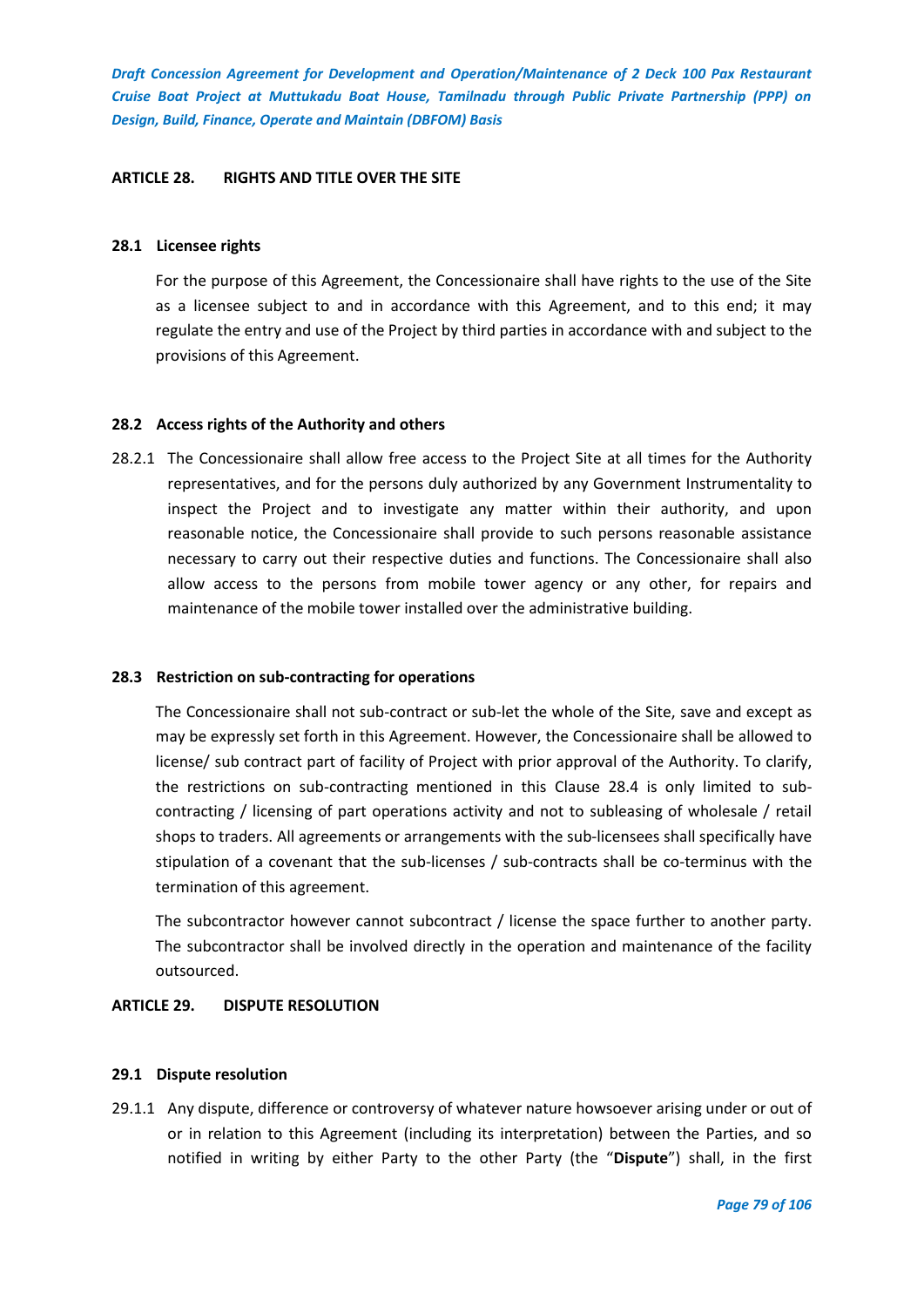instance, be attempted to be resolved amicably in accordance with the conciliation procedure set forth in Clause 29.2.

29.1.2 The Parties agree to use their best efforts for resolving all Disputes arising under or in respect of this Agreement promptly, equitably and in good faith, and further agree to provide each other with reasonable access during normal business hours to all nonprivileged records, information and data pertaining to any Dispute.

# **29.2 Conciliation**

In the event of any Dispute between the Parties, either Party may call upon the engineer to mediate and assist the Parties in arriving at an amicable settlement thereof. Failing mediation by the engineer or without the intervention of the engineer, either Party may require such Dispute to be referred to the [Chairman] of the Authority and the Chairman/Director of the Concessionaire for amicable settlement, and upon such reference, the said persons shall meet no later than 7 (seven) days from the date of reference to discuss and attempt to amicably resolve the Dispute. If such meeting does not take place within the 7 (seven) days period or the Dispute is not amicably settled within 15 (fifteen) days of the meeting or the Dispute is not resolved as evidenced by the signing of written terms of settlement within 30 (thirty) days of the notice in writing referred to in Clause 29.1.1 or such longer period as may be mutually agreed by the Parties, either Party may refer the Dispute to arbitration in accordance with the provisions of Clause 29.3.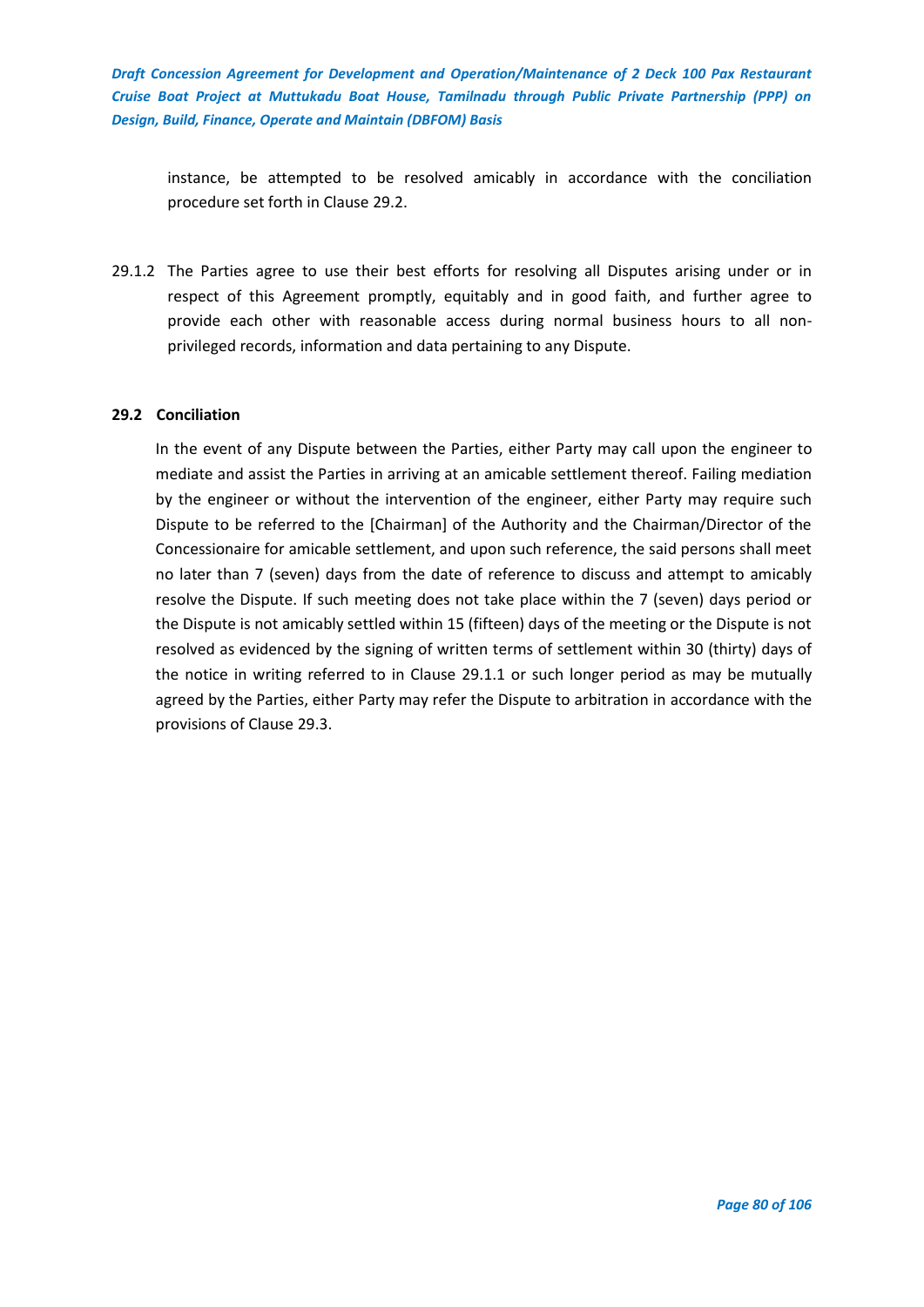### **29.3 Arbitration**

- 29.3.1 Any Dispute which is not resolved amicably by conciliation, as provided in Clause 29.2, shall be finally decided by reference to arbitration by an arbitral tribunal constituted inaccordancewith Clause 29.3.2. Such arbitration shall be held in accordance with the Indian Arbitration and Conciliation Act, 1996 and any amendments thereto.
- 29.3.2 Both parties shall nominate one arbitrator each and the two nominated arbitrators shall appoint the third Presiding Arbitrator.
- 29.3.3 The arbitrator shall issue a reasoned Award.
- 29.3.4 The venue of such arbitration shall be Chennai, India.
- 29.3.5 The Concessionaire and Authority undertake to carry out any decision or award of the arbitrator (the "**Award**") without delay. Awards relating to any Dispute shall be final and binding on the Parties as from the date they are made.
- 29.3.6 The Concessionaire and Authority agree that an Award may be enforced against the Concessionaire and/or Authority, as the case may be and their respective assets wherever situated.

### **29.4 Costs associated with Dispute Resolution**

- 29.4.1 The Cost incurred on Adjudication including inter alia, the cost of Regulatory Authority proceedings shall be borne by the parties in equal proportions.
- 29.4.2 Each party shall bear its own legal fees incurred as a result of Dispute.

### **29.5 Performance during Dispute**

29.5.1 Performance of this Agreement shall continue during the settlement of any Dispute under this Article 29. The Provision of this Dispute Resolution Procedure shall be binding on successors, assigns, and any trustees, or receivers of either Authority or the Concessionaire.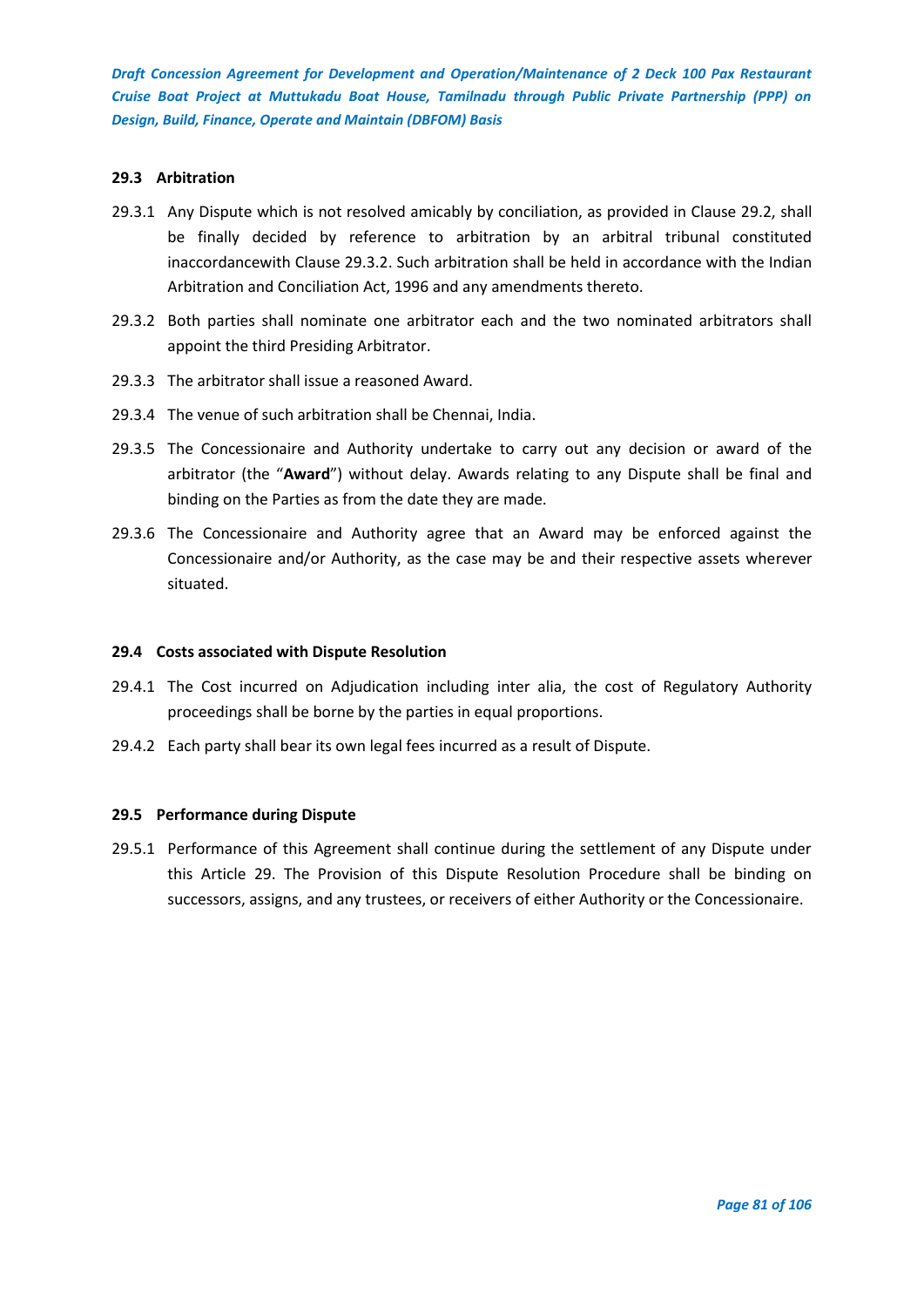### **ARTICLE 30. MISCELLANEOUS**

### **30.1 Governing law and jurisdiction**

This Agreement shall be construed and interpreted in accordance with and governed by the laws of India, and the courts in Chennai shall have exclusive jurisdiction over matters arising out of or relating to this Agreement.

# **30.2 Delayed payments**

- 30.2.1 The Parties hereto agree that payments due from one Party to the other Party under the provisions of this Agreement shall be made within the period set forth therein, and if no such period is specified, within 30 (thirty) days of receiving a demand along with the necessary particulars. Unless otherwise specified in this Agreement, in the event of delay beyond such period, the defaulting Party shall pay interest for the period of delay calculated at a rate equal to 4% (four per cent) above the daily average Bank Rate, and recovery thereof shall be without prejudice to the rights of the Parties under this Agreement including Termination thereof.
- 30.2.2 Unless otherwise specified, any interest payable under this Agreement shall accrue on a daily outstanding basis and shall be compounded on the basis of quarterly rests.
	- (a) The Authority shall not be liable to the Concessionaire by reason of any review, comment, approval, observation or inspection referred to in Sub-clause (a) above.

# **30.3 Exclusion of implied warranties etc.**

This Agreement expressly excludes any warranty, condition or other undertaking implied at law or by custom or otherwise arising out of any other agreement between the Parties or any representation by either Party not contained in a binding legal agreement executed by both Parties.

### **30.4 Survival**

- 30.4.1 Termination shall:
	- (a) Not relieve the Concessionaire or the Authority, as the case may be, of any obligations hereunder which expressly or by implication survive Termination hereof; and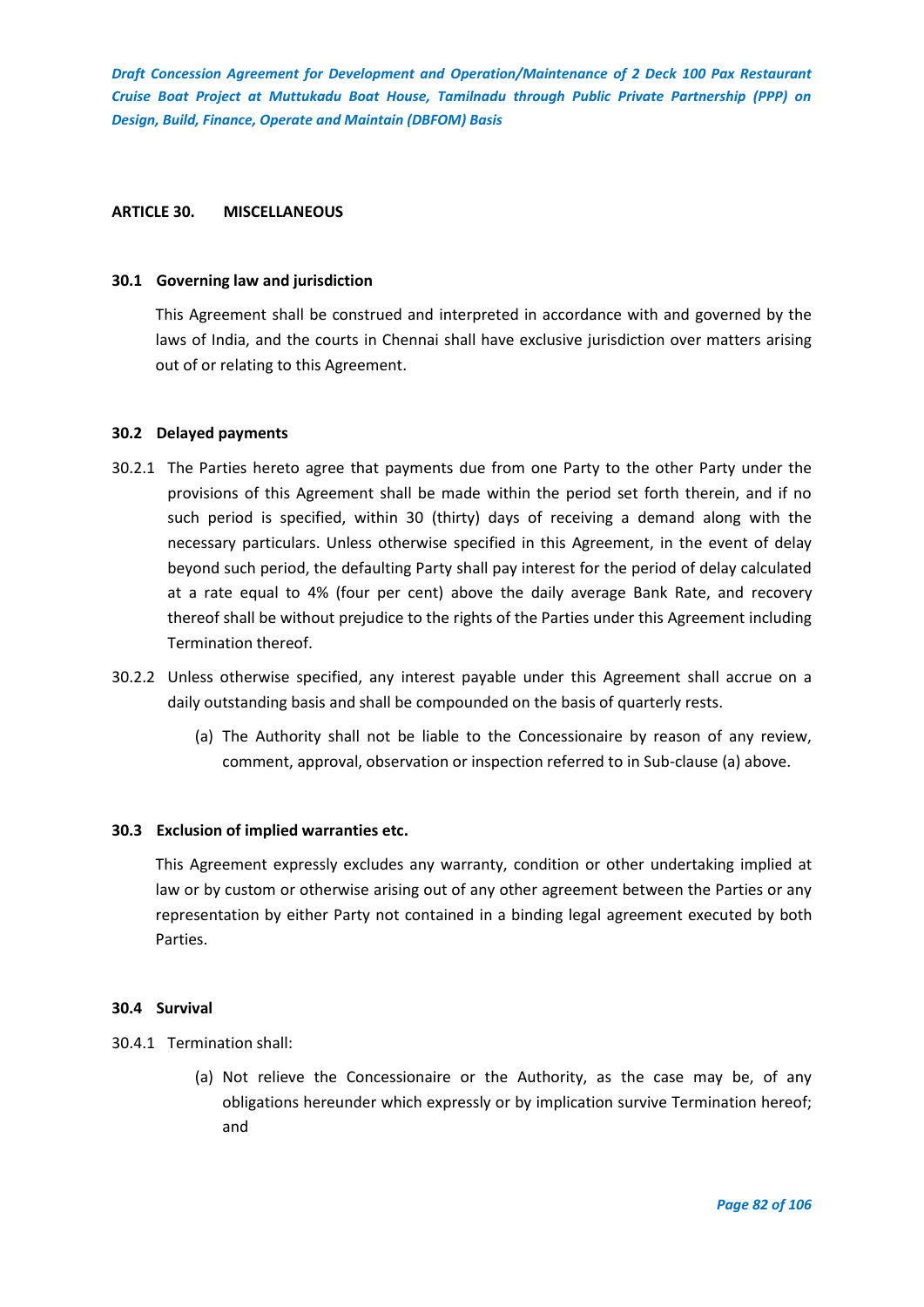- (b) except as otherwise provided in any provision of this Agreement expressly limiting the liability of either Party, not relieve either Party of any obligations or liabilities for loss or damage to the other Party arising out of, or caused by, acts or omissions of such Party prior to the effectiveness of such Termination or arising out of such Termination.
- 30.4.2 All obligations surviving Termination shall only survive for a period of 3 (three) years following the date of such Termination.

# **30.5 Entire Agreement**

This Agreement and the Schedules together constitute a complete and exclusive statement of the terms of the agreement between the Parties on the subject hereof, and no amendment or modification hereto shall be valid and effective unless such modification or amendment is agreed to in writing by the Parties and duly executed by persons especially empowered in this behalf by the respective Parties. All prior written or oral understandings, offers or other communications of every kind pertaining to this Agreement are abrogated and withdrawn. For the avoidance of doubt, the Parties hereto agree that any obligations of the Concessionaire arising from the Request for Proposals, as the case may be, shall be deemed to form part of this Agreement and treated as such.

#### **30.6 Severability**

If for any reason whatsoever, any provision of this Agreement is or becomes invalid, illegal or unenforceable or is declared by any court of competent jurisdiction or any other instrumentality to be invalid, illegal or unenforceable, the validity, legality or enforceability of the remaining provisions shall not be affected in any manner, and the Parties will negotiate in good faith with a view to agreeing to one or more provisions which may be substituted for such invalid, unenforceable or illegal provisions, as nearly as is practicable to such invalid, illegal or unenforceable provision. Failure to agree upon any such provisions shall not be subject to the Dispute Resolution Procedure set forth under this Agreement or otherwise.

#### **30.7 No partnership**

This Agreement shall not be interpreted or construed to create an association, joint venture or partnership between the Parties, or to impose any partnership obligation or liability upon either Party, and neither Party shall have any right, power or authority to enter into any agreement or undertaking for, or act on behalf of, or to act as or be an agent or representative of, or to otherwise bind, the other Party.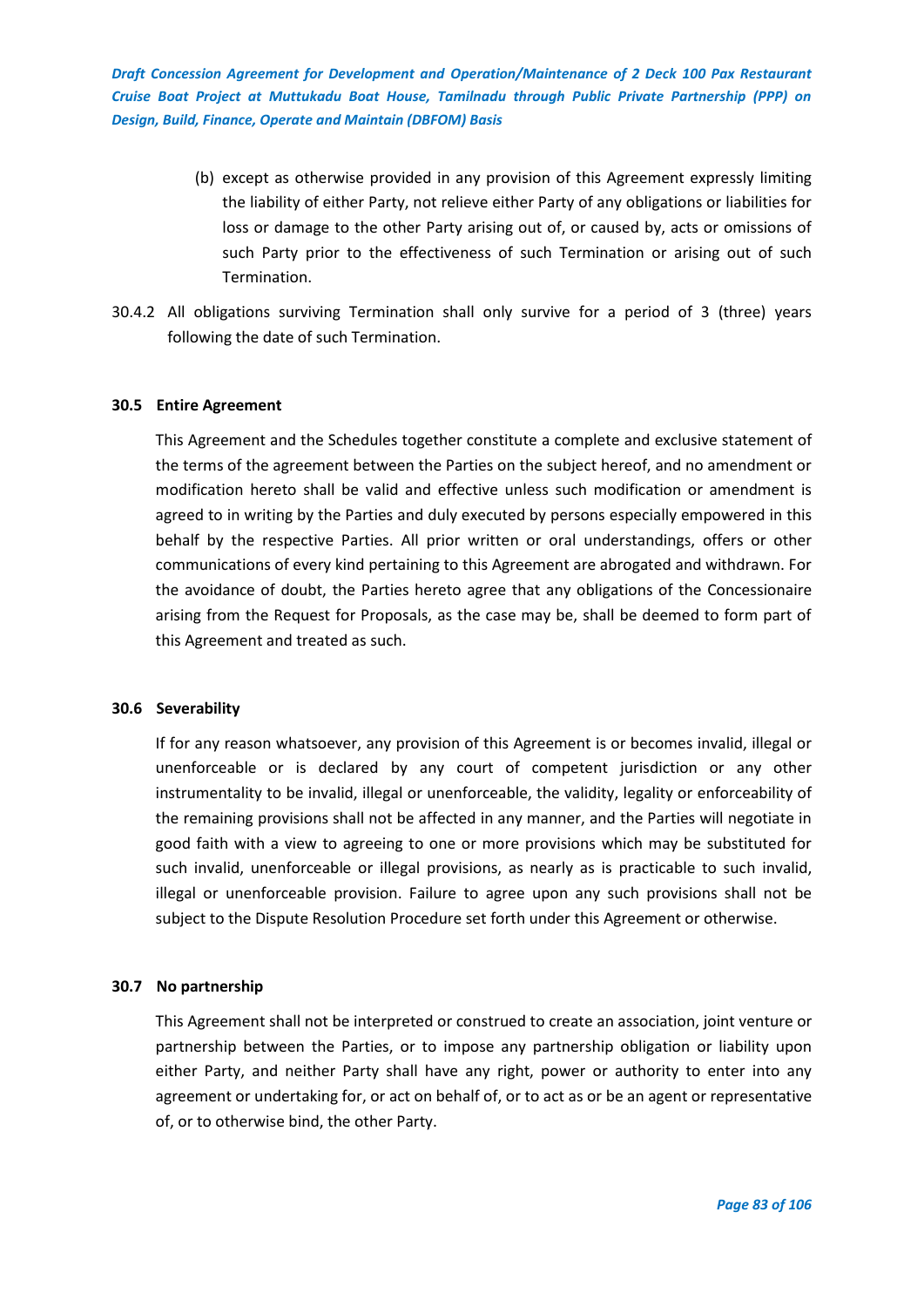### **30.8 Third parties**

This Agreement is intended solely for the benefit of the Parties and their respective successors and permitted assigns, and nothing in this Agreement shall be construed to create any duty to, standard of care with reference to, or any liability to, any person not a Party to this Agreement including any Concessionaire's contractor.

#### **30.9 Successors and assigns**

This Agreement shall be binding upon, and inure to the benefit of the Parties and their respective successors and permitted assigns.

#### **30.10 Notices**

Any notice or other communication to be given by any Party to the other Party under or in connection with the matters contemplated by this Agreement shall be in writing and shall:

(a) in the case of the Concessionaire, be given by facsimile or e-mail and by letter delivered by hand to the address given and marked for attention of the person set out below or to such other person as the Concessionaire may from time to time designate by notice to the Authority; provided that notices or other communications to be given to an address outside theChennai may, if they are subsequently confirmed by sending a copy thereof by registered acknowledgement due, air mail or by courier, be sent by facsimile or e-mail to the number as the Concessionaire may from time to time designate by notice to the Authority.

{Attention:

Designation:

Address:

Fax No:

Email ;}

(b) in the case of the Authority, be given by facsimile or e-mail and by letter delivered by hand at the address given below and be addressed to the person named below with a copy delivered to the Authority Representative or such other person as the Authority may from time to time designate by notice to the Concessionaire; provided that if the Concessionaire does not have an office in the Chennai it may send such notice by facsimile or e-mail and by registered acknowledgement due, air mail or by courier.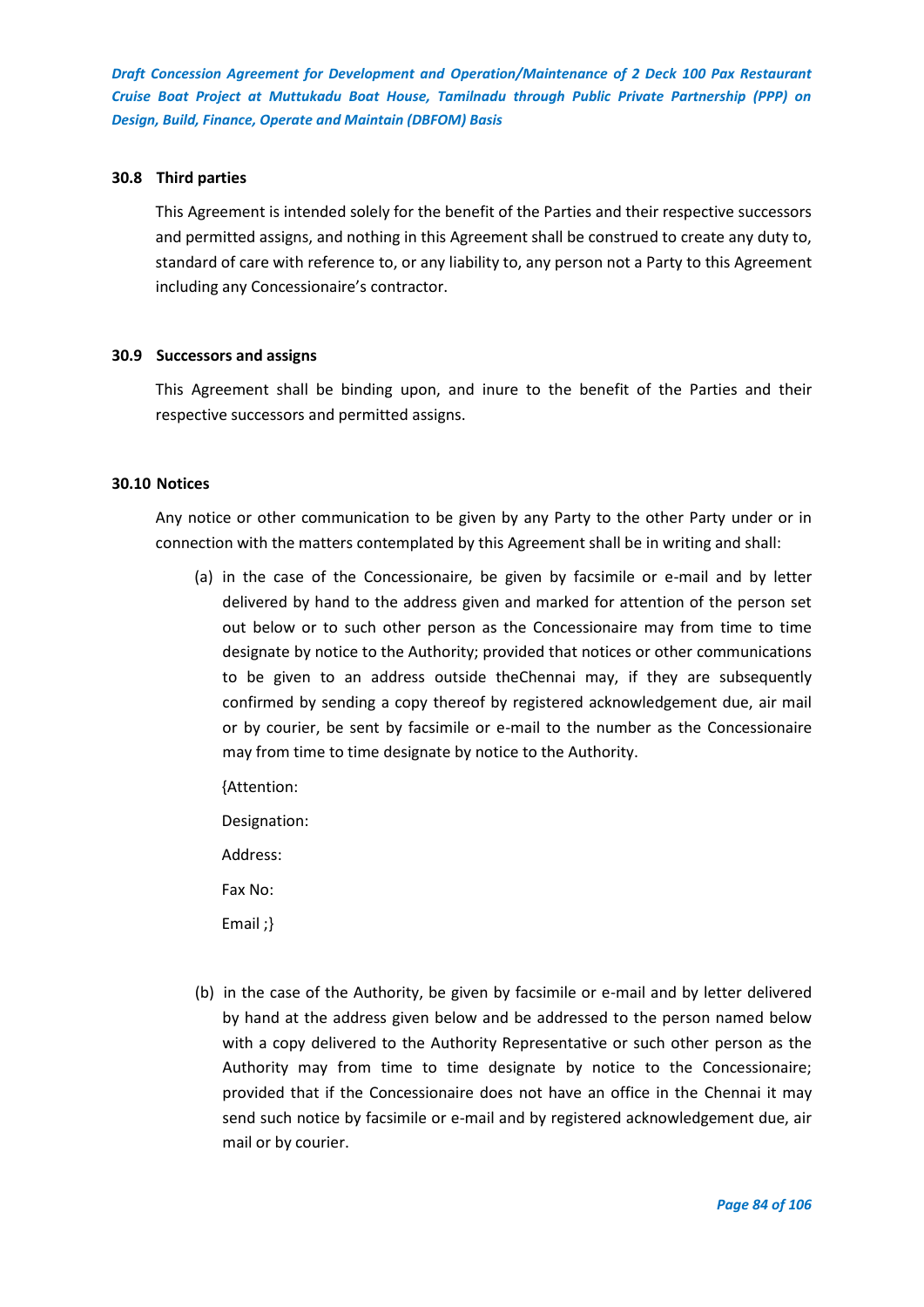> {Name: Designation: Address: Fax No: Email :} and

(c) any notice or communication by a Party to the other Party, given in accordance herewith, shall be deemed to have been delivered when in the normal course of post it ought to have been delivered and in all other cases, it shall be deemed to have been delivered on the actual date and time of delivery; provided that in the case of facsimile or e-mail, it shall be deemed to have been delivered on the working day following the date of its delivery.

# **30.11 Language**

All notices required to be given by one Party to the other Party and all other communications, Documentation and proceedings which are in any way relevant to this Agreement shall be in writing and in English language.

### **30.12 Counterparts**

This Agreement may be executed in two counterparts, each of which, when executed and delivered, shall constitute an original of this Agreement.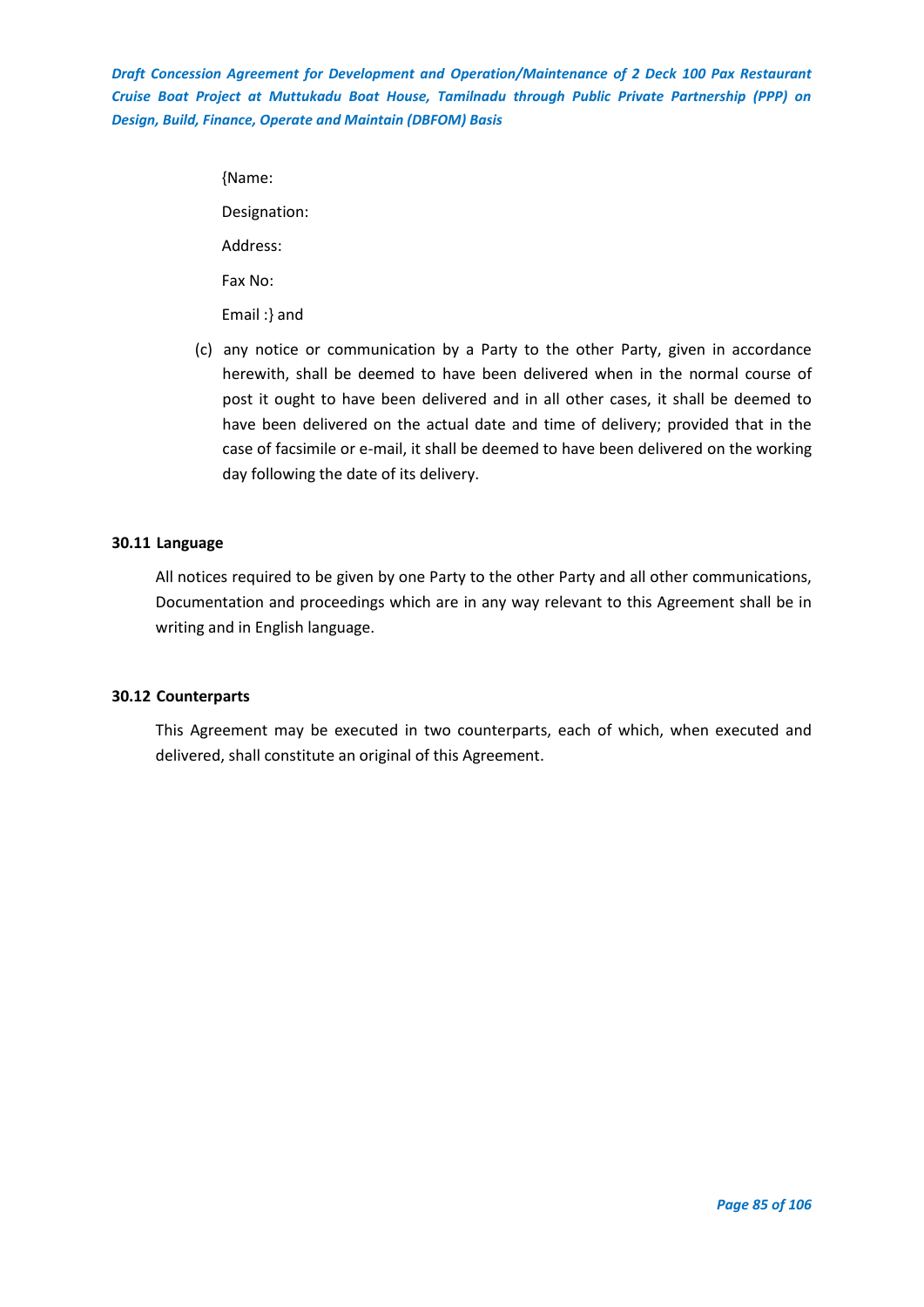# **IN WITNESS WHEREOF THE PARTIES HAVE EXECUTED AND DELIVERED THIS AGREEMENT AS OF THE DAY, MONTH AND YEAR FIRST ABOVE WRITTEN**.

SIGNED, SEALED AND DELIVERED For and on SIGNED, SEALED AND DELIVERED For and on behalf of THE AUTHORITY by: behalf of THE CONCESSIONAIRE by:

| Signature      |  |
|----------------|--|
| Designation :- |  |
| Name:          |  |

Signature Designation : Name :-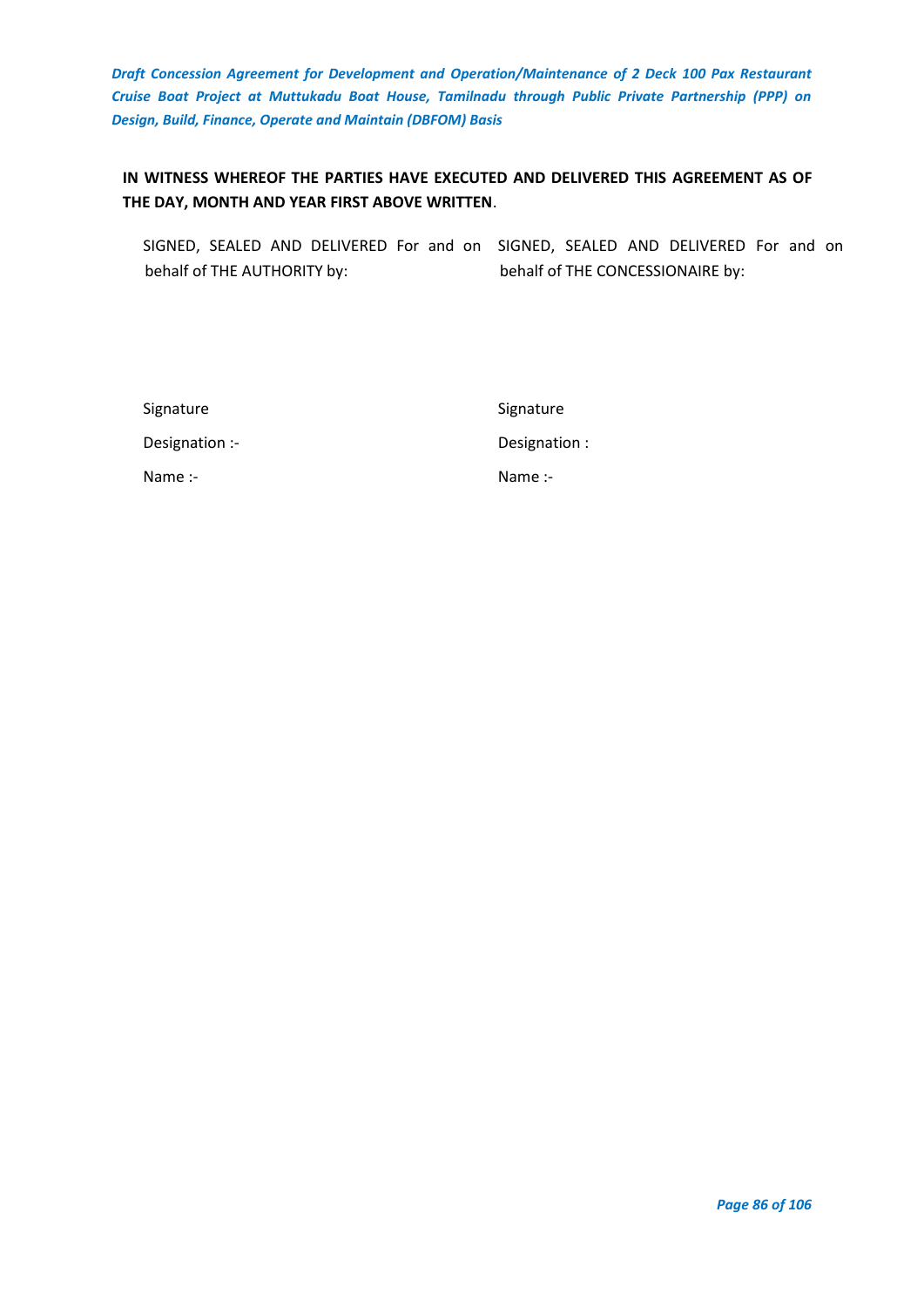**SCHEDULES**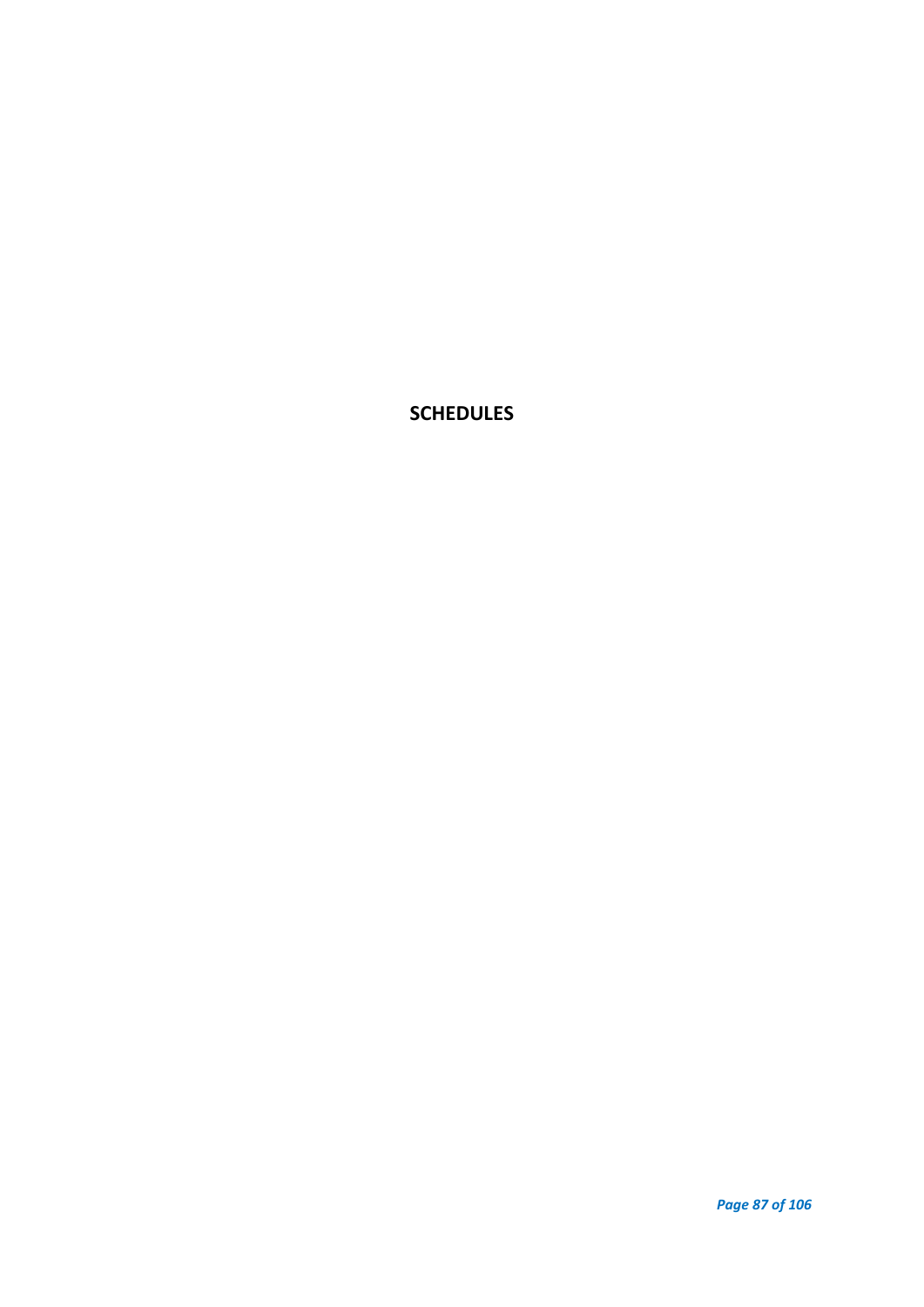**SCHEDULE A. SITE OF THE PROJECT**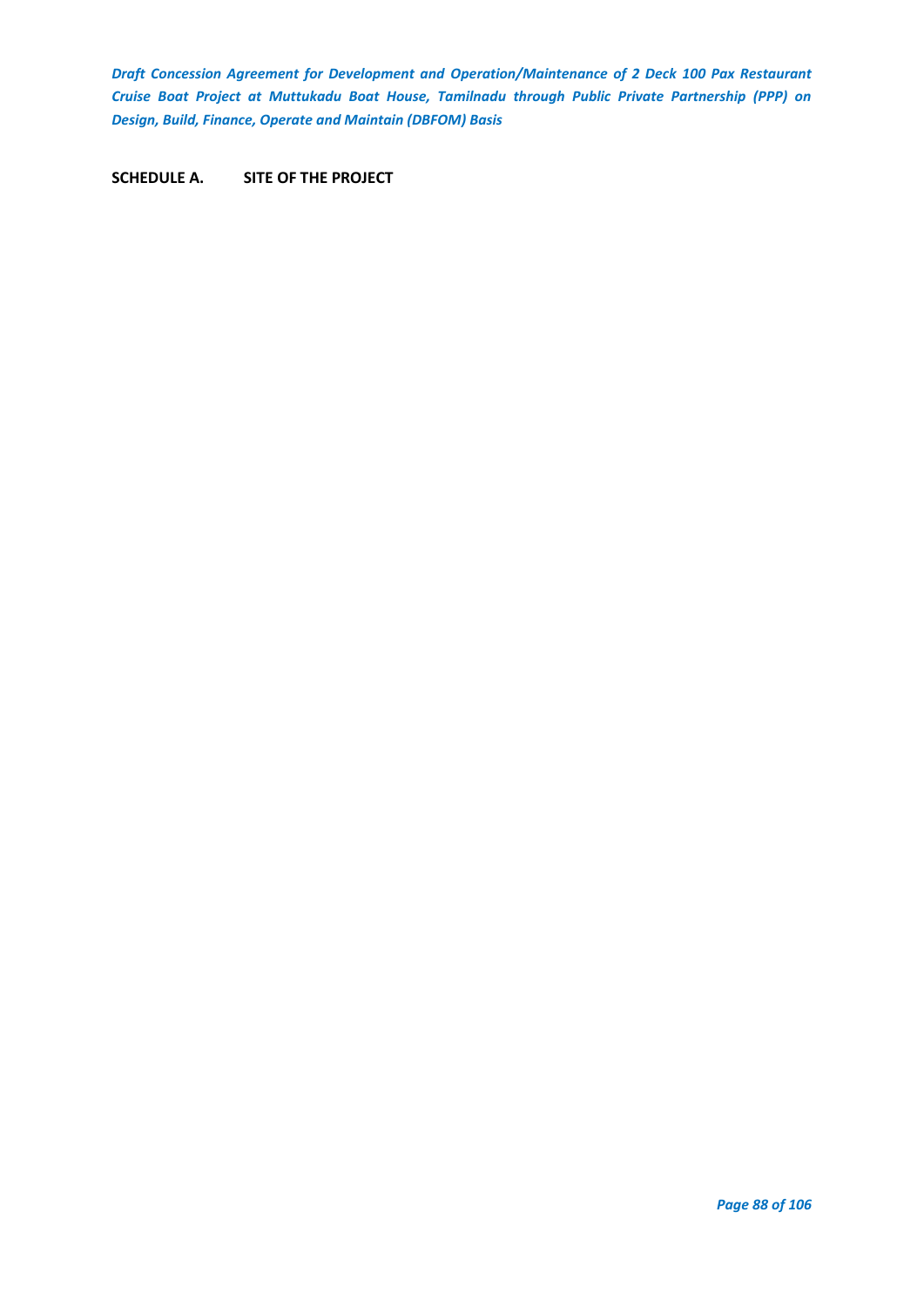# **SCHEDULE B. SCOPE OF THE PROJECT**

The Tamilnadu Tourism Development Corporation (TTDC) (the "**Authority")** intends to select a Private Sector Participant (PSP) for Development/Operation & Maintenance of Cruise Boat Project at Muttukadu Boat House on PPP. The Authority has invited bids for selection of private partner to Develop, Operate and Maintain the Project for a period of 10 (ten) years on PPP. The Scope of the Project shall be as under:

- 1. The Concessionaire shall carry out construction/manufacturing of cruise boat at Muttukadu Boat House.
- 2. The construction/manufacturing shall be completed by the Concessionaire within period of 180 days from the Appointed Date.
- 3. The Project shall be constructed in conformity with the Technical Specifications and Standards specified in Schedule-C
- 4. The Concessionaire shall develop the Project on Design- Build-Finance- Operate &Maintain DBFOM basis.
- 5. The following specifications should be followed by the Concessionaire
	- (A.) Minimum requirements for the 2 Deck 100 Pax Restaurant cruise boat at Muttukadu Boat house
		- (i) The cruise boat should have a length of min 100 feet to max 125 feet and a breadth of min 20feet to max 25 feet.
		- (ii) The cruise boat constructed should be Double Deck cruise boat; of which lower deck should be fully air-conditioned
		- (iii) The hull of the cruise boat to be made in steel
		- (iv) Super Structure to be made of M.S/ Wood frame work comprising Fore Peak, Airconditioned lower deck, non-airconditioned open upper deck with handrails, Toilet, wash counter, Kitchen and Aft deck
		- (v) The Hull may be divided into suitable compartments using steel plate to accommodate Forepeak, Storage space, Fuel Storage area, Waste collection tank and Engine room etc.,
		- (vi) The cruise boat shall have minimum capacity of 100 passengers

(vii)The cruise boat must be equipped with two Marine Diesel inbuild Engines of Ashok Leyland or similar make with minimum 60 HP @2800 rpm.

- (viii) The gear box must be 2:1Hydraulic.
- (ix) Each engine should have fuel tanks with adequate capacity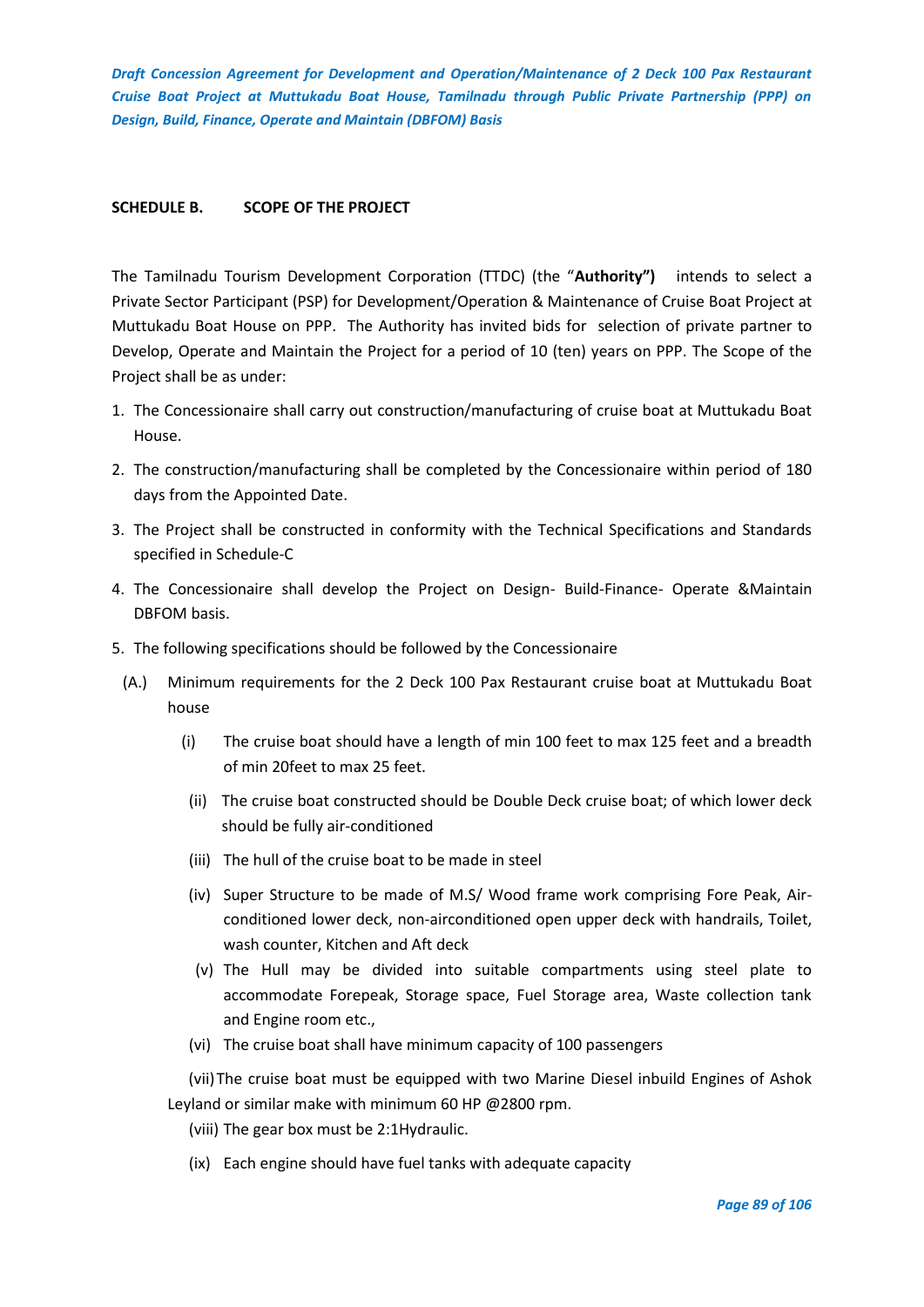(x) The cruise boat should be attaining a speed of min 5 knots in calm weather condition.

- (xi) The cruise boat should have adequate life jackets and lifebuoy.
- (B.) The Authority shall give permission to the Concessionaire to use the below mentioned facilities at Muttukadu boat house during the operations:
	- (a.) Exclusive area designated for parking cruise boat with an exclusive boat jetty.
	- (b.) 3 phase electricity and water facilities in the exclusive boat jetty.
	- (c.) Vehicle parking area for customers
	- (d.) Office
	- (e.) Reception
	- (f.) Ticket counter
	- (g.) Guest /Passenger Waiting area
	- (h.) Toilet
	- (i.) Shore kitchen
- (C.) The Concessionaire can have below mentioned benefits from development/operation & maintenance of the Project:
	- (i) Exclusive operation of cruise boat for at Muttukadu Boat House for 10 years.
	- (ii) Area for construction of boat and maintenance yard.
	- (iii)Facility for Advertisement boards
	- (iv)Permission for the retail sale of liquor within the cruise and houseboats
	- (v) Permission for operating the cruise boat for minimum 10 years. After end of concession period of 10 years the concession agreement; will be extended for further 5 (five) years on mutually agreed terms and conditions between the Concessionaire and the Authority.

Regarding benefits mentioned in point number (iv) above; the Concessionaire can sale liquor within the cruise and houseboat only after receipt of permission from the Authority as per applicable laws.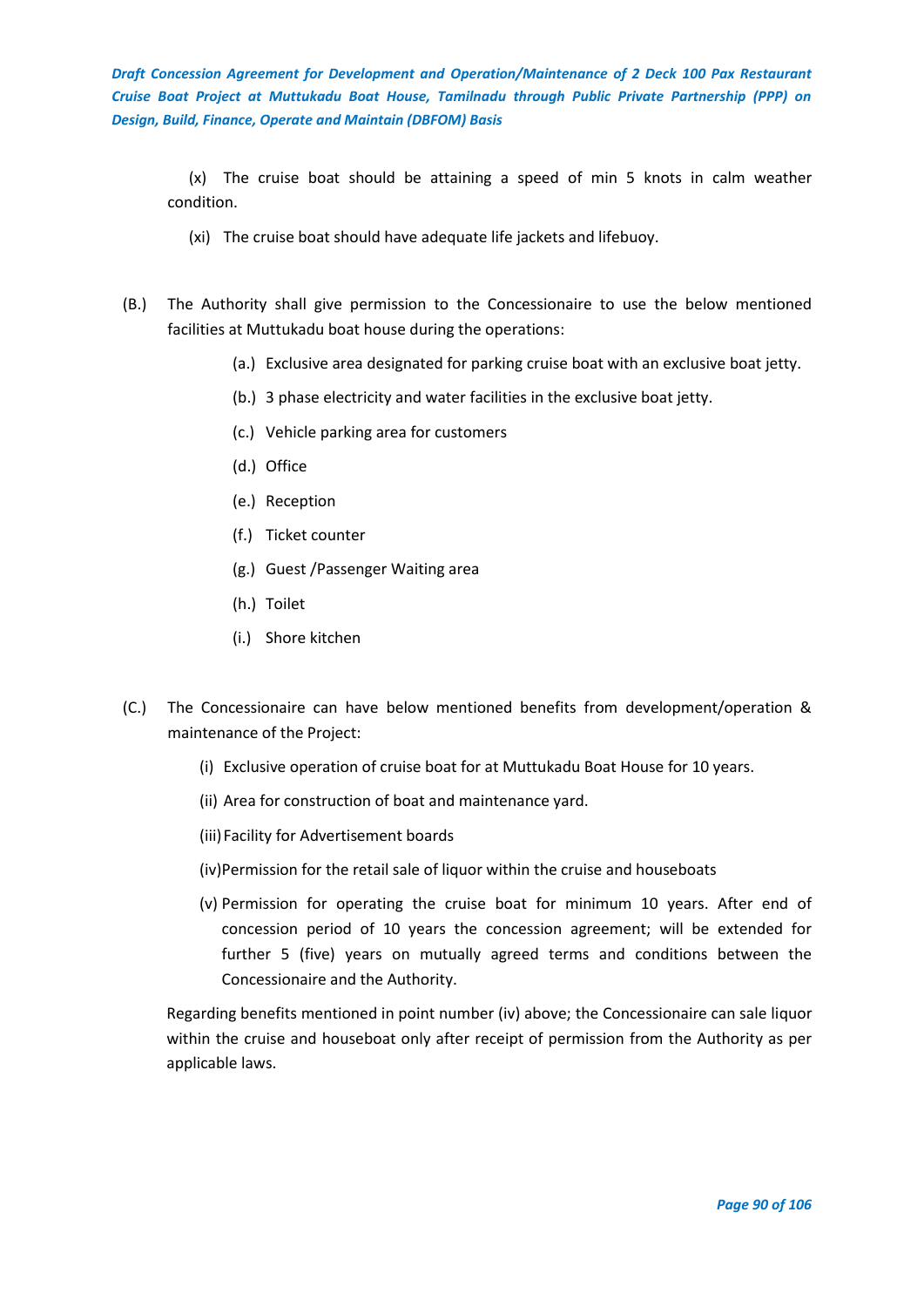# **SCHEDULE C. TECHNICAL SPECIFICATIONS AND STRUCTURES**

# **1. Principal Particulars: Hull**

| Length                 | <b>Minimum 100 Ft to maximum 125 ft</b>                               |
|------------------------|-----------------------------------------------------------------------|
| <b>Breadth</b>         | Minimum 20 Ft to maximum 25 ft                                        |
| Depth                  | Minimum 5 ft                                                          |
| Engine                 | 2 Nos. Marine Diesel in build Engine of Ashok Leyland or Similar with |
|                        | $minimum60$ HP @ 2800 rpm                                             |
| Gear Box               | 2:1 Hydraulic Gear Box.                                               |
| Speed                  | <b>Minimum 5 knots in calm weather conditions.</b>                    |
| Hull                   | <b>STEEL</b>                                                          |
| <b>Super Structure</b> | M.S/ wood frame work                                                  |
|                        |                                                                       |

### **2. Principal Particulars Superstructure**

| Fore Peak                                                |
|----------------------------------------------------------|
| Air-conditioned Lower Deck                               |
| Non-Air-conditioned full open Upper deck with handrails. |
| <b>Toilet</b>                                            |
| Wash Counter                                             |
| Kitchen                                                  |
| Aft deck                                                 |
|                                                          |

### **3. Compartments of Hull**

**The hull may be divided into suitable compartments using steel plate to accommodate in forepeak, Storage Space, Fuel Storage area, Waste collection tank and Engine Room etc.**

# **4. Control System**

Mechanical steering, accelerator and gear control system will be provided at the ford of the boat

# **5. Fuel Tanks**

**Each engine should have fuel tanks with adequate capacity.**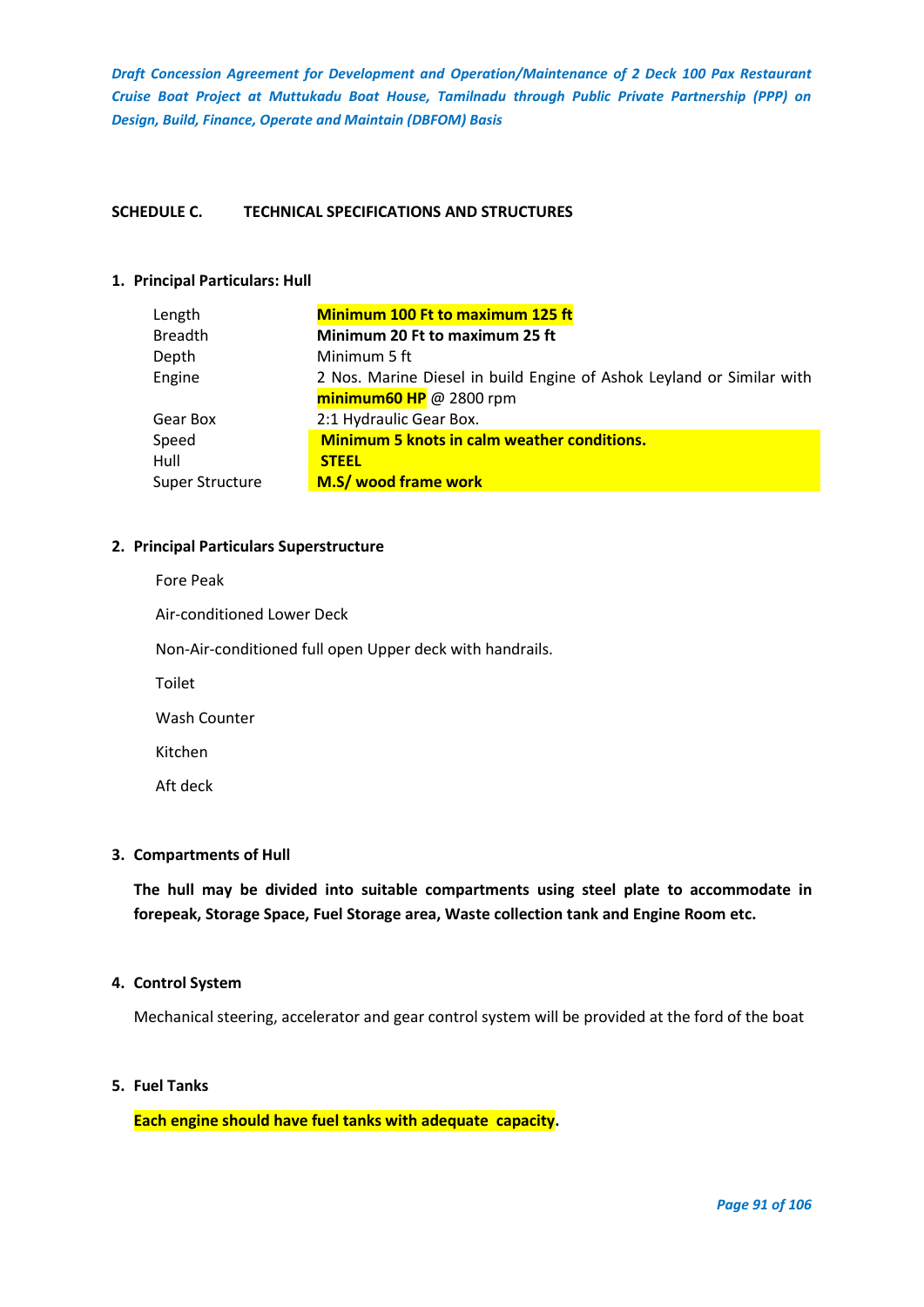# **6. Bilge System**

A semi rotary pump will be provided at the deck, ford and aft to bilge out the water from the compartments.

# **7. Safety**

Life buoy and life jackets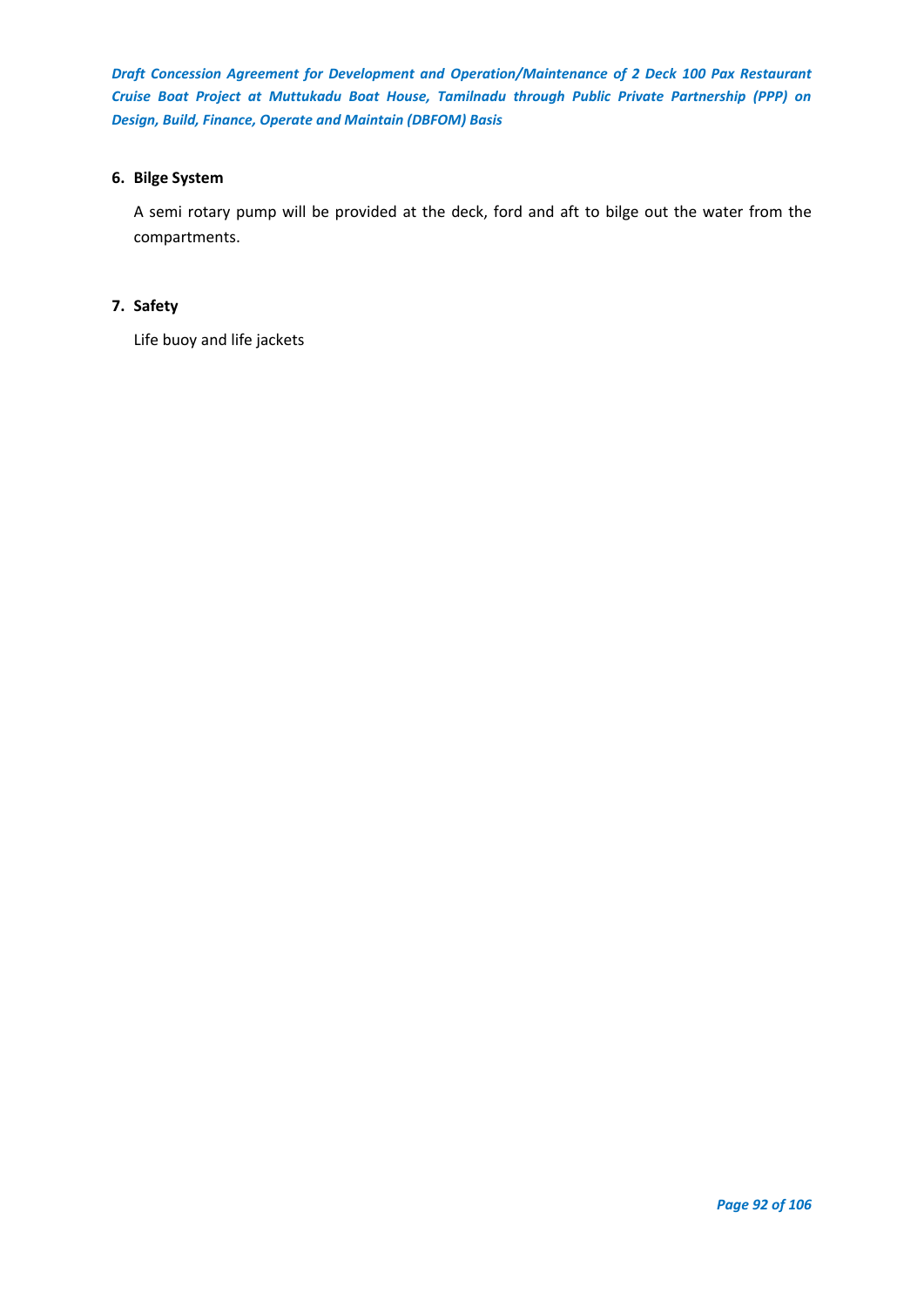# **SCHEDULE D. COMPLETION DATE SCHEDULE**

(The Completion Date Schedule i.e. construction completion schedule shall be provided by the Concessionaire and shall be an integral part of this Agreement)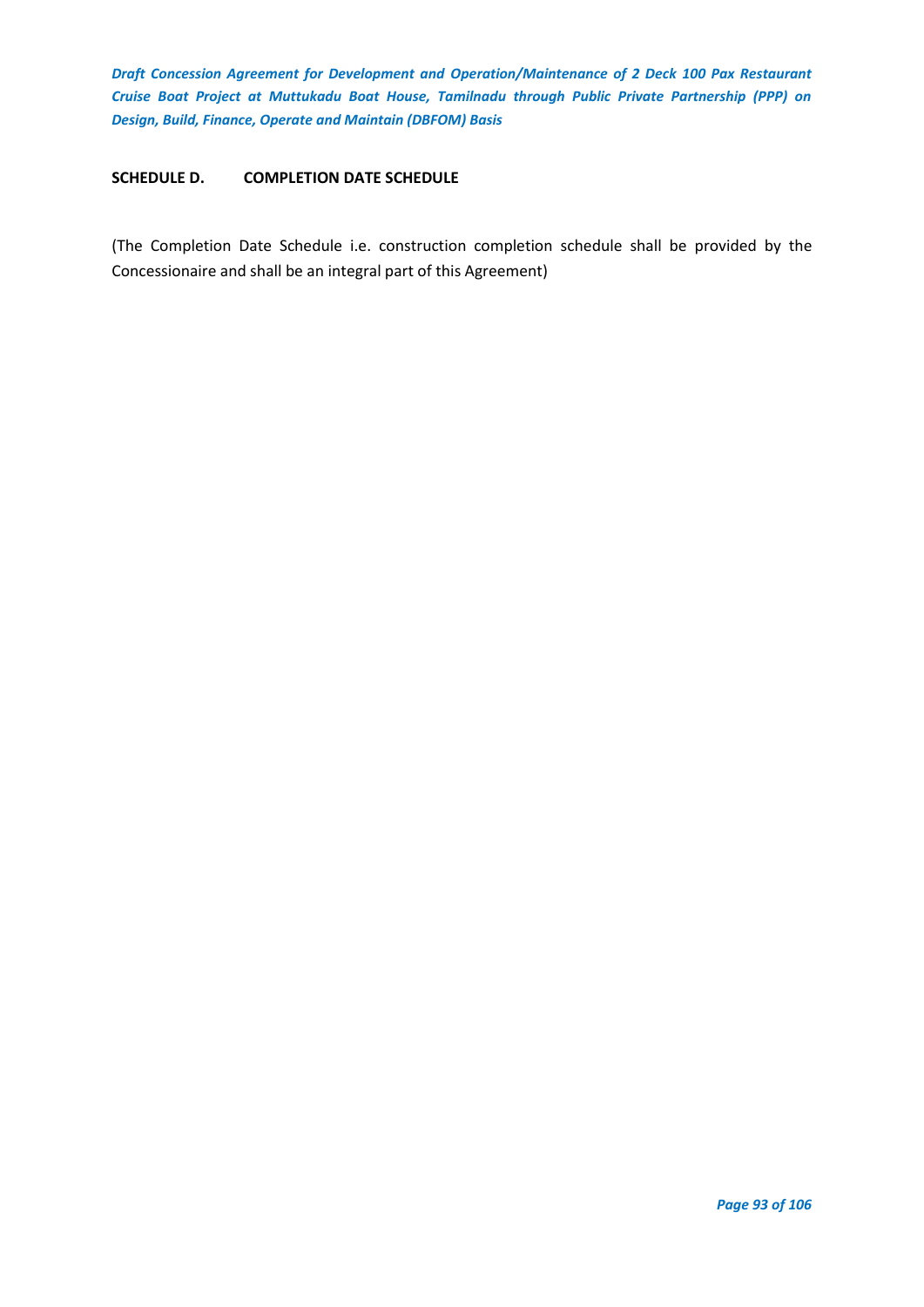**SCHEDULE E. COMPLETION CERTIFICATE**

(See Clause 13.1)

# **COMPLETION CERTIFICATE**

- 1. /We, \_\_\_\_\_\_\_\_\_\_\_\_ (Name of the Authority), under and in accordance with the Concession Agreement dated \_\_\_\_\_\_\_\_\_(the "**Agreement**"),for Development and Operation/Maintenance of Cruise Boat Project at Muttukadu Boat House, Tamilnadu on Public Private Partnership (PPP) basis. (the "**Project**"), through \_\_\_\_\_\_\_\_\_\_\_\_\_(Name of Concessionaire), hereby certify that the Concessionaire have been successfully undertaken to determine compliance of the Project with the provisions of the Agreement, and I/We am/are satisfied that the Project components built can be placed in commercial service.
- 2. It is certified that, in terms of the aforesaid Agreement, all works forming part of the Project have been completed.

SIGNED, SEALED AND DELIVERED For and on behalf of AUTHORITY by:

(Signature)

(Name)

(Designation)

(Address)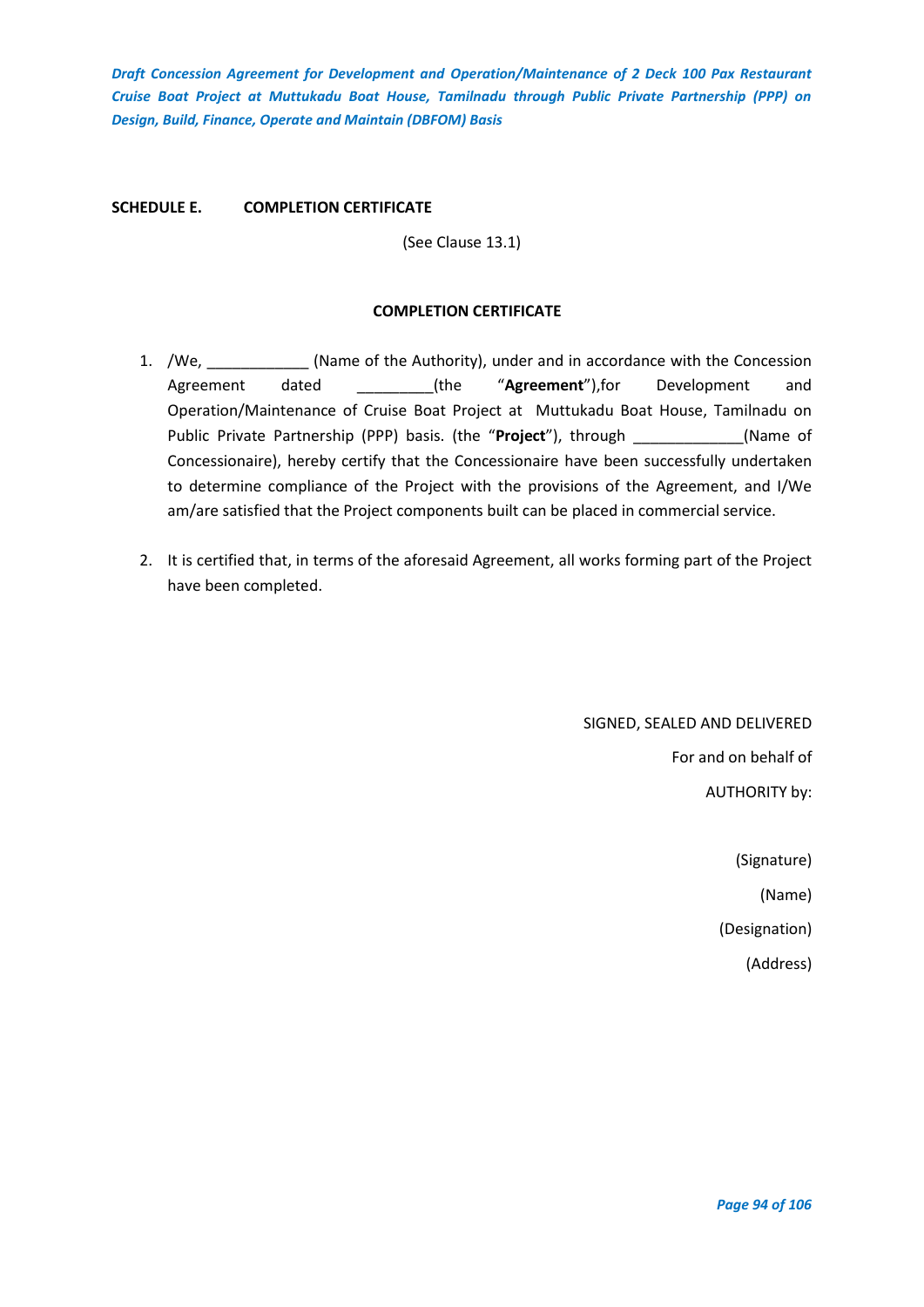# **SCHEDULE F. SUBSTITUTION AGREEMENT**

(See Clause 25.3)

THIS SUBSTITUTION AGREEMENT is entered into on this the\*\*\*\*day of\*\*\*\*20\*\*

### AMONGST

- 1. Tamilnadu Tourism Development Corporation represented by the and having its principal office at \_\_\_\_\_\_\_\_\_\_\_\_\_\_\_\_\_\_\_\_\_\_\_\_\_\_India which expression shall unless repugnant to the context or meaning thereof include its administrators, successors and assigns);
- 2. \*\*\*\*\* and having its registered office at \*\*\*\*\*(Hereinafter referred to as the "**Concessionaire**" which expression shall unless repugnant to the context or meaning thereof include its successors and permitted assigns and substitutes);
- 3. \*\*\*\*\* (insert name and particulars of Lenders' Representative) and having its registered office at \*\*\*\*\*, acting for and on behalf of the Senior Lenders as their duly authorized agent with regard to matters arising out of or in relation to this Agreement (hereinafter referred to as the "**Lenders' Representative**", which expression shall unless repugnant to the context or meaning thereof include its successors and substitutes)

### WHEREAS:

- (A.) The Authority has entered into a Concession Agreement dated \*\*\*\*\* With the Concessionaire (the "**Concession Agreement**") for Development and Operation/Maintenance of Cruise Boat Project (the "**Project**") on design, build, finance, operate and maintain basis (the "**DBFOM**"), and a copy of which is annexed hereto and marked as Annex-A to form part of this Agreement.
- (B.) Senior Lenders have agreed to finance the Project in accordance with the terms and conditions set forth in the Financing Agreements.
- (C.) Senior Lenders have requested the Authority to enter into this Substitution Agreement for securing their interests through assignment, transfer and substitution of the Concession to a Nominated Concessionaire in accordance with the provisions of this Agreement and the Concession Agreement.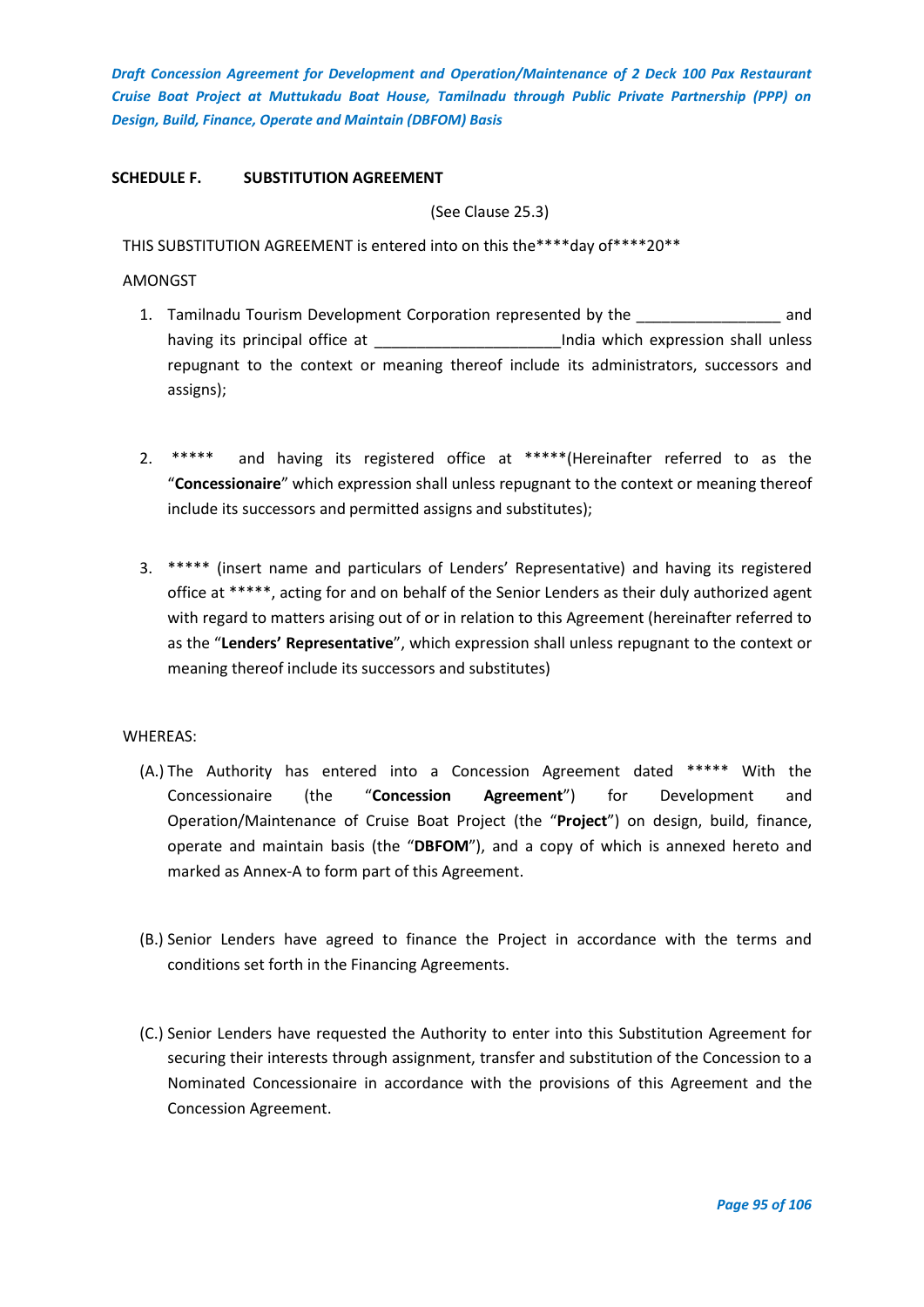(D.) In order to enable implementation of the Project including its financing, construction, operation and maintenance, the Authority has agreed and undertaken to transfer and assign the Concession to a Nominated Concessionaire in accordance with the terms and conditions set forth in this Agreement and the Concession Agreement.

NOW, THEREFORE, in consideration of the foregoing and the respective covenants and agreements set forth in this Agreement, the receipt and sufficiency of which is hereby acknowledged, and intending to be legally bound hereby, the Parties agree as follows:

# **1. DEFINITIONS AND INTERPRETATION**

### **1.1. Definitions**

In this Substitution Agreement, the following words and expressions shall, unless repugnant to the context or meaning thereof, have the meaning hereinafter respectively assigned to them:

"**Agreement**" means this Substitution Agreement and any amendment thereto made in accordance with the provisions contained in this Agreement;

"**Financial Default**" means occurrence of a material breach of the terms and conditions of the Financing Agreements or a continuous default in Debt Service by the Concessionaire for a minimum period of 3 (three) months;

"**Lenders' Representative**" means the person referred to as the Lenders' Representative in the foregoing Recitals;

"**Nominated Concessionaire**" means a new Concessionaire, selected by the Lenders' Representative, on behalf of Senior Lenders, and proposed to the Authority for assignment/transfer of the Concession as provided in this Agreement;

"**Notice of Financial Default**" shall have the meaning ascribed thereto in Clause 3.2.1; and

"**Parties**" means the parties to this Agreement collectively and "Party" shall mean any of the Parties to this Agreement individually.

# **1.2. Interpretation**

- 1.2.1. References to Lenders' Representative shall, unless repugnant to the context or meaning thereof, mean references to the Lenders' Representative, acting for and on behalf of Senior Lenders.
- 1.2.2. References to Clauses are, unless stated otherwise, references to Clauses of this Agreement.
- 1.2.3. The words and expressions beginning with capital letters and defined in this Agreement shall have the meaning ascribed thereto herein, and the words and expressions used in this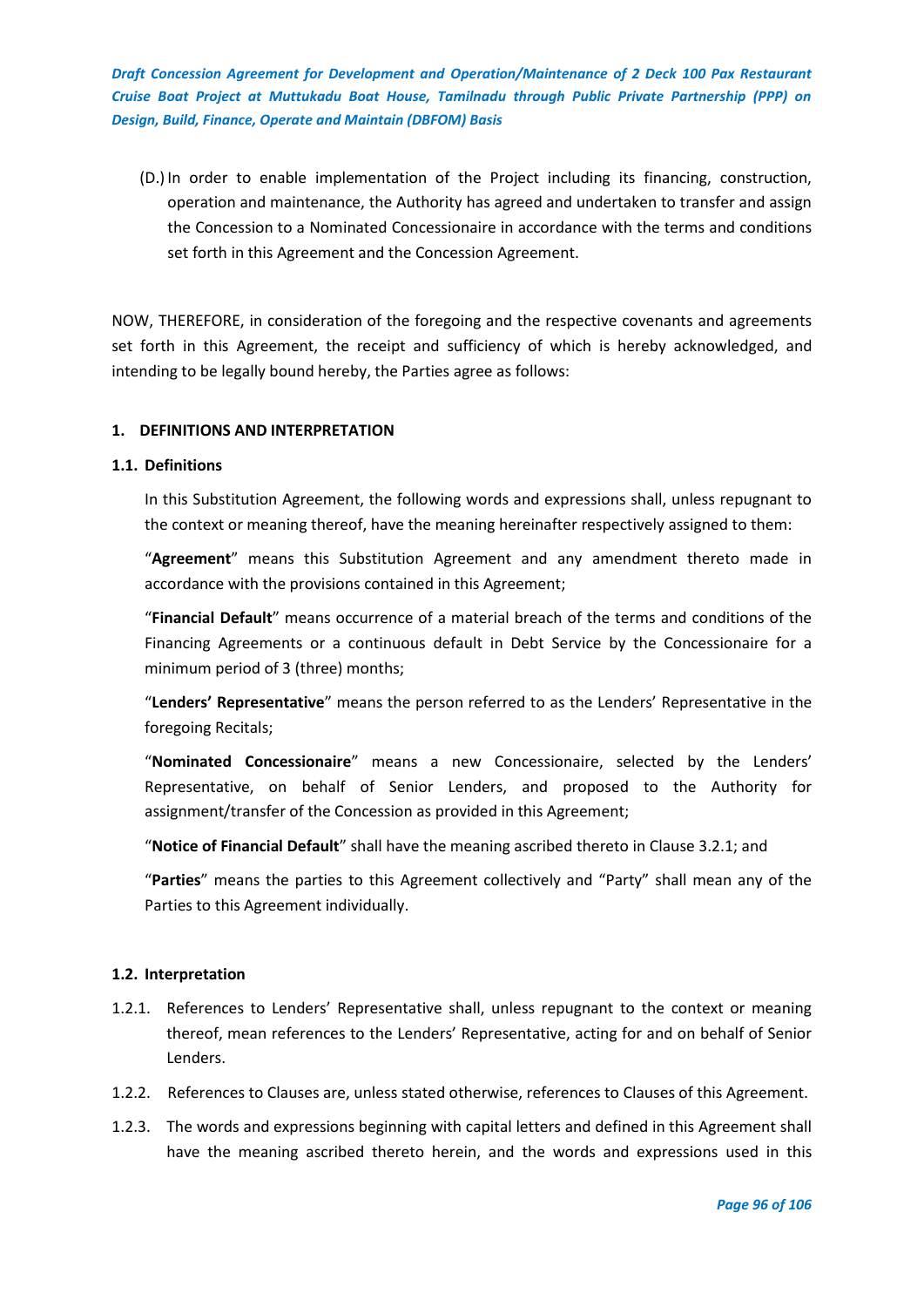Agreement and not defined herein but defined in .the Concession Agreement shall, unless repugnant to the context, have the meaning ascribed thereto in the Concession Agreement.

1.2.4. The rules of interpretation stated in Clauses 1.2, 1.3 and 1.4 of the Concession Agreement shall apply, mutatis mutandis, to this Agreement.

# **2. ASSIGNMENT**

# **2.1. Assignment of rights and title**

The Concessionaire hereby agrees to assign the rights, title and interest in the Concession to, and in favour of, the Lenders' Representative pursuant to and in accordance with the provisions of this Agreement and the Concession Agreement by way of security in respect of financing by the Senior Lenders under the Financing Agreements.

# **3. SUBSTITUTION OF THE CONCESSIONAIRE**

# **3.1. Rights of substitution**

- 3.1.1. Pursuant to the rights, title and interest assigned under Clause 2.1, the Lenders' Representative shall be entitled to substitute the Concessionaire by a Nominated Concessionaireunder and in accordance with the provisions of this Agreement and the Concession Agreement.
- 3.1.2. The Authority hereby agrees to substitute the Concessionaire by endorsement on the Concession Agreement in favour of the Nominated Concessionaire selected by the Lenders' Representative in accordance with this Agreement. For the avoidance of doubt, the Senior Lenders or the Lenders' Representative shall not be entitled to operate and maintain the Project as Concessionaire either individually or collectively.

### **3.2. Substitution upon occurrence of Financial Default**

- 3.2.1. Upon occurrence of a Financial Default, the Lenders' Representative may issue a notice to the Concessionaire (the "**Notice of Financial Default**") along with particulars thereof, and send a copy to the Authority for its information and record. A Notice of Financial Default under this Clause 3 shall be conclusive evidence of such Financial Default and it shall be final and binding upon the Concessionaire for the purposes of this Agreement.
- 3.2.2. Upon issue of a Notice of Financial Default hereunder, the Lenders' Representative may, without prejudice to any of its rights or remedies under this Agreement or the Financing Agreements, substitute the Concessionaire by a Nominated Concessionaire in accordance with the provisions of this Agreement.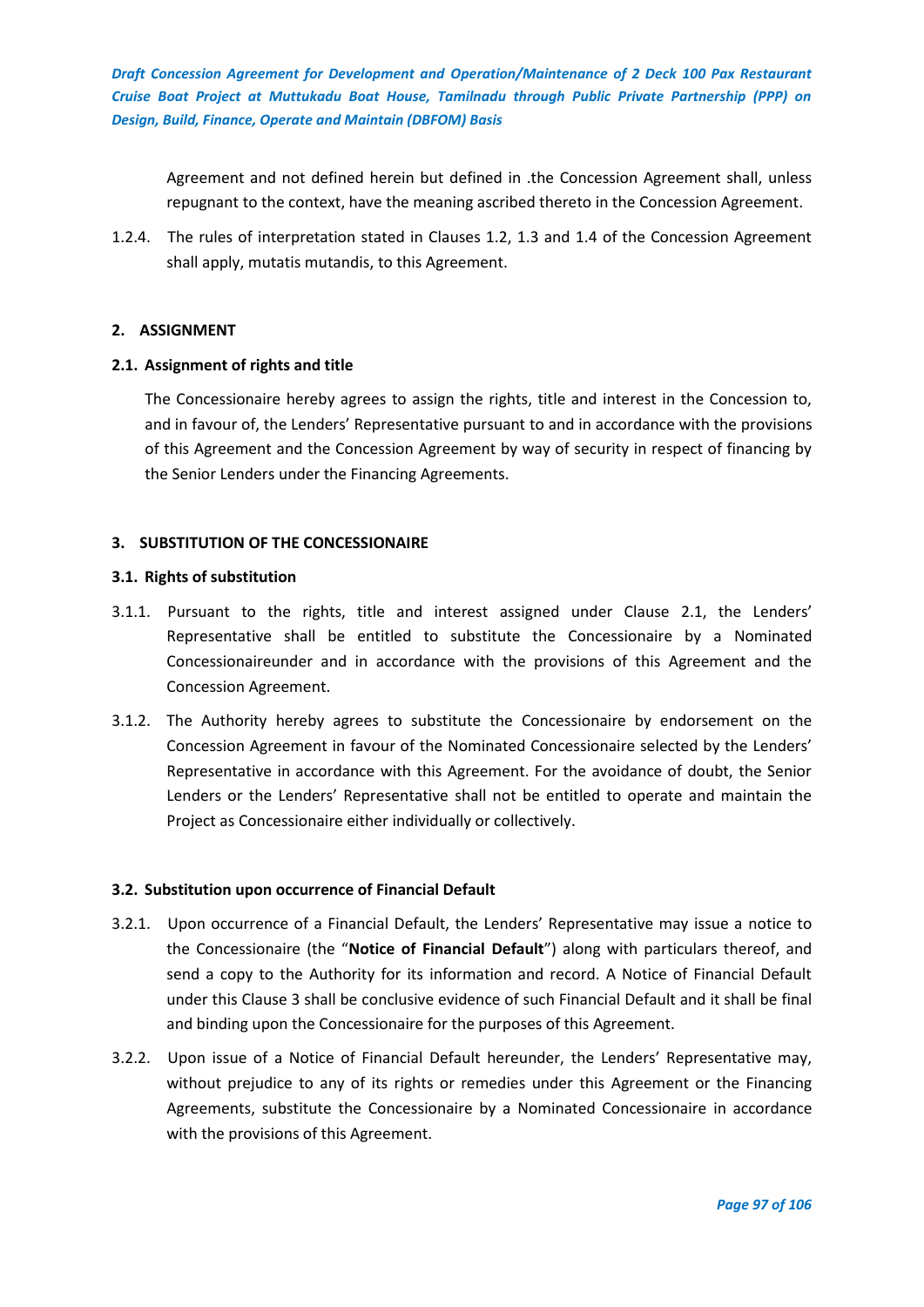3.2.3. At any time after the Lenders' Representative has issued a Notice of Financial Default, it may by notice require the Authority to suspend all the rights of the Concessionaire and undertake the operation and maintenance of the Project, and upon receipt of such notice, the Authority shall undertake Suspension under and in accordance with the provisions of the Concession Agreement. The aforesaid Suspension shall be revoked upon substitution of the Concessionaire by a Nominated Company, and in the event such substitution is not completed within 180 (one hundred and eighty) days from the date of such Suspension, the Authority may terminate the Concession Agreement forthwith by issuing a Termination Notice in accordance with the provisions of the Concession Agreement; provided that upon written request from the Lenders' Representative and the Concessionaire, the Authority may extend the aforesaid period of 180 (one hundred and eighty) days by a period not exceeding 90 (ninety) days. For the avoidance of doubt, the Authority expressly agrees and undertakes to terminate the Concession Agreement forthwith, upon receipt of a written request from the Lenders' Representative at any time after 240 (two hundred and forty) days from the date of Suspension hereunder.

# **3.3. Substitution upon occurrence of Concessionaire Default**

- 3.3.1. Upon occurrence of a Concessionaire Default, the Authority shall by a notice inform the Lenders' Representative of its intention to issue a Termination Notice and grant 15 (fifteen) days' time to the Lenders' Representative to make a representation, stating the intention to substitute the Concessionaire by a Nominated Company.
- 3.3.2. In the event that the Lenders' Representative makes a representation to the Authority within the period of 15 (fifteen) days specified in Clause 3.3.1, stating that it intends to substitute the Concessionaire by a Nominated Company, the Lenders' Representative shall be entitled to undertake and complete the substitution of the Concessionaire by a Nominated Concessionairein accordance with the provisions of this Agreement within a period of 180 (one hundred and eighty) days from the date of such representation, and the Authority shall either withhold Termination or undertake Suspension for the aforesaid period of 180 (one hundred and eighty) days; provided that upon written request from the Lenders' Representative and the Concessionaire, the Authority shall extend the aforesaid period of 180 (one hundred and eighty) days by a period not exceeding 90 (ninety) days; provided further that the Lenders' Representative may at any time withdraw its representation hereunder and upon such withdrawal, the Authority may terminate this Agreement in accordance with the provisions hereof.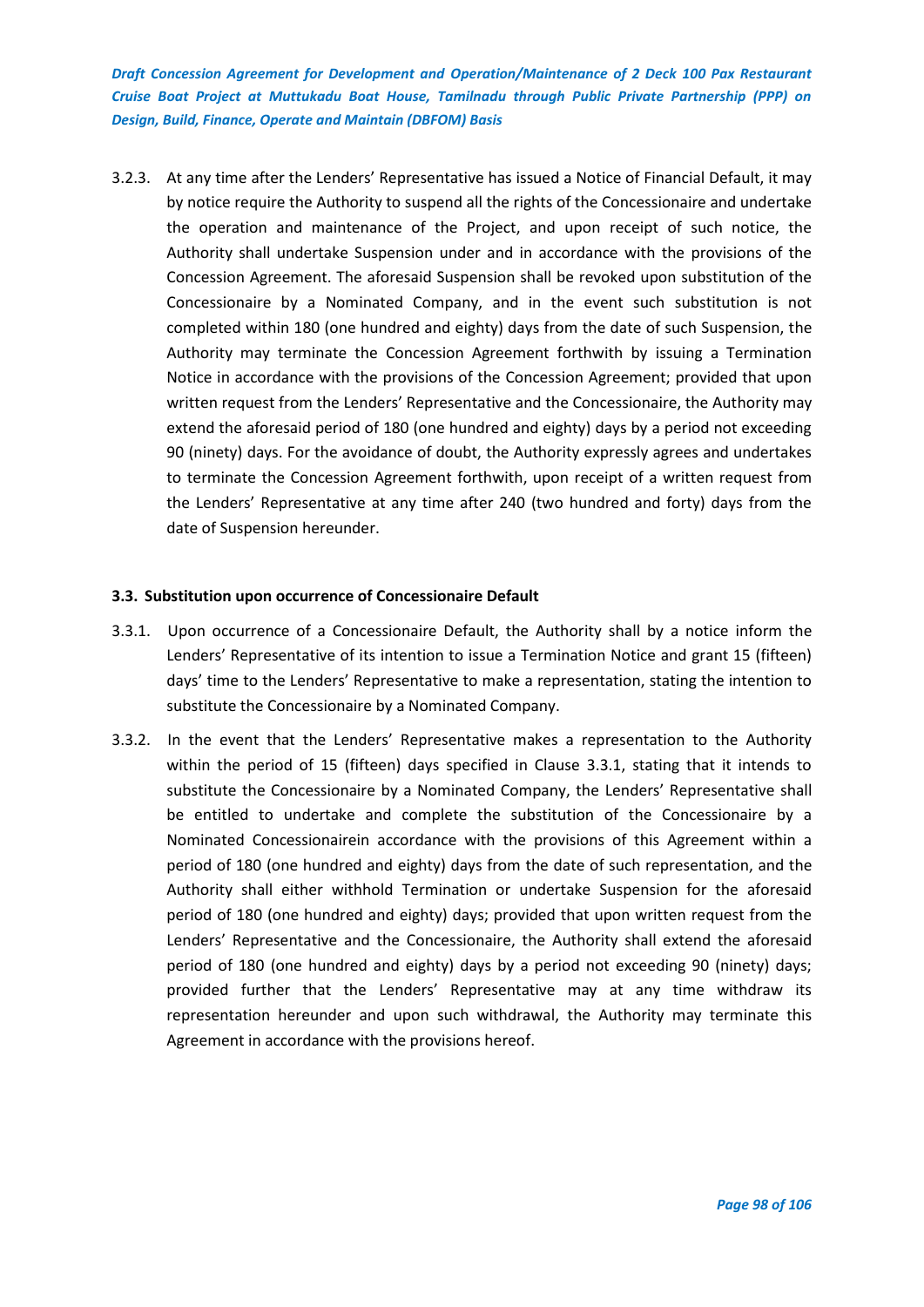### **3.4. Procedure for substitution**

- 3.4.1. The Authority and the Concessionaire hereby agree that on or after the date of Notice of Financial Default or the date of representation to the Authority under Clause 3.3.2, as the case may be, the Lenders' Representative may, without prejudice to any of the other rights or remedies of the Senior Lenders, invite, negotiate and procure offers, either by private negotiations or public auction or tenders for the take over and transfer of the Project including the Concession to the Nominated Concessionaire upon such Nominated Company's assumption of the liabilities and obligations of the Concessionaire towards the Authority under the Concession Agreement and towards the Senior Lenders under the Financing Agreements.
- 3.4.2. To be eligible for substitution in place of the Concessionaire, the Nominated Concessionaire shall be required to fulfil the eligibility criteria that were laid down by the Authority for short listing the bidders for award of the Concession; provided that the Lenders' Representative may represent to the Authority that all or any of such criteria may be waived in the interest of the Project, and if the Authority determines that such waiver shall not have any material adverse effect on the Project, it may waive all or any of such eligibility criteria.
- 3.4.3. Upon selection of a Nominated Company, the Lenders' Representative shall request the Authority to:
	- (a) Accede to transfer to the Nominated Concessionaire the right to construct, operate and maintain the Project in accordance with the provisions of the Concession Agreement;
	- (b) Endorse and transfer the Concession to the Nominated Company, on the same terms and conditions, for the residual Concession Period; and
	- (c) Enter into a Substitution Agreement with the Lenders' Representative and the Nominated Concessionaire on the same terms as are contained in this Agreement.
- 3.4.4. If the Authority has any objection to the transfer of Concession in favour of the Nominated Concessionaire in accordance with this Agreement, it shall within 15 (fifteen) days from the date of proposal made by the Lenders' Representative, give a reasoned order after hearing the Lenders' Representative. If no such objection is raised by the Authority, the Nominated Concessionaire shall be deemed to have been accepted. The Authority shall thereupon transfer and endorse the Concession within 15 (fifteen) days of its acceptance/deemed acceptance of the Nominated Company; provided that in the event of such objection by the Authority, the Lenders' Representative may propose another Nominated Concessionaire whereupon the procedure set forth in this Clause 3.4 shall be followed for substitution of such Nominated Concessionaire in place of the Concessionaire.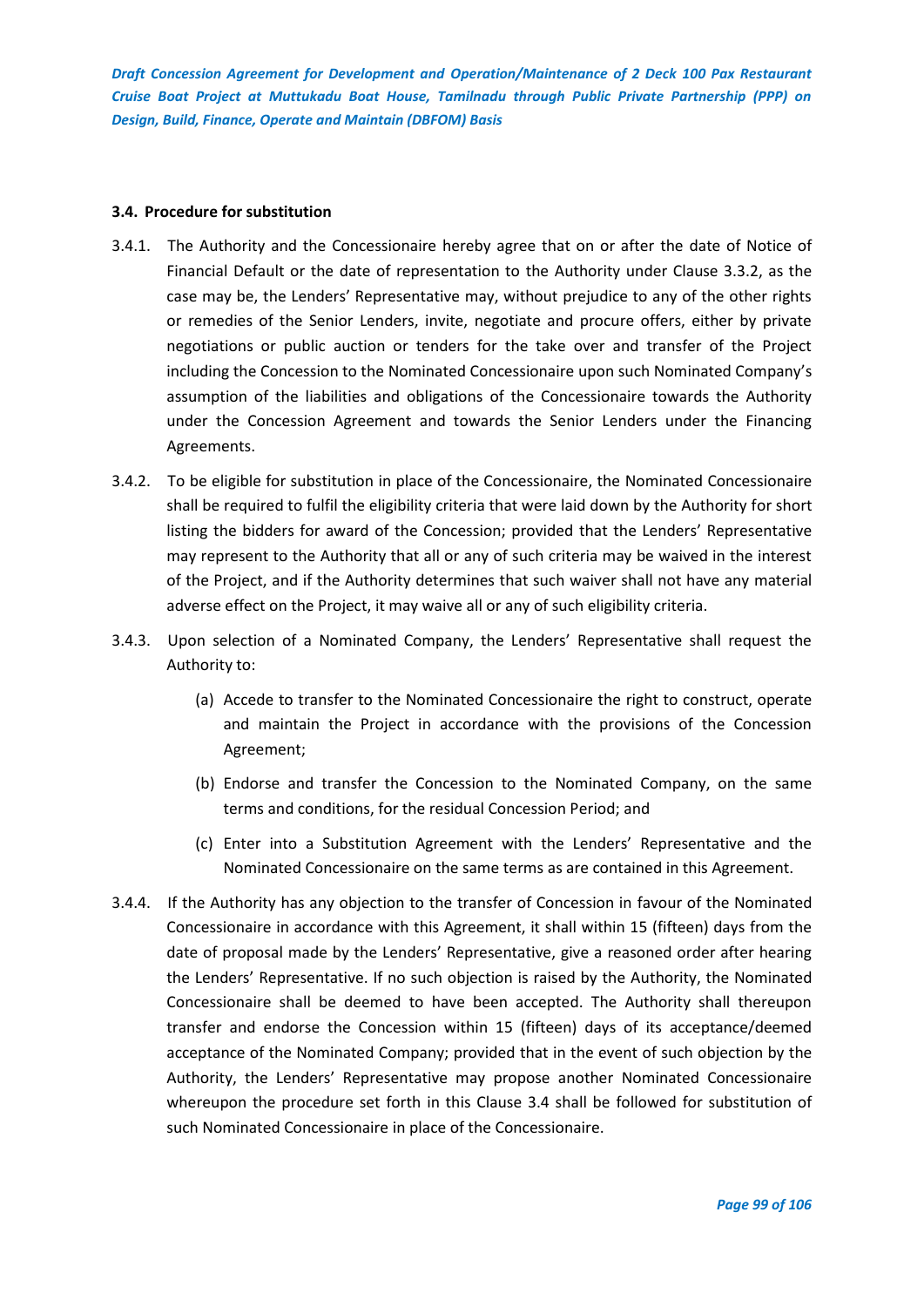3.4.5. The transfer of Concession hereunder to a Nominated Concessionaire may, notwithstanding anything to the contrary in this Agreement and the Concession Agreement, be undertaken by transfer of no less than 75% (seventy five per cent) of the equity of the Concessionaire to the Nominated Concessionaire, and upon such transfer hereunder, the Concessionaire shall be deemed to be the Nominated Concessionaire under and in accordance with the provisions of this Agreement and the Concession Agreement.

# **3.5. Selection to be binding**

The decision of the Lenders' Representative and the Authority in selection of the Nominated Concessionaire shall be final and binding on the Concessionaire. The Concessionaire irrevocably agrees and waives any right to challenge the actions of the Lenders' Representative or the Senior Lenders or the Authority taken pursuant to this Agreement including the transfer/assignment of the Concession in favour of the Nominated Company. The Concessionaire agrees and confirms that it shall not have any right to seek revaluation of assets of the Project or the Concessionaire's shares. It is hereby acknowledged by the Parties that the rights of the Lenders' Representative are irrevocable and shall not be contested in any proceedings before any court or Authority and the Concessionaire shall have no right or remedy to prevent, obstruct or restrain the Authority or the Lenders' Representative from effecting or causing the transfer by substitution and endorsement of the Concession as requested by the Lenders' Representative.

### **4. PROJECT AGREEMENTS**

# **4.1. Substitution of Nominated Concessionaire in Project Agreements**

The Concessionaire shall ensure and procure that each Project Agreement contains provisions that entitle the Nominated Concessionaire to step into such Project Agreement, in its discretion, in place and substitution of the Concessionaire in the event of such Nominated Concessionaire's assumption of the liabilities and obligations of the Concessionaire under the Concession Agreement.

# **5. TERMINATION OF CONCESSION AGREEMENT**

### **5.1. Termination upon occurrence of Financial Default**

At any time after issue of a Notice of Financial Default, the Lenders' Representative may by a notice in writing require the Authority to terminate the Concession Agreement forthwith, and upon receipt of such notice, the Authority shall undertake Termination under and in accordance with the provisions of Article 25 of the Concession Agreement.

# **5.2. Termination when no Nominated Concessionaire is selected**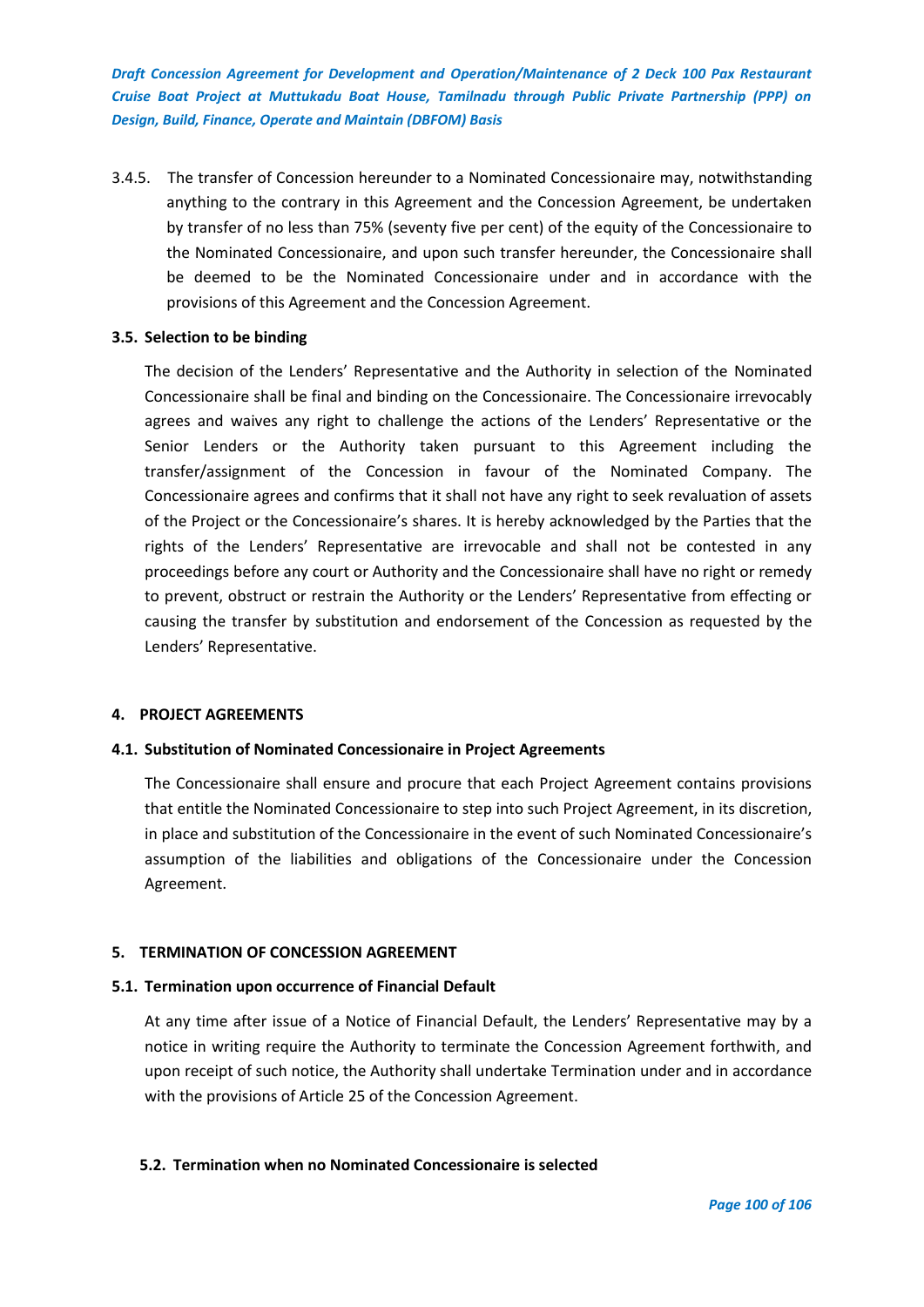In the event that no Nominated Concessionaire acceptable to the Authority is selected and recommended by the Lenders' Representative within the period of 180 (one hundred and eighty) days or any extension thereof as set forth in Clause 3.3.2, the Authority may terminate the Concession Agreement forthwith in accordance with the provisions thereof.

# **6. DURATION OF THE AGREEMENT**

# **6.1. Duration of the Agreement**

This Agreement shall come into force from the date hereof and shall expire at the earliest to occur of the following events:

- (a) Termination of the Agreement; or
- (b) No sum remains to be advanced and no sum are outstanding to the Senior Lenders, under the Financing Agreements.

# **7. INDEMNITY**

# **7.1. General indemnity**

- 7.1.1. The Concessionaire will indemnify, defend and hold the Authority and the Lenders' Representative harmless against any and all proceedings, actions and third party claims for any loss, damage, cost and expense of whatever kind and nature arising out of any breach by the Concessionaire of any of its obligations under this Agreement or on account of failure of the Concessionaire to comply with Applicable Laws and Applicable Permits.
- 7.1.2. The Authority will indemnify, defend and hold the Concessionaire harmless against any and all proceedings, actions and third party claims for any loss, damage, cost and expense arising out of failure of the Authority to fulfil any of its obligations under this Agreement, materially and adversely affecting the performance of the Concessionaire's obligations under the Concession Agreement or this Agreement, other than any loss, damage, cost and expense, arising out of acts done in discharge of their lawful functions by the Authority, its officers, servants and agents.
- 7.1.3. The Lenders' Representative will indemnify, defend and hold the Concessionaire harmless against any and all proceedings, actions and third party claims for any loss, damage, cost and expense arising out of failure of the Lenders' Representative to fulfil its obligations under this Agreement, materially and adversely affecting the performance of the Concessionaire's obligations under the Concession Agreement, other than any loss, damage, cost and expense, arising out of acts done in discharge of their lawful functions by the Lenders' Representative, its officers, servants and agents.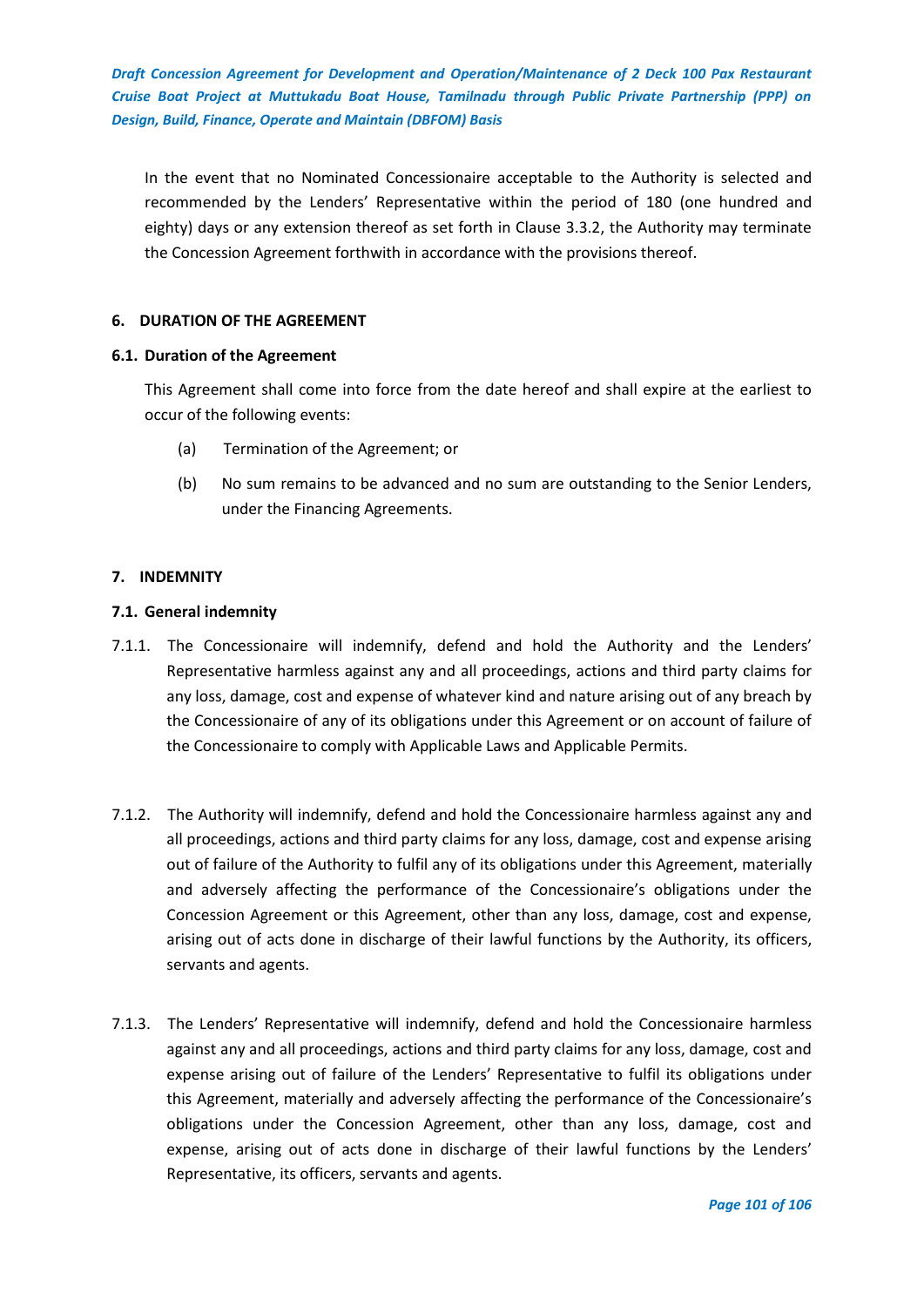# **7.2. Notice and contest of claims**

In the event that any Party hereto receives a claim from a third party in respect of which it is entitled to the benefit of an indemnity under Clause 7.1 or in respect of which it is entitled to reimbursement (the "Indemnified Party"), it shall notify the other Party responsible for indemnifying such claim hereunder (the "Indemnifying Party") within 15 (fifteen) days of receipt of the claim and shall not settle or pay the claim without the prior approval of the Indemnifying Party, such approval not to be unreasonably withheld or delayed. In the event that the Indemnifying Party wishes to contest or dispute the claim, it may conduct the proceedings in the name of the Indemnified Party and shall bear all costs involved in contesting the same. The Indemnified Party shall provide all cooperation and assistance in contesting any claim and shall sign all such writings and documents as the Indemnifying Party may reasonably require.

# **8. DISPUTE RESOLUTION**

### **8.1. Dispute resolution**

- 8.1.1. Any dispute, difference or claim arising out of or in connection with this Agreement which is not resolved amicably shall be decided by reference to arbitration to a Board of Arbitrators comprising one nominee each of the Authority, Concessionaire and the Lenders' Representative. Such arbitration shall be held in accordance with the Arbitration and Conciliation Act 1996.
- 8.1.2. The Arbitrators shall issue a reasoned award and such award shall be final and binding on the Parties. The place of arbitration shall be the capital of the State and the language of arbitration shall be English.

### **9. MISCELLANEOUS PROVISIONS**

### **9.1. Governing law and jurisdiction**

This Agreement shall be construed and interpreted in accordance with and governed by the laws of India, and the courts in Mumbai shall have jurisdiction over all matters arising out of or relating to this Agreement.

### **9.2. Waiver of sovereign immunity**

The Authority unconditionally and irrevocably:

(a) agrees that the execution, delivery and performance by it of this Agreement constitute commercial acts done and performed for commercial purpose;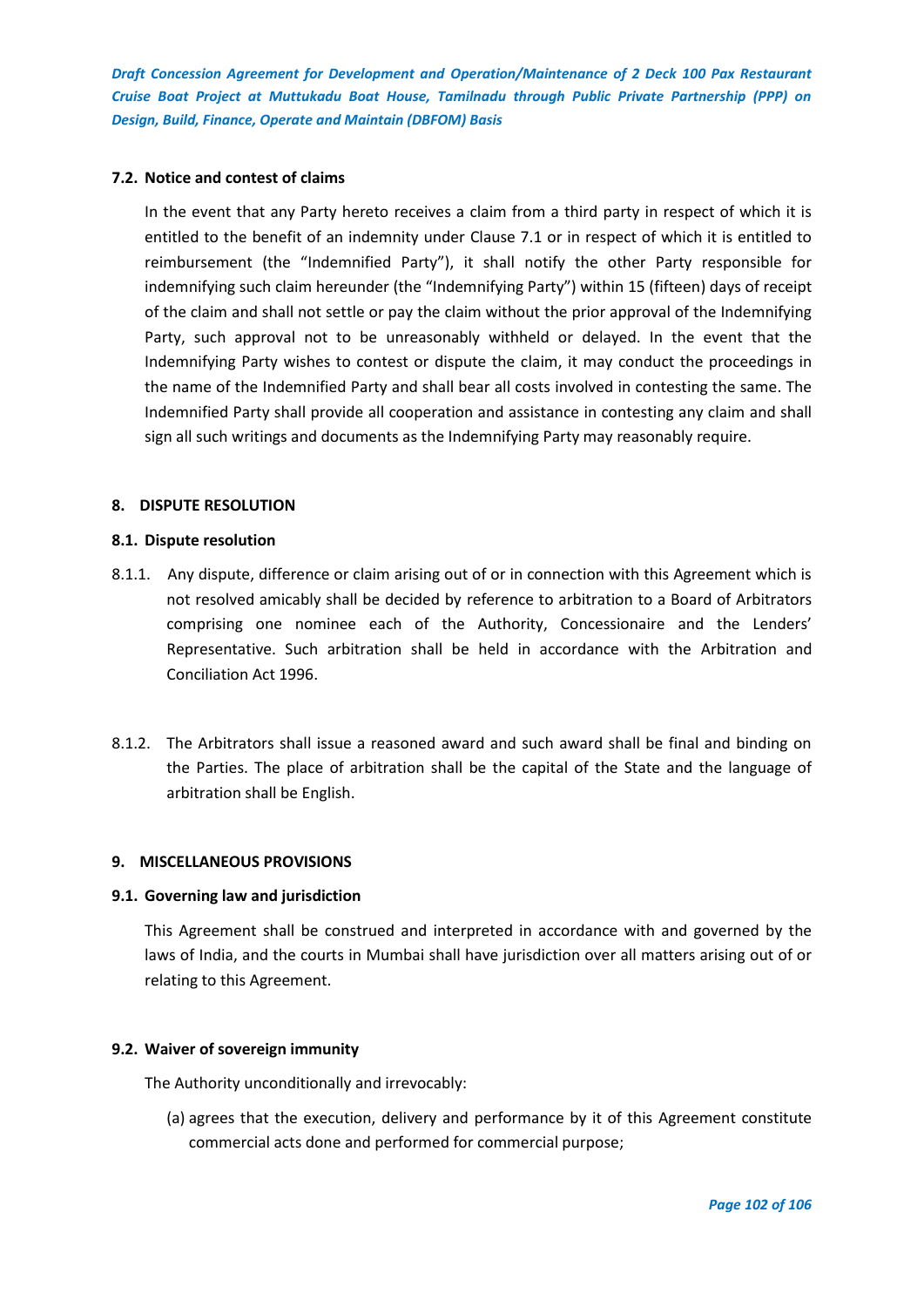- (b) agrees that, should any proceedings be brought against it or its assets, property or revenues in any jurisdiction in relation to this Agreement or any transaction contemplated by this Agreement, no immunity (whether by reason of sovereignty or otherwise) from such proceedings shall be claimed by or on behalf of the Authority with respect to its assets;
- (c) waives any right of immunity which it or its assets, property or revenues now has, may acquire in the future or which may be attributed to it in any jurisdiction; and
- (d) consents generally in respect of the enforcement of any judgment or award against it in any such proceedings to the giving of any relief or the issue of any process in any jurisdiction in connection with such proceedings (including the making, enforcement or execution against it or in respect of any assets, property or revenues whatsoever irrespective of their use or intended use of any order or judgment that may be made or given in connection therewith).

### **9.3. Priority of agreements**

In the event of any conflict between the Concession Agreement and this Agreement, the provisions contained in the Concession Agreement shall prevail over this Agreement.

### **9.4. Alteration of terms**

All additions, amendments, modifications and variations to this Agreement shall be effectual and binding only if in writing and signed by the duly authorized representatives of the Parties.

### **9.5. Waiver**

- 9.5.1. Waiver by any Party of a default by another Party in the observance and performance of any provision of or obligations under this Agreement:
	- (a) Shall not operate or be construed as a waiver of any other or subsequent default hereof or of other provisions of or obligations under this Agreement;
	- (b) Shall not be effective unless it is in writing and executed by a duly authorized representative of the Party; and
	- (c) Shall not affect the validity or enforceability of this Agreement in any manner.
- 9.5.2. Neither the failure by either Party to insist on any occasion upon the performance of the terms, conditions and provisions of this Agreement or any obligation thereunder nor time or other indulgence granted by a Party to another Party shall be treated or deemed as waiver of such breach or acceptance of any variation or the relinquishment of any such right hereunder.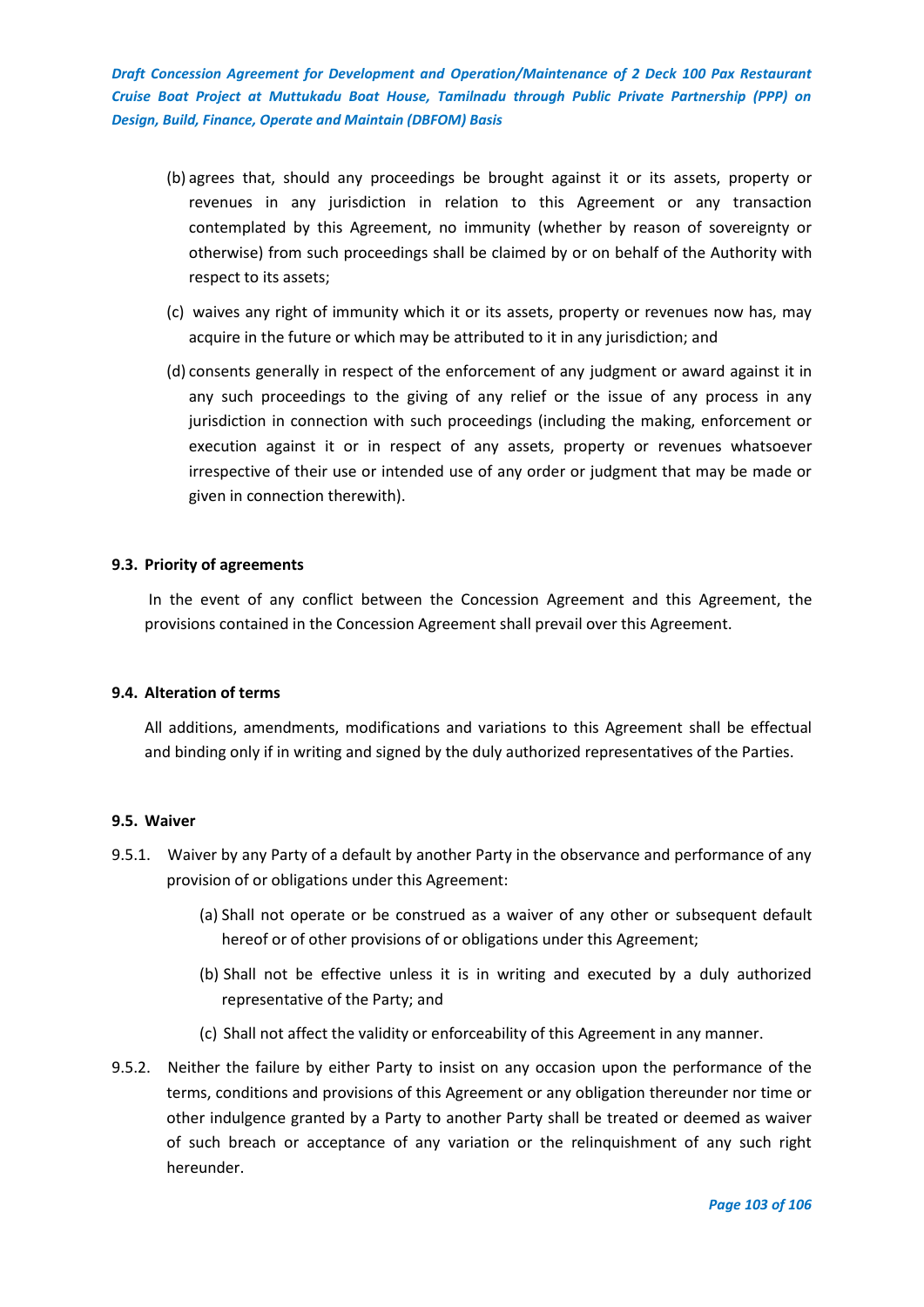### **9.6. No third party beneficiaries**

This Agreement is solely for the benefit of the Parties and no other person or entity shall have any rights hereunder.

# **9.7. Survival**

9.7.1. Termination of this Agreement:

- (a) Shall not relieve the Parties of any obligations hereunder which expressly or by implication survive termination hereof; and
- (b) except as otherwise provided in any provision of this Agreement expressly limiting the liability of either Party, shall not relieve either Party of any obligations or liabilities for loss or damage to the other Party arising out of or caused by acts or omissions of such Party prior to the effectiveness of such termination or arising out of such termination.
- 9.7.2. All obligations surviving the cancellation, expiration or termination of this Agreement shall only survive for a period of 3 (three) years following the date of such termination or expiry of this Agreement.

# **9.8. Severability**

If for any reason whatever any provision of this Agreement is or becomes invalid, illegal or unenforceable or is declared by any court of competent jurisdiction or any other instrumentality to be invalid, illegal or unenforceable, the validity, legality or enforceability of the remaining provisions shall not be affected in any manner, and the Parties will negotiate in good faith with a view to agreeing to one or more provisions which may be substituted for such invalid, unenforceable or illegal provisions, as nearly as is practicable to such invalid, illegal or unenforceable provision. Failure to agree upon any such provisions shall not be subject to dispute resolution under Clause 8 of this Agreement or otherwise.

### **9.9. Successors and assigns**

This Agreement shall be binding on and shall inure to the benefit of the Parties and their respective successors and permitted assigns.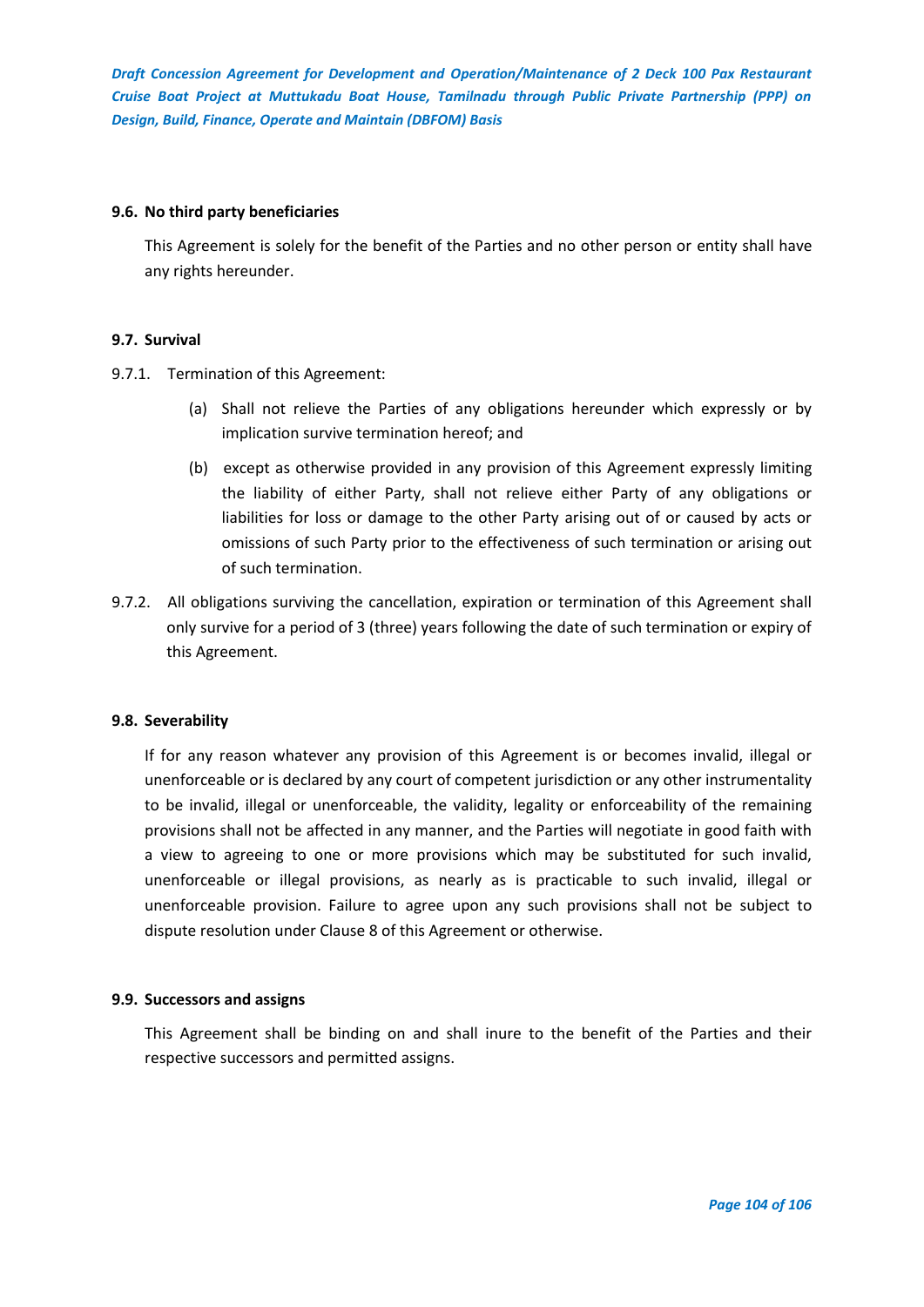### **9.10. Notices**

All notices or other communications to be given or made under this Agreement shall be in writing, shall either be delivered personally or sent by courier or registered post with an additional copy to be sent by facsimile or e-mail. The address for service of each Party, its facsimile number and e-mail address are set out under its name on the signing pages hereto. A notice shall be effective upon actual receipt thereof, save that where it is received after 5.30 (five thirty) p.m. on any day, or on a day that is a public holiday, the notice shall be deemed to be received on the first working day following the date of actual receipt. Without prejudice to the foregoing, a Party giving or making a notice or communication by facsimile or e-mail shall promptly deliver a copy thereof personally, or send it by courier or registered post to the addressee of such notice or communication. It is hereby agreed and acknowledged that any Party may by notice change the address to which such notices and communications to it are to be delivered or mailed. Such change shall be effective when all the Parties have notice of it.

#### **9.11. Language**

All notices, certificates, correspondence and proceedings under or in connection with this Agreement shall be in English.

#### **9.12. Authorized representatives**

Each of the Parties shall by notice in writing designate their respective authorized representatives through whom only all communications shall be made. A Party hereto shall be entitled to remove and/or substitute or make fresh appointment of such authorized representative by similar notice.

### **9.13. Original Document**

This Agreement may be executed in three counterparts, each of which when executed and delivered shall constitute an original of this Agreement.

IN WITNESS WHEREOF THE PARTIES HAVE EXECUTED AND DELIVERED THIS AGREEMENT AS OF THE DATE FIRST ABOVE WRITTEN